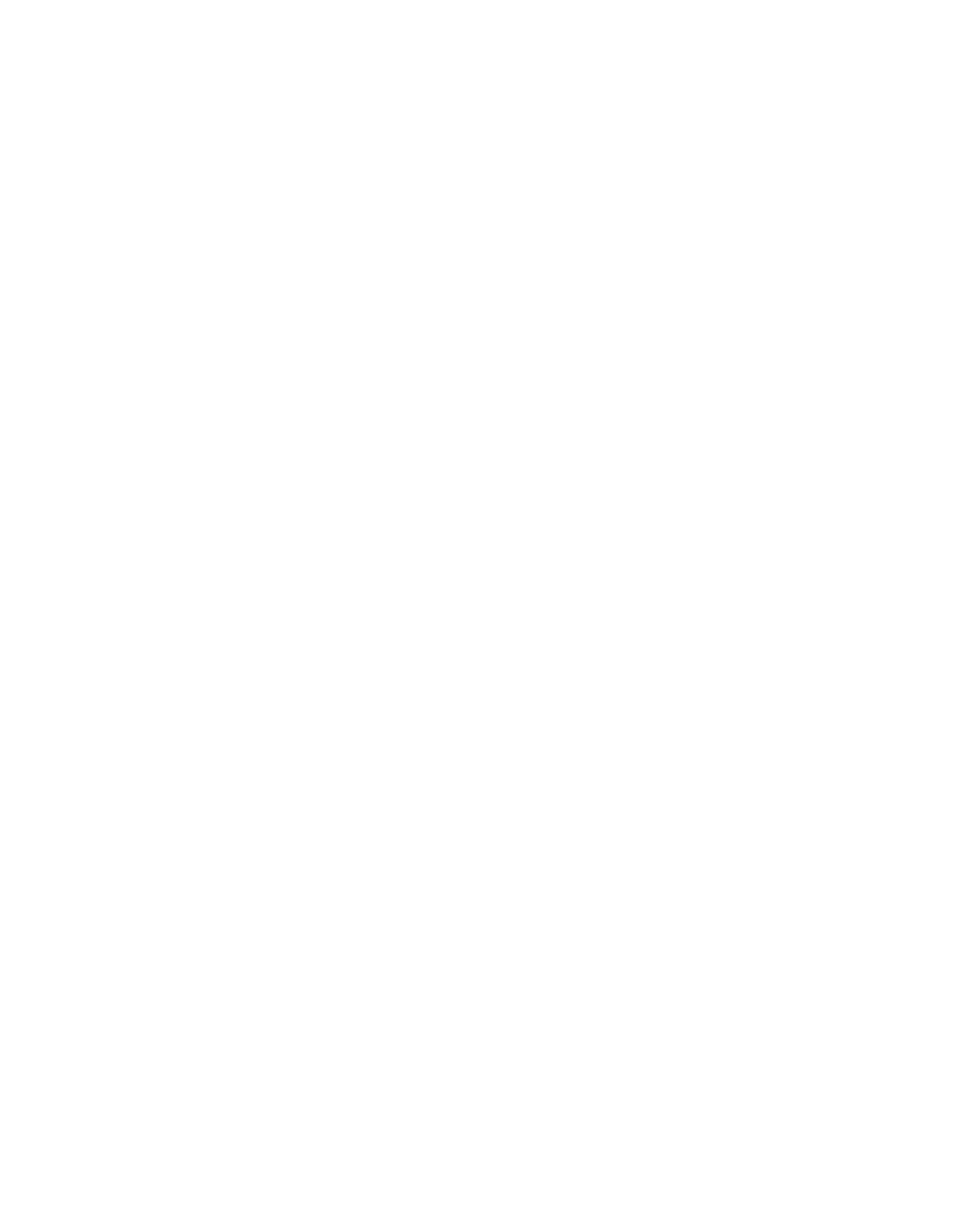# **CONTENTS**

| $\mathbf{1}$            | <b>Introduction</b><br>1.1<br>1.2<br>1.3                                                 | 3<br>3<br>3<br>3                                               |
|-------------------------|------------------------------------------------------------------------------------------|----------------------------------------------------------------|
| $\overline{2}$          | <b>Installation</b><br>2.1<br>2.2<br>2.3<br>2.4<br>2.5<br>2.6                            | 5<br>5<br>5<br>6<br>$\overline{7}$<br>$\overline{7}$<br>8      |
| 3                       | <b>Tutorial</b><br>3.1<br>3.2<br>3.3<br>3.4<br>3.5                                       | 9<br>9<br>11<br>11<br>13<br>14                                 |
| $\overline{\mathbf{4}}$ | <b>Python API</b><br>4.1<br>4.2<br>4.3<br>4.4<br>4.5<br>4.6<br>4.7<br>4.8<br>4.9<br>4.10 | 17<br>17<br>18<br>19<br>20<br>20<br>37<br>42<br>45<br>50<br>53 |
| 5                       | <b>Apache Configuration Directives</b><br>5.1<br>5.2<br>5.3<br>5.4                       | 57<br>57<br>62<br>62<br>63                                     |
| 6                       | <b>Standard Handlers</b><br>6.1                                                          | 69<br>69                                                       |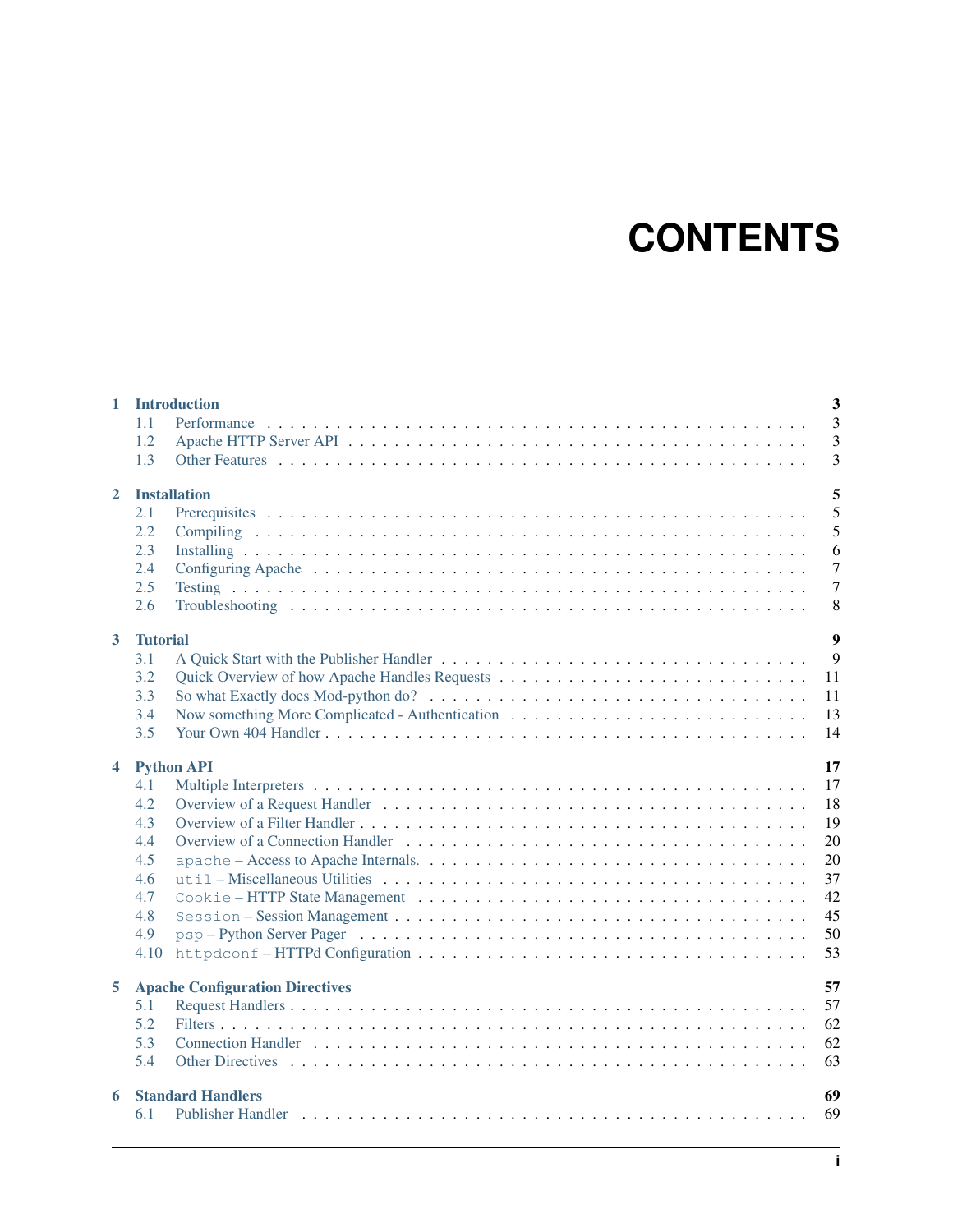|              | 6.2                                   | 72  |  |
|--------------|---------------------------------------|-----|--|
|              | 6.3<br><b>PSP Handler</b>             | 73  |  |
|              | 6.4<br><b>CGI Handler</b>             | 74  |  |
| 7            | <b>Command Line Tool - mod_python</b> | 75  |  |
|              | 7.1                                   | 75  |  |
|              | 7.2                                   | 75  |  |
|              | <b>Server Side Includes</b>           | 77  |  |
| 8            | 8.1                                   | 77  |  |
|              | 8.2                                   | 77  |  |
|              | 8.3                                   | 78  |  |
|              | 8.4                                   | 78  |  |
|              | 8.5                                   | 79  |  |
|              | 8.6                                   | 80  |  |
|              |                                       |     |  |
| 9            | <b>Changes</b>                        | 81  |  |
|              | 9.1                                   | 81  |  |
|              | 9.2                                   | 81  |  |
|              | 9.3                                   | 82  |  |
|              | 9.4                                   | 87  |  |
|              | 9.5                                   | 88  |  |
|              | 9.6                                   | 88  |  |
|              | 9.7                                   | 90  |  |
|              | <b>10 History and License</b>         | 91  |  |
|              |                                       | 91  |  |
|              |                                       | 92  |  |
|              |                                       |     |  |
|              | 11 About these documents              | 97  |  |
|              | 12 Copyright                          | 99  |  |
|              | A About these documents               | 101 |  |
| B            | <b>History and License</b>            | 103 |  |
|              | B.1                                   | 103 |  |
|              | B.2                                   | 104 |  |
|              |                                       | 109 |  |
|              | C Copyright                           |     |  |
|              | <b>Python Module Index</b>            | 111 |  |
| <b>Index</b> |                                       |     |  |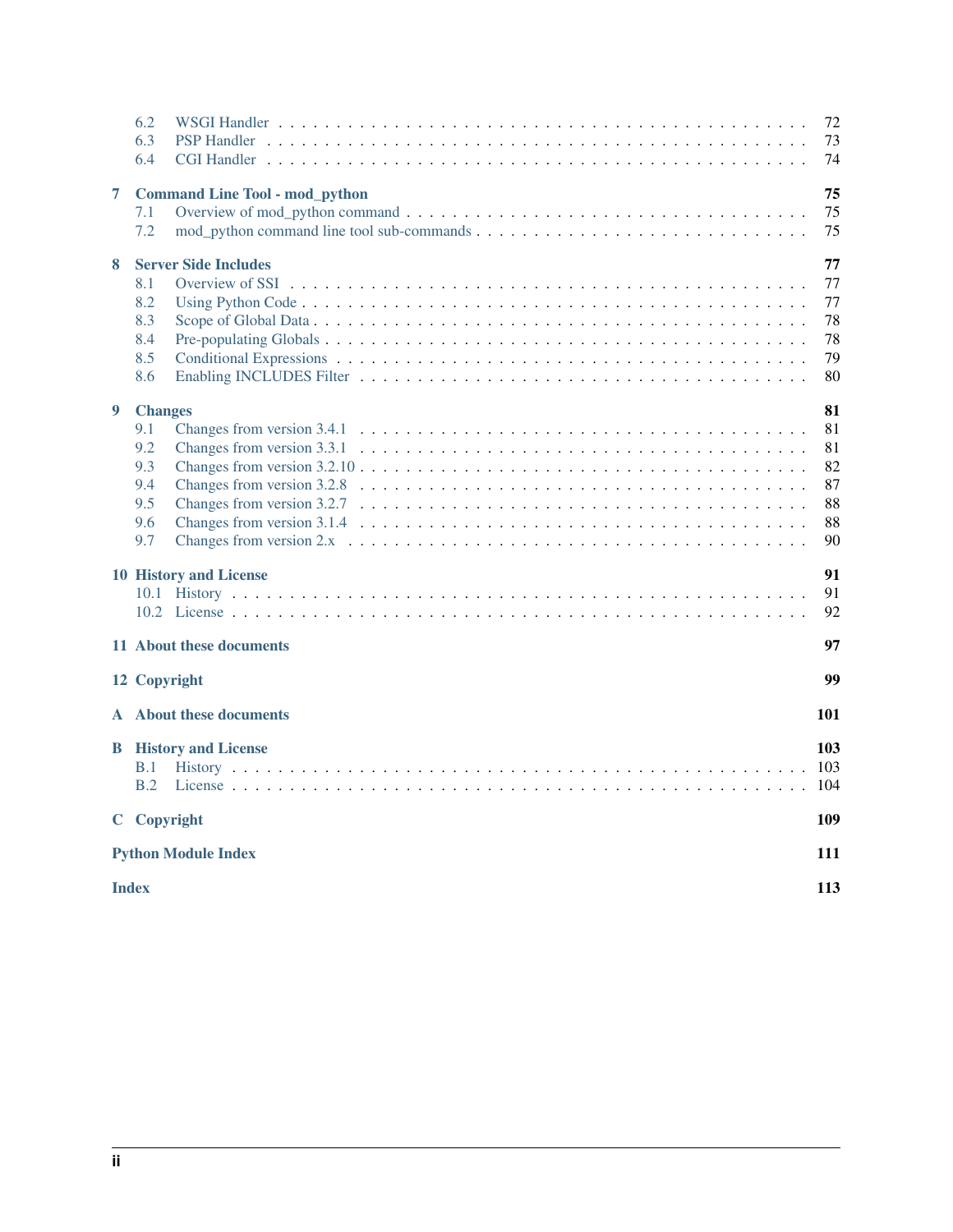This document aims to be the only necessary and authoritative source of information about mod\_python, usable as a comprehensive reference, a user guide and a tutorial all-in-one.

## See Also:

[Python Language Web Site](http://www.python.org/) for information on the Python language

[Apache HTTP Server Project Web Site](http://httpd.apache.org/) for information on the Apache server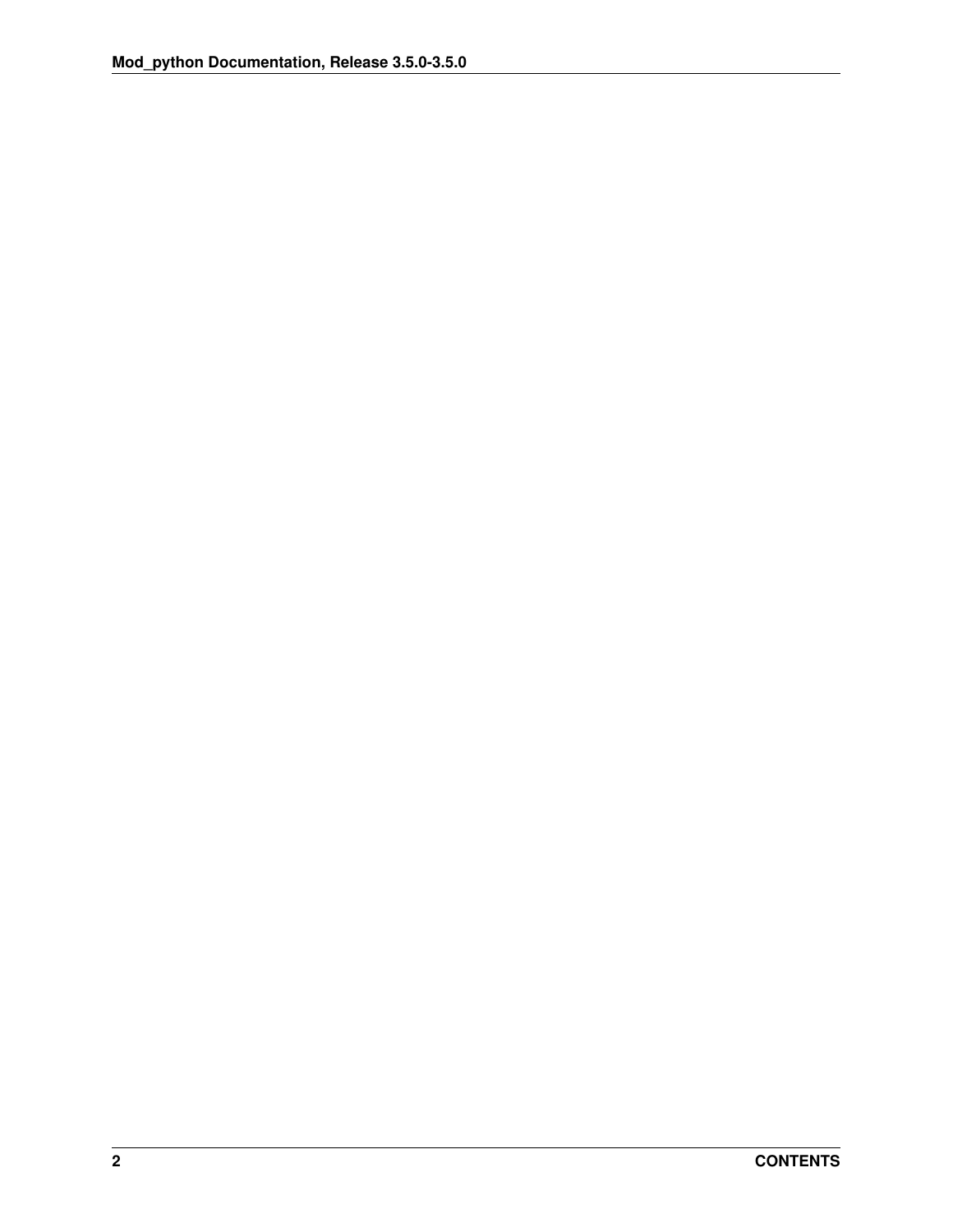# **INTRODUCTION**

# <span id="page-6-1"></span><span id="page-6-0"></span>**1.1 Performance**

One of the main advantages of mod\_python is the increase in performance over traditional CGI. Below are results of a very crude test. The test was done on a 1.2GHz Pentium machine running Red Hat Linux 7.3. [Ab](http://httpd.apache.org/docs-2.0/programs/ab.html) was used to poll 4 kinds of scripts, all of which imported the standard cgi module (because this is how a typical Python cgi script begins), then output a single word 'Hello!'. The results are based on 10000 requests with concurrency of 1:

| Standard CGI:       |                        | 23 requests/s   |
|---------------------|------------------------|-----------------|
|                     | Mod_python cqihandler: | 385 requests/s  |
|                     | Mod python publisher:  | 476 requests/s  |
| Mod_python handler: |                        | 1203 requests/s |

# <span id="page-6-2"></span>**1.2 Apache HTTP Server API**

Apache processes requests in *phases* (i.e. read the request, parse headers, check access, etc.). Phases are implemented by functions called *handlers*. Traditionally, handlers are written in C and compiled into Apache modules. Mod\_python provides a way to extend Apache functionality by writing Apache handlers in Python. For a detailed description of the Apache request processing process, see the [Apache Developer Documentation,](http://httpd.apache.org/docs/2.4/developer/) as well as the [Mod\\_python - Integrating](http://www.modpython.org/python10/) [Python with Apache](http://www.modpython.org/python10/) paper.

Currently only a subset of the Apache HTTP Server API is accessible via mod\_python. It was never the goal of the project to provide a 100% coverage of the API. Rather, mod\_python is focused on the most useful parts of the API and on providing the most "Pythonic" ways of using it.

# <span id="page-6-3"></span>**1.3 Other Features**

Mod python also provides a number features that fall in the category of web development, e.g. a parser for embedding Python in HTML (*[psp – Python Server Pager](#page-53-0)*), a handler that maps URL space into modules and functions (*[Pub](#page-72-1)[lisher Handler](#page-72-1)*), support for session (*[Session – Session Management](#page-48-0)*) and cookie (*[Cookie – HTTP State Management](#page-45-0)*) handling.

See Also:

[Apache HTTP Server Developer Documentation](http://httpd.apache.org/docs/2.4/developer/) for HTTP developer information

[Mod\\_python - Integrating Python with Apache](http://www.modpython.org/python10/) for details on how mod\_python interfaces with Apache HTTP Server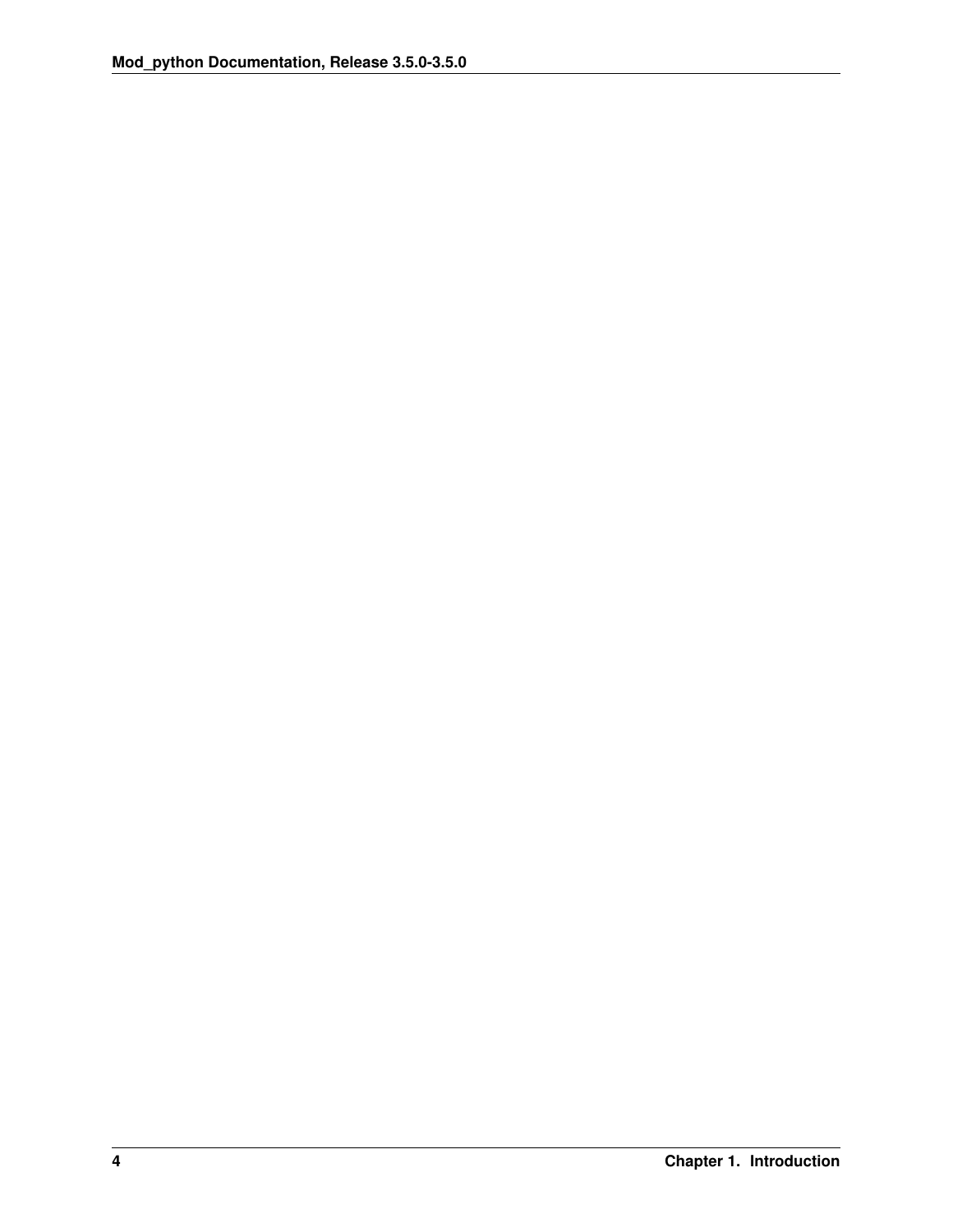# **INSTALLATION**

<span id="page-8-0"></span>Note: By far the best place to get help with installation and other issues is the mod-python mailing list. Please take a moment to join the mod\_python mailing list by sending an e-mail with the word "subscribe" in the subject to [mod\\_python-request@modpython.org](mailto:mod_python-request@modpython.org) or visit the [mod\\_python mailing list page](http://mailman.modpython.org/mailman/listinfo/mod_python)

# <span id="page-8-1"></span>**2.1 Prerequisites**

In the ideal case your Operating System provides a pre-packaged version of mod\_python. If not, you will need to compile it yourself. This version of mod\_python requires:

- Python 2 (2.6 and up) or Python 3 (3.3 and up).
- Apache 2.2 or later. Apache 2.4 is highly recommended over 2.2.

In order to compile mod python you will need to have the include files for both Apache and Python, as well as the Python library installed on your system. If you installed Python and Apache from source, then you already have everything needed. However, if you are using pre-packaged software then you may need to install the "development" packages which contain the include files and libraries necessary to compile mod\_python. Please check your OS documentation for specifics. (Hint: look for packages named python-devel or python-dev and apache-devel or apachedev or httpd-dev, etc.).

# <span id="page-8-2"></span>**2.2 Compiling**

## **2.2.1 Running ./configure**

The ./configure script will analyze your environment and create custom Makefiles particular to your system. Aside from all the standard autoconf stuff, . / configure does the following:

• Finds out whether a program called **apxs** is available. This program is part of the standard Apache distribution, and is required for compilation.

You can manually specify the location of apxs by using the  $with$ - $apxs$  option, e.g.:

\$ ./configure --with-apxs=/usr/local/apache/bin/apxs

It is recommended that you specify this option.

• Checks your Python version and attempts to figure out where libpython is by looking at various parameters compiled into your Python binary. By default, it will use the python program found in your PATH.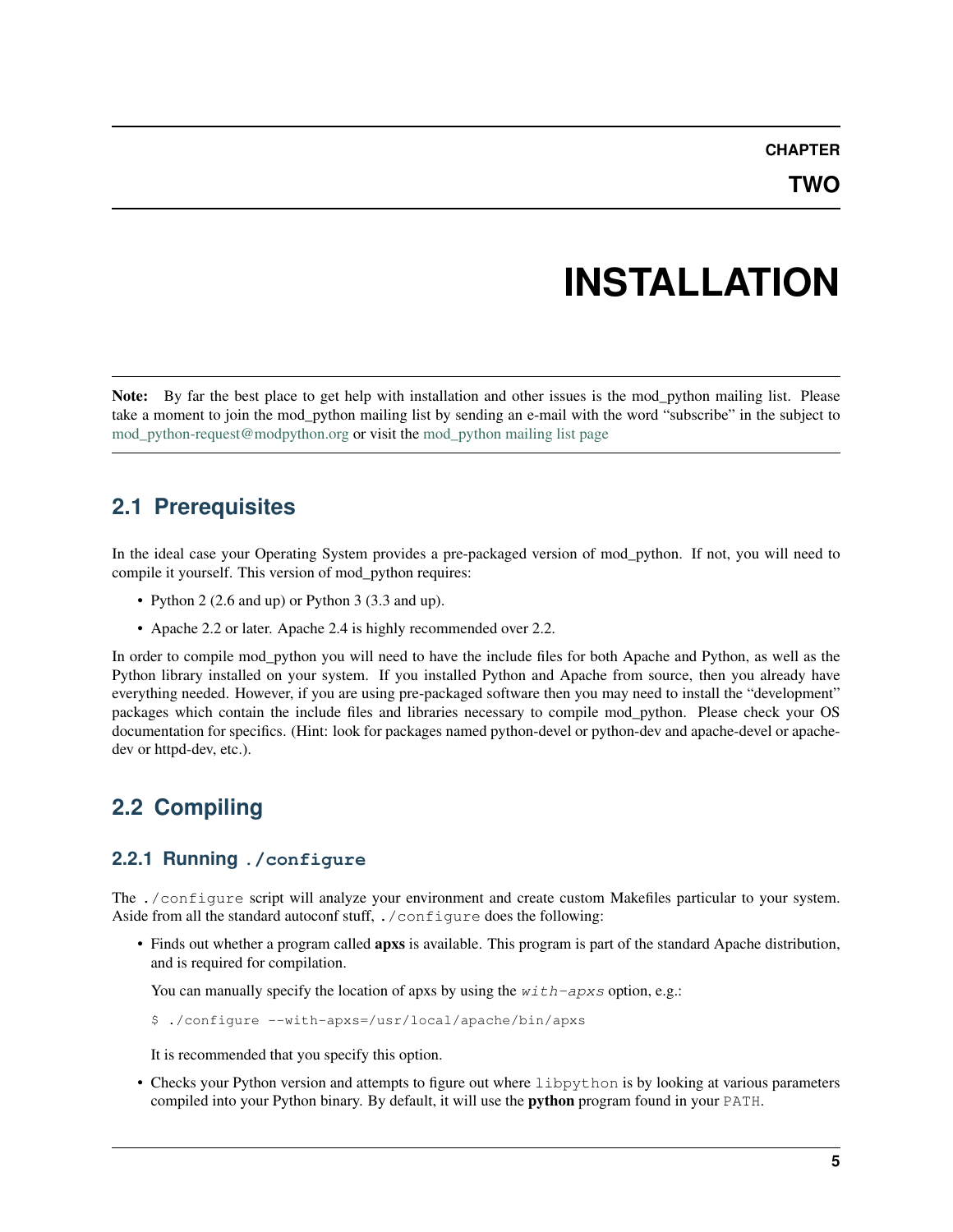If the first Python binary in the path is not suitable or not the one desired for mod\_python, you can specify an alternative location with the  $with$ -python option, e.g.:

\$ ./configure --with-python=/usr/local/bin/python2.3

• Sets the directory for the apache mutex locks (if the mutex mechanism chosen by APR requires one).

Note: mutex locks are used only by *[mod\\_python Sessions](#page-48-0)* and *[PSP](#page-76-0)* (which maintains a Session implicitly). If you're not using mod\_python Sessions or PSP, then this setting should not matter.

Default is /tmp. The directory must exist and be writable by the owner of the apache process.

Use  $with-mutex-dir$  option, e.g:

\$ ./configure --with-mutex-dir=/var/run/mod\_python

The mutex directory can also be specified at run time using *[PythonOption](#page-68-0)* mod\_python.mutex\_directory. See *[Configuring Apache](#page-10-0)*.

*New in version 3.3.0*

• Sets the maximum number of mutex locks reserved by mod\_python.

Note: mutex locks are used only by *[mod\\_python Sessions](#page-48-0)* and *[PSP](#page-76-0)* (which maintains a Session implicitly). If you're not using mod\_python Sessions or PSP, then this setting should not matter.

The mutexes used for locking are a limited resource on some systems. Increasing the maximum number of locks may increase performance when using session locking. The default is 8. A reasonable number for higher performance would be 32. Use with-max-locks option, e.g:

\$ ./configure --with-max-locks=32

The number of locks can also be specified at run time using *[PythonOption](#page-68-0)* mod\_python.mutex\_locks. See *[Configuring Apache](#page-10-0)*.

*New in version 3.2.0*

• Attempts to locate flex and determine its version. If flex cannot be found in your PATH configure will fail. If the wrong version is found **configure** will generate a warning. You can generally ignore this warning unless you need to re-create src/psp\_parser.c.

The parser used by psp (See *[psp – Python Server Pager](#page-53-0)*) is written in C generated using flex. (This requires a reentrant version of flex, 2.5.31 or later).

If the first flex binary in the path is not suitable or not the one desired you can specify an alternative location with the option:with-flex: option, e.g:

\$ ./configure --with-flex=/usr/local/bin/flex

*New in version 3.2.0*

## **2.2.2 Running make**

• To start the build process, simply run:

\$ make

# <span id="page-9-0"></span>**2.3 Installing**

Running make install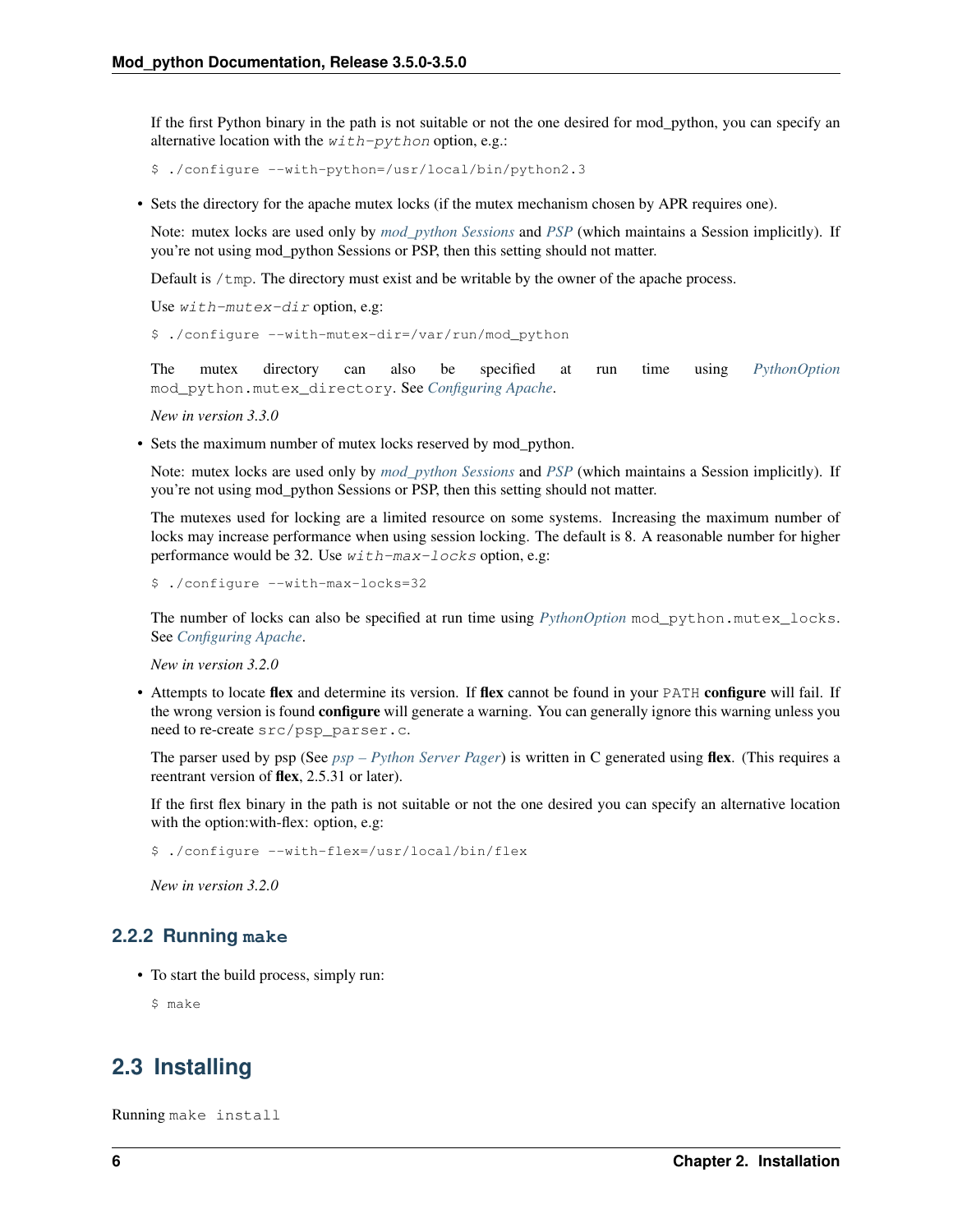- This part of the installation in most cases needs to be done as root:
	- \$ sudo make install
		- This will copy the mod\_python library (mod\_python.so) into your Apache libexec or modules directory, where all the other modules are.
		- Lastly, it will install the Python libraries in site-packages and compile them.

Note: If you wish to selectively install just the Python libraries or the DSO (mod\_python.so) (which may not always require superuser privileges), you can use the following **make** targets: install\_py\_lib and install\_dso.

# <span id="page-10-0"></span>**2.4 Configuring Apache**

• *LoadModule*

You need to configure Apache to load the module by adding the following line in the Apache configuration file, usually called httpd.conf or apache.conf:

LoadModule python\_module libexec/mod\_python.so

The actual path to **mod python.so** may vary, but **make install** should report at the very end exactly where mod\_python.so was placed and how the LoadModule directive should appear.

• See *[Testing](#page-10-1)* below for more basic configuration parameters.

# <span id="page-10-1"></span>**2.5 Testing**

- 1. Make a directory that would be visible on your web site, e.g. htdocs/test.
- 2. Add the following configuration directives to the main server config file:

```
<Directory /some/directory/htdocs/test>
    AddHandler mod_python .py
    PythonHandler mptest
    PythonDebug On
</Directory>
```
(Substitute /some/directory above for something applicable to your system, usually your Apache Server-Root)

This configuration can also be specified in an .htaccess file. Note that .htaccess configuration is typically disabled by default, to enable it in a directory specify AllowOverride with at least FileInfo.

- 3. This causes all requests for URLs ending in .py to be processed by mod\_python. Upon being handed a request, mod\_python looks for the appropriate *python handler* to handle it. Here, there is a single PythonHandler directive defining module mptest as the python handler to use. We'll see next how this python handler is defined.
- 4. At this time, if you made changes to the main configuration file, you will need to restart Apache in order for the changes to take effect.
- 5. Edit mptest.py file in the htdocs/test directory so that is has the following lines (be careful when cutting and pasting from your browser, you may end up with incorrect indentation and a syntax error):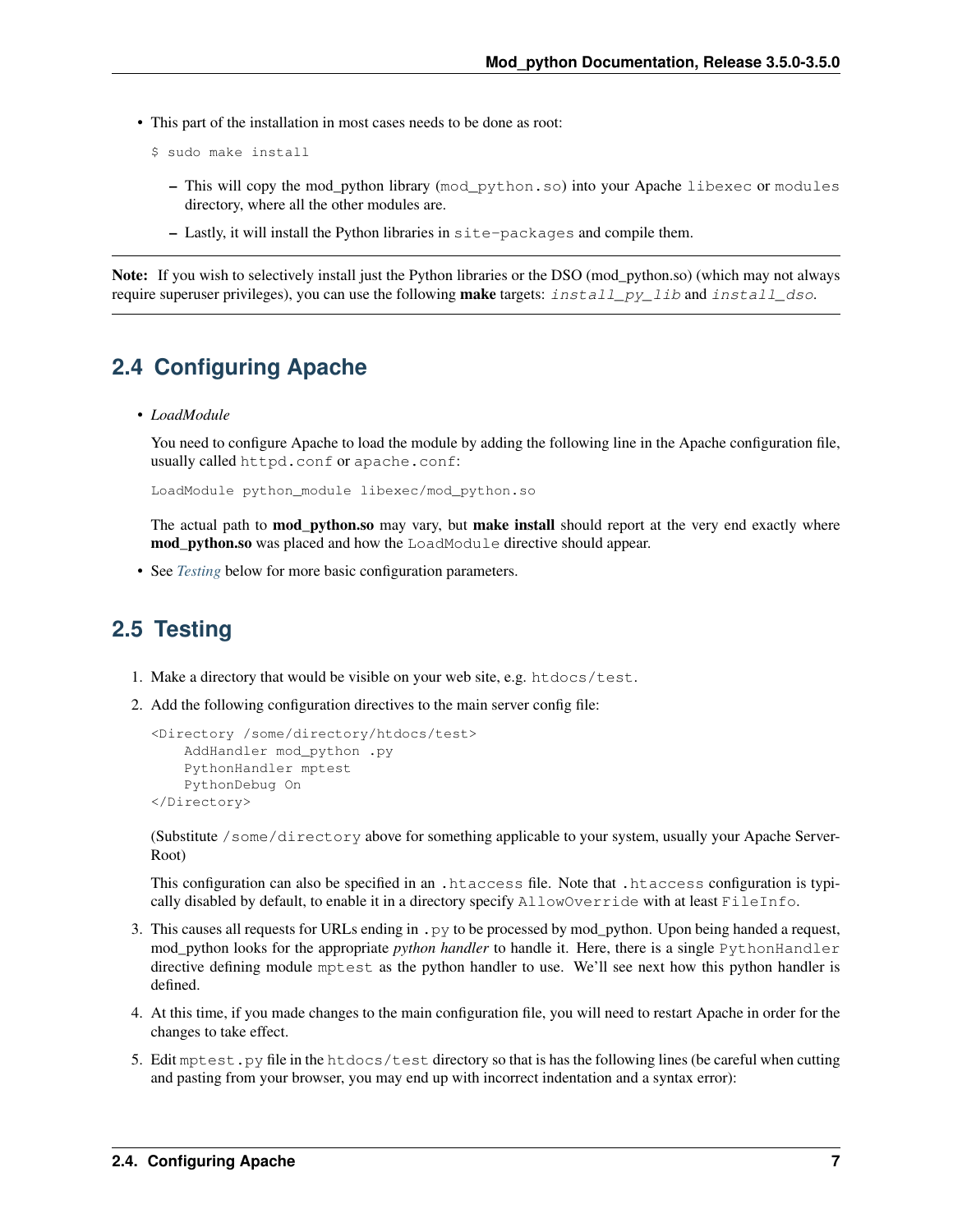```
from mod_python import apache
def handler(req):
    req.content_type = 'text/plain'
    req.write("Hello World!")
    return apache.OK
```
- 6. Point your browser to the URL referring to the mptest.py; you should see 'Hello World!'. If you didn't - refer to the troubleshooting section next.
- 7. Note that according to the configuration written above, you can point your browser to *any* URL ending in .py in the test directory. Therefore pointing your browser to /test/foobar.py will be handled exactly the same way by mptest.py. This is because the code in the handler function does not bother examining the URL and always acts the same way no matter what the URL is.
- 8. If everything worked well, move on to Chapter *[Tutorial](#page-12-0)*.

# <span id="page-11-0"></span>**2.6 Troubleshooting**

There are a few things you can try to identify the problem:

- Carefully study the error output, if any.
- Check the server error log file, it may contain useful clues.
- Try running Apache from the command line in single process mode:

./httpd -X

This prevents it from backgrounding itself and may provide some useful information.

• Beginning with mod\_python 3.2.0, you can use the mod\_python.testhandler to diagnose your configuration. Add this to your httpd.conf file:

```
<Location /mpinfo>
  SetHandler mod_python
  PythonHandler mod_python.testhandler
</Location>
```
Now point your browser to the /mpinfo URL (e.g. http://localhost/mpinfo) and note down the information given. This will help you reporting your problem to the mod\_python list.

- Ask on the [mod\\_python list.](http://mailman.modpython.org/mailman/listinfo/mod_python) Please make sure to provide specifics such as:
	- mod\_python version.
	- Your operating system type, name and version.
	- Your Python version, and any unusual compilation options.
	- Your Apache version.
	- Relevant parts of the Apache config, .htaccess.
	- Relevant parts of the Python code.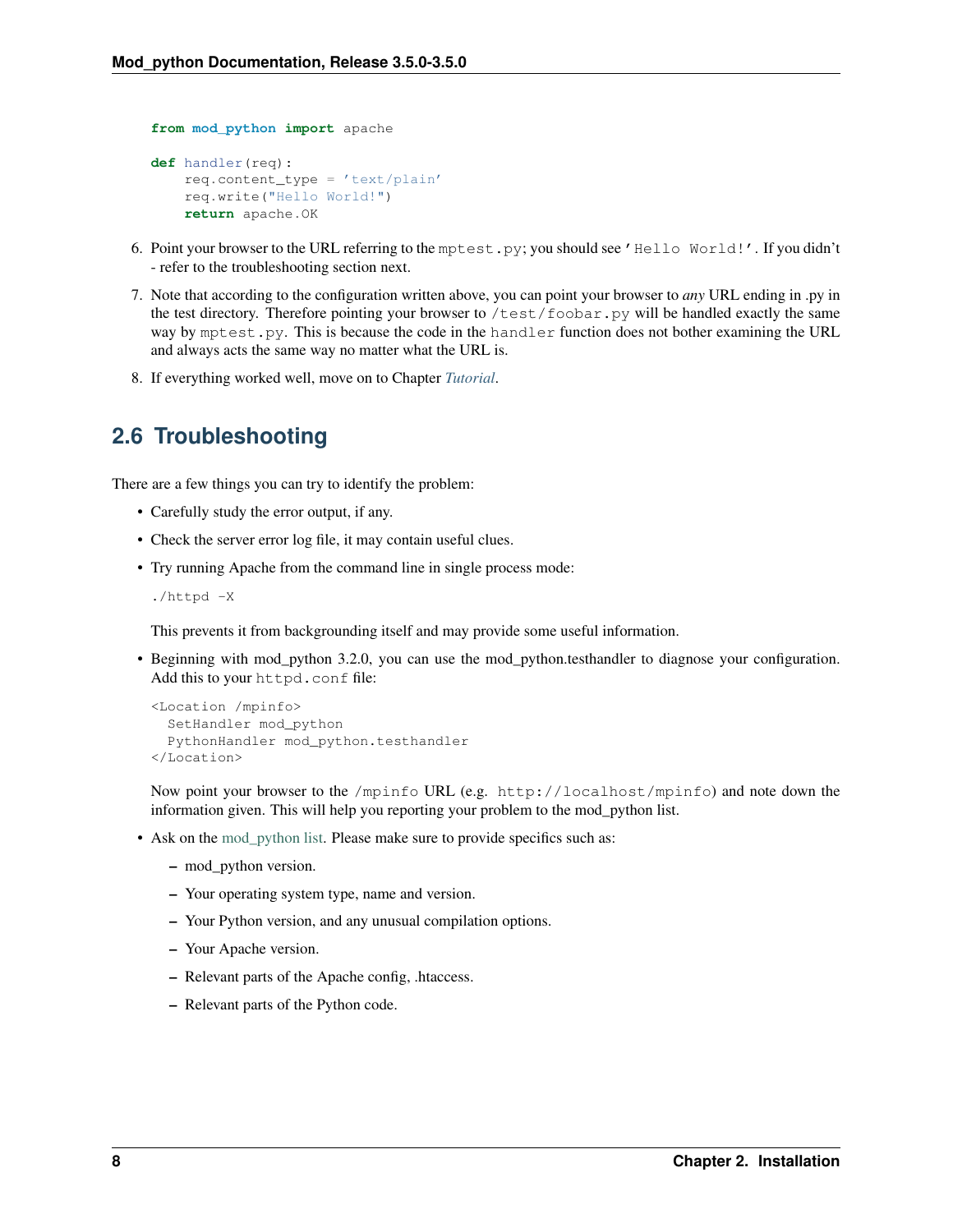# **TUTORIAL**

<span id="page-12-0"></span>*So how can I make this work?*

This is a quick guide to getting started with mod\_python programming once you have it installed. This is not an installation manual.

It is also highly recommended to read (at least the top part of) the section *[Python API](#page-20-0)* after completing this tutorial.

# <span id="page-12-1"></span>**3.1 A Quick Start with the Publisher Handler**

This section provides a quick overview of the Publisher handler for those who would like to get started without getting into too much detail. A more thorough explanation of how mod\_python handlers work and what a handler actually is follows on in the later sections of the tutorial.

The *[Publisher Handler](#page-72-1)* is provided as one of the standard mod\_python handlers. To get the publisher handler working, you will need the following lines in your config:

```
AddHandler mod_python .py
PythonHandler mod_python.publisher
PythonDebug On
```
The following example demonstrates a simple feedback form. The form asks for a name, e-mail address and a comment which are then used to construct and send a message to the webmaster. This simple application consists of two files: form.html - the form to collect the data, and form.py - the target of the form's action.

Here is the html for the form:

```
<html>
  Please provide feedback below:
< p ><form action="form.py/email" method="POST">
   Name: \langleinput type="text" name="name"><br>
   Email: <input type="text" name="email"><br>
   Comment: <textarea name="comment" rows=4 cols=20></textarea><br>
   <input type="submit">
</form>
\langle/html>
```
The action element of the  $\leq$  form> tag points to form.py/email. We are going to create a file called form.py, like this: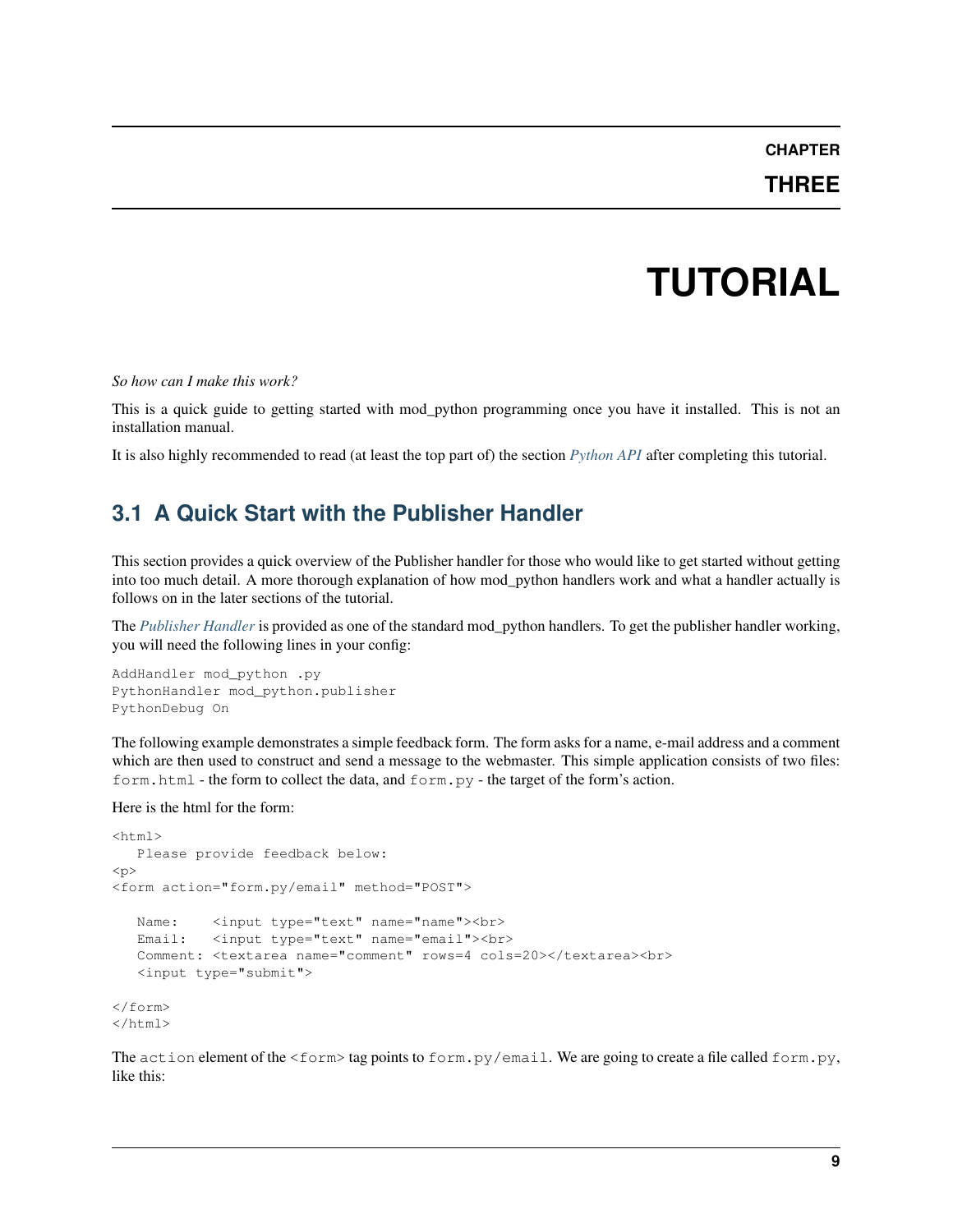```
import smtplib
WEBMASTER = "webmaster" # webmaster e-mailSMTP_SERVER = "localhost" # your SMTP server
def email(req, name, email, comment):
    # make sure the user provided all the parameters
    if not (name and email and comment):
        return "A required parameter is missing, \
               please go back and correct the error"
    # create the message text
    msq = """"From: %s
Subject: feedback
To: %s
I have the following comment:
\frac{6}{3}SThank You,
rac{6}{6}S""" % (email, WEBMASTER, comment, name)
    # send it out
    conn = smtplib.SMTP(SMTP_SERVER)
    conn.sendmail(email, [WEBMASTER], msg)
    conn.quit()
    # provide feedback to the user
    s = ^{\text{num}}\lambda<html>Dear %s, <br>
Thank You for your kind comments, we
will get back to you shortly.
</html>""" % name
    return s
```
When the user clicks the Submit button, the publisher handler will load the email() function in the form module, passing it the form fields as keyword arguments. It will also pass the request object as req.

You do not have to have req as one of the arguments if you do not need it. The publisher handler is smart enough to pass your function only those arguments that it will accept.

The data is sent back to the browser via the return value of the function.

Even though the Publisher handler simplifies mod\_python programming a great deal, all the power of mod\_python is still available to this program, since it has access to the request object. You can do all the same things you can do with a "native" mod\_python handler, e.g. set custom headers via req.headers\_out, return errors by raising apache.SERVER\_ERROR exceptions, write or read directly to and from the client via req.write() and req.read(), etc.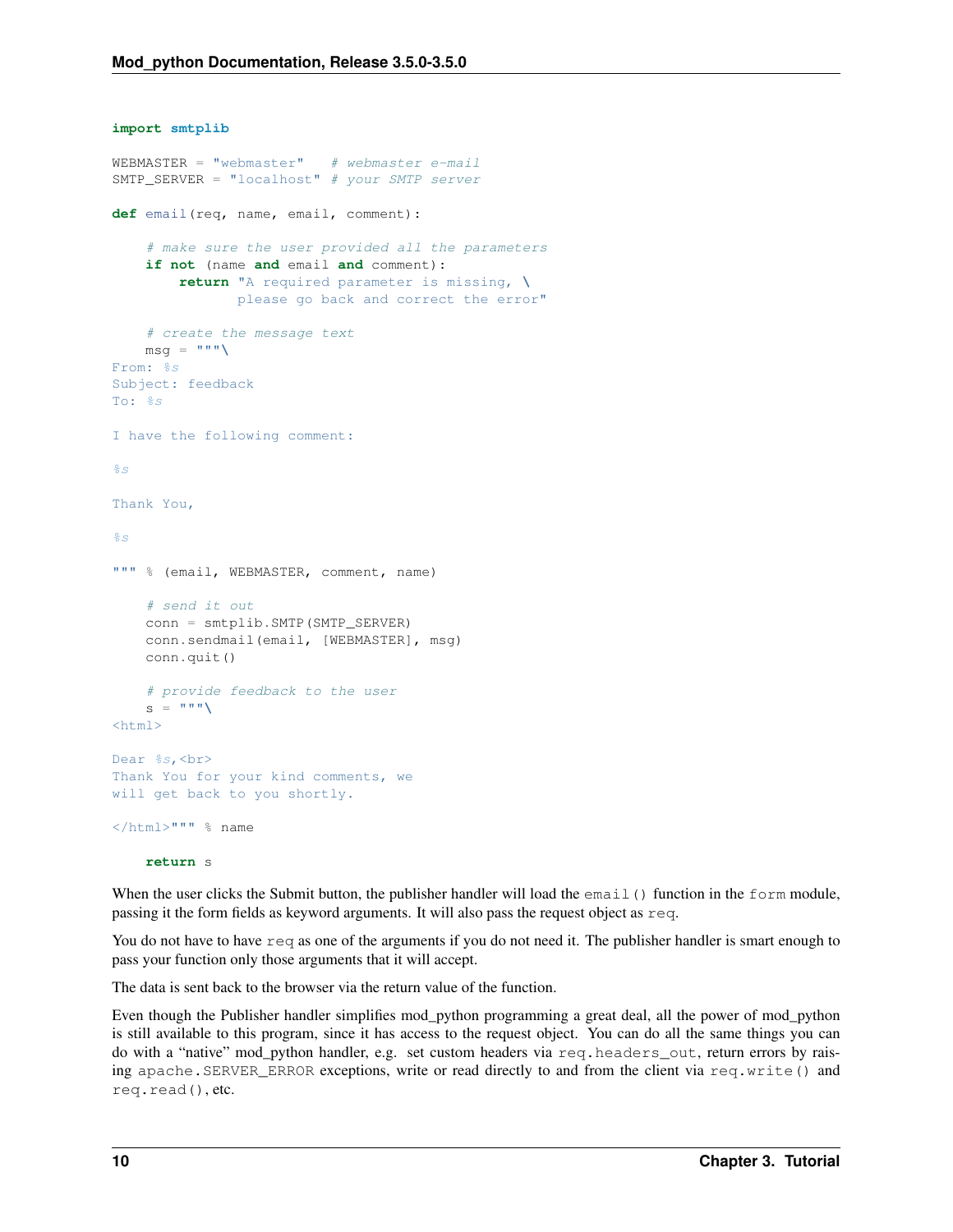Read Section *[Publisher Handler](#page-72-1)* for more information on the publisher handler.

# <span id="page-14-0"></span>**3.2 Quick Overview of how Apache Handles Requests**

Apache processes requests in *phases*. For example, the first phase may be to authenticate the user, the next phase to verify whether that user is allowed to see a particular file, then (next phase) read the file and send it to the client. A typical static file request involves three phases: (1) translate the requested URI to a file location (2) read the file and send it to the client, then (3) log the request. Exactly which phases are processed and how varies greatly and depends on the configuration.

A *handler* is a function that processes one phase. There may be more than one handler available to process a particular phase, in which case they are called by Apache in sequence. For each of the phases, there is a default Apache handler (most of which by default perform only very basic functions or do nothing), and then there are additional handlers provided by Apache modules, such as mod\_python.

Mod python provides every possible handler to Apache. Mod python handlers by default do not perform any function, unless specifically told so by a configuration directive. These directives begin with 'Python' and end with 'Handler' (e.g. PythonAuthenHandler) and associate a phase with a Python function. So the main function of mod\_python is to act as a dispatcher between Apache handlers and Python functions written by a developer like you.

The most commonly used handler is PythonHandler. It handles the phase of the request during which the actual content is provided. Because it has no name, it is sometimes referred to as as *generic* handler. The default Apache action for this handler is to read the file and send it to the client. Most applications you will write will provide this one handler. To see all the possible handlers, refer to Section *[Apache Configuration Directives](#page-60-0)*.

# <span id="page-14-1"></span>**3.3 So what Exactly does Mod-python do?**

Let's pretend we have the following configuration:

```
<Directory /mywebdir>
   AddHandler mod_python .py
   PythonHandler myscript
   PythonDebug On
</Directory>
```
Note: /mywebdir is an absolute physical path in this case.

And let's say that we have a python program (Windows users: substitute forward slashes for backslashes) /mywedir/myscript.py that looks like this:

```
from mod_python import apache
def handler(req):
    req.content_type = "text/plain"
    req.write("Hello World!")
    return apache.OK
```
Here is what's going to happen: The AddHandler directive tells Apache that any request for any file ending with .py in the /mywebdir directory or a subdirectory thereof needs to be processed by mod\_python. The 'PythonHandler myscript' directive tells mod\_python to process the generic handler using the *myscript* script. The 'PythonDebug On' directive instructs mod\_python in case of an Python error to send error output to the client (in addition to the logs), very useful during development.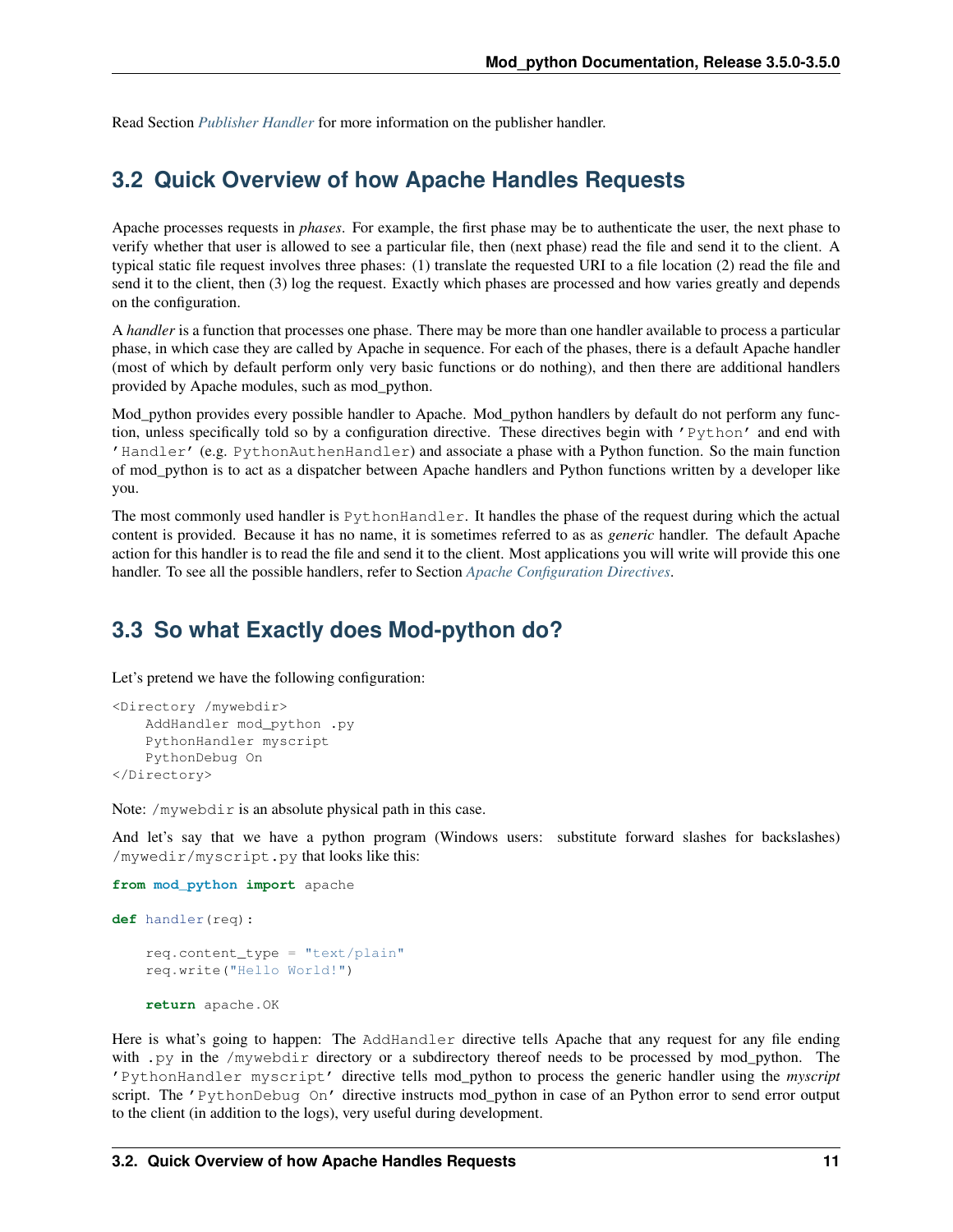When a request comes in, Apache starts stepping through its request processing phases calling handlers in mod\_python. The mod\_python handlers check whether a directive for that handler was specified in the configuration. (Remember, it acts as a dispatcher.) In our example, no action will be taken by mod\_python for all handlers except for the generic handler. When we get to the generic handler, mod\_python will notice 'PythonHandler myscript' directive and do the following:

- If not already done, prepend the directory in which the PythonHandler directive was found to sys.path.
- Attempt to import a module by name myscript. (Note that if myscript was in a subdirectory of the directory where PythonHandler was specified, then the import would not work because said subdirectory would not be in the sys.path. One way around this is to use package notation, e.g. 'PythonHandler subdir.myscript'.)
- Look for a function called handler in module myscript.
- Call the function, passing it a request object. (More on what a request object is later).
- At this point we're inside the script, let's examine it line-by-line:
	- **from mod\_python import** apache

This imports the apache module which provides the interface to Apache. With a few rare exceptions, every mod\_python program will have this line.

– def handler(req):

This is our *handler* function declaration. It is called 'handler' because mod\_python takes the name of the directive, converts it to lower case and removes the word 'python'. Thus 'PythonHandler' becomes 'handler'. You could name it something else, and specify it explicitly in the directive using  $'$ ::'. For example, if the handler function was called 'spam', then the directive would be 'PythonHandler myscript::spam'.

Note that a handler must take one argument - the *[Request Object](#page-27-0)*. The request object is an object that provides all of the information about this particular request - such as the IP of client, the headers, the URI, etc. The communication back to the client is also done via the request object, i.e. there is no "response" object.

– req.content\_type = "text/plain"

This sets the content type to 'text/plain'. The default is usually 'text/html', but because our handler does not produce any html, 'text/plain' is more appropriate. You should always make sure this is set *before* any call to 'req.write'. When you first call 'req.write', the response HTTP header is sent to the client and all subsequent changes to the content type (or other HTTP headers) have no effect.

– req.write("Hello World!")

This writes the 'Hello World!' string to the client.

– **return** apache.OK

This tells Apache that everything went OK and that the request has been processed. If things did not go OK, this line could return apache.HTTP\_INTERNAL\_SERVER\_ERROR or apache.HTTP\_FORBIDDEN. When things do not go OK, Apache logs the error and generates an error message for the client.

Note: It is important to understand that in order for the handler code to be executed, the URL needs not refer specficially to myscript.py. The only requirement is that it refers to a .py file. This is because the AddHandler mod\_python .py directive assignes mod\_python to be a handler for a file *type* (based on extention .py), not a specific file. Therefore the name in the URL does not matter, in fact the file referred to in the URL doesn't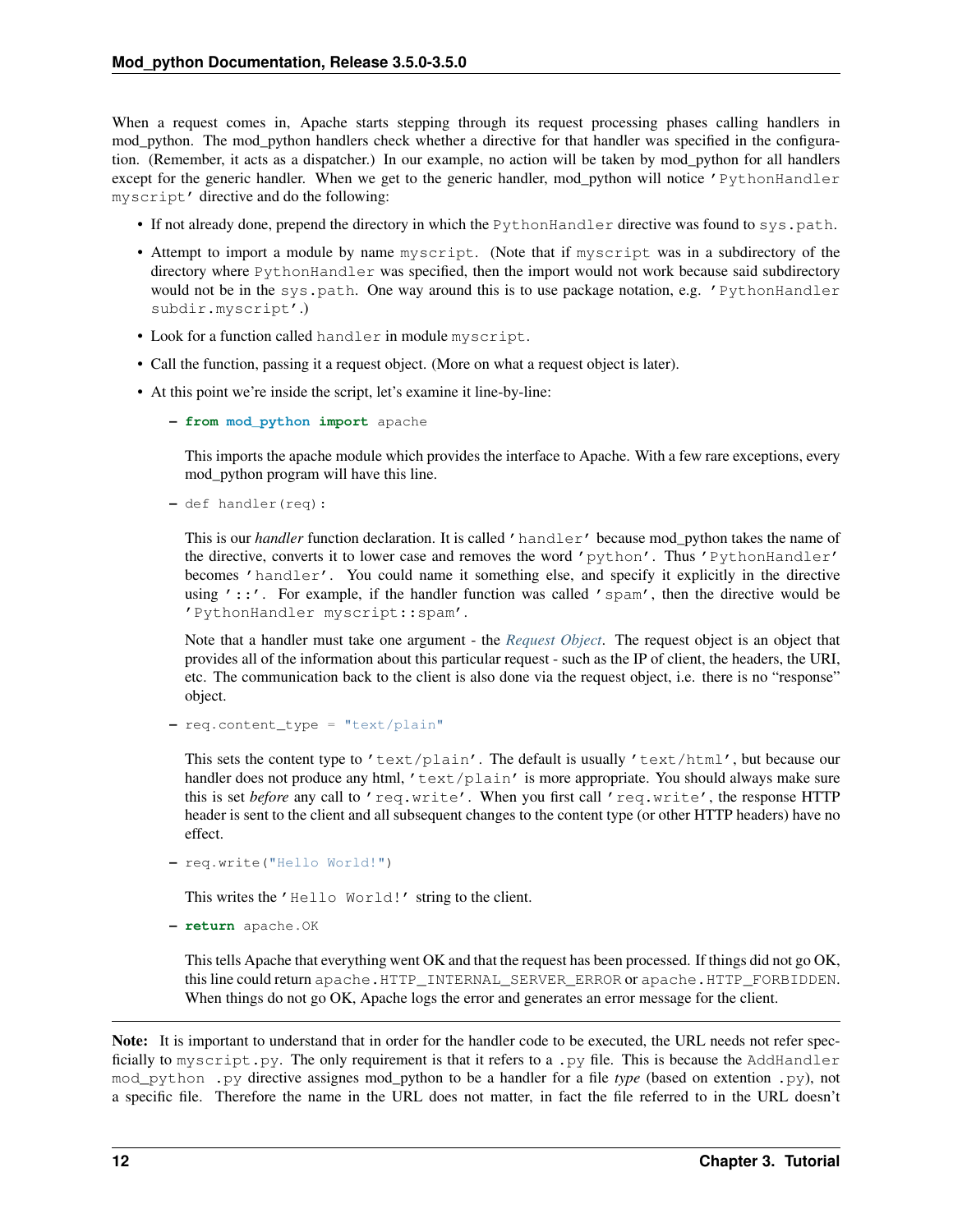event have to exist. Given the above configuration, 'http://myserver/mywebdir/myscript.py' and 'http://myserver/mywebdir/montypython.py' would yield the exact same result.

# <span id="page-16-0"></span>**3.4 Now something More Complicated - Authentication**

Now that you know how to write a basic handler, let's try something more complicated.

Let's say we want to password-protect this directory. We want the login to be 'spam', and the password to be 'eggs'.

First, we need to tell Apache to call our *authentication* handler when authentication is needed. We do this by adding the PythonAuthenHandler. So now our config looks like this:

```
<Directory /mywebdir>
    AddHandler mod_python .py
    PythonHandler myscript
    PythonAuthenHandler myscript
    PythonDebug On
</Directory>
```
Notice that the same script is specified for two different handlers. This is fine, because if you remember, mod\_python will look for different functions within that script for the different handlers.

Next, we need to tell Apache that we are using Basic HTTP authentication, and only valid users are allowed (this is fairly basic Apache stuff, so we're not going to go into details here). Our config looks like this now:

```
<Directory /mywebdir>
  AddHandler mod_python .py
   PythonHandler myscript
  PythonAuthenHandler myscript
  PythonDebug On
  AuthType Basic
  AuthName "Restricted Area"
   require valid-user
</Directory>
```
Note that depending on which version of Apache is being used, you may need to set either the code{AuthAuthoritative} or AuthBasicAuthoritative directive to Off to tell Apache that you want allow the task of performing basic authentication to fall through to your handler.

Now we need to write an authentication handler function in myscript.py. A basic authentication handler would look like this:

```
from mod_python import apache
def authenhandler(req):
    pw = req.get_basic_auth_pw()
    user = req.user
    if user == "spam" and pw == "eggs":
       return apache.OK
    else:
       return apache.HTTP_UNAUTHORIZED
```
Let's look at this line by line: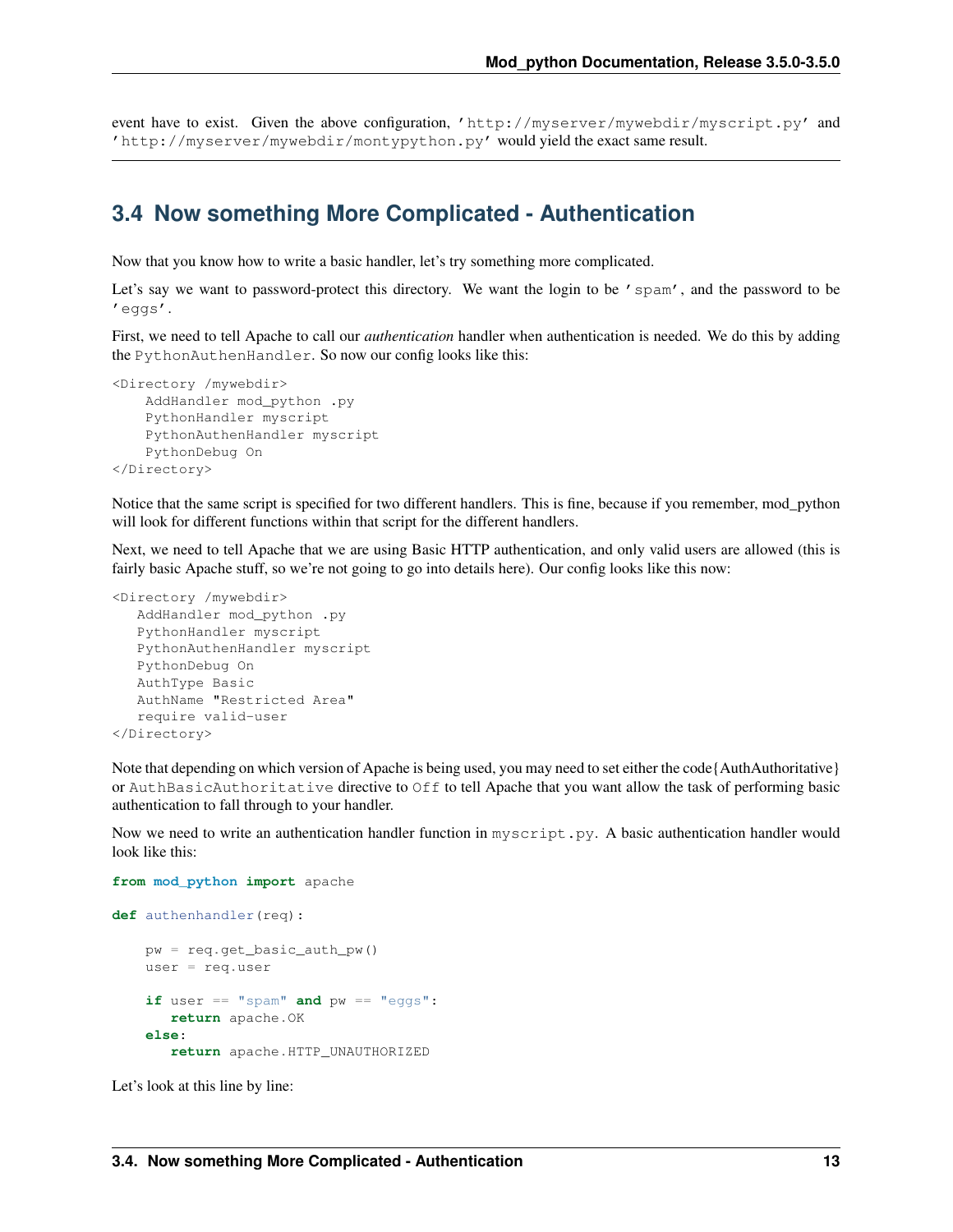```
• def authenhandler(req):
```
This is the handler function declaration. This one is called authenhandler because, as we already described above, mod\_python takes the name of the directive (PythonAuthenHandler), drops the word 'Python' and converts it lower case.

```
• pw = req.get_basic_auth_pw()
```
This is how we obtain the password. The basic HTTP authentication transmits the password in base64 encoded form to make it a little bit less obvious. This function decodes the password and returns it as a string. Note that we have to call this function before obtaining the user name.

```
• user = req.user
```
This is how you obtain the username that the user entered.

```
\bullet if user == "spam" and pw == "eggs":
      return apache.OK
```
We compare the values provided by the user, and if they are what we were expecting, we tell Apache to go ahead and proceed by returning apache. OK. Apache will then consider this phase of the request complete, and proceed to the next phase. (Which in this case would be handler () if it's a  $\prime$ . py $\prime$  file).

```
• else:
```

```
return apache.HTTP_UNAUTHORIZED
```
Else, we tell Apache to return HTTP\_UNAUTHORIZED to the client, which usually causes the browser to pop a dialog box asking for username and password.

# <span id="page-17-0"></span>**3.5 Your Own 404 Handler**

In some cases, you may wish to return a 404 (HTTP\_NOT\_FOUND) or other non-200 result from your handler. There is a trick here. if you return HTTP\_NOT\_FOUND from your handler, Apache will handle rendering an error page. This can be problematic if you wish your handler to render it's own error page.

```
In this case, you need to set req.status = apache.HTTP_NOT_FOUND, render your page, and then
return(apache.OK):
```

```
from mod_python import apache
def handler(req):
   if \text{req}.filename[-17:] == 'apache-error.html':# make Apache report an error and render the error page
      return(apache.HTTP_NOT_FOUND)
   if req.filename[-18:] == 'handler-error.html':
      # use our own error page
      req.status = apache.HTTP_NOT_FOUND
      pagebuffer = 'Page not here. Page left, not know where gone.'
   else:
      # use the contents of a file
      pagebuffer = open(req.filename, 'r').read()
   # fall through from the latter two above
   req.write(pagebuffer)
   return(apache.OK)
```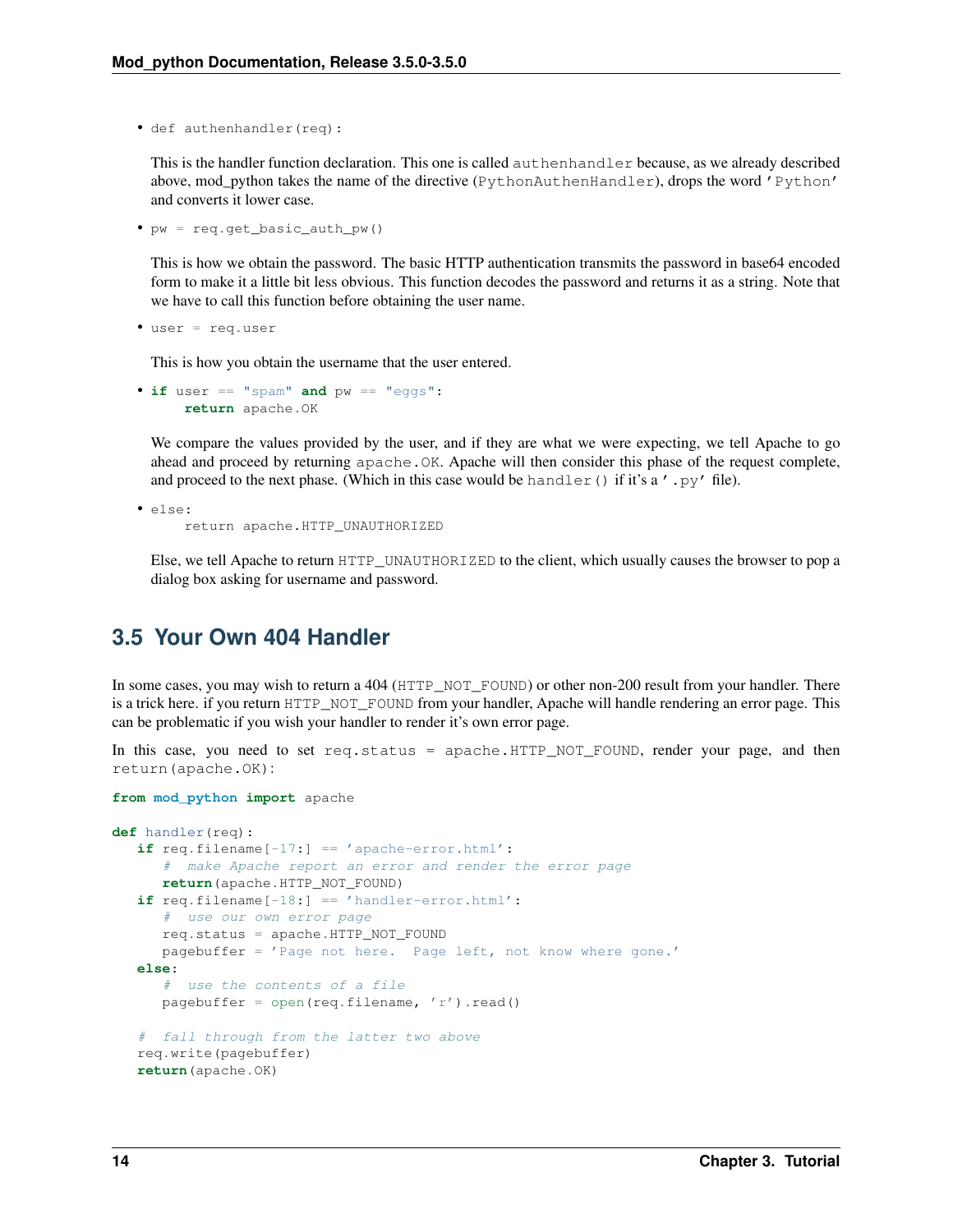Note that if wishing to returning an error page from a handler phase other than the response handler, the value apache.DONE must be returned instead of apache.OK. If this is not done, subsequent handler phases will still be run. The value of apache.DONE indicates that processing of the request should be stopped immediately. If using stacked response handlers, then apache.DONE should also be returned in that situation to prevent subsequent handlers registered for that phase being run if appropriate.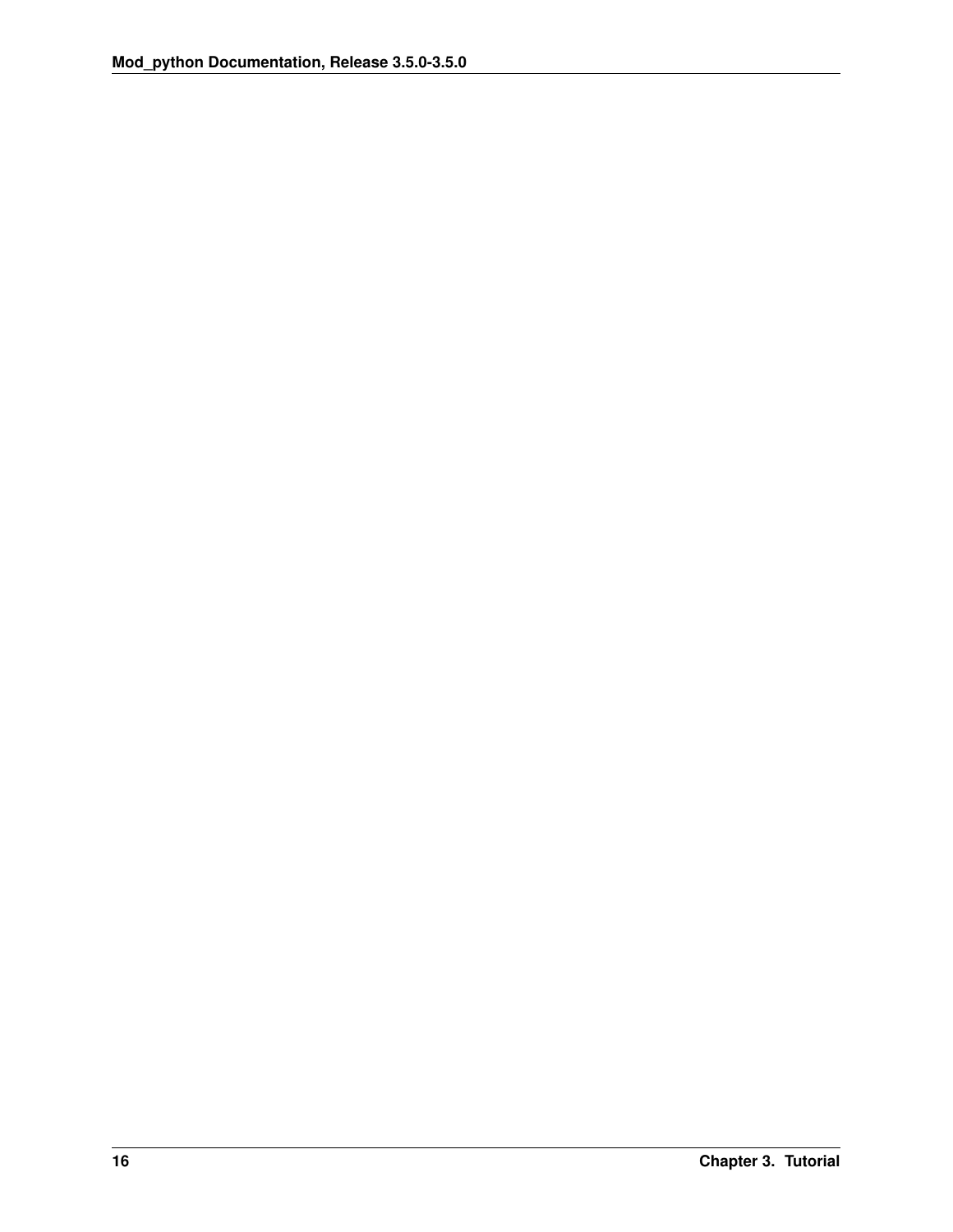# **PYTHON API**

# <span id="page-20-1"></span><span id="page-20-0"></span>**4.1 Multiple Interpreters**

When working with mod\_python, it is important to be aware of a feature of Python that is normally not used when using the language for writing scripts to be run from command line. (In fact, this feature is not available from within Python itself and can only be accessed through the [C language API.](http://www.python.org/doc/current/api/api.html)) Python C API provides the ability to create *subinterpreters*. A more detailed description of a subinterpreter is given in the documentation for the [Py\\_NewInterpreter\(\)](http://www.python.org/doc/current/api/initialization.html) function. For this discussion, it will suffice to say that each subinterpreter has its own separate namespace, not accessible from other subinterpreters. Subinterpreters are very useful to make sure that separate programs running under the same Apache server do not interfere with one another.

At server start-up or mod\_python initialization time, mod\_python initializes the *main interpeter*. The main interpreter contains a dictionary of subinterpreters. Initially, this dictionary is empty. With every request, as needed, subinterpreters are created, and references to them are stored in this dictionary. The dictionary is keyed on a string, also known as *interpreter name*. This name can be any string. The main interpreter is named 'main\_interpreter'. The way all other interpreters are named can be controlled by PythonInterp $\star$  directives. Default behavior is to name interpreters using the Apache virtual server name (ServerName directive). This means that all scripts in the same virtual server execute in the same subinterpreter, but scripts in different virtual servers execute in different subinterpreters with completely separate namespaces. *[PythonInterpPerDirectory](#page-67-0)* and *[PythonInterpPerDirective](#page-67-1)* directives alter the naming convention to use the absolute path of the directory being accessed, or the directory in which the Python\*Handler was encountered, respectively. *[PythonInterpreter](#page-67-2)* can be used to force the interpreter name to a specific string overriding any naming conventions.

Once created, a subinterpreter will be reused for subsequent requests. It is never destroyed and exists until the Apache process ends.

You can find out the name of the interpreter under which you're running by peeking at request.interpreter.

Note: If any module is being used which has a C code component that uses the simplified API for access to the Global Interpreter Lock (GIL) for Python extension modules, then the interpreter name must be forcibly set to be 'main\_interpreter'. This is necessary as such a module will only work correctly if run within the context of the first Python interpreter created by the process. If not forced to run under the 'main\_interpreter', a range of Python errors can arise, each typically referring to code being run in *restricted mode*.

## See Also:

<http://www.python.org/doc/current/api/api.html> Python C Language API

<http://www.python.org/peps/pep-0311.html> PEP 0311 - Simplified Global Interpreter Lock Acquisition for Extensions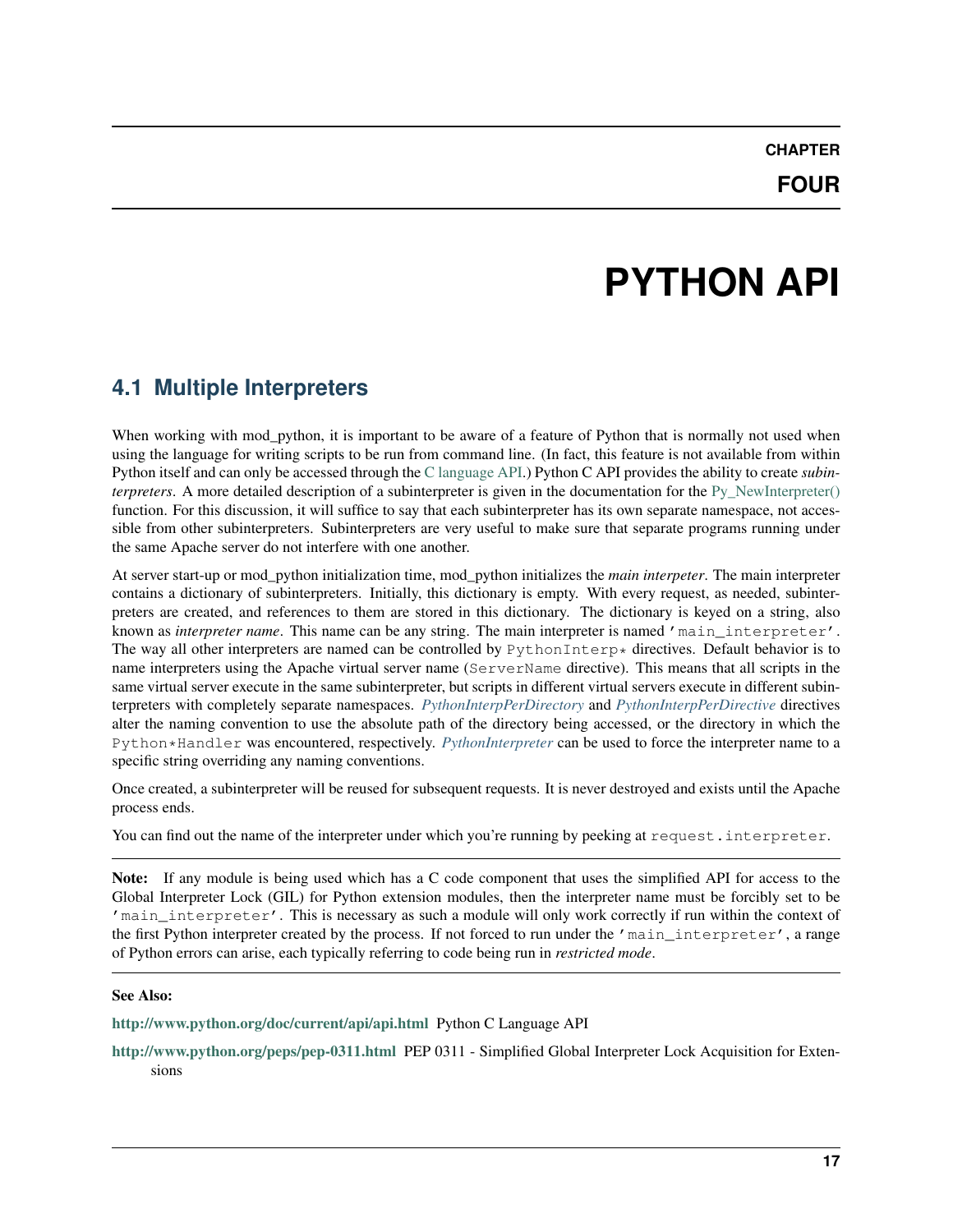# <span id="page-21-0"></span>**4.2 Overview of a Request Handler**

A *handler* is a function that processes a particular phase of a request. Apache processes requests in phases - read the request, process headers, provide content, etc. For every phase, it will call handlers, provided by either the Apache core or one of its modules, such as mod\_python which passes control to functions provided by the user and written in Python. A handler written in Python is not any different from a handler written in C, and follows these rules:

A handler function will always be passed a reference to a request object. (Throughout this manual, the request object is often referred to by the req variable.)

Every handler can return:

- apache.OK, meaning this phase of the request was handled by this handler and no errors occurred.
- apache.DECLINED, meaning this handler has not handled this phase of the request to completion and Apache needs to look for another handler in subsequent modules.
- apache.HTTP\_ERROR, meaning an HTTP error occurred. *HTTP\_ERROR* can be any of the following:

| HTTP_CONTINUE                       | $=$ | 100     |
|-------------------------------------|-----|---------|
| HTTP_SWITCHING_PROTOCOLS            | $=$ | 101     |
| HTTP_PROCESSING                     | =   | 102     |
| HTTP_OK                             |     | $= 200$ |
| HTTP_CREATED                        |     | $= 201$ |
| HTTP_ACCEPTED                       | $=$ | 2.02    |
| HTTP_NON_AUTHORITATIVE              | $=$ | 203     |
| HTTP NO CONTENT                     |     | $= 204$ |
| HTTP_RESET_CONTENT                  |     | $= 205$ |
| HTTP_PARTIAL_CONTENT                | $=$ | 206     |
| HTTP MULTI STATUS                   |     | $= 207$ |
| HTTP_MULTIPLE_CHOICES               | $=$ | 300     |
| HTTP MOVED PERMANENTLY              | $=$ | 301     |
| HTTP MOVED TEMPORARILY              | $=$ | 302     |
| HTTP_SEE_OTHER                      |     | $= 303$ |
| HTTP_NOT_MODIFIED                   | $=$ | 304     |
| HTTP_USE_PROXY                      | $=$ | 305     |
| HTTP TEMPORARY REDIRECT             | $=$ | 307     |
| HTTP_BAD_REQUEST                    | $=$ | 400     |
| HTTP UNAUTHORIZED                   | $=$ | 401     |
| HTTP PAYMENT REQUIRED               | $=$ | 402     |
| HTTP_FORBIDDEN                      |     | $= 403$ |
| HTTP_NOT_FOUND                      |     | $= 404$ |
| HTTP_METHOD_NOT_ALLOWED             | $=$ | 405     |
| HTTP_NOT_ACCEPTABLE                 |     | $= 406$ |
| HTTP_PROXY_AUTHENTICATION_REQUIRED= |     | 407     |
| HTTP_REQUEST_TIME_OUT               | $=$ | 408     |
| HTTP CONFLICT                       | $=$ | 409     |
| HTTP_GONE                           |     | $= 410$ |
| HTTP_LENGTH_REQUIRED                |     | $= 411$ |
| HTTP PRECONDITION FAILED            | $=$ | 412     |
| HTTP_REQUEST_ENTITY_TOO_LARGE       | $=$ | 413     |
| HTTP REOUEST URI TOO LARGE          | $=$ | 414     |
| HTTP_UNSUPPORTED_MEDIA_TYPE         | $=$ | 415     |
| HTTP_RANGE_NOT_SATISFIABLE          | $=$ | 416     |
| HTTP_EXPECTATION_FAILED             |     | $= 417$ |
| HTTP_UNPROCESSABLE_ENTITY           | $=$ | 42.2    |
| HTTP_LOCKED                         |     | $= 423$ |
| HTTP_FAILED_DEPENDENCY              |     | $= 424$ |
| HTTP_INTERNAL_SERVER_ERROR          |     | $= 500$ |
|                                     |     |         |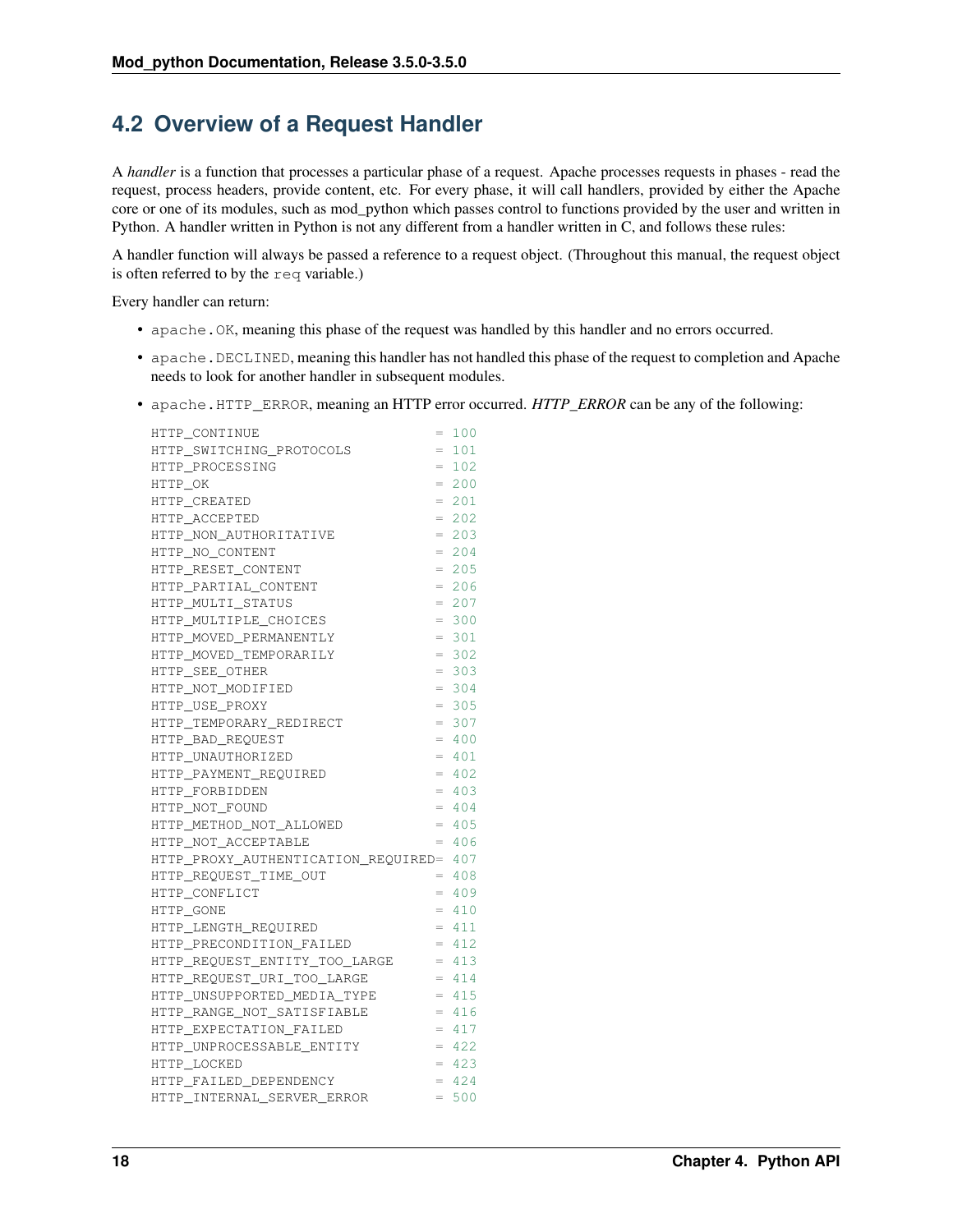| HTTP NOT IMPLEMENTED       | $= 501$ |
|----------------------------|---------|
| HTTP BAD GATEWAY           | $= 502$ |
| HTTP SERVICE UNAVAILABLE   | $= 503$ |
| HTTP GATEWAY TIME OUT      | $= 504$ |
| HTTP VERSION NOT SUPPORTED | $= 505$ |
| HTTP VARIANT ALSO VARIES   | $= 506$ |
| HTTP INSUFFICIENT STORAGE  | $= 507$ |
| HTTP NOT EXTENDED          | $= 510$ |

As an alternative to *returning* an HTTP error code, handlers can signal an error by *raising* the apache.SERVER\_RETURN exception, and providing an HTTP error code as the exception value, e.g.:

**raise** apache.SERVER\_RETURN, apache.HTTP\_FORBIDDEN

Handlers can send content to the client using the request.write() method.

Client data, such as POST requests, can be read by using the request.read() function.

An example of a minimalistic handler might be:

```
from mod_python import apache
```

```
def requesthandler(req):
    req.content_type = "text/plain"
    req.write("Hello World!")
    return apache.OK
```
## <span id="page-22-0"></span>**4.3 Overview of a Filter Handler**

A *filter handler* is a function that can alter the input or the output of the server. There are two kinds of filters - *input* and *output* that apply to input from the client and output to the client respectively.

At this time mod\_python supports only request-level filters, meaning that only the body of HTTP request or response can be filtered. Apache provides support for connection-level filters, which will be supported in the future.

A filter handler receives a *filter* object as its argument. The request object is available as well via filter.req, but all writing and reading should be done via the filter's object read and write methods.

Filters need to be closed when a read operation returns None (indicating End-Of-Stream).

The return value of a filter is ignored. Filters cannot decline processing like handlers, but the same effect can be achieved by using the filter.pass\_on() method.

Filters must first be registered using PythonInputFilter or PythonOutputFilter, then added using the Apache Add/SetInputFilter or Add/SetOutputFilter directives.

Here is an example of how to specify an output filter, it tells the server that all .py files should processed by CAPI-TALIZE filter:

```
PythonOutputFilter capitalize CAPITALIZE
AddOutputFilter CAPITALIZE .py
```
And here is what the code for the capitalize.py might look like:

**from mod\_python import** apache

```
def outputfilter(filter):
```
s = filter.read()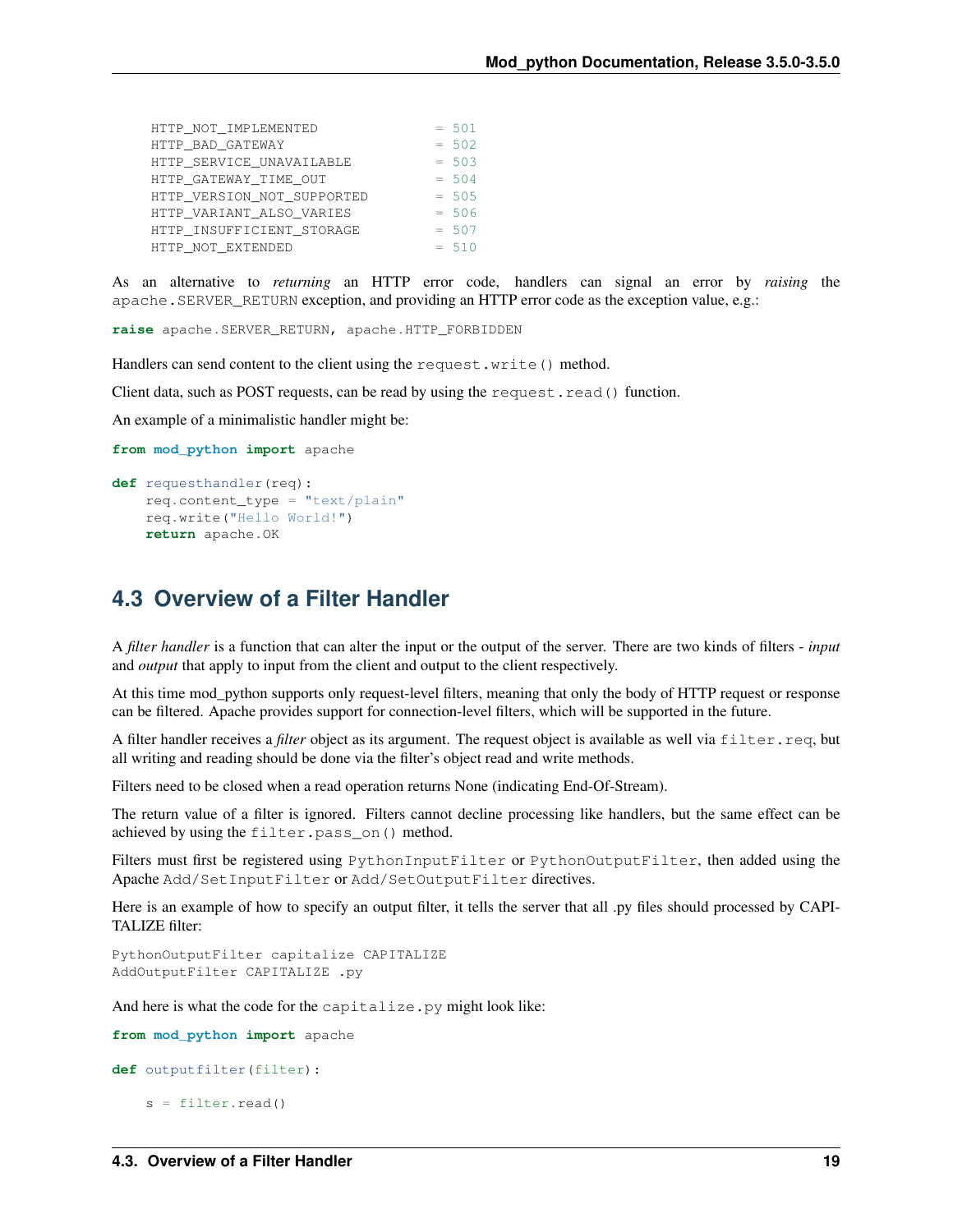```
while s:
   filter.write(s.upper())
    s = filter.read()
if s is None:
    filter.close()
```
When writing filters, keep in mind that a filter will be called any time anything upstream requests an IO operation, and the filter has no control over the amount of data passed through it and no notion of where in the request processing it is called. For example, within a single request, a filter may be called once or five times, and there is no way for the filter to know beforehand that the request is over and which of calls is last or first for this request, thought encounter of an EOS (None returned from a read operation) is a fairly strong indication of an end of a request.

Also note that filters may end up being called recursively in subrequests. To avoid the data being altered more than once, always make sure you are not in a subrequest by examining the request.main value.

For more information on filters, see [http://httpd.apache.org/docs-2.4/developer/filters.html.](http://httpd.apache.org/docs-2.4/developer/filters.html)

# <span id="page-23-0"></span>**4.4 Overview of a Connection Handler**

A *connection handler* handles the connection, starting almost immediately from the point the TCP connection to the server was made.

Unlike HTTP handlers, connection handlers receive a *connection* object as an argument.

Connection handlers can be used to implement protocols. Here is an example of a simple echo server:

Apache configuration:

PythonConnectionHandler echo

Contents of echo.py file:

**from mod\_python import** apache

```
def connectionhandler(conn):
```
**while** 1: conn.write(conn.readline())

**return** apache.OK

# <span id="page-23-1"></span>**4.5 apache – Access to Apache Internals.**

The Python interface to Apache internals is contained in a module appropriately named [apache](#page-23-1), located inside the mod\_python package. This module provides some important objects that map to Apache internal structures, as well as some useful functions, all documented below. (The request object also provides an interface to Apache internals, it is covered in its own section of this manual.)

The [apache](#page-23-1) module can only be imported by a script running under mod\_python. This is because it depends on a built-in module \_apache provided by mod\_python.

It is best imported like this:

**from mod\_python import** apache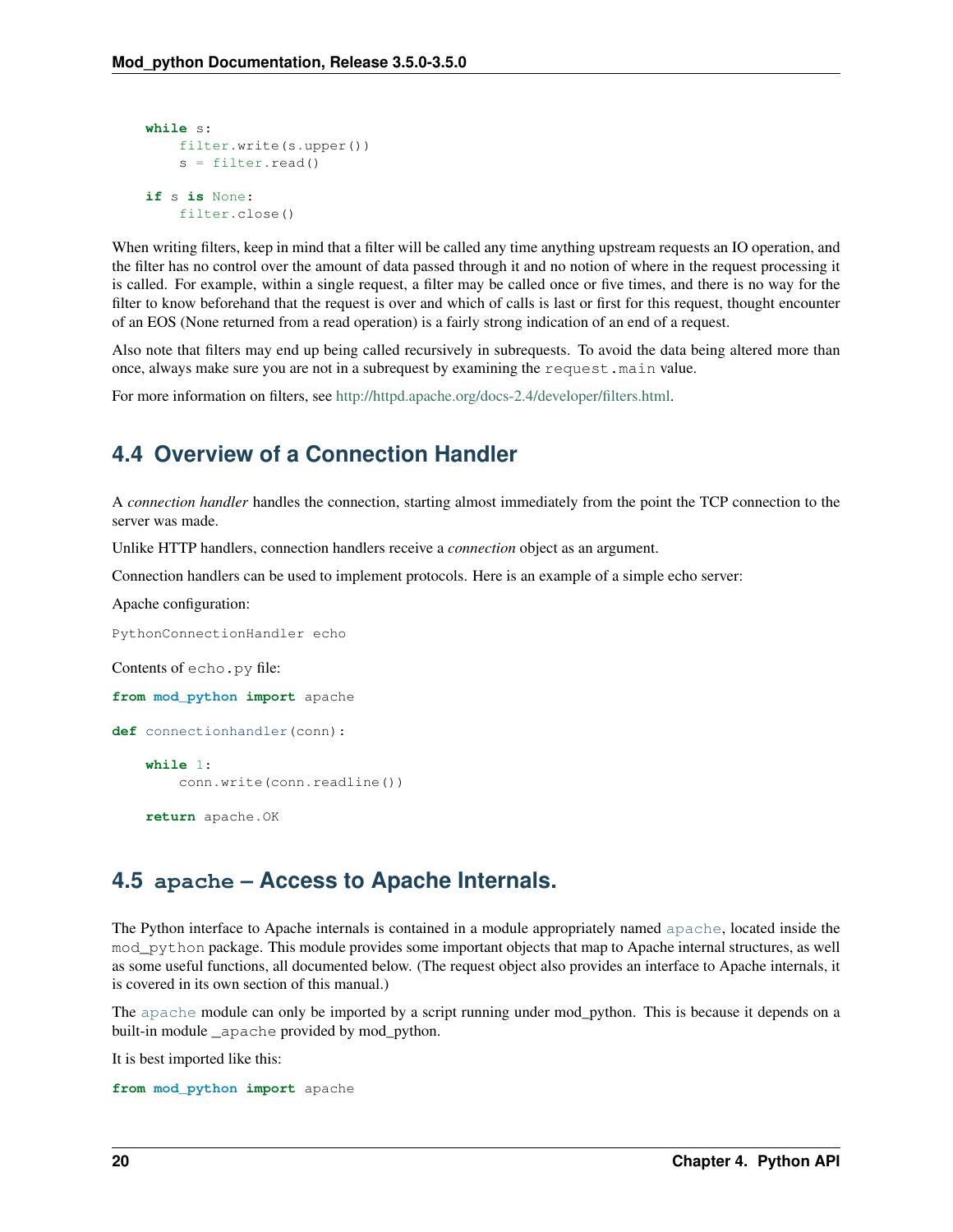mod\_python.apache module defines the following functions and objects. For a more in-depth look at Apache internals, see the [Apache Developer Page](http://httpd.apache.org/dev/)

## **4.5.1 Functions**

<span id="page-24-0"></span>apache.**log\_error**(*message*[, *level*[, *server*] ])

An interface to the Apache ap\_log\_error() function. *message* is a string with the error message, *level* is one of the following flags constants:

```
APLOG_EMERG
APLOG_ALERT
APLOG_CRIT
APLOG_ERR
APLOG_WARNING
APLOG_NOTICE
APLOG_INFO
APLOG_DEBUG
APLOG_NOERRNO // DEPRECATED
```
*server* is a reference to a [request.server\(\)](#page-32-0) object. If *server* is not specified, then the error will be logged to the default error log, otherwise it will be written to the error log for the appropriate virtual server. When *server* is not specified, the setting of LogLevel does not apply, the LogLevel is dictated by an httpd compiletime default, usually warn.

If you have a reference to a request object available, consider using  $\text{request} \cdot \text{log\_error}$  () instead, it will prepend request-specific information such as the source IP of the request to the log entry.

apache.**import\_module**(*module\_name*[, *autoreload=1*, *log=0*, *path=None* ])

This function can be used to import modules taking advantage of mod\_python's internal mechanism which reloads modules automatically if they have changed since last import.

*module\_name* is a string containing the module name (it can contain dots, e.g. mypackage.mymodule); *autoreload* indicates whether the module should be reloaded if it has changed since last import; when *log* is true, a message will be written to the logs when a module is reloaded; *path* allows restricting modules to specific paths.

Example:

```
from mod_python import apache
module = apache.import_module('module_name', log=1)
```
## apache.**allow\_methods**([*\*args*])

A convenience function to set values in [request.allowed\(\)](#page-33-0). [request.allowed\(\)](#page-33-0) is a bitmask that is used to construct the 'Allow:' header. It should be set before returning a HTTP\_NOT\_IMPLEMENTED error.

Arguments can be one or more of the following:

M\_GET M\_PUT M\_POST M\_DELETE M\_CONNECT M\_OPTIONS M\_TRACE M\_PATCH M\_PROPFIND M\_PROPPATCH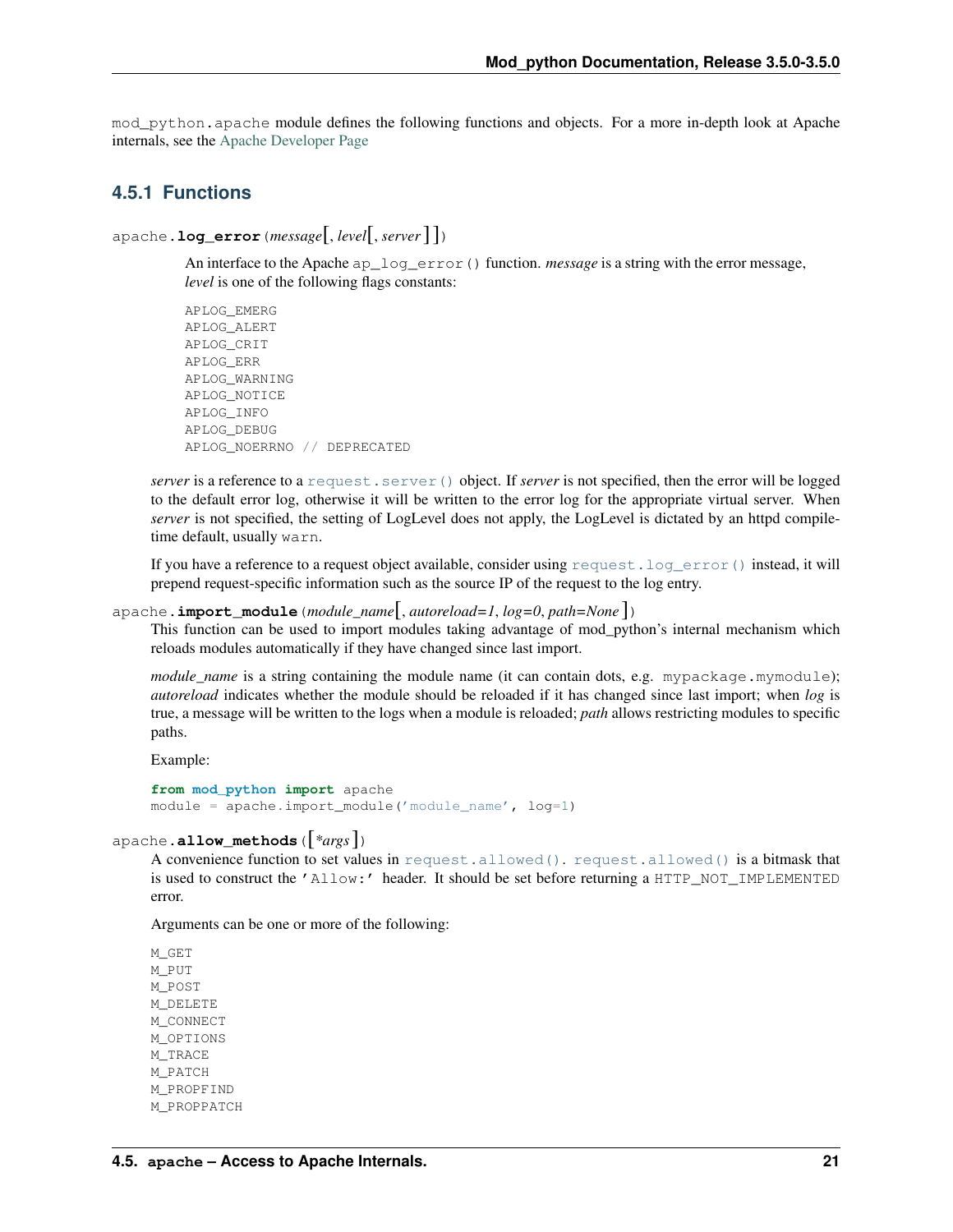M\_MKCOL M\_COPY M\_MOVE M\_LOCK M\_UNLOCK M\_VERSION\_CONTROL M\_CHECKOUT M\_UNCHECKOUT M\_CHECKIN M\_UPDATE M\_LABEL M\_REPORT M\_MKWORKSPACE M\_MKACTIVITY M\_BASELINE\_CONTROL M\_MERGE M\_INVALID

#### apache.**exists\_config**(*name*)

This function returns True if the Apache server was launched with the definition with the given *name*. This means that you can test whether Apache was launched with the -DFOOBAR parameter by calling apache.exists\_config\_define('FOOBAR').

#### <span id="page-25-0"></span>apache.**stat**(*fname*, *wanted*)

This function returns an instance of an mp\_finfo object describing information related to the file with name fname. The wanted argument describes the minimum attributes which should be filled out. The resultant object can be assigned to the [request.finfo](#page-35-0) attribute.

## apache.**register\_cleanup**(*callable*[, *data* ])

Registers a cleanup that will be performed at child shutdown time. Equivalent to [server.register\\_cleanup\(\)](#page-39-0), except that a request object is not required. *Warning:* do not pass directly or indirectly a request object in the data parameter. Since the callable will be called at server shutdown time, the request object won't exist anymore and any manipulation of it in the handler will give undefined behaviour.

#### apache.**config\_tree**()

Returns the server-level configuration tree. This tree does not include directives from .htaccess files. This is a *copy* of the tree, modifying it has no effect on the actual configuration.

#### apache.**server\_root**()

Returns the value of ServerRoot.

#### apache.**make\_table**()

This function is obsolete and is an alias to  $\text{table}$  $\text{table}$  $\text{table}$  (see below).

#### apache.**mpm\_query**(*code*)

Allows querying of the MPM for various parameters such as numbers of processes and threads. The return value is one of three constants:

| AP MPMO NOT SUPPORTED | $= 0$ # This value specifies whether |
|-----------------------|--------------------------------------|
|                       | # an MPM is capable of               |
|                       | # threading or forking.              |
| AP MPMO STATIC        | $= 1$ # This value specifies whether |
|                       | # an MPM is using a static # of      |
|                       | # threads or daemons.                |
| AP MPMQ DYNAMIC       | $= 2$ # This value specifies whether |
|                       | # an MPM is using a dynamic # of     |
|                       | # threads or daemons.                |
|                       |                                      |

The *code* argument must be one of the following: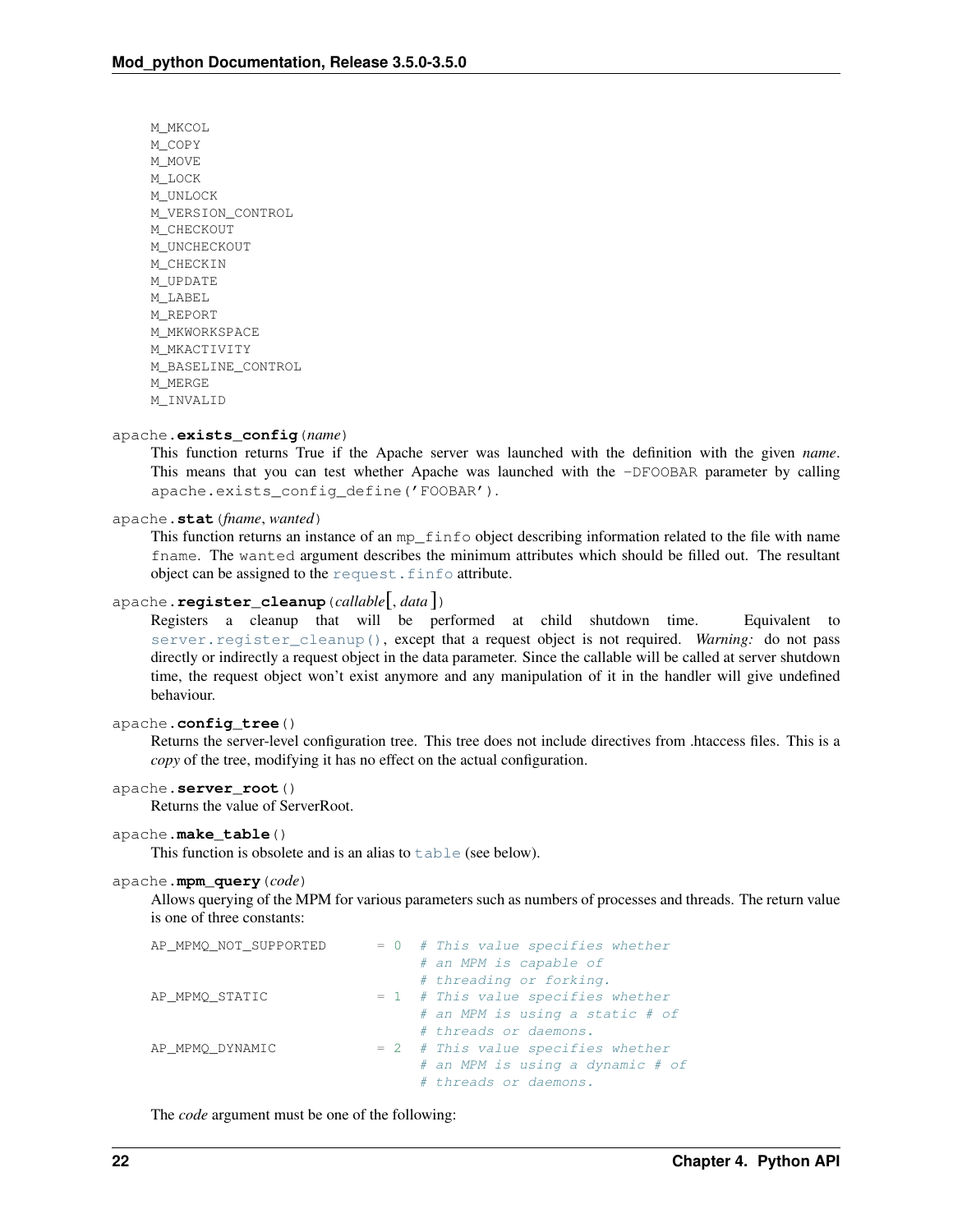```
AP_MPMQ_MAX_DAEMON_USED = 1 # Max # of daemons used so far
AP_MPMQ_IS_THREADER = 2 # MPM can do threading
AP_MPMQ_IS_FORKED = 3 # MPM can do forking
AP_MPMQ_HARD_LIMIT_DAEMONS = 4 # The compiled max # daemons
AP_MPMQ_HARD_LIMIT_THREADS = 5 # The compiled max # threads
AP_MPMQ_MAX_THREADS = 6 # # of threads/child by config
AP_MPMQ_MIN_SPARE_DAEMONS = 7 # Min # of spare daemons
AP_MPMQ_MIN_SPARE_THREADS = 8 # Min # of spare threads
AP_MPMQ_MAX_SPARE_DAEMONS = 9 # Max # of spare daemons
AP_MPMQ_MAX_SPARE_THREADS = 10 # Max # of spare threads
AP_MPMQ_MAX_REQUESTS_DAEMON= 11 # Max # of requests per daemon
AP_MPMQ_MAX_DAEMONS = 12 # Max # of daemons by config
```
#### Example:

```
if apache.mpm_query(apache.AP_MPMQ_IS_THREADED):
    # do something
else:
    # do something else
```
## **4.5.2 Attributes**

#### apache.**interpreter**

String. The name of the subinterpreter under which we're running. *(Read-Only)*

#### apache.**main\_server**

A server object for the main server. *(Read-Only)*

#### <span id="page-26-2"></span>apache.**MODULE\_MAGIC\_NUMBER\_MAJOR**

Integer. An internal to Apache version number useful to determine whether certain features should be available. See [MODULE\\_MAGIC\\_NUMBER\\_MINOR](#page-26-1).

Major API changes that could cause compatibility problems for older modules such as structure size changes. No binary compatibility is possible across a change in the major version.

*(Read-Only)*

#### <span id="page-26-1"></span>apache.**MODULE\_MAGIC\_NUMBER\_MINOR**

Integer. An internal to Apache version number useful to determine whether certain features should be available. See [MODULE\\_MAGIC\\_NUMBER\\_MAJOR](#page-26-2).

Minor API changes that do not cause binary compatibility problems.

*(Read-Only)*

## <span id="page-26-3"></span>**4.5.3 Table Object (mp\_table)**

<span id="page-26-0"></span>class apache.**table**([*mapping-or-sequence* ])

Returns a new empty object of type mp\_table. See Section *[Table Object \(mp\\_table\)](#page-26-3)* for description of the table object. The *mapping-or-sequence* will be used to provide initial values for the table.

The table object is a wrapper around the Apache APR table. The table object behaves very much like a dictionary (including the Python 2.2 features such as support of the in operator, etc.), with the following differences:

•Both keys and values must be strings.

•Key lookups are case-insensitive.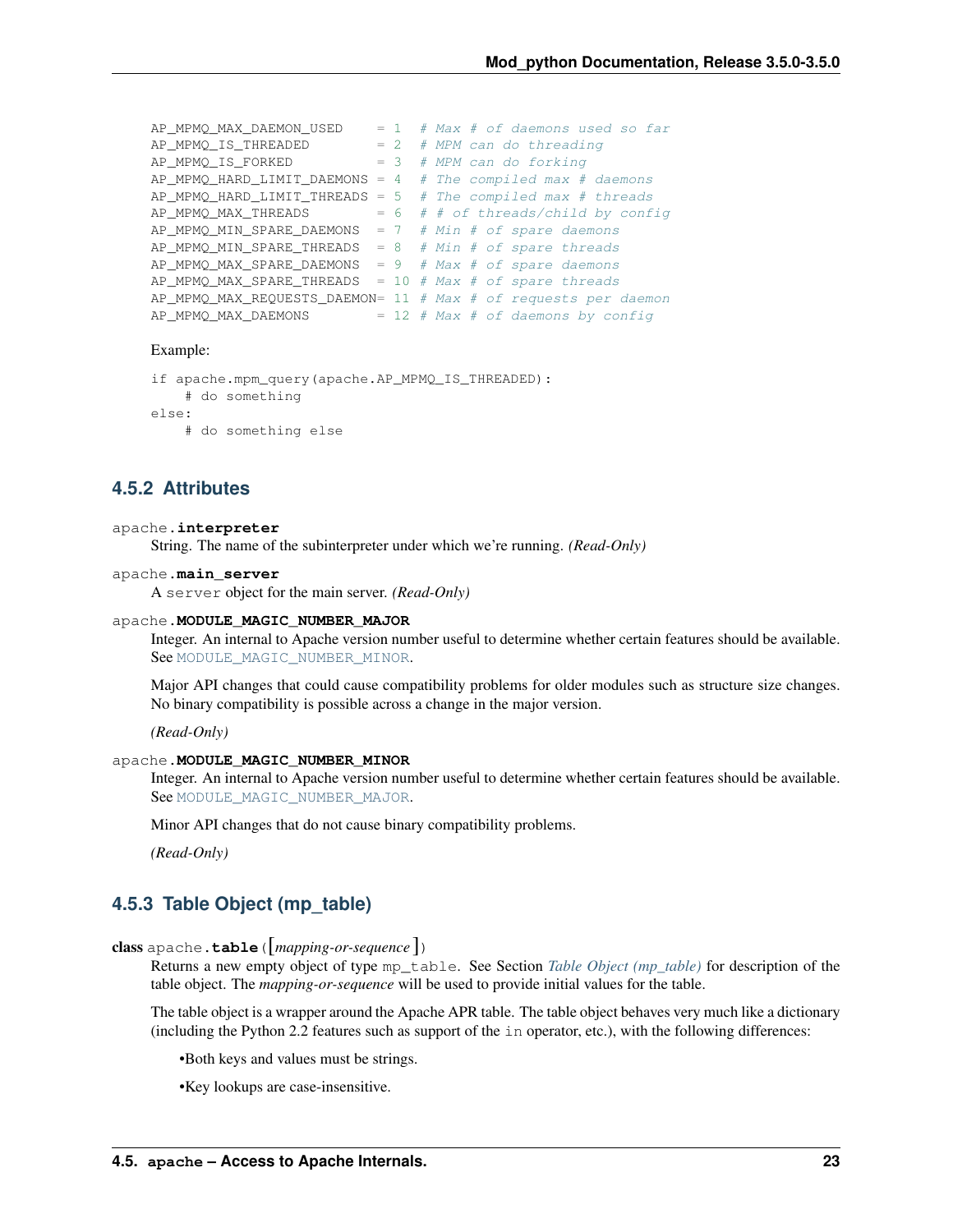•Duplicate keys are allowed (see  $\text{table}$ , add() below). When there is more than one value for a key, a subscript operation returns a list.

Much of the information that Apache uses is stored in tables. For example, [request.headers\\_in\(\)](#page-33-1) and [request.headers\\_out\(\)](#page-33-2).

All the tables that mod\_python provides inside the request object are actual mappings to the Apache structures, so changing the Python table also changes the underlying Apache table.

In addition to normal dictionary-like behavior, the table object also has the following method:

<span id="page-27-1"></span>**add**(*key*, *val*)

Allows for creating duplicate keys, which is useful when multiple headers, such as *Set-Cookie:* are required.

## <span id="page-27-0"></span>**4.5.4 Request Object**

The request object is a Python mapping to the Apache *request\_rec* structure. When a handler is invoked, it is always passed a single argument - the request object. For brevity, we often refer to it here and throughout the code as req.

You can dynamically assign attributes to it as a way to communicate between handlers.

#### <span id="page-27-3"></span>**Request Methods**

```
request.add_cgi_vars()
```
Calls Apache function ap\_add\_common\_vars() followed some code very similar to Apache ap\_add\_cgi\_vars() with the exception of calculating PATH\_TRANSLATED value, thereby avoiding subrequests and filesystem access used in the ap\_add\_cgi\_vars() implementation.

#### <span id="page-27-4"></span>request.**add\_common\_vars**()

Use of this method is discouraged, use [request.add\\_cgi\\_vars\(\)](#page-27-2) instead.

Calls the Apache ap\_add\_common\_vars() function. After a call to this method, [request.subprocess\\_env](#page-34-0) will contain *some* CGI information.

### <span id="page-27-5"></span>request.**add\_handler**(*htype*, *handler*[, *dir*])

Allows dynamic handler registration. *htype* is a string containing the name of any of the apache request (but not filter or connection) handler directives, e.g. 'PythonHandler'. *handler* is a string containing the name of the module and the handler function. Optional *dir* is a string containing the name of the directory to be added to the pythonpath. If no directory is specified, then, if there is already a handler of the same type specified, its directory is inherited, otherwise the directory of the presently executing handler is used. If there is a 'PythonPath' directive in effect, then sys.path will be set exactly according to it (no directories added, the *dir* argument is ignored).

A handler added this way only persists throughout the life of the request. It is possible to register more handlers while inside the handler of the same type. One has to be careful as to not to create an infinite loop this way.

Dynamic handler registration is a useful technique that allows the code to dynamically decide what will happen next. A typical example might be a PythonAuthenHandler that will assign different PythonHandlers based on the authorization level, something like:

```
if manager:
   req.add_handler("PythonHandler", "menu::admin")
else:
   req.add_handler("PythonHandler", "menu::basic")
```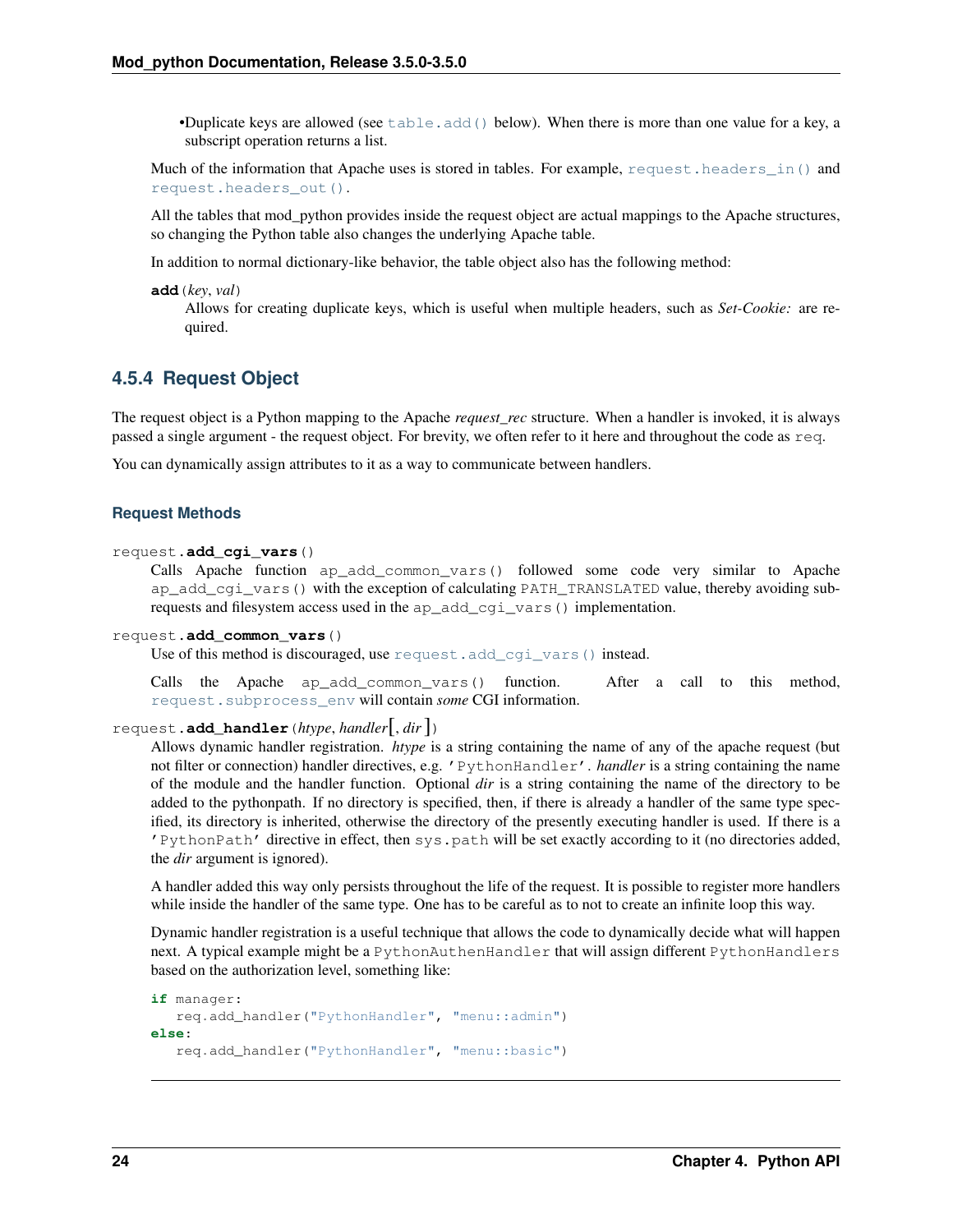Note: If you pass this function an invalid handler, an exception will be generated at the time an attempt is made to find the handler.

```
request.add_input_filter(filter_name)
```
Adds the named filter into the input filter chain for the current request. The filter should be added before the first attempt to read any data from the request.

```
request.add_output_filter(filter_name)
```
Adds the named filter into the output filter chain for the current request. The filter should be added before the first attempt to write any data for the response.

Provided that all data written is being buffered and not flushed, this could be used to add the "CON-TENT\_LENGTH" filter into the chain of output filters. The purpose of the "CONTENT\_LENGTH" filter is to add a Content-Length: header to the response.:

```
req.add_output_filter("CONTENT_LENGTH")
req.write("content",0)
```
## <span id="page-28-1"></span>request.**allow\_methods**(*methods*[, *reset*])

Adds methods to the [request.allowed\\_methods\(\)](#page-33-3) list. This list will be passed in *Allowed:* header if HTTP\_METHOD\_NOT\_ALLOWED or HTTP\_NOT\_IMPLEMENTED is returned to the client. Note that Apache doesn't do anything to restrict the methods, this list is only used to construct the header. The actual methodrestricting logic has to be provided in the handler code.

*methods* is a sequence of strings. If *reset* is 1, then the list of methods is first cleared.

```
request.auth_name()
```
Returns AuthName setting.

```
request.auth_type()
```
Returns AuthType setting.

## request.**construct\_url**(*uri*)

This function returns a fully qualified URI string from the path specified by uri, using the information stored in the request to determine the scheme, server name and port. The port number is not included in the string if it is the same as the default port 80.

For example, imagine that the current request is directed to the virtual server www.modpython.org at port 80. Then supplying '/index.html' will yield the string 'http://www.modpython.org/index.html'.

#### request.**discard\_request\_body**()

Tests for and reads any message body in the request, simply discarding whatever it receives.

#### request.**document\_root**()

Returns DocumentRoot setting.

```
request.get_basic_auth_pw()
```
Returns a string containing the password when Basic authentication is used.

On Python 3 the string will be decoded to Unicode using Latin1.

```
request.get_config()
```
Returns a reference to the table object containing the mod\_python configuration in effect for this request except for Python\*Handler and PythonOption (The latter can be obtained via [request.get\\_options\(\)](#page-29-1). The table has directives as keys, and their values, if any, as values.

### request.**get\_remote\_host**([*type*[, *str\_is\_ip* ] ])

This method is used to determine remote client's DNS name or IP number. The first call to this function may entail a DNS look up, but subsequent calls will use the cached result from the first call.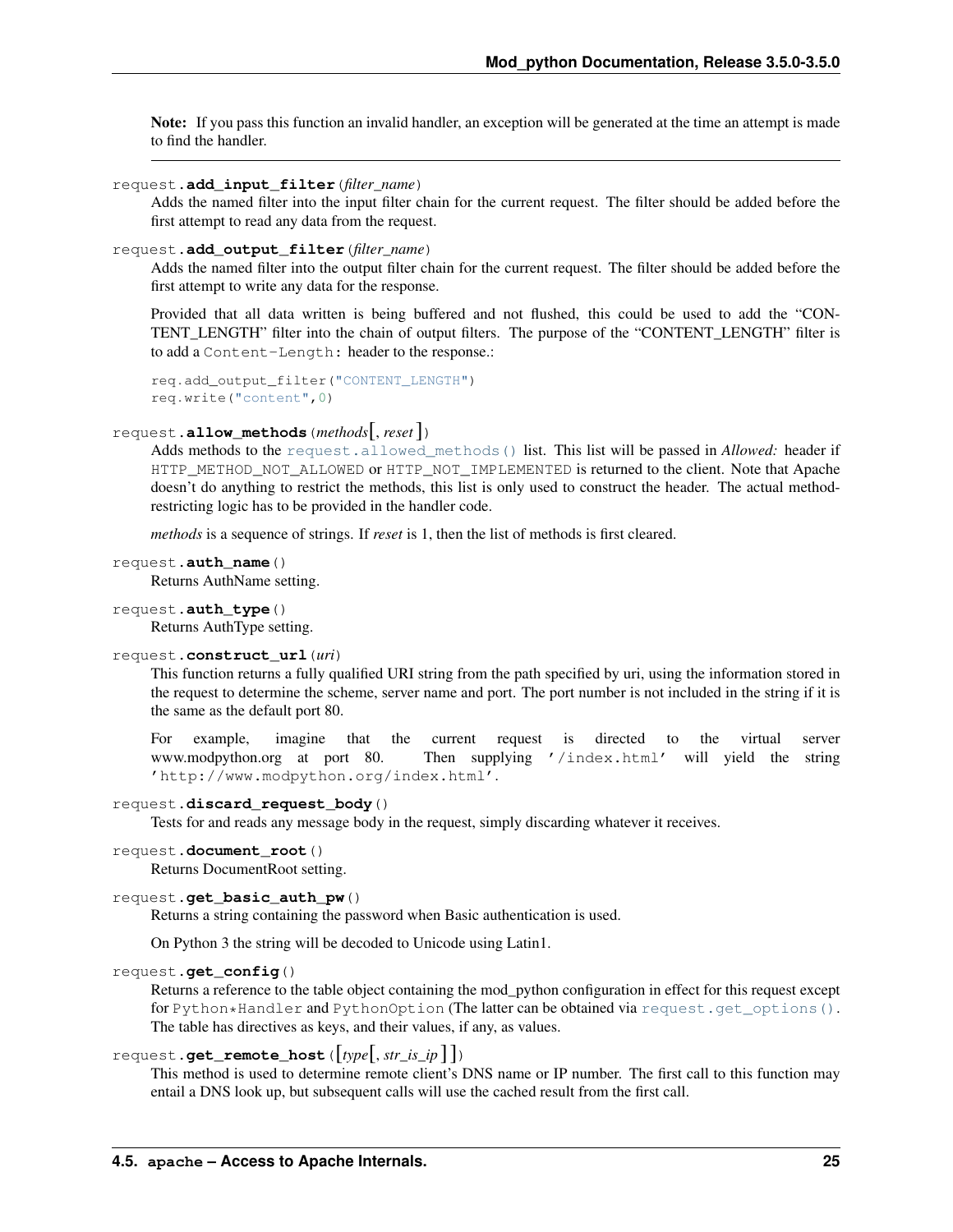The optional *type* argument can specify the following:

- •apache.REMOTE HOST Look up the DNS name. Return None if Apache directive HostNameLookups is Off or the hostname cannot be determined.
- •apache.REMOTE\_NAME *(Default)* Return the DNS name if possible, or the IP (as a string in dotted decimal notation) otherwise.
- •apache.REMOTE\_NOLOOKUP Don't perform a DNS lookup, return an IP. Note: if a lookup was performed prior to this call, then the cached host name is returned.

•apache.REMOTE\_DOUBLE\_REV Force a double-reverse lookup. On failure, return None.

If *str\_is\_ip* is None or unspecified, then the return value is a string representing the DNS name or IP address.

If the optional *str\_is\_ip* argument is not None, then the return value is an (address, str\_is\_ip) tuple, where  $str\_is\_ip$  is non-zero if address is an IP address string.

On failure, None is returned.

## <span id="page-29-1"></span>request.**get\_options**()

Returns a reference to the table object containing the options set by the PythonOption directives.

#### request.**internal\_redirect**(*new\_uri*)

Internally redirects the request to the *new\_uri*. *new\_uri* must be a string.

The httpd server handles internal redirection by creating a new request object and processing all request phases. Within an internal redirect, [request.prev\(\)](#page-32-1) will contain a reference to a request object from which it was redirected.

#### request.**is\_https**()

Returns non-zero if the connection is using SSL/TLS. Will always return zero if the mod\_ssl Apache module is not loaded.

You can use this method during any request phase, unlike looking for the HTTPS variable in the [request.subprocess\\_env](#page-34-0) member dictionary. This makes it possible to write an authentication or access handler that makes decisions based upon whether SSL is being used.

Note that this method will not determine the quality of the encryption being used. For that you should call the *ssl\_var\_lookup* method to get one of the *SSL\_CIPHER\** variables.

## <span id="page-29-0"></span>request.**log\_error**(*message*[, *level*])

An interface to the Apache *ap\_log\_rerror* function. *message* is a string with the error message, *level* is one of the following flags constants:

APLOG\_EMERG APLOG\_ALERT APLOG\_CRIT APLOG\_ERR APLOG\_WARNING APLOG\_NOTICE APLOG\_INFO APLOG\_DEBUG APLOG\_NOERRNO

If you need to write to log and do not have a reference to a request object, use the [apache.log\\_error\(\)](#page-24-0) function.

#### request.**meets\_conditions**()

Calls the Apache ap\_meets\_conditions() function which returns a status code. If *status* is apache.OK, generate the content of the response normally. If not, simply return *status*. Note that *mtime* (and possibly the ETag header) should be set as appropriate prior to calling this function. The same goes for [request.status\(\)](#page-33-4) if the status differs from apache.OK.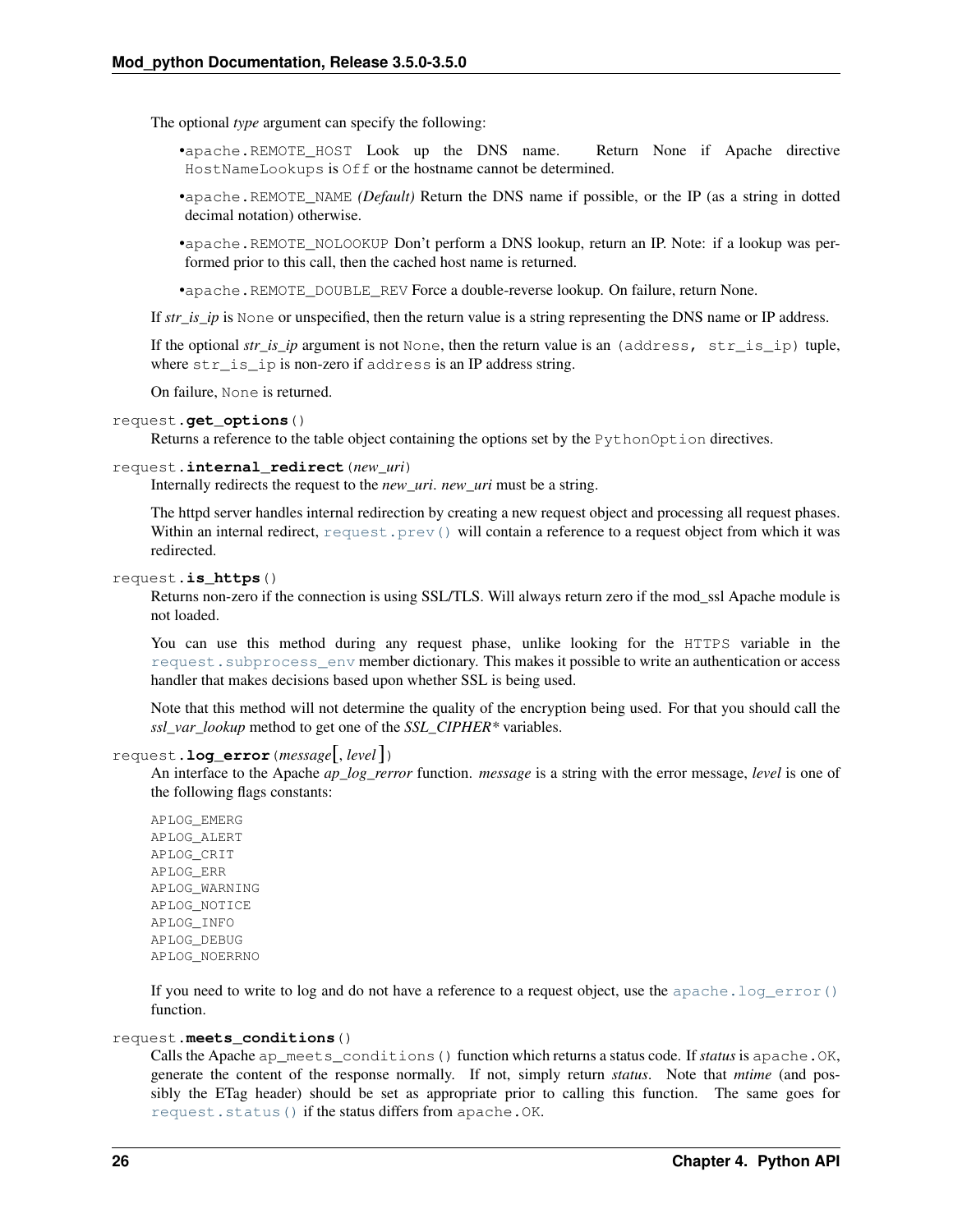Example:

```
# . . .
r.headers out ['ETag'] = '"1130794f-3774-4584-a4ea-0ab19e684268"'
r.headers_out['Expires'] = 'Mon, 18 Apr 2005 17:30:00 GMT'
r.update_mtime(1000000000)
r.set_last_modified()
status = r.meets_conditions()
if status != apache.OK:
   return status
# \ldots do expensive generation of the response content ...
```
#### <span id="page-30-0"></span>request.**requires**()

Returns a tuple of strings of arguments to require directive.

For example, with the following apache configuration:

```
AuthType Basic
require user joe
require valid-user
```
[request.requires\(\)](#page-30-0) would return ('user joe', 'valid-user').

#### <span id="page-30-1"></span>request.**read**([*len* ])

Reads at most *len* bytes directly from the client, returning a string with the data read. If the *len* argument is negative or omitted, reads all data given by the client.

This function is affected by the Timeout Apache configuration directive. The read will be aborted and an IOError raised if the Timeout is reached while reading client data.

This function relies on the client providing the Content-length header. Absence of the Content-length header will be treated as if Content-length: 0 was supplied.

Incorrect Content-length may cause the function to try to read more data than available, which will make the function block until a Timeout is reached.

On Python 3 the output is always bytes.

```
request.readline([len ])
```
Like [request.read\(\)](#page-30-1) but reads until end of line.

Note: In accordance with the HTTP specification, most clients will be terminating lines with '\r\n' rather than simply  $\prime \n\cdot$ .

request.**readlines**([*sizehint*])

Reads all lines using [request.readline\(\)](#page-30-2) and returns a list of the lines read. If the optional *sizehint* parameter is given in, the method will read at least *sizehint* bytes of data, up to the completion of the line in which the *sizehint* bytes limit is reached.

```
request.register_cleanup(callable[, data ])
```
Registers a cleanup. Argument *callable* can be any callable object, the optional argument *data* can be any object (default is None). At the very end of the request, just before the actual request record is destroyed by Apache, *callable* will be called with one argument, *data*.

It is OK to pass the request object as data, but keep in mind that when the cleanup is executed, the request processing is already complete, so doing things like writing to the client is completely pointless.

If errors are encountered during cleanup processing, they should be in error log, but otherwise will not affect request processing in any way, which makes cleanup bugs sometimes hard to spot.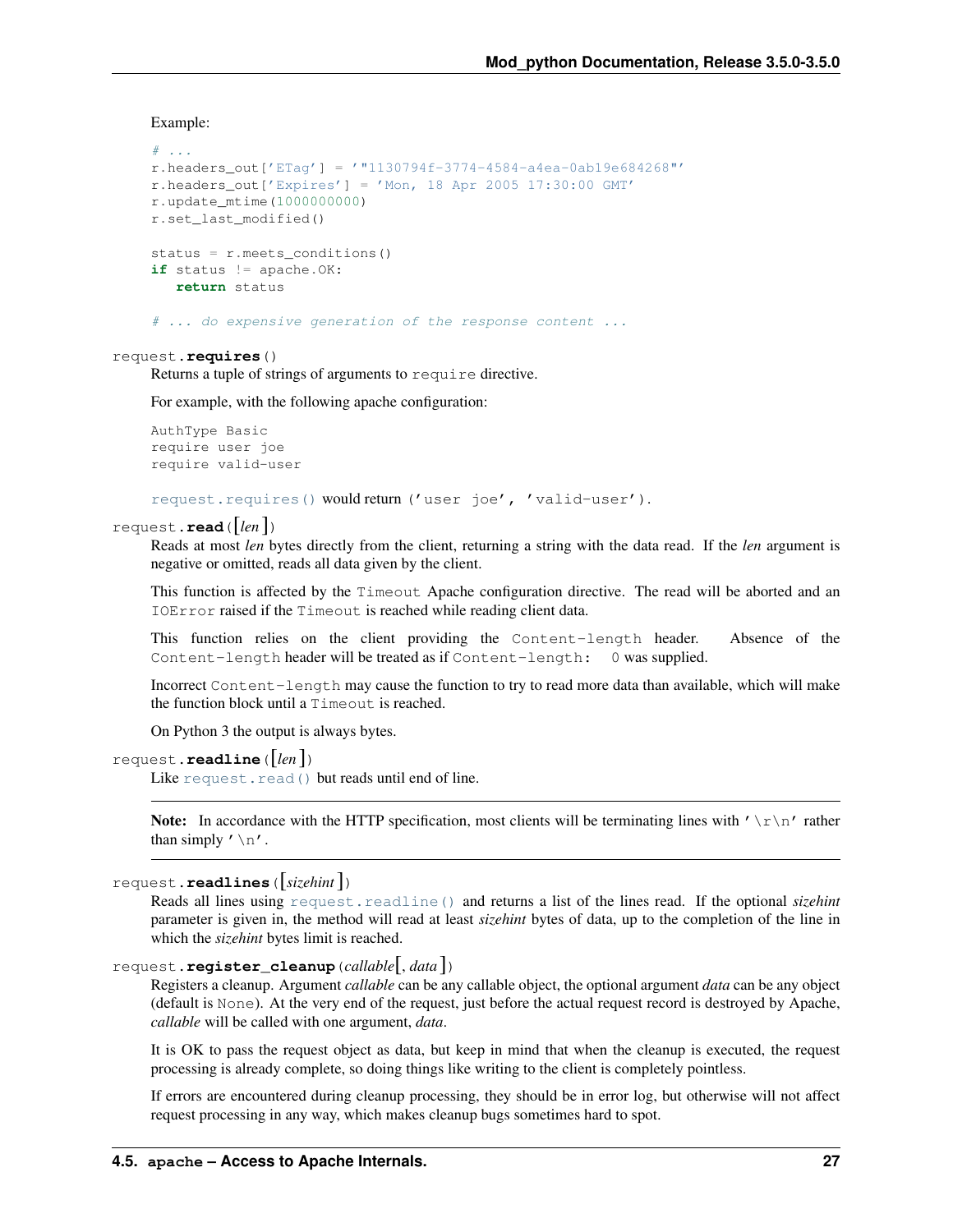If the server is shut down before the cleanup had a chance to run, it's possible that it will not be executed.

## request.**register\_input\_filter**(*filter\_name*, *filter*[, *dir*])

Allows dynamic registration of mod\_python input filters. *filter\_name* is a string which would then subsequently be used to identify the filter. *filter* is a string containing the name of the module and the filter function. Optional *dir* is a string containing the name of the directory to be added to the pythonpath. If there is a PythonPath directive in effect, then sys.path will be set exactly according to it (no directories added, the *dir* argument is ignored).

The registration of the filter this way only persists for the life of the request. To actually add the filter into the chain of input filters for the current request request.add\_input\_filter() would be used.

## request.**register\_output\_filter**(*filter\_name*, *filter*[, *dir*])

Allows dynamic registration of mod\_python output filters. *filter\_name* is a string which would then subsequently be used to identify the filter. *filter* is a string containing the name of the module and the filter function. Optional *dir* is a string containing the name of the directory to be added to the pythonpath. If there is a PythonPath directive in effect, then sys.path will be set exactly according to it (no directories added, the *dir* argument is ignored).

The registration of the filter this way only persists for the life of the request. To actually add the filter into the chain of output filters for the current request [request.add\\_output\\_filter\(\)](#page-28-0) would be used.

## request.**sendfile**(*path*[, *offset*, *len* ])

Sends *len* bytes of file *path* directly to the client, starting at offset *offset* using the server's internal API. *offset* defaults to 0, and *len* defaults to -1 (send the entire file).

Returns the number of bytes sent, or raises an IOError exception on failure.

This function provides the most efficient way to send a file to the client.

```
request.set_etag()
```
Sets the outgoing 'ETag' header.

#### request.**set\_last\_modified**()

Sets the outgoing Last-Modified header based on value of mtime attribute.

#### request.**ssl\_var\_lookup**(*var\_name*)

Looks up the value of the named SSL variable. This method queries the mod\_ssl Apache module directly, and may therefore be used in early request phases (unlike using the request. subprocess\_env member.

If the mod\_ssl Apache module is not loaded or the variable is not found then None is returned.

If you just want to know if a SSL or TLS connection is being used, you may consider calling the is\_https method instead.

It is unfortunately not possible to get a list of all available variables with the current mod\_ssl implementation, so you must know the name of the variable you want. Some of the potentially useful ssl variables are listed below. For a complete list of variables and a description of their values see the mod\_ssl documentation.:

```
SSL_CIPHER
SSL_CLIENT_CERT
SSL_CLIENT_VERIFY
SSL_PROTOCOL
SSL_SESSION_ID
```
Note: Not all SSL variables are defined or have useful values in every request phase. Also use caution when relying on these values for security purposes, as SSL or TLS protocol parameters can often be renegotiated at any time during a request.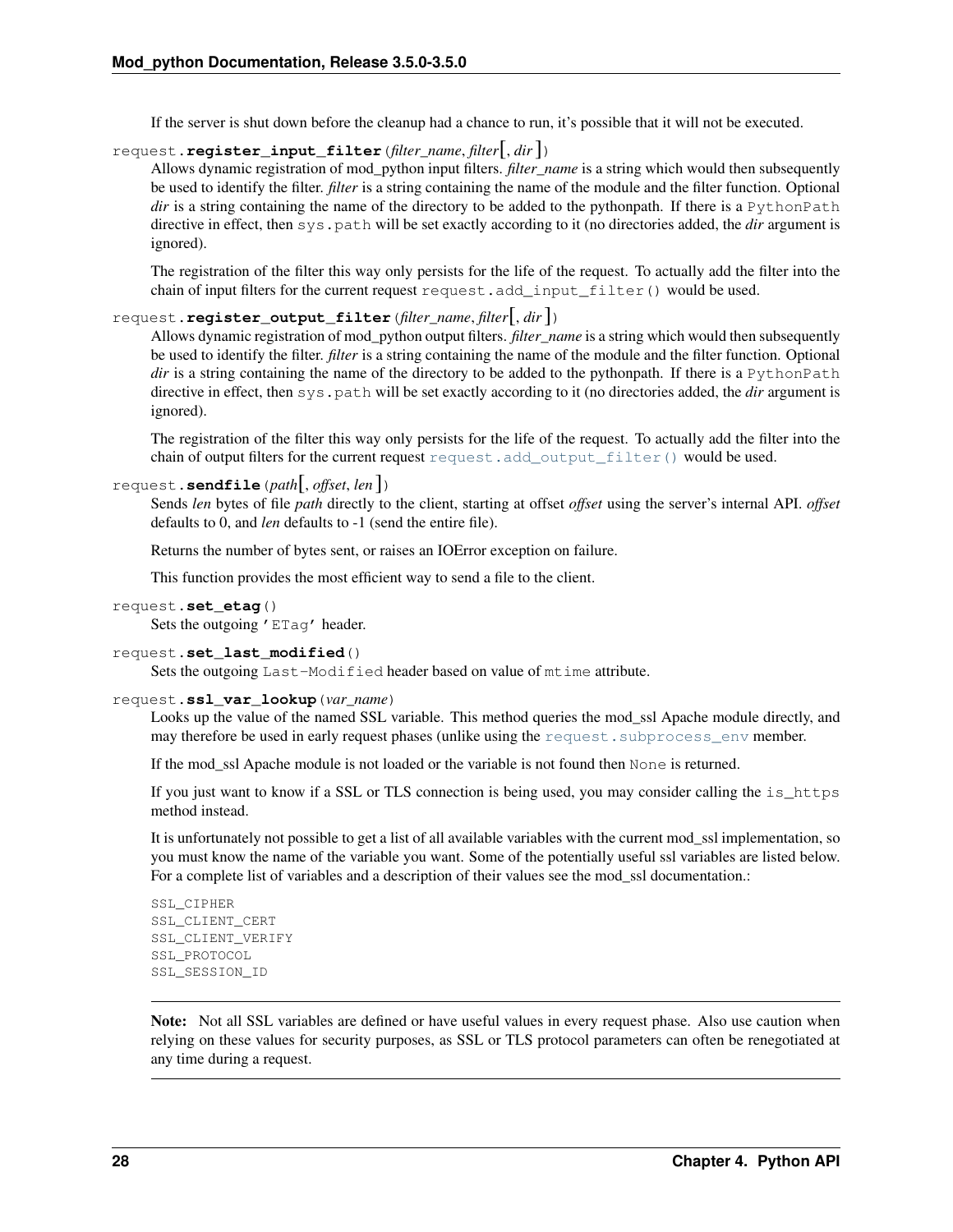#### request.**update\_mtime**(*dependency\_mtime*)

If *ependency* mtime is later than the value in the mtime attribute, sets the attribute to the new value.

#### <span id="page-32-2"></span>request.**write**(*string*[, *flush=1* ])

Writes *string* directly to the client, then flushes the buffer, unless flush is 0. Unicode strings are encoded using utf-8 encoding.

request.**flush**()

Flushes the output buffer.

### request.**set\_content\_length**(*len*)

Sets the value of [request.clength](#page-33-5) and the 'Content-Length' header to len. Note that after the headers have been sent out (which happens just before the first byte of the body is written, i.e. first call to [request.write\(\)](#page-32-2)), calling the method is meaningless.

#### **Request Members**

#### request.**connection**

A connection object associated with this request. See *[Connection Object \(mp\\_conn\)](#page-36-0)* Object for more details. *(Read-Only)*

#### <span id="page-32-0"></span>request.**server**

A server object associated with this request. See *[Server Object \(mp\\_server\)](#page-39-1)* for more details. *(Read-Only)*

#### request.**next**

If this is an internal redirect, the request object we redirect to. *(Read-Only)*

#### <span id="page-32-1"></span>request.**prev**

If this is an internal redirect, the request object we redirect from. *(Read-Only)*

#### request.**main**

If this is a sub-request, pointer to the main request. *(Read-Only)*

#### request.**the\_request**

String containing the first line of the request. *(Read-Only)*

#### request.**assbackwards**

Indicates an HTTP/0.9 "simple" request. This means that the response will contain no headers, only the body. Although this exists for backwards compatibility with obsolescent browsers, some people have figured out that setting assbackwards to 1 can be a useful technique when including part of the response from an internal redirect to avoid headers being sent.

#### request.**proxyreq**

A proxy request: one of apache.PROXYREQ\_\* values.

# request.**header\_only**

A boolean value indicating HEAD request, as opposed to GET. *(Read-Only)*

#### request.**protocol**

Protocol, as given by the client, or 'HTTP/0.9'. Same as CGI SERVER\_PROTOCOL. *(Read-Only)*

#### request.**proto\_num**

Integer. Number version of protocol; 1.1 = 1001 *(Read-Only)*

#### request.**hostname**

String. Host, as set by full URI or Host: header. *(Read-Only)*

#### request.**request\_time**

A long integer. When request started. *(Read-Only)*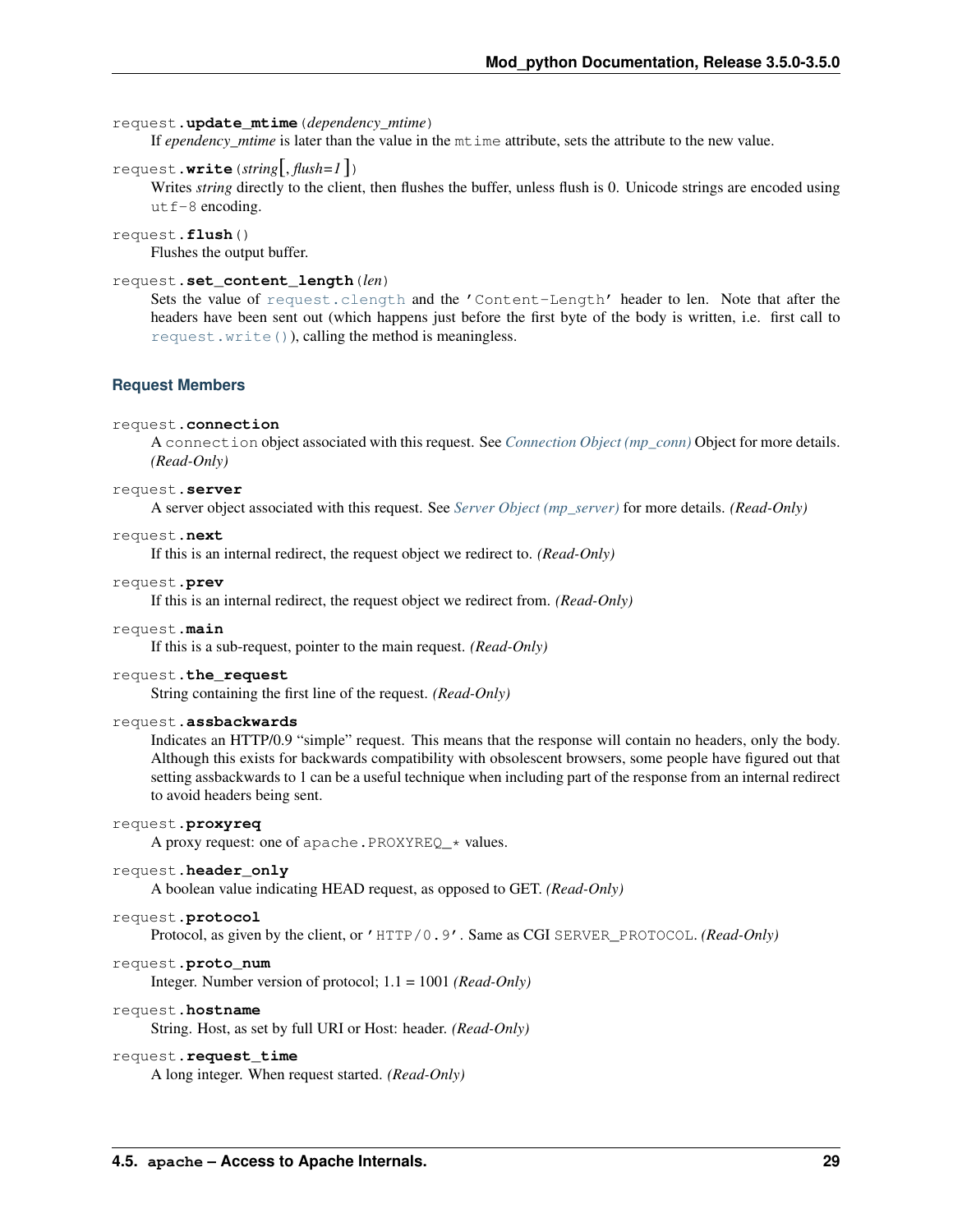#### request.**status\_line**

Status line. E.g. '200 OK'. *(Read-Only)*

#### <span id="page-33-4"></span>request.**status**

Status. One of apache.HTTP\_\* values.

#### request.**method**

A string containing the method - 'GET', 'HEAD', 'POST', etc. Same as CGI REQUEST\_METHOD. *(Read-Only)*

request.**method\_number**

Integer containing the method number. *(Read-Only)*

#### <span id="page-33-0"></span>request.**allowed**

Integer. A bitvector of the allowed methods. Used to construct the Allowed: header when responding with HTTP\_METHOD\_NOT\_ALLOWED or HTTP\_NOT\_IMPLEMENTED. This field is for Apache's internal use, to set the Allowed: methods use [request.allow\\_methods\(\)](#page-28-1) method, described in section *[Request Meth](#page-27-3)[ods](#page-27-3)*. *(Read-Only)*

#### request.**allowed\_xmethods**

Tuple. Allowed extension methods. *(Read-Only)*

#### <span id="page-33-3"></span>request.**allowed\_methods**

Tuple. List of allowed methods. Used in relation with METHOD\_NOT\_ALLOWED. This member can be modified via [request.allow\\_methods\(\)](#page-28-1) described in section *[Request Methods](#page-27-3)*. *(Read-Only)*

#### request.**sent\_bodyct**

Integer. Byte count in stream is for body. (?) *(Read-Only)*

#### request.**bytes\_sent**

Long integer. Number of bytes sent. *(Read-Only)*

#### request.**mtime**

Long integer. Time the resource was last modified. *(Read-Only)*

#### request.**chunked**

Boolean value indicating when sending chunked transfer-coding. *(Read-Only)*

#### request.**range**

String. The Range: header. *(Read-Only)*

#### <span id="page-33-5"></span>request.**clength**

Long integer. The "real" content length. *(Read-Only)*

## request.**remaining**

Long integer. Bytes left to read. (Only makes sense inside a read operation.) *(Read-Only)*

#### request.**read\_length**

Long integer. Number of bytes read. *(Read-Only)*

#### request.**read\_body**

Integer. How the request body should be read. *(Read-Only)*

#### request.**read\_chunked**

Boolean. Read chunked transfer coding. *(Read-Only)*

#### request.**expecting\_100**

Boolean. Is client waiting for a 100 (HTTP\_CONTINUE) response. *(Read-Only)*

#### <span id="page-33-2"></span><span id="page-33-1"></span>request.**headers\_in**

A [table](#page-26-0) object containing headers sent by the client.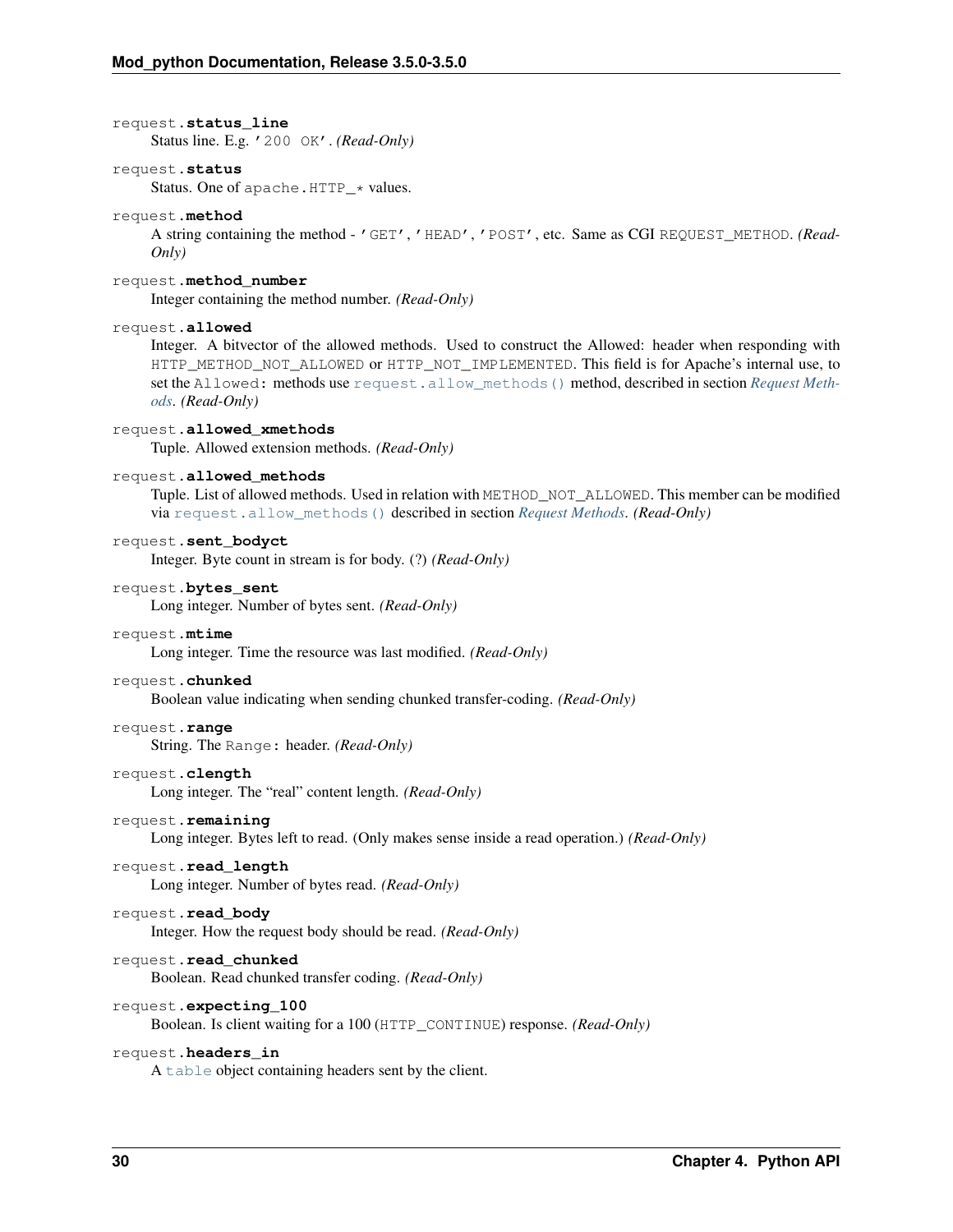#### request.**headers\_out**

A [table](#page-26-0) object representing the headers to be sent to the client.

### request.**err\_headers\_out**

These headers get send with the error response, instead of headers\_out.

#### <span id="page-34-0"></span>request.**subprocess\_env**

A [table](#page-26-0) object containing environment information typically usable for CGI. You may have to call [request.add\\_common\\_vars\(\)](#page-27-4) and [request.add\\_cgi\\_vars\(\)](#page-27-2) first to fill in the information you need.

#### <span id="page-34-1"></span>request.**notes**

A [table](#page-26-0) object that could be used to store miscellaneous general purpose info that lives for as long as the request lives. If you need to pass data between handlers, it's better to simply add members to the request object than to use [request.notes](#page-34-1).

### request.**phase**

The phase currently being being processed, e.g. 'PythonHandler'. *(Read-Only)*

#### request.**interpreter**

The name of the subinterpreter under which we're running. *(Read-Only)*

#### <span id="page-34-2"></span>request.**content\_type**

String. The content type. Mod\_python maintains an internal flag (request.\_content\_type\_set) to keep track of whether [request.content\\_type](#page-34-2) was set manually from within Python. The publisher handler uses this flag in the following way: when [request.content\\_type](#page-34-2) isn't explicitly set, it attempts to guess the content type by examining the first few bytes of the output.

#### request.**content\_languages**

Tuple. List of strings representing the content languages.

#### request.**handler**

The symbolic name of the content handler (as in module, not mod\_python handler) that will service the request during the response phase. When the SetHandler/AddHandler directives are used to trigger mod\_python, this will be set to 'mod\_python' by mod\_mime. A mod\_python handler executing prior to the response phase may also set this to 'mod\_python' along with calling [request.add\\_handler\(\)](#page-27-5) to register a mod\_python handler for the response phase:

```
def typehandler(req):
   if os.path.splitext(req.filename)[1] == ".py":
      req.handler = "mod_python"
     req.add_handler("PythonHandler", "mod_python.publisher")
     return apache.OK
  return apache.DECLINED
```
#### request.**content\_encoding**

String. Content encoding. *(Read-Only)*

#### request.**vlist\_validator**

Integer. Variant list validator (if negotiated). *(Read-Only)*

#### request.**user**

If an authentication check is made, this will hold the user name. Same as CGI REMOTE\_USER.

On Python 3 the string is decoded using Latin1. (Different browsers use different encodings for non-Latin1 characters for the basic authentication string making a solution that fits all impossible, you can always decode the header manually.)

Note: [request.get\\_basic\\_auth\\_pw\(\)](#page-28-2) must be called prior to using this value.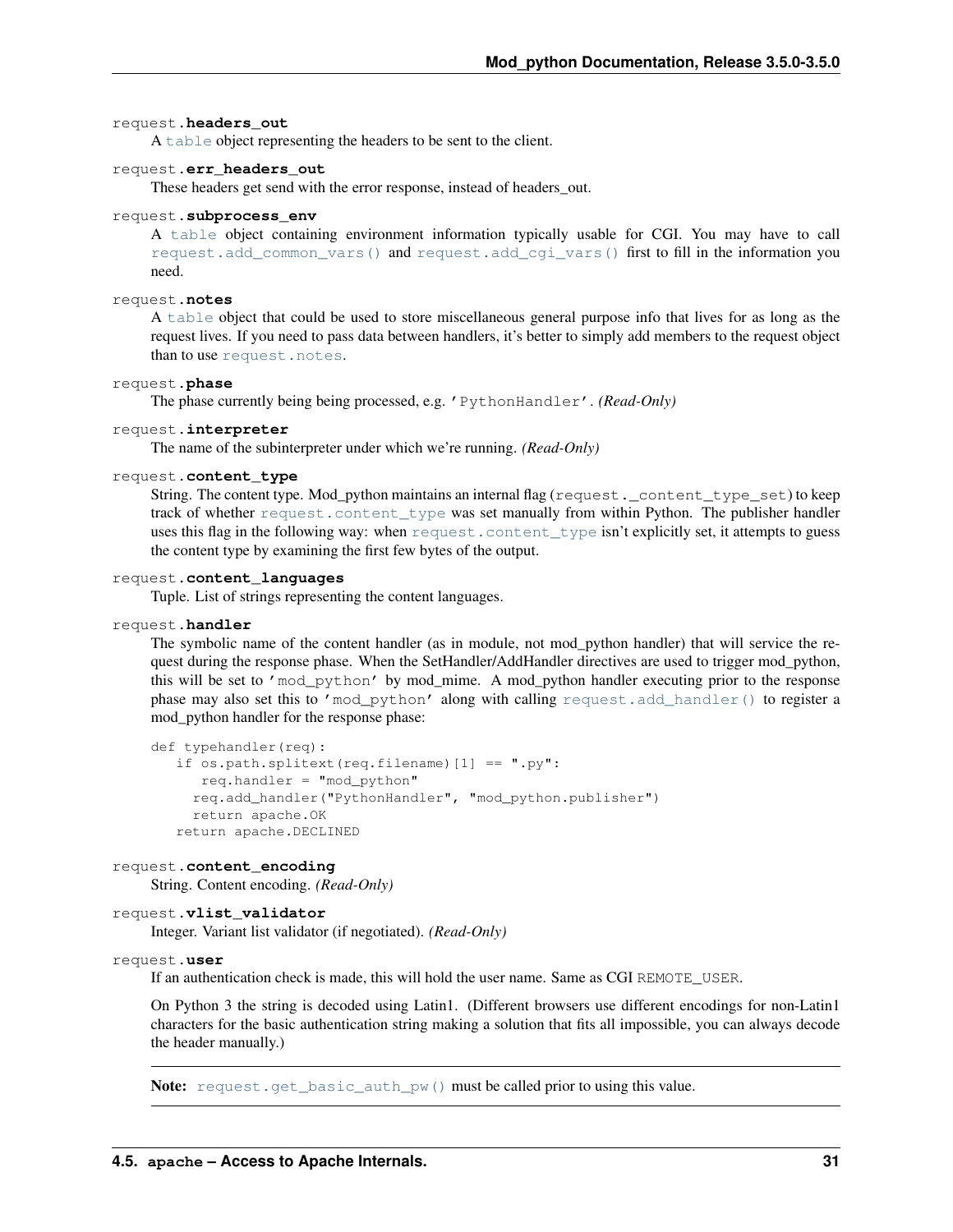## request.**ap\_auth\_type**

Authentication type. Same as CGI AUTH\_TYPE.

## request.**no\_cache**

Boolean. This response cannot be cached.

request.**no\_local\_copy** Boolean. No local copy exists.

#### request.**unparsed\_uri**

The URI without any parsing performed. *(Read-Only)*

request.**uri**

The path portion of the URI.

```
request.filename
```
String. File name being requested.

#### request.**canonical\_filename**

String. The true filename ([request.filename](#page-35-1) is canonicalized if they don't match).

#### request.**path\_info**

String. What follows after the file name, but is before query args, if anything. Same as CGI PATH\_INFO.

#### request.**args**

String. Same as CGI QUERY\_ARGS.

#### <span id="page-35-0"></span>request.**finfo**

A file information object with type mp\_finfo, analogous to the result of the POSIX stat function, describing the file pointed to by the URI. The object provides the attributes fname, filetype, valid, protection, user, group, size, inode, device, nlink, atime, mtime, ctime and name.

The attribute may be assigned to using the result of [apache.stat\(\)](#page-25-0). For example:

```
if req.finfo.filetype == apache.APR_DIR:
  req.filename = posixpath.join(req.filename, 'index.html')
  req.finfo = apache.stat(req.filename, apache.APR_FINFO_MIN)
```
For backward compatibility, the object can also be accessed as if it were a tuple. The apache module defines a set of FINFO\_\* constants that should be used to access elements of this tuple.:

user = req.finfo[apache.FINFO\_USER]

#### request.**parsed\_uri**

Tuple. The URI broken down into pieces. (scheme, hostinfo, user, password, hostname, port, path, query, fragment). The [apache](#page-23-1) module defines a set of URI\_\* constants that should be used to access elements of this tuple. Example:

fname = req.parsed\_uri[apache.URI\_PATH]

*(Read-Only)*

- request.**used\_path\_info** Flag to accept or reject path\_info on current request.
- request.**eos\_sent** Boolean. EOS bucket sent. *(Read-Only)*

```
request.useragent_addr
    Apache 2.4 only
```
The (address, port) tuple for the user agent.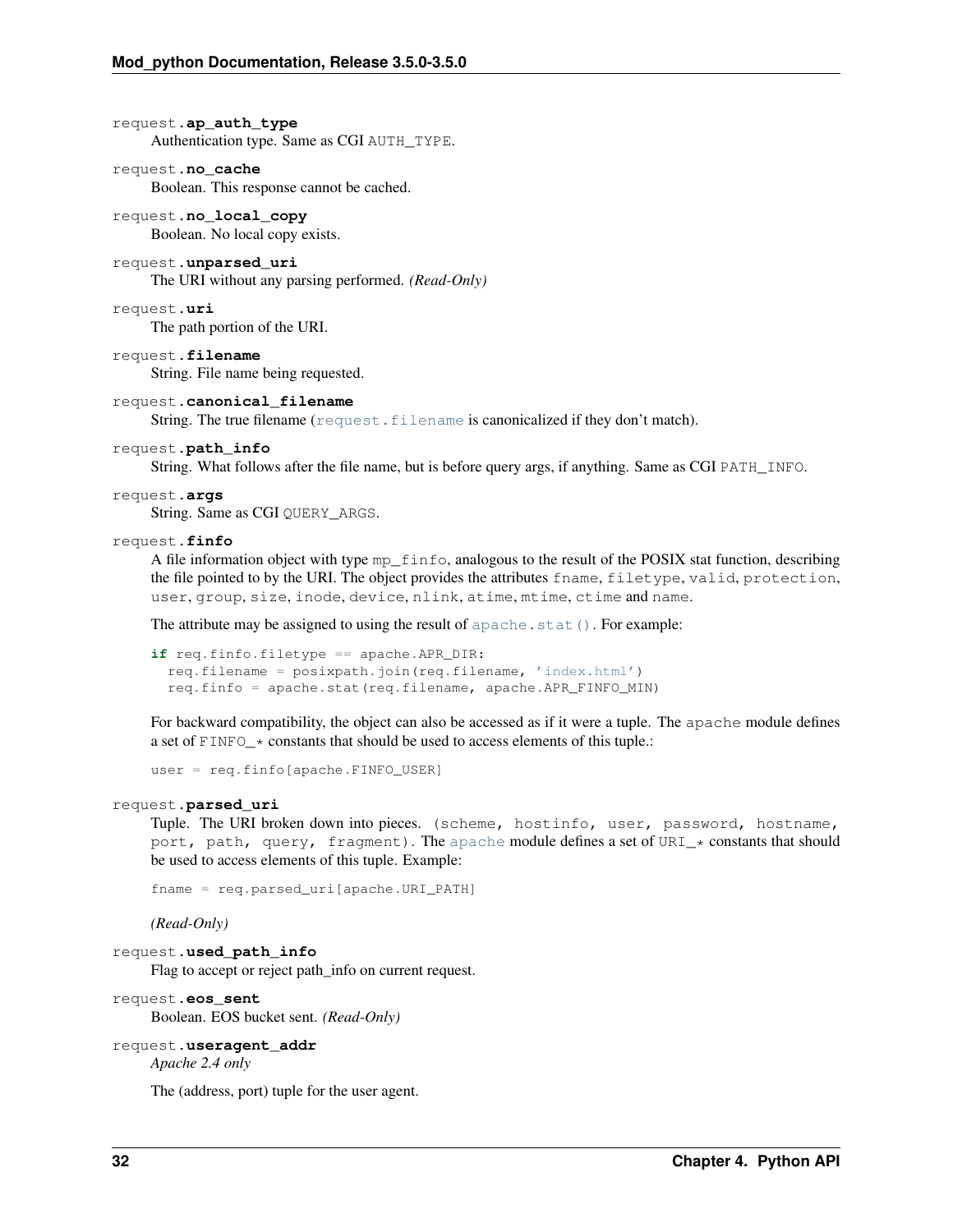This attribute should reflect the address of the user agent and not necessarily the other end of the TCP connection, for which there is [connection.client\\_addr](#page-37-0). *(Read-Only)*

```
request.useragent_ip
```
*Apache 2.4 only*

String with the IP of the user agent. Same as CGI REMOTE ADDR.

This attribute should reflect the address of the user agent and not necessarily the other end of the TCP connection, for which there is [connection.client\\_ip](#page-37-1). *(Read-Only)*

### **4.5.5 Connection Object (mp\_conn)**

The connection object is a Python mapping to the Apache conn\_rec structure.

### **Connection Methods**

```
connection.log_error(message[, level])
```
An interface to the Apache ap\_log\_cerror function. *message* is a string with the error message, *level* is one of the following flags constants:

```
APLOG_EMERG
APLOG_ALERT
APLOG_CRIT
APLOG_ERR
APLOG_WARNING
APLOG_NOTICE
APLOG_INFO
APLOG_DEBUG
APLOG_NOERRNO
```
If you need to write to log and do not have a reference to a connection or request object, use the :func:'apache.log\_error' function.

```
connection.read([length ])
```
Reads at most *length* bytes from the client. The read blocks indefinitely until there is at least one byte to read. If length is -1, keep reading until the socket is closed from the other end (This is known as EXHAUSTIVE mode in the http server code).

This method should only be used inside *Connection Handlers*.

Note: The behavior of this method has changed since version 3.0.3. In 3.0.3 and prior, this method would block until *length* bytes was read.

```
connection.readline([length ])
```
Reads a line from the connection or up to *length* bytes.

This method should only be used inside *Connection Handlers*.

```
connection.write(string)
     Writes string to the client.
```
This method should only be used inside *Connection Handlers*.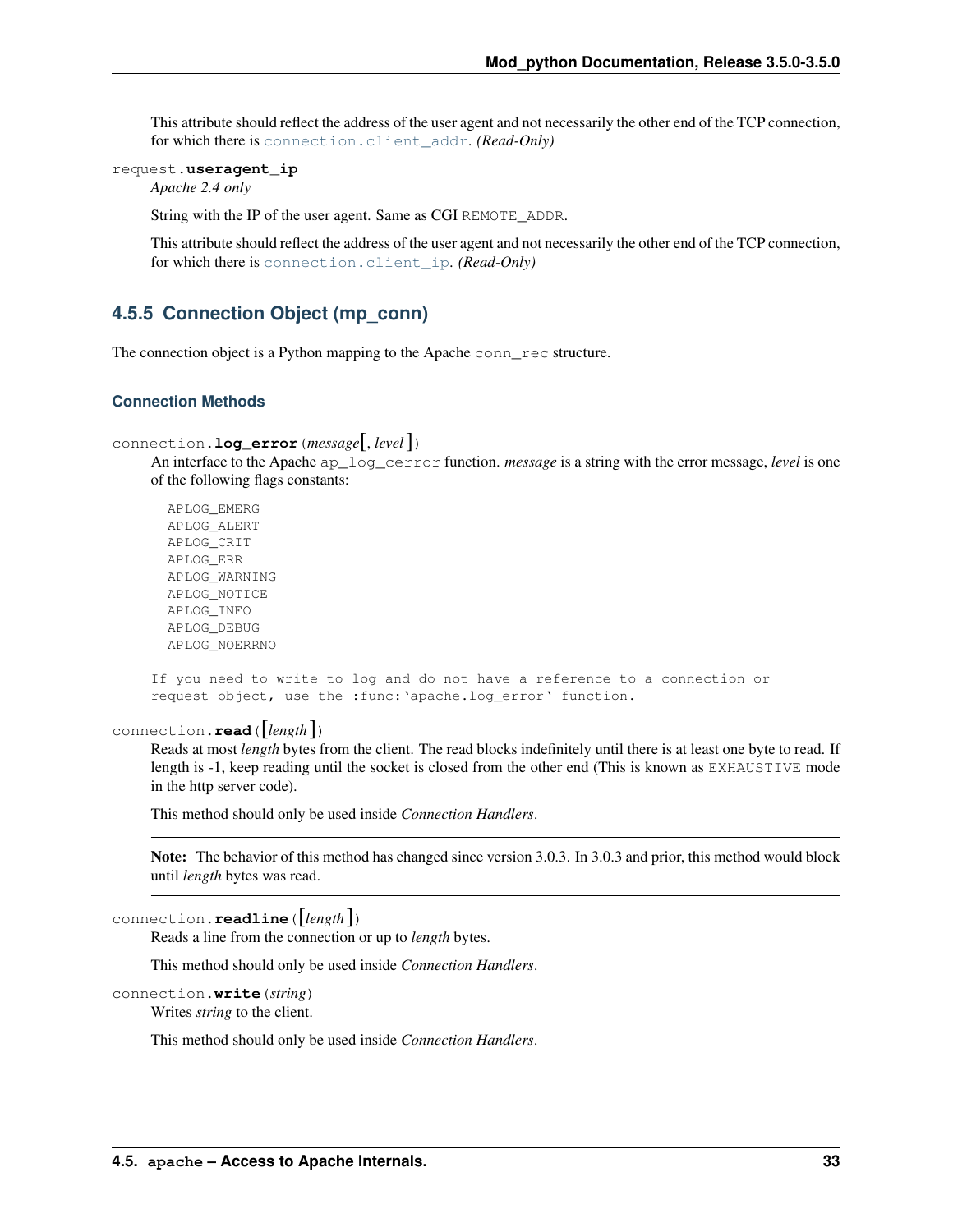### **Connection Members**

### connection.**base\_server**

A server object for the physical vhost that this connection came in through. *(Read-Only)*

connection.**local\_addr**

The (address, port) tuple for the server. *(Read-Only)*

### connection.**remote\_addr**

*Deprecated in Apache 2.4, use client\_addr. (Aliased to client\_addr for backward compatibility)*

The (address, port) tuple for the client. *(Read-Only)*

<span id="page-37-0"></span>connection.**client\_addr** *Apache 2.4 only*

The (address, port) tuple for the client.

This attribute reflects the other end of the TCP connection, which may not always be the address of the user agent. A more accurate source of the user agent address is [request.useragent\\_addr](#page-35-0). *(Read-Only)*

### connection.**remote\_ip**

*Deprecated in Apache 2.4, use client\_ip. (Aliased to client\_ip for backward compatibility)*

String with the IP of the client. In Apache 2.2 same as CGI REMOTE\_ADDR. *(Read-Only)*

### <span id="page-37-1"></span>connection.**client\_ip**

*Apache 2.4 only*

String with the IP of the client.

This attribute reflects the other end of the TCP connection, which may not always be the address of the user agent. A more accurate source of the user agent address is [request.useragent\\_ip](#page-36-0).

*(Read-Only)*

### connection.**remote\_host**

String. The DNS name of the remote client. None if DNS has not been checked, " (empty string) if no name found. Same as CGI

REMOTE\_HOST. *(Read-Only)*

### connection.**remote\_logname**

Remote name if using [RFC 1413](http://tools.ietf.org/html/rfc1413.html) (ident). Same as CGI

REMOTE\_IDENT. *(Read-Only)*

connection.**aborted**

Boolean. True is the connection is aborted. *(Read-Only)*

#### connection.**keepalive**

Integer. 1 means the connection will be kept for the next request, 0 means "undecided", -1 means "fatal error". *(Read-Only)*

connection.**double\_reverse**

Integer. 1 means double reverse DNS lookup has been performed, 0 means not yet, -1 means yes and it failed. *(Read-Only)*

connection.**keepalives**

The number of times this connection has been used. (?) *(Read-Only)*

### connection.**local\_ip**

String with the IP of the server. *(Read-Only)*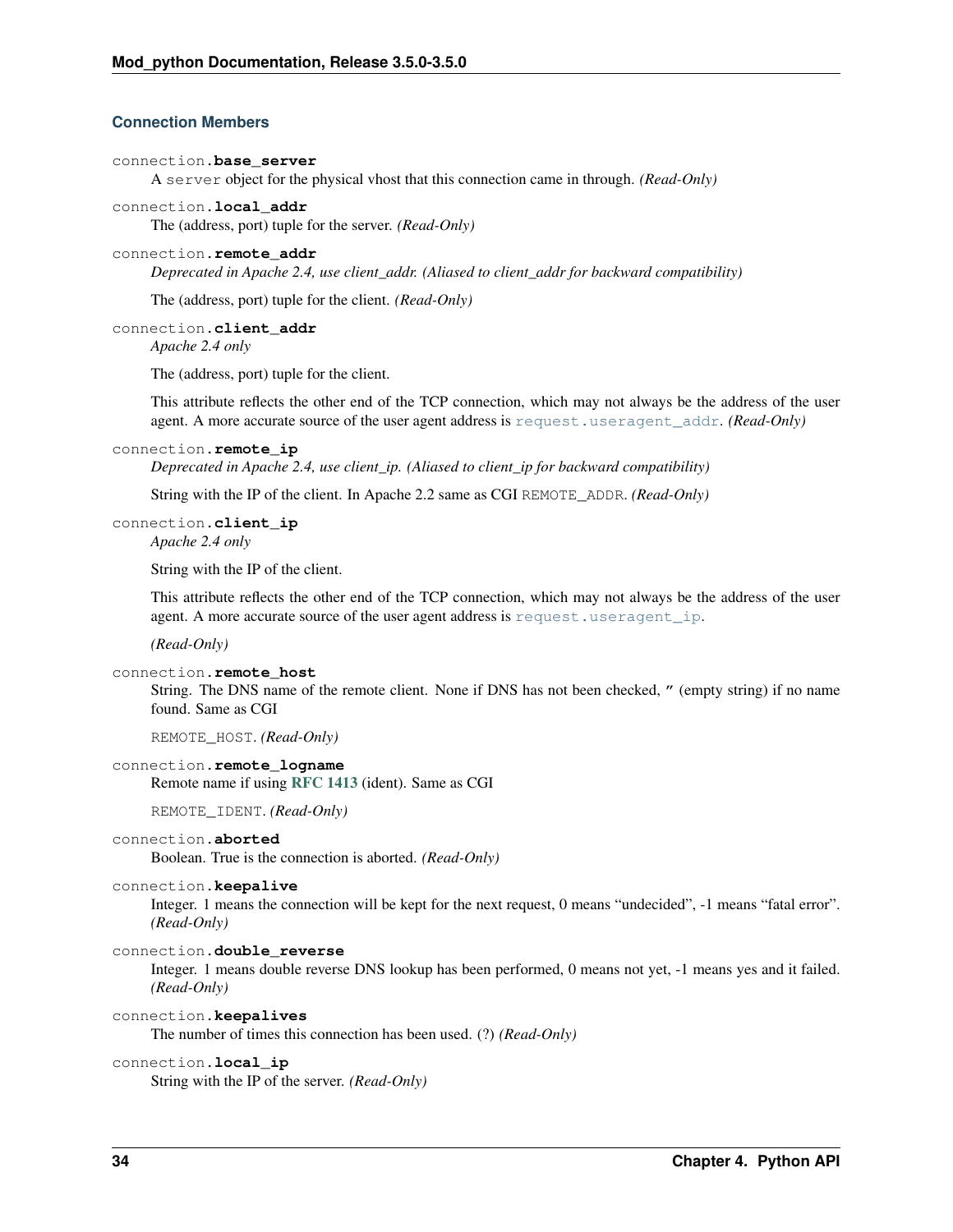```
connection.local_host
```
DNS name of the server. *(Read-Only)*

```
connection.id
```
Long. A unique connection id. *(Read-Only)*

```
connection.notes
```
A [table](#page-26-0) object containing miscellaneous general purpose info that lives for as long as the connection lives.

# **4.5.6 Filter Object (mp\_filter)**

A filter object is passed to mod\_python input and output filters. It is used to obtain filter information, as well as get and pass information to adjacent filters in the filter stack.

### **Filter Methods**

```
filter.pass on()
```
Passes all data through the filter without any processing.

```
filter.read([length ])
```
Reads at most *len* bytes from the next filter, returning a string with the data read or None if End Of Stream (EOS) has been reached. A filter *must* be closed once the EOS has been encountered.

If the *length* argument is negative or omitted, reads all data currently available.

```
filter.readline([length ])
```
Reads a line from the next filter or up to *length* bytes.

filter.**write**(*string*)

Writes *string* to the next filter.

filte.**flush**()

Flushes the output by sending a FLUSH bucket.

### filter.**close**()

Closes the filter and sends an EOS bucket. Any further IO operations on this filter will throw an exception.

### filter.**disable**()

Tells mod\_python to ignore the provided handler and just pass the data on. Used internally by mod\_python to print traceback from exceptions encountered in filter handlers to avoid an infinite loop.

### **Filter Members**

### filter.**closed**

A boolean value indicating whether a filter is closed. *(Read-Only)*

### filter.**name**

String. The name under which this filter is registered. *(Read-Only)*

### filter.**req**

A reference to the request object. *(Read-Only)*

### filter.**is\_input**

Boolean. True if this is an input filter. *(Read-Only)*

### filter.**handler**

String. The name of the Python handler for this filter as specified in the configuration. *(Read-Only)*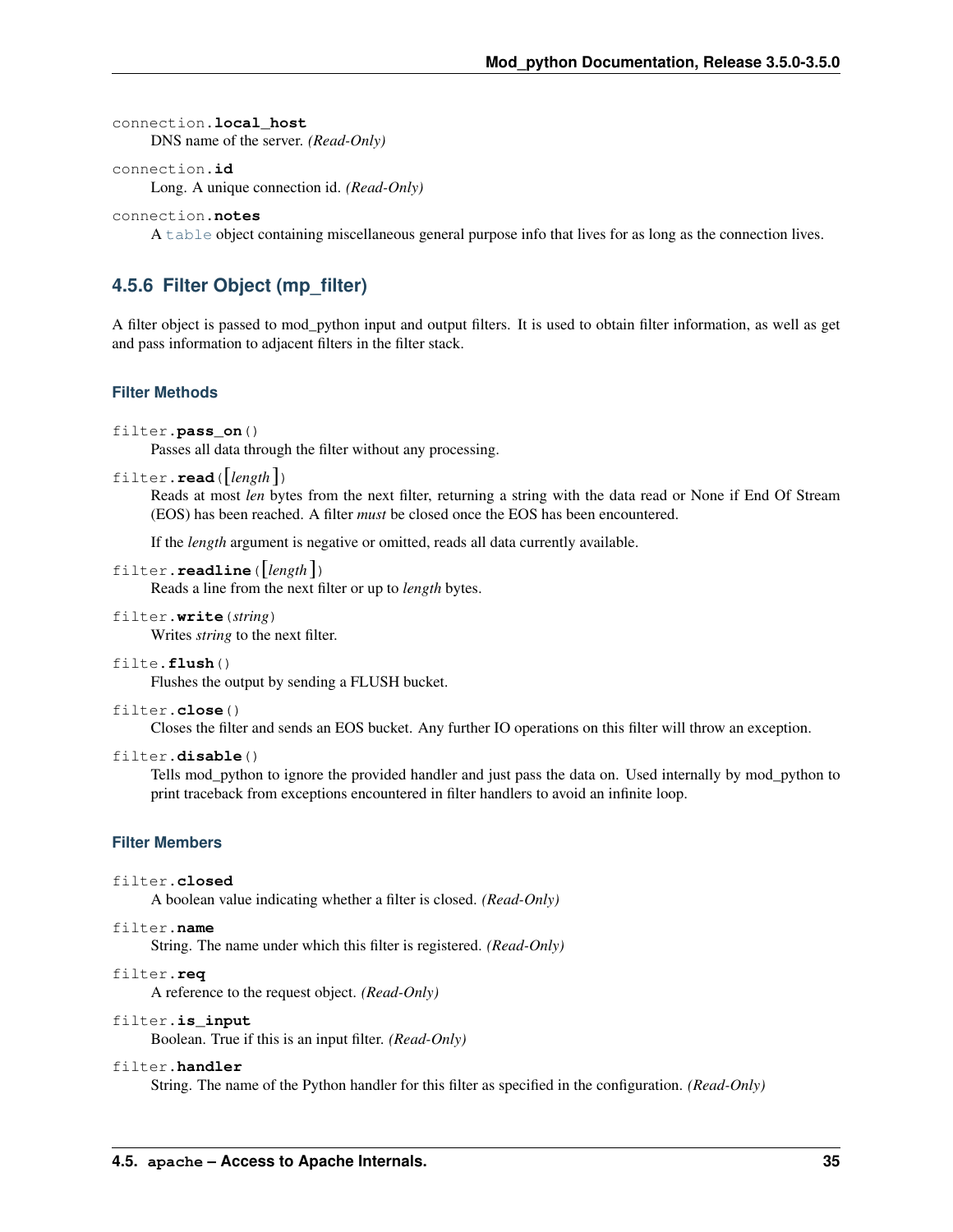### **Server Object (mp\_server)**

The request object is a Python mapping to the Apache request\_rec structure. The server structure describes the server (possibly virtual server) serving the request.

### **Server Methods**

server.**get\_config**()

Similar to [request.get\\_config\(\)](#page-28-0), but returns a table object holding only the mod\_python configuration defined at global scope within the Apache configuration. That is, outside of the context of any VirtualHost, Location, Directory or Files directives.

server.**get\_options**()

Similar to [request.get\\_options\(\)](#page-29-0), but returns a table object holding only the mod\_python options defined at global scope within the Apache configuration. That is, outside of the context of any VirtualHost, Location, Directory or Files directives.

#### server.**log\_error**(*message[level]*)

An interface to the Apache ap\_log\_error function. *message* is a string with the error message, *level* is one of the following flags constants:

APLOG\_EMERG APLOG\_ALERT APLOG\_CRIT APLOG\_ERR APLOG\_WARNING APLOG\_NOTICE APLOG\_INFO APLOG\_DEBUG APLOG\_NOERRNO

If you need to write to log and do not have a reference to a server or request object, use the [apache.log\\_error\(\)](#page-24-0) function.

```
server.register_cleanup(request, callable[, data ])
```
Registers a cleanup. Very similar to req.reqister\_cleanup(), except this cleanup will be executed at child termination time. This function requires the request object be supplied to infer the interpreter name. If you don't have any request object at hand, then you must use the [apache.register\\_cleanup\(\)](#page-25-0) variant.

Note: *Warning:* do not pass directly or indirectly a request object in the data parameter. Since the callable will be called at server shutdown time, the request object won't exist anymore and any manipulation of it in the callable will give undefined behaviour.

### **Server Members**

```
server.defn_name
```
String. The name of the configuration file where the server definition was found. *(Read-Only)*

#### server.**defn\_line\_number**

Integer. Line number in the config file where the server definition is found. *(Read-Only)*

#### server.**server\_admin**

Value of the ServerAdmin directive. *(Read-Only)*

#### server.**server\_hostname**

Value of the ServerName directive. Same as CGI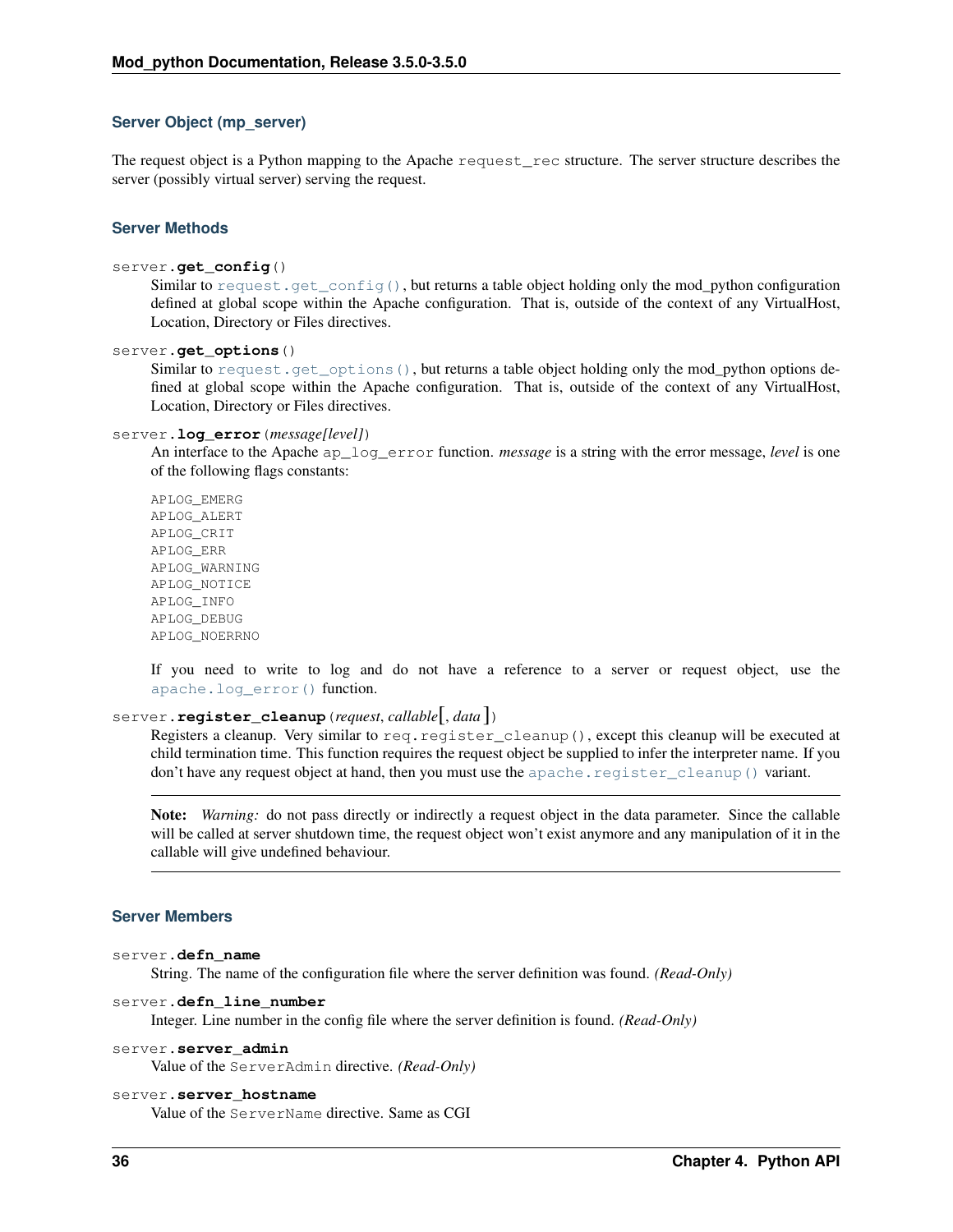SERVER\_NAME. *(Read-Only)*

#### server.**names**

Tuple. List of normal server names specified in the ServerAlias directive. This list does not include wildcarded names, which are listed separately in wild\_names. *(Read-Only)*

### server.**wild\_names**

Tuple. List of wildcarded server names specified in the ServerAlias directive. *(Read-Only)*

#### server.**port**

Integer. TCP/IP port number. Same as CGI SERVER\_PORT. *This member appears to be 0 on Apache 2.0, look at req.connection.local\_addr instead (Read-Only)*

### server.**error\_fname**

The name of the error log file for this server, if any. *(Read-Only)*

### server.**loglevel**

Integer. Logging level. *(Read-Only)*

### server.**is\_virtual**

Boolean. True if this is a virtual server. *(Read-Only)*

#### server.**timeout**

Integer. Value of the Timeout directive. *(Read-Only)*

### server.**keep\_alive\_timeout** Integer. Keepalive timeout. *(Read-Only)*

### server.**keep\_alive\_max** Maximum number of requests per keepalive. *(Read-Only)*

### server.**keep\_alive**

Use persistent connections? *(Read-Only)*

#### server.**path**

String. Path for ServerPath *(Read-Only)*

### server.**pathlen**

Integer. Path length. *(Read-Only)*

# server.**limit\_req\_line**

Integer. Limit on size of the HTTP request line. *(Read-Only)*

### server.**limit\_req\_fieldsize**

Integer. Limit on size of any request header field. *(Read-Only)*

### server.**limit\_req\_fields**

Integer. Limit on number of request header fields. *(Read-Only)*

# <span id="page-40-0"></span>**4.6 util – Miscellaneous Utilities**

The [util](#page-40-0) module provides a number of utilities handy to a web application developer similar to those in the standard library  $cgi$  module. The implementations in the  $util$  module are much more efficient because they call directly into Apache API's as opposed to using CGI which relies on the environment to pass information.

The recommended way of using this module is:

```
from mod_python import util
```
See Also: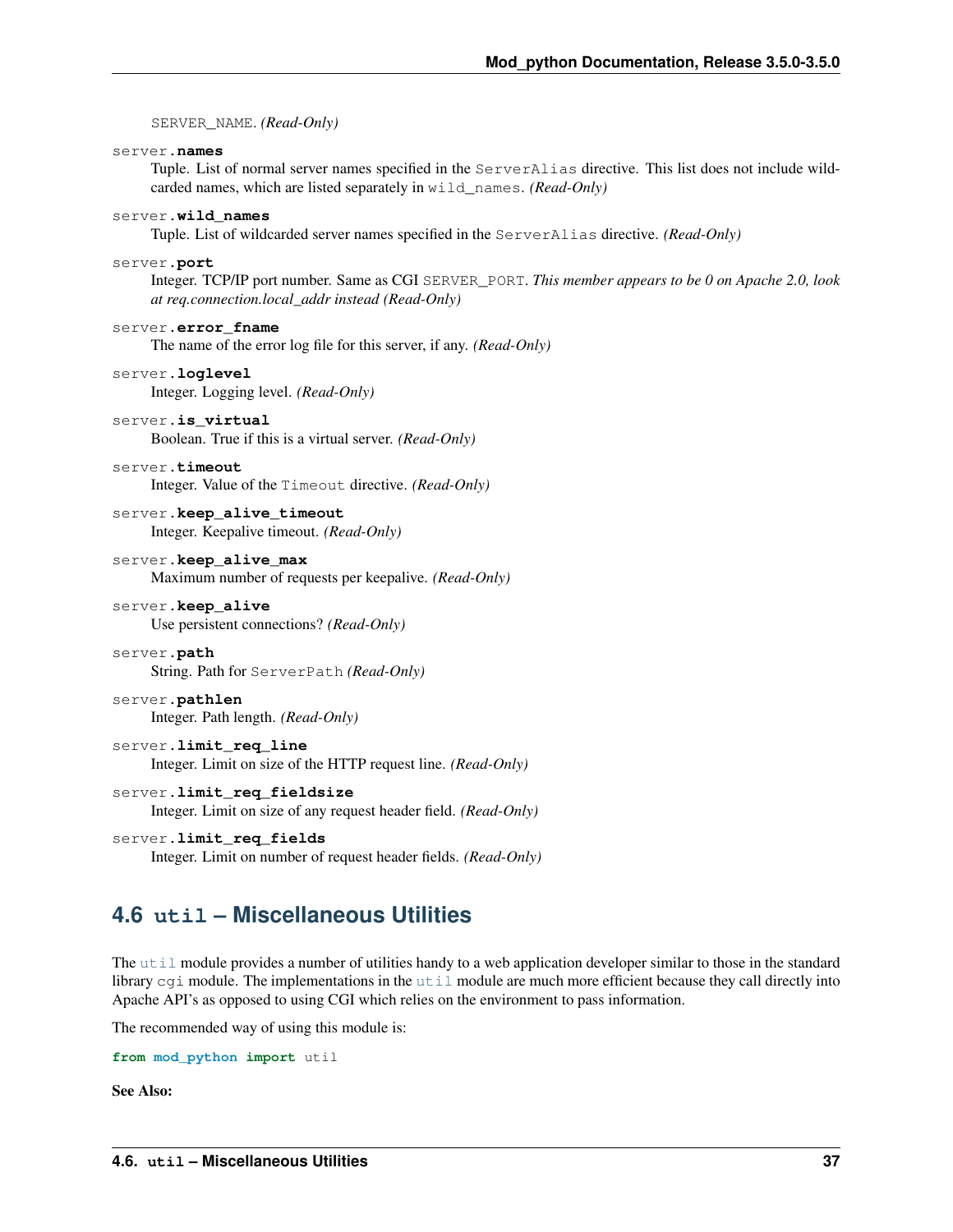[RFC 3875](http://tools.ietf.org/html/rfc3875.html) for detailed information on the CGI specification

### **4.6.1 FieldStorage class**

Access to form data is provided via the [FieldStorage](#page-41-0) class. This class is similar to the standard library module cgi.FieldStorage

<span id="page-41-0"></span>class util.**FieldStorage**(*req*[, *keep\_blank\_values*[, *strict\_parsing*[, *file\_callback*[, *field\_callback* ] ] ]

 $\int$ This class provides uniform access to HTML form data submitted by the client. *req* is an instance of the mod\_python request object.

The optional argument *keep\_blank\_values* is a flag indicating whether blank values in URL encoded form data should be treated as blank strings. The default is false, which means that blank values are ignored as if they were not included.

The optional argument *strict parsing* is not yet implemented.

The optional argument *file\_callback* allows the application to override both file creation/deletion semantics and location. See *[FieldStorage Examples](#page-42-0)* for additional information. *New in version 3.2*

The optional argument *field\_callback* allows the application to override both the creation/deletion semantics and behavior. *New in version 3.2*

During initialization, [FieldStorage](#page-41-0) class reads all of the data provided by the client. Since all data provided by the client is consumed at this point, there should be no more than one [FieldStorage](#page-41-0) class instantiated per single request, nor should you make any attempts to read client data before or after instantiating a [FieldStorage](#page-41-0). A suggested strategy for dealing with this is that any handler should first check for the existence of a form attribute within the request object. If this exists, it should be taken to be an existing instance of the [FieldStorage](#page-41-0) class and that should be used. If the attribute does not exist and needs to be created, it should be cached as the form attribute of the request object so later handler code can use it.

When the [FieldStorage](#page-41-0) class instance is created, the data read from the client is then parsed into separate fields and packaged in [Field](#page-44-0) objects, one per field. For HTML form inputs of type file, a temporary file is created that can later be accessed via the  $Field$ . file attribute of a  $Field$  object.

The [FieldStorage](#page-41-0) class has a mapping object interface, i.e. it can be treated like a dictionary in most instances, but is not strictly compatible as is it missing some methods provided by dictionaries and some methods don't behave entirely like their counterparts, especially when there is more than one value associated with a form field. When used as a mapping, the keys are form input names, and the returned dictionary value can be:

•An instance of  $StringField$ , containing the form input value. This is only when there is a single value corresponding to the input name.  $StringField$  is a subclass of  $str$  which provides the additional StringField.value attribute for compatibility with standard library cgi module.

•An instance of a [Field](#page-44-0) class, if the input is a file upload.

•A list of StringField and/or [Field](#page-44-0) objects. This is when multiple values exist, such as for a <select> HTML form element.

Note: Unlike the standard library cgi module [FieldStorage](#page-41-0) class, a [Field](#page-44-0) object is returned *only* when it is a file upload. In all other cases the return is an instance of StringField. This means that you do not need to use the StringFile.value attribute to access values of fields in most cases.

In addition to standard mapping object methods, [FieldStorage](#page-41-0) objects have the following attributes:

**list**

This is a list of  $\text{Field objects}$  $\text{Field objects}$  $\text{Field objects}$ , one for each input. Multiple inputs with the same name will have multiple elements in this list.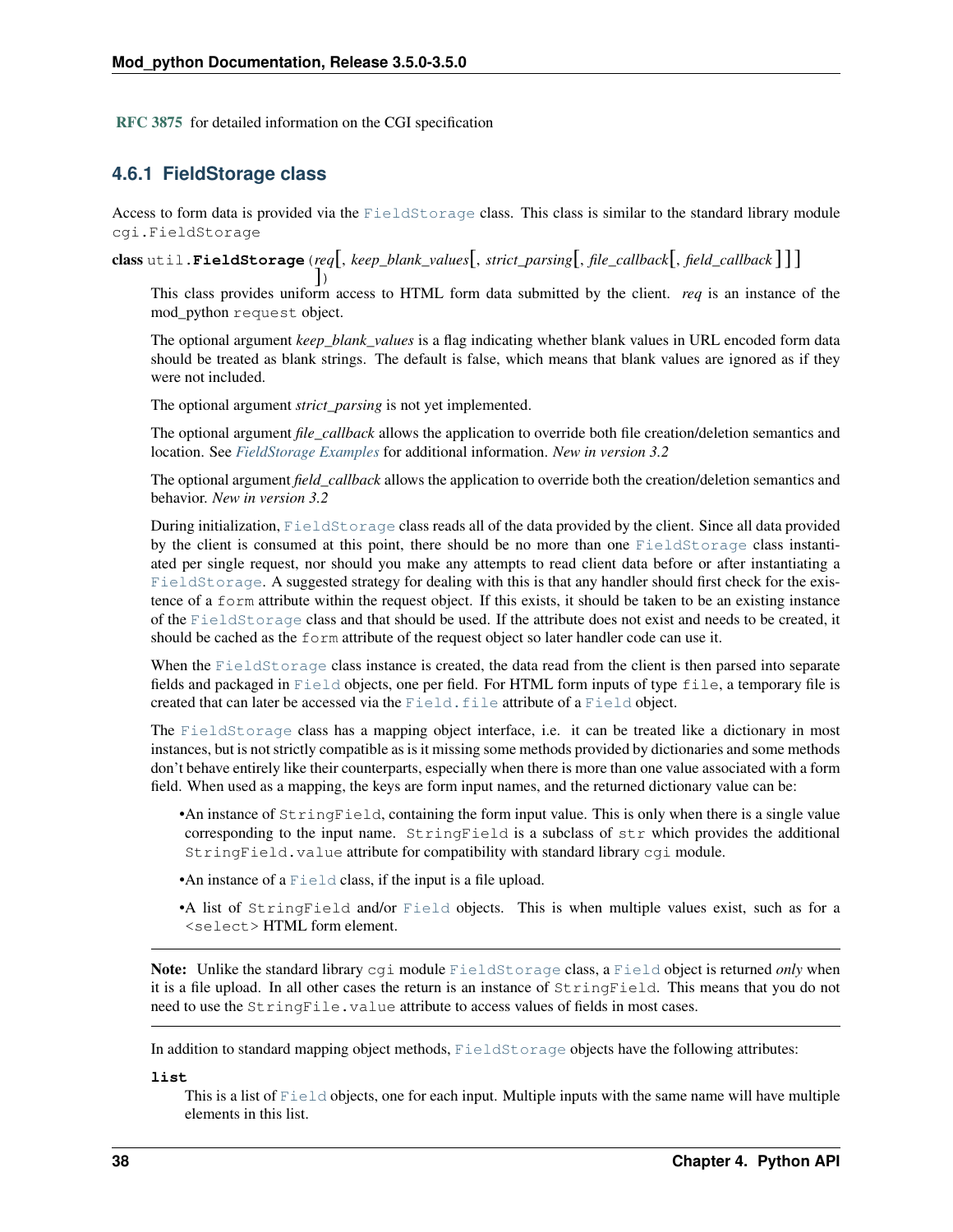### **FieldStorage methods**

### util.**add\_field**(*name*, *value*)

Adds an additional form field with *name* and *value*. If a form field already exists with *name*, the *value* will be added to the list of existing values for the form field. This method should be used for adding additional fields in preference to adding new fields direct to the list of fields.

If the value associated with a field should be replaced when it already exists, rather than an additional value being associated with the field, the dictionary like subscript operator should be used to set the value, or the existing field deleted altogether first using the del operator.

### util.**clear**()

Removes all form fields. Individual form fields can be deleted using the del operator.

util.**get**(*name*, *default*)

If there is only one value associated with form field *name*, that single value will be returned. If there are multiple values, a list is returned holding all values. If no such form field or value exists then the method returns the value specified by the parameter *default*. A subscript operator is also available which yields the same result except that an exception will be raised where the form field *name* does not exist.

### util.**getfirst**(*name*[, *default*])

Always returns only one value associated with form field *name*. If no such form field or value exists then the method returns the value specified by the optional parameter *default*. This parameter defaults to None if not specified.

util.**getlist**(*name*)

This method always returns a list of values associated with form field *name*. The method returns an empty list if no such form field or value exists for *name*. It returns a list consisting of one item if only one such value exists.

### util.**has\_key**(*name*)

Returns True if *name* is a valid form field. The in operator is also supported and will call this method.

```
util.items()
```
Returns a list consisting of tuples for each combination of form field name and value.

util.**keys**()

This method returns the names of the form fields. The len operator is also supported and will return the number of names which would be returned by this method.

### <span id="page-42-0"></span>**4.6.2 FieldStorage Examples**

The following examples demonstrate how to use the *file callback* parameter of the [FieldStorage](#page-41-0) constructor to control file object creation. The Storage classes created in both examples derive from FileType, thereby providing extended file functionality.

These examples are provided for demonstration purposes only. The issue of temporary file location and security must be considered when providing such overrides with mod\_python in production use.

### **Simple file control using class constructor**

This example uses the [FieldStorage](#page-41-0) class constructor to create the file object, allowing simple control. It is not advisable to add class variables to this if serving multiple sites from apache. In that case use the factory method instead: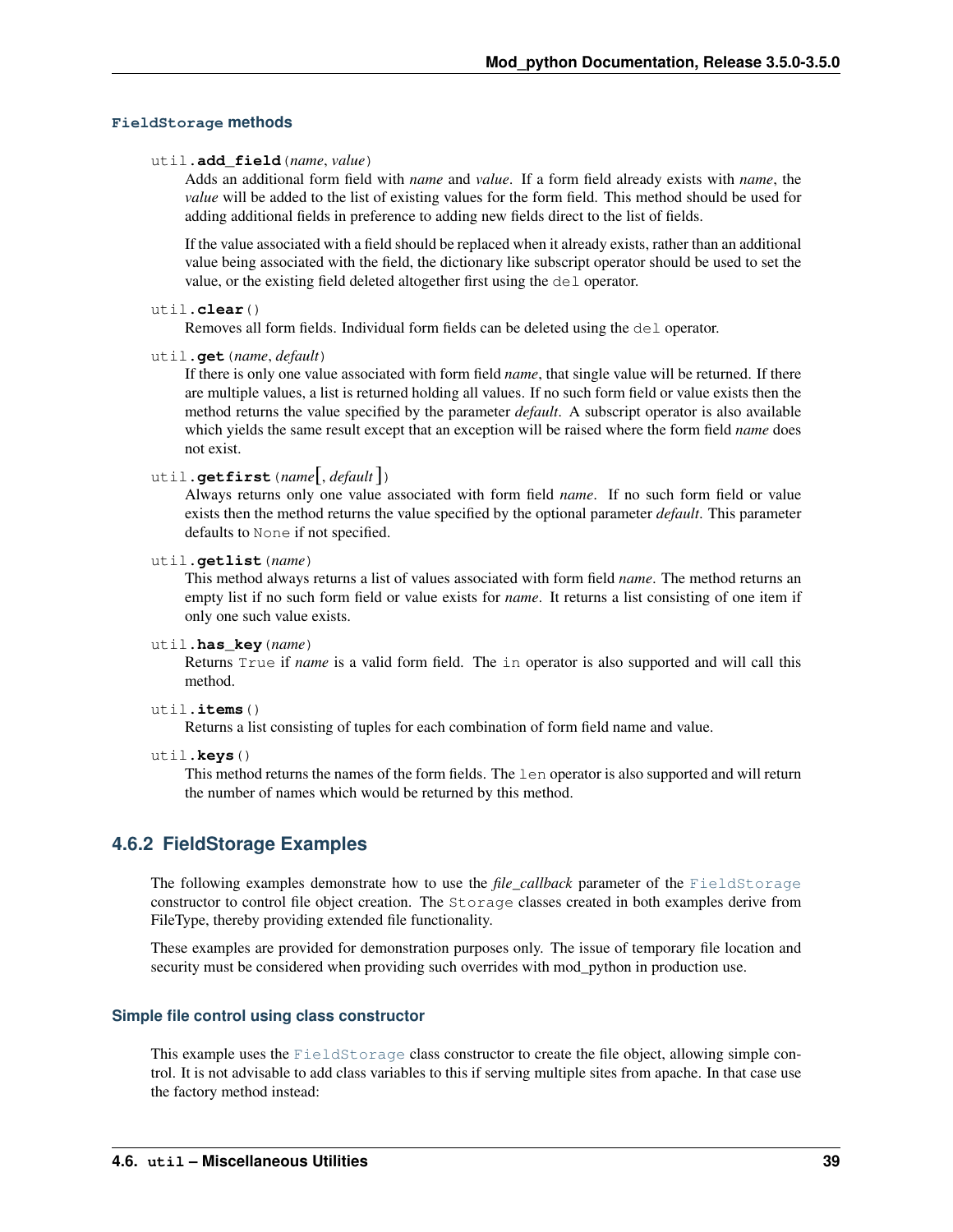```
class Storage(file):
  def __init__(self, advisory_filename):
       self.advisory_filename = advisory_filename
       self.delete_on_close = True
       self.already_deleted = False
       self.real_filename = '/someTempDir/thingy-unique-thingy'
       super(Storage, self).__init_(self.real_filename, 'w+b')
  def close(self):
       if self.already_deleted:
          return
       super(Storage, self).close()
       if self.delete on close:
           self.already_deleted = True
           os.remove(self.real_filename)
   request_data = util.FieldStorage(request, keep_blank_values=True, file_callback=Storage)
```
### **Advanced file control using object factory**

Using a object factory can provide greater control over the constructor parameters:

```
import os
class Storage(file):
    def __init__(self, directory, advisory_filename):
       self.advisory_filename = advisory_filename
        self.delete_on_close = True
        self.already_deleted = False
        self.real_filename = directory + '/thingy-unique-thingy'
        super(Storage, self).__init_(self.real_filename, 'w+b')
    def close(self):
        if self.already_deleted:
            return
        super(Storage, self).close()
        if self.delete_on_close:
            self.already_deleted = True
            os.remove(self.real_filename)
class StorageFactory:
    def __init__(self, directory):
       self.dir = directory
    def create(self, advisory_filename):
        return Storage(self.dir, advisory_filename)
file_factory = StorageFactory(someDirectory)
# [...sometime later...]
request_data = util.FieldStorage(request, keep_blank_values=True,
                                 file_callback=file_factory.create)
```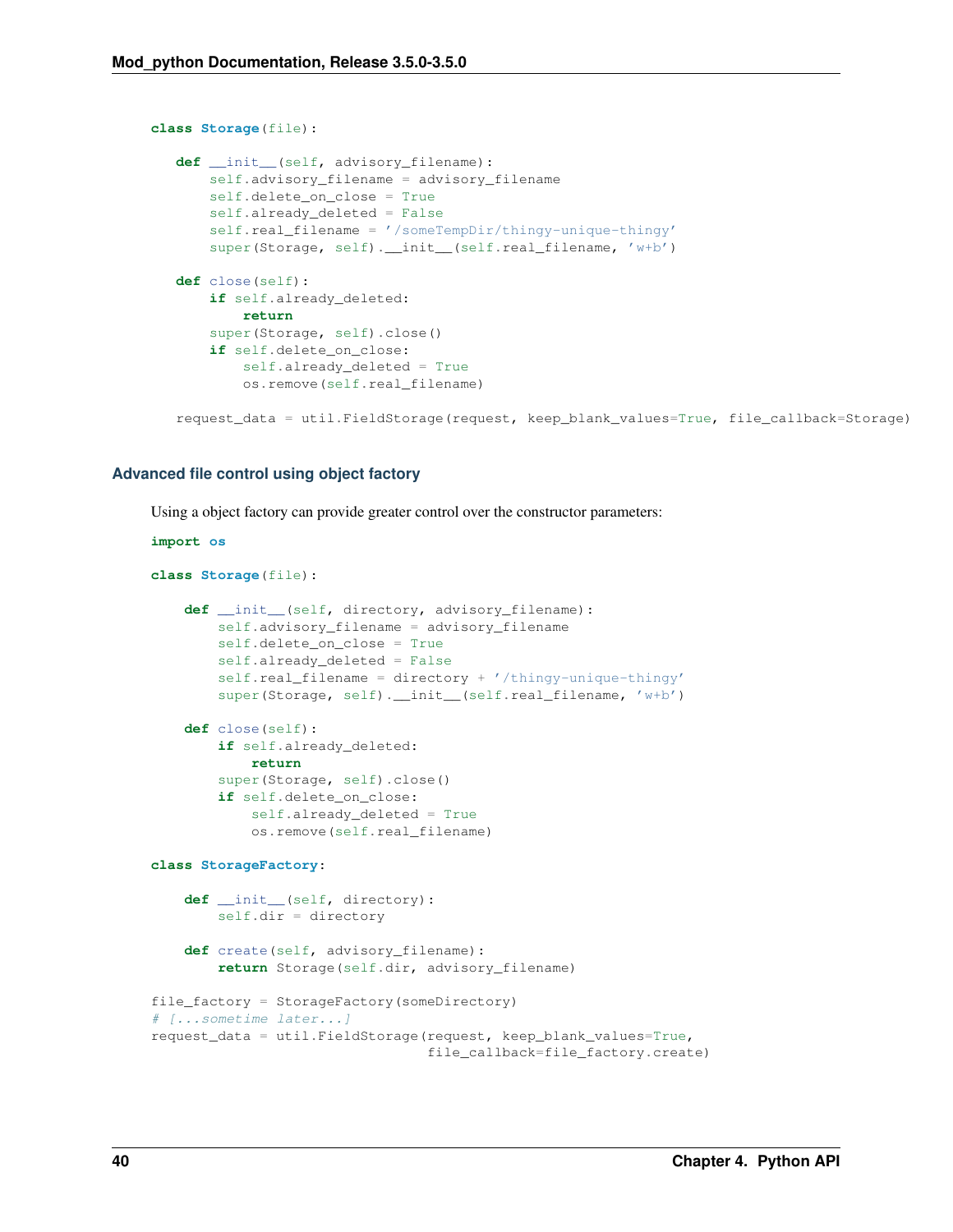### **4.6.3 Field class**

### <span id="page-44-0"></span>class util.**Field**

This class is used internally by [FieldStorage](#page-41-0) and is not meant to be instantiated by the user. Each instance of a [Field](#page-44-0) class represents an HTML Form input.

[Field](#page-44-0) instances have the following attributes:

### **name**

The input name.

### <span id="page-44-2"></span>**value**

The input value. This attribute can be used to read data from a file upload as well, but one has to exercise caution when dealing with large files since when accessed via [value](#page-44-2), the whole file is read into memory.

### <span id="page-44-1"></span>**file**

This is a file-like object. For file uploads it points to a TemporaryFile instance. (For more information see the TemporaryFile class in the standard python [tempfile module.](http://docs.python.org/lib/module-tempfile.html)

For simple values, it is a StringIO object, so you can read simple string values via this attribute instead of using the [value](#page-44-2) attribute as well.

### **filename**

The name of the file as provided by the client.

### **type**

The content-type for this input as provided by the client.

### **type\_options**

This is what follows the actual content type in the content-type header provided by the client, if anything. This is a dictionary.

### **disposition**

The value of the first part of the content-disposition header.

### **disposition\_options**

The second part (if any) of the content-disposition header in the form of a dictionary.

### See Also:

[RFC 1867](http://tools.ietf.org/html/rfc1867.html) Form-based File Upload in HTML for a description of form-based file uploads

### **4.6.4 Other functions**

### util.**parse\_qs**(*qs*[, *keep\_blank\_values*[, *strict\_parsing* ] ])

This function is functionally equivalent to the standard library  $cgi.parse\_qs()$ , except that it is written in C and is much faster.

Parse a query string given as a string argument (data of type application/x-www-form-urlencoded). Data are returned as a dictionary. The dictionary keys are the unique query variable names and the values are lists of values for each name.

The optional argument *keep\_blank\_values* is a flag indicating whether blank values in URL encoded queries should be treated as blank strings. A true value indicates that blanks should be retained as blank strings. The default false value indicates that blank values are to be ignored and treated as if they were not included.

Note: The *strict\_parsing* argument is not yet implemented.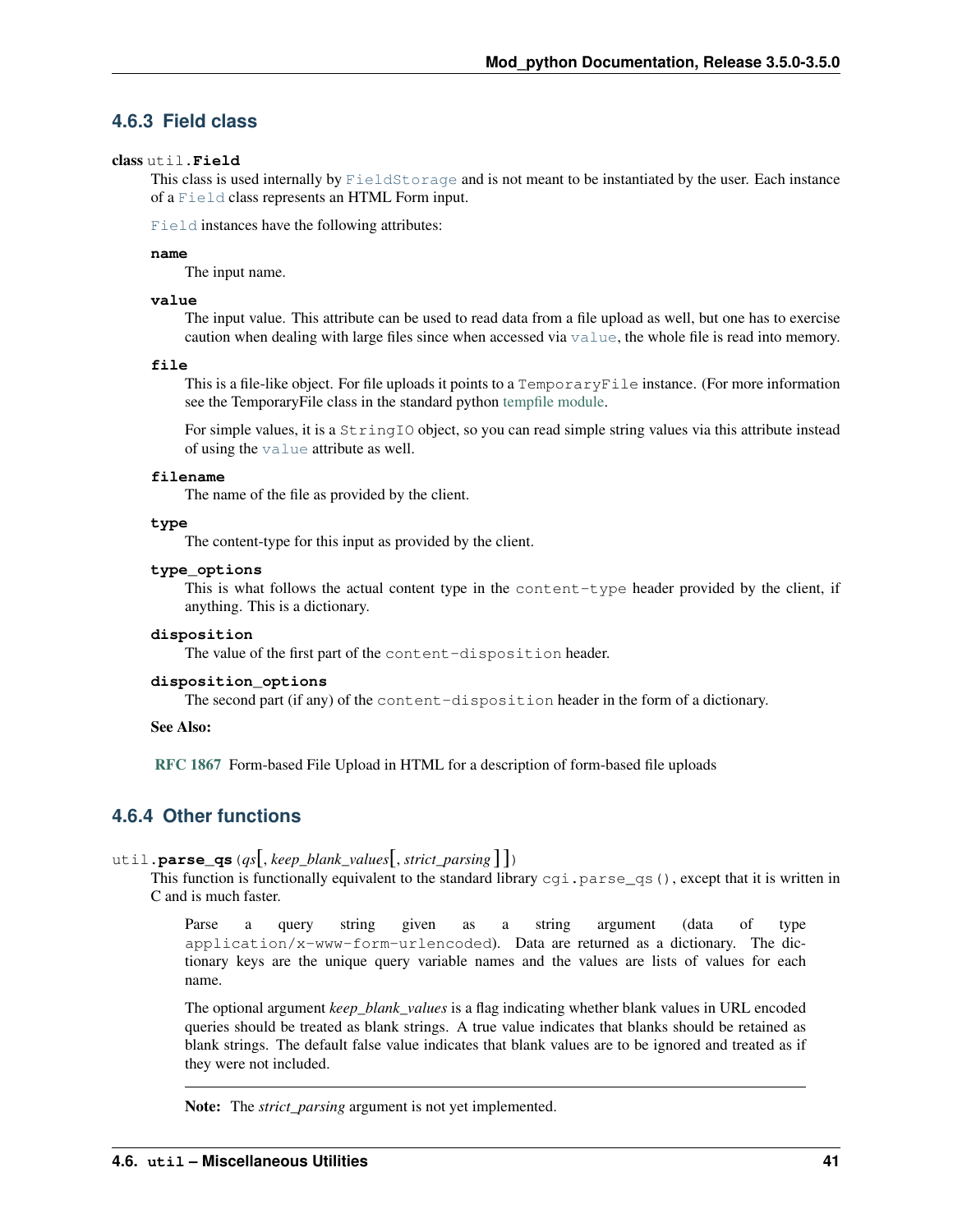util.**parse\_qsl**(*qs*[, *keep\_blank\_values*[, *strict\_parsing* ] ])

This function is functionally equivalent to the standard library  $cgi$ .parse\_qsl(), except that it is written in C and is much faster.

Parse a query string given as a string argument (data of type application/x-www-form-urlencoded). Data are returned as a list of name, value pairs.

The optional argument *keep\_blank\_values* is a flag indicating whether blank values in URL encoded queries should be treated as blank strings. A true value indicates that blanks should be retained as blank strings. The default false value indicates that blank values are to be ignored and treated as if they were not included.

Note: The *strict\_parsing* argument is not yet implemented.

### <span id="page-45-0"></span>util.**redirect**(*req*, *location*[, *permanent=0*[, *text=None* ] ])

This is a convenience function to redirect the browser to another location. When *permanent* is true, MOVED PERMANENTLY status is sent to the client, otherwise it is MOVED TEMPORARILY. A short text is sent to the browser informing that the document has moved (for those rare browsers that do not support redirection); this text can be overridden by supplying a *text* string.

If this function is called after the headers have already been sent, an IOError is raised.

This function raises apache. SERVER\_RETURN exception with a value of apache. DONE to ensuring that any later phases or stacked handlers do not run. If you do not want this, you can wrap the call to [redirect\(\)](#page-45-0) in a try/except block catching the apache. SERVER\_RETURN.

# <span id="page-45-1"></span>**4.7 Cookie – HTTP State Management**

The [Cookie](#page-45-1) module provides convenient ways for creating, parsing, sending and receiving HTTP Cookies, as defined in the specification published by Netscape.

Note: Even though there are official IETF RFC's describing HTTP State Management Mechanism using cookies, the de facto standard supported by most browsers is the original Netscape specification. Furthermore, true compliance with IETF standards is actually incompatible with many popular browsers, even those that claim to be RFC-compliant. Therefore, this module supports the current common practice, and is not fully RFC compliant.

More specifically, the biggest difference between Netscape and RFC cookies is that RFC cookies are sent from the browser to the server along with their attributes (like Path or Domain). The [Cookie](#page-45-1) module ignore those incoming attributes, so all incoming cookies end up as Netscape-style cookies, without any of their attributes defined.

### See Also:

[Persistent Client State - HTTP Cookies](http://web.archive.org/web/20070202195439/http://wp.netscape.com/newsref/std/cookie_spec.html) for the original Netscape specification.

[RFC 2109](http://tools.ietf.org/html/rfc2109.html) HTTP State Management Mechanism for the first RFC on Cookies.

[RFC 2694](http://tools.ietf.org/html/rfc2694.html) Use of HTTP State Management for guidelines on using Cookies.

[RFC 2965](http://tools.ietf.org/html/rfc2965.html) HTTP State Management Mechanism for the latest IETF standard.

[HTTP Cookies: Standards, Privacy, and Politics](http://arxiv.org/abs/cs.SE/0105018) by David M. Kristol for an excellent overview of the issues surrounding standardization of Cookies.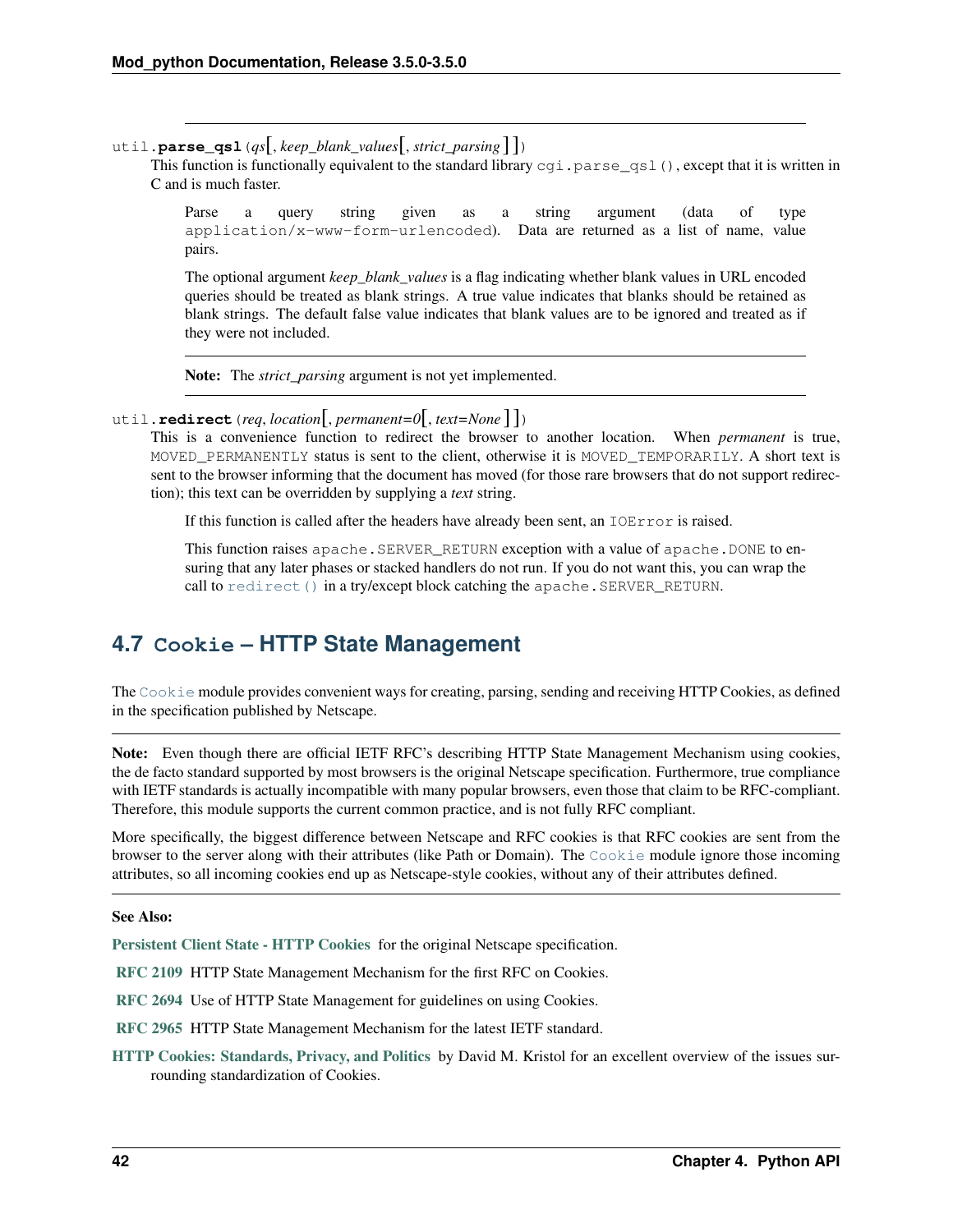### **4.7.1 Classes**

class Cookie.**Cookie**(*name*, *value*[, *attributes*])

This class is used to construct a single cookie named *name* and having *value* as the value. Additionally, any of the attributes defined in the Netscape specification and RFC2109 can by supplied as keyword arguments.

The attributes of the class represent cookie attributes, and their string representations become part of the string representation of the cookie. The [Cookie](#page-45-1) class restricts attribute names to only valid values, specifically, only the following attributes are allowed: name, value, version, path, domain, secure, comment, expires, max\_age, commentURL, discard, port, httponly, \_\_data\_\_.

The  $\_\text{data}\_\text{attribute}$  is a general-purpose dictionary that can be used for storing arbitrary values, when necessary (This is useful when subclassing [Cookie](#page-45-1)).

The expires attribute is a property whose value is checked upon setting to be in format 'Wdy, DD-Mon-YYYY HH:MM:SS GMT' (as dictated per Netscape cookie specification), or a numeric value representing time in seconds since beginning of epoch (which will be automatically correctly converted to GMT time string). An invalid expires value will raise ValueError.

When converted to a string, a [Cookie](#page-45-1) will be in correct format usable as value in a 'Cookie' or 'Set-Cookie' header.

Note: Unlike the Python Standard Library Cookie classes, this class represents a single cookie (referred to as *Morsel* in Python Standard Library).

### <span id="page-46-0"></span>**parse**(*string*)

This is a class method that can be used to create a [Cookie](#page-45-1) instance from a cookie string *string* as passed in a header value. During parsing, attribute names are converted to lower case.

Because this is a class method, it must be called explicitly specifying the class.

This method returns a dictionary of [Cookie](#page-45-1) instances, not a single [Cookie](#page-45-1) instance.

Here is an example of getting a single [Cookie](#page-45-1) instance:

```
mycookies = Cookie.parse("spam=eggs; expires=Sat, 14-Jun-2003 02:42:36 GMT")
spamcookie = mycookies["spam"]
```
Note: Because this method uses a dictionary, it is not possible to have duplicate cookies. If you would like to have more than one value in a single cookie, consider using a [MarshalCookie](#page-47-0).

### <span id="page-46-1"></span>class Cookie.**SignedCookie**(*name*, *value*, *secret*[, *attributes*])

This is a subclass of [Cookie](#page-45-1). This class creates cookies whose name and value are automatically signed using HMAC (md5) with a provided secret *secret*, which must be a non-empty string.

```
parse(string, secret)
```
This method acts the same way as  $\text{Cookie}$ . parse(), but also verifies that the cookie is correctly signed. If the signature cannot be verified, the object returned will be of class [Cookie](#page-45-1):

.. note::

Always check the types of objects returned by :meth:SignedCookie.parse(). If it is an instance of [Cookie](#page-45-1) (as opposed to [SignedCookie](#page-46-1)), the signature verification has failed:

# assume spam is supposed to be a signed cookie if type(spam) is not Cookie.SignedCookie: # do something that indicates cookie isn't signed correctly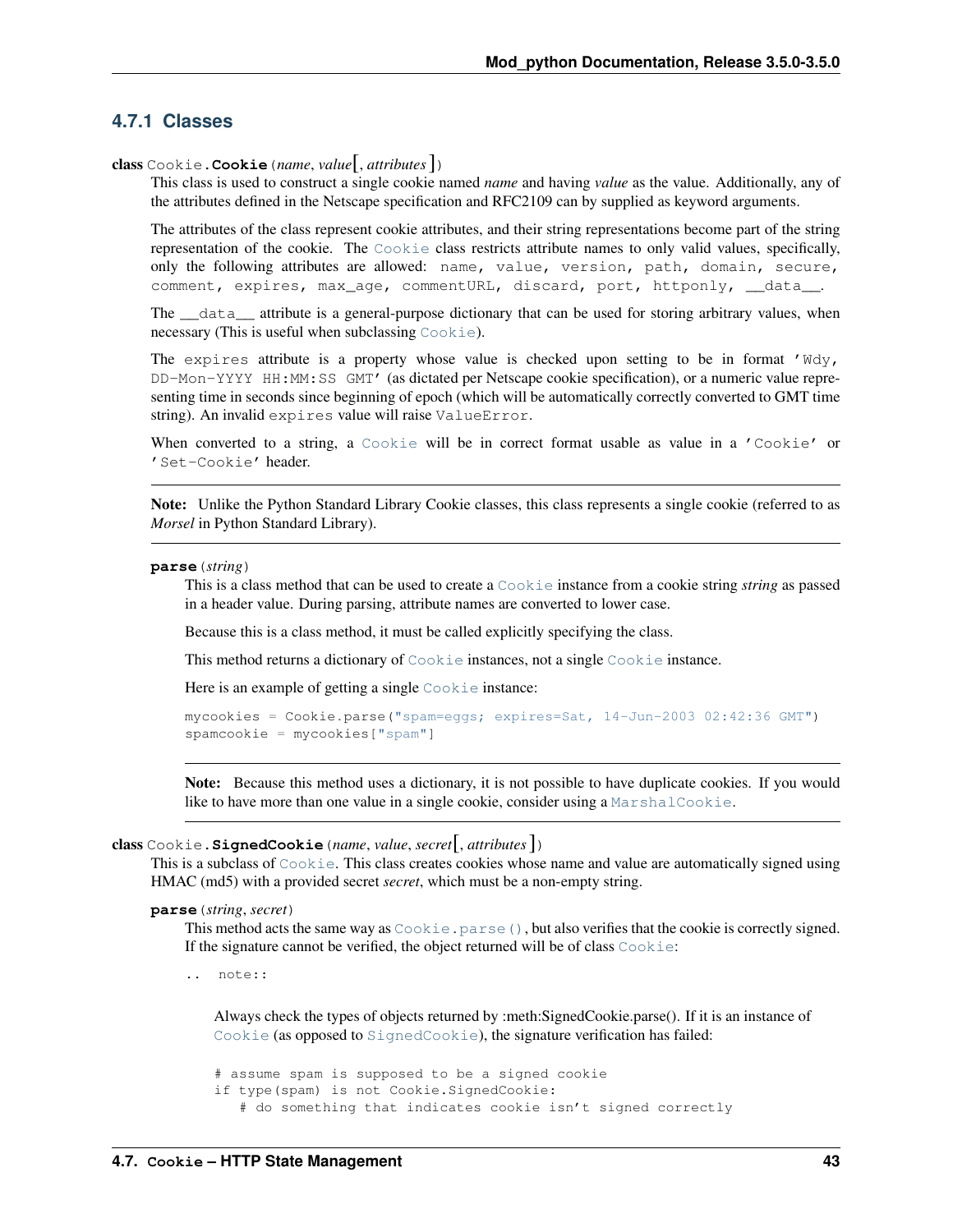<span id="page-47-0"></span>class Cookie.**MarshalCookie**(*name*, *value*, *secret*[, *attributes*])

This is a subclass of [SignedCookie](#page-46-1). It allows for *value* to be any marshallable objects. Core Python types such as string, integer, list, etc. are all marshallable object. For a complete list see [marchal](http://www.python.org/doc/current/lib/module-marshal.html) module documentation.

When parsing, the signature is checked first, so incorrectly signed cookies will not be unmarshalled.

### **Functions**

```
Cookie.add_cookie(req, cookie[, value, attributes])
```
This is a convenience function for setting a cookie in request headers. *req* is a mod\_python Request object. If *cookie* is an instance of [Cookie](#page-45-1) (or subclass thereof), then the cookie is set, otherwise, *cookie* must be a string, in which case a [Cookie](#page-45-1) is constructed using *cookie* as name, *value* as the value, along with any valid [Cookie](#page-45-1) attributes specified as keyword arguments.

This function will also set 'Cache-Control: no-cache="set-cookie"' header to inform caches that the cookie value should not be cached.

Here is one way to use this function:

```
c = \text{Cookie}.\text{Cookie('spam', 'egqs', expires=time.time() +300)}Cookie.add_cookie(req, c)
```
Here is another:

Cookie.add\_cookie(req, 'spam', 'eggs', expires=time.time()+300)

```
Cookie.get_cookies(req[, Class[, data ] ])
```
This is a convenience function for retrieving cookies from incoming headers. *req* is a mod\_python Request object. *Class* is a class whose parse() method will be used to parse the cookies, it defaults to Cookie. *data* can be any number of keyword arguments which, will be passed to parse() (This is useful for signedCookie and [MarshalCookie](#page-47-0) which require secret as an additional argument to parse()). The set of cookies found is returned as a dictionary.

```
Cookie.get_cookie(req, name[, Class[, data ] ])
```
This is a convenience function for retrieving a single named cookie from incoming headers. *req* is a mod\_python Request object. *name* is the name of the cookie. *Class* is a class whose parse() method will be used to parse the cookies, it defaults to Cookie. *Data* can be any number of keyword arguments which, will be passed to parse() (This is useful for signedCookie and [MarshalCookie](#page-47-0) which require secret as an additional argument to parse()). The cookie if found is returned, otherwise None is returned.

### **4.7.2 Examples**

This example sets a simple cookie which expires in 300 seconds:

```
from mod_python import Cookie, apache
import time
def handler(req):
    cookie = Cookie.Cookie('eggs', 'spam')
    cookie. expires = time.time() + 300Cookie.add_cookie(req, cookie)
    req.write('This response contains a cookie!\n')
    return apache.OK
```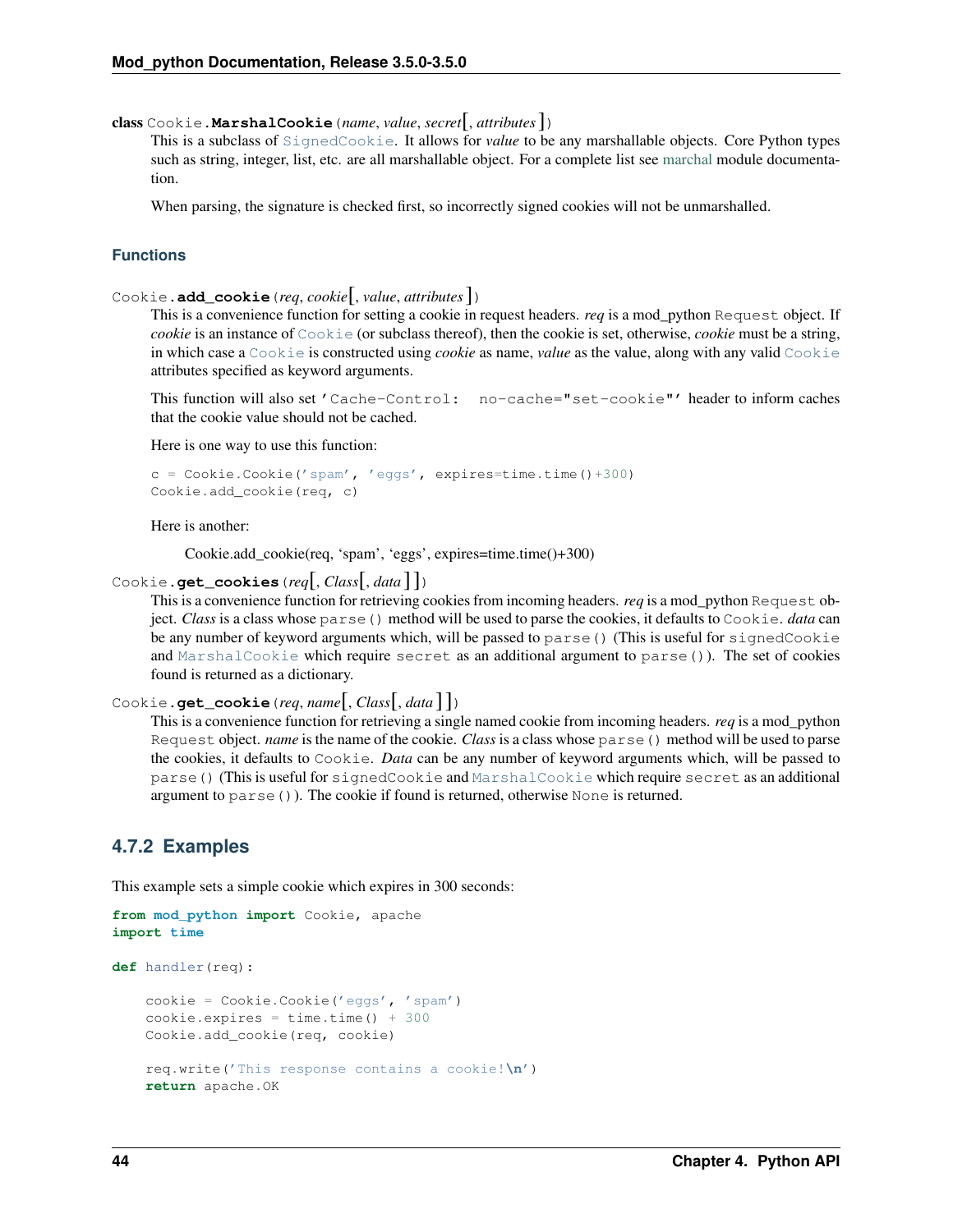This example checks for incoming marshal cookie and displays it to the client. If no incoming cookie is present a new marshal cookie is set. This example uses ' secret007' as the secret for HMAC signature:

```
from mod_python import apache, Cookie
def handler(req):
    cookies = Cookie.get_cookies(req, Cookie.MarshalCookie,
                                    secret='secret007')
    if cookies.has key('spam'):
        spamcookie = cookies['spam']
        req.write('Great, a spam cookie was found: %s\n' \
                                      % str(spamcookie))
        if type(spamcookie) is Cookie.MarshalCookie:
            req.write('Here is what it looks like decoded: %s=%s\n'
                      % (spamcookie.name, spamcookie.value))
        else:
            req.write('WARNING: The cookie found is not a \
                       MarshalCookie, it may have been tapered with!')
```
#### **else**:

```
# MarshaCookie allows value to be any marshallable object
value = {'egg_count': 32, 'color': 'white'}
Cookie.add_cookie(req, Cookie.MarshalCookie('spam', value, \
               'secret007'))
req.write('Spam cookie not found, but we just set one!\n')
```

```
return apache.OK
```
# <span id="page-48-0"></span>**4.8 Session – Session Management**

The [Session](#page-48-0) module provides objects for maintaining persistent sessions across requests.

The module contains a [BaseSession](#page-49-0) class, which is not meant to be used directly (it provides no means of storing a session), [DbmSession](#page-50-0) class, which uses a dbm to store sessions, and [FileSession](#page-51-0) class, which uses individual files to store sessions.

The [BaseSession](#page-49-0) class also provides session locking, both across processes and threads. For locking it uses APR global\_mutexes (a number of them is pre-created at startup) The mutex number is computed by using modulus of the session id hash(). (Therefore it's possible that different session id's will have the same hash, but the only implication is that those two sessions cannot be locked at the same time resulting in a slight delay.)

### **4.8.1 Classes**

```
Session.Session(req[, sid[, secret[, timeout[, lock ] ] ] ])
```
[Session\(\)](#page-48-0) takes the same arguments as [BaseSession](#page-49-0).

This function returns a instance of the default session class. The session class to be used can be specified using PythonOption mod\_python.session.session\_type value, where *value* is one of [DbmSession](#page-50-0), [MemorySession](#page-52-0) or [FileSession](#page-51-0). Specifying custom session classes using PythonOption session is not yet supported.

If session type option is not found, the function queries the MPM and based on that returns either a new instance of [DbmSession](#page-50-0) or [MemorySession](#page-52-0). [MemorySession](#page-52-0) will be used if the MPM is threaded and not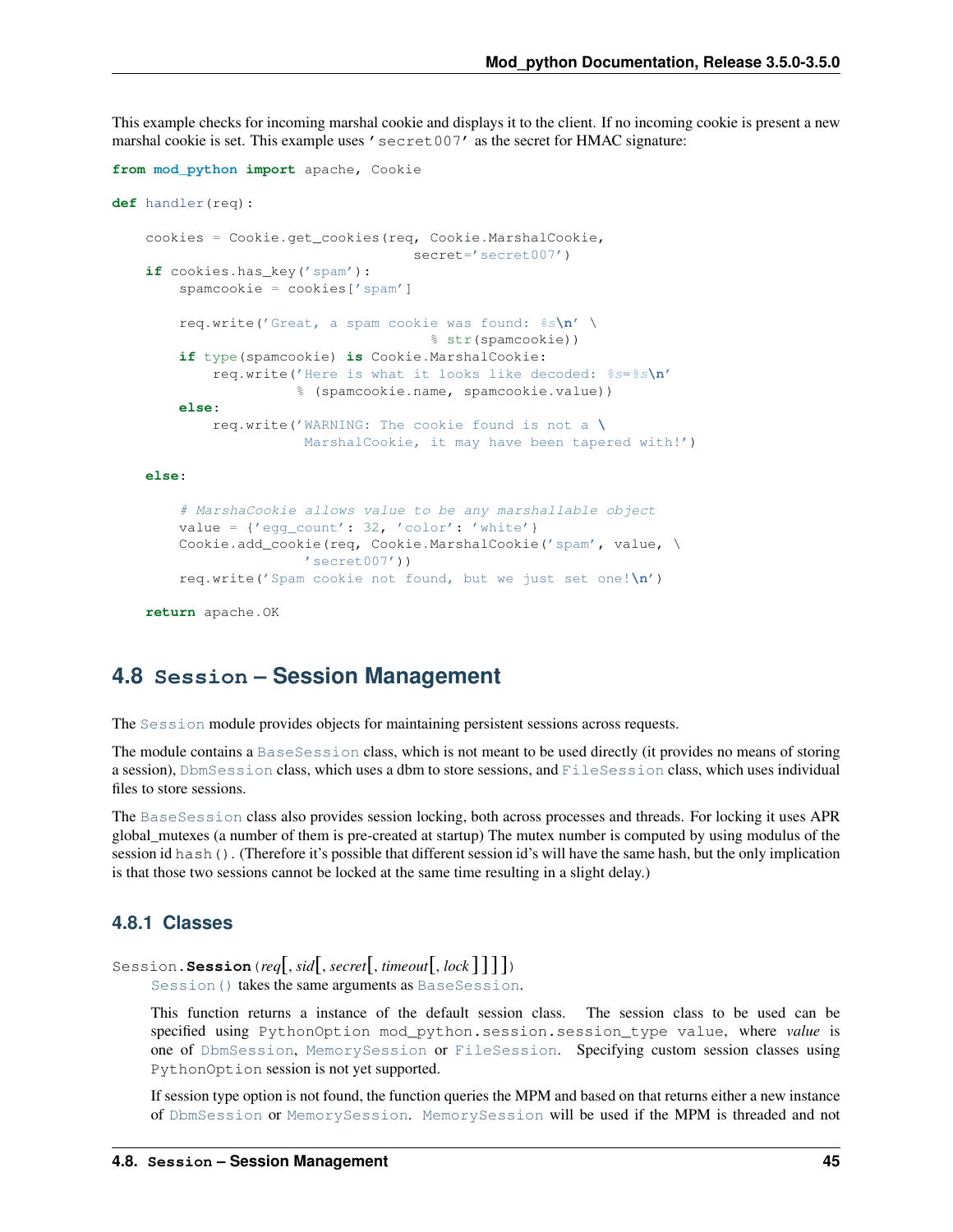forked (such is the case on Windows), or if it threaded, forked, but only one process is allowed (the worker MPM can be configured to run this way). In all other cases [DbmSession](#page-50-0) is used.

Note that on Windows if you are using multiple Python interpreter instances and you need sessions to be shared between applications running within the context of the distinct Python interpreter instances, you must specifically indicate that [DbmSession](#page-50-0) should be used, as [MemorySession](#page-52-0) will only allow a session to be valid within the context of the same Python interpreter instance.

Also note that the option name mod\_python.session.session\_type only started to be used from mod\_python 3.3 onwards. If you need to retain compatibility with older versions of mod\_python, you should use the now obsolete session option instead.

<span id="page-49-0"></span>class Session.**BaseSession**(*req*[, *sid*[, *secret*[, *timeout*[, *lock* ] ] ] ])

This class is meant to be used as a base class for other classes that implement a session storage mechanism. *req* is a required reference to a mod\_python request object.

[BaseSession](#page-49-0) is a subclass of dict. Data can be stored and retrieved from the session by using it as a dictionary.

*sid* is an optional session id; if provided, such a session must already exist, otherwise it is ignored and a new session with a new sid is created. If *sid* is not provided, the object will attempt to look at cookies for session id. If a sid is found in cookies, but it is not previously known or the session has expired, then a new sid is created. Whether a session is "new" can be determined by calling the  $\text{is\_new}$  () method.

Cookies generated by sessions will have a path attribute which is calculated by comparing the server DocumentRoot and the directory in which the PythonHandler directive currently in effect was specified. E.g. if document root is  $/a/b/c$  and the directory PythonHandler was specified was  $/a/b/c/d/e$ , the path will be set to  $/d/e$ .

The deduction of the path in this way will only work though where the Directory directive is used and the directory is actually within the document root. If the Location directive is used or the directory is outside of the document root, the path will be set to  $\ell$ . You can force a specific path by setting the mod\_python.session.application\_path option ('PythonOption mod\_python.session.application\_path /my/path' in server configuration).

Note that prior to mod\_python 3.3, the option was ApplicationPath. If your system needs to be compatible with older versions of mod\_python, you should continue to use the now obsolete option name.

The domain of a cookie is by default not set for a session and as such the session is only valid for the host which generated it. In order to have a session which spans across common sub domains, you can specify the parent domain using the mod\_python.session.application\_domain option ('PythonOption mod\_python.session.application\_domain mod\_python.org' in server configuration).

When a *secret* is provided, [BaseSession](#page-49-0) will use SignedCookie when generating cookies thereby making the session id almost impossible to fake. The default is to use plain  $\text{Cookie}$  $\text{Cookie}$  $\text{Cookie}$  (though even if not signed, the session id is generated to be very difficult to guess).

A session will timeout if it has not been accessed and a save performed, within the *timeout* period. Upon a save occurring the time of last access is updated and the period until the session will timeout be reset. The default *timeout* period is 30 minutes. An attempt to load an expired session will result in a "new" session.

The *lock* argument (defaults to 1) indicates whether locking should be used. When locking is on, only one session object with a particular session id can be instantiated at a time.

A session is in "new" state when the session id was just generated, as opposed to being passed in via cookies or the *sid* argument.

<span id="page-49-1"></span>**is\_new**()

Returns 1 if this session is new. A session will also be "new" after an attempt to instantiate an expired or non-existent session. It is important to use this method to test whether an attempt to instantiate a session has succeeded, e.g.: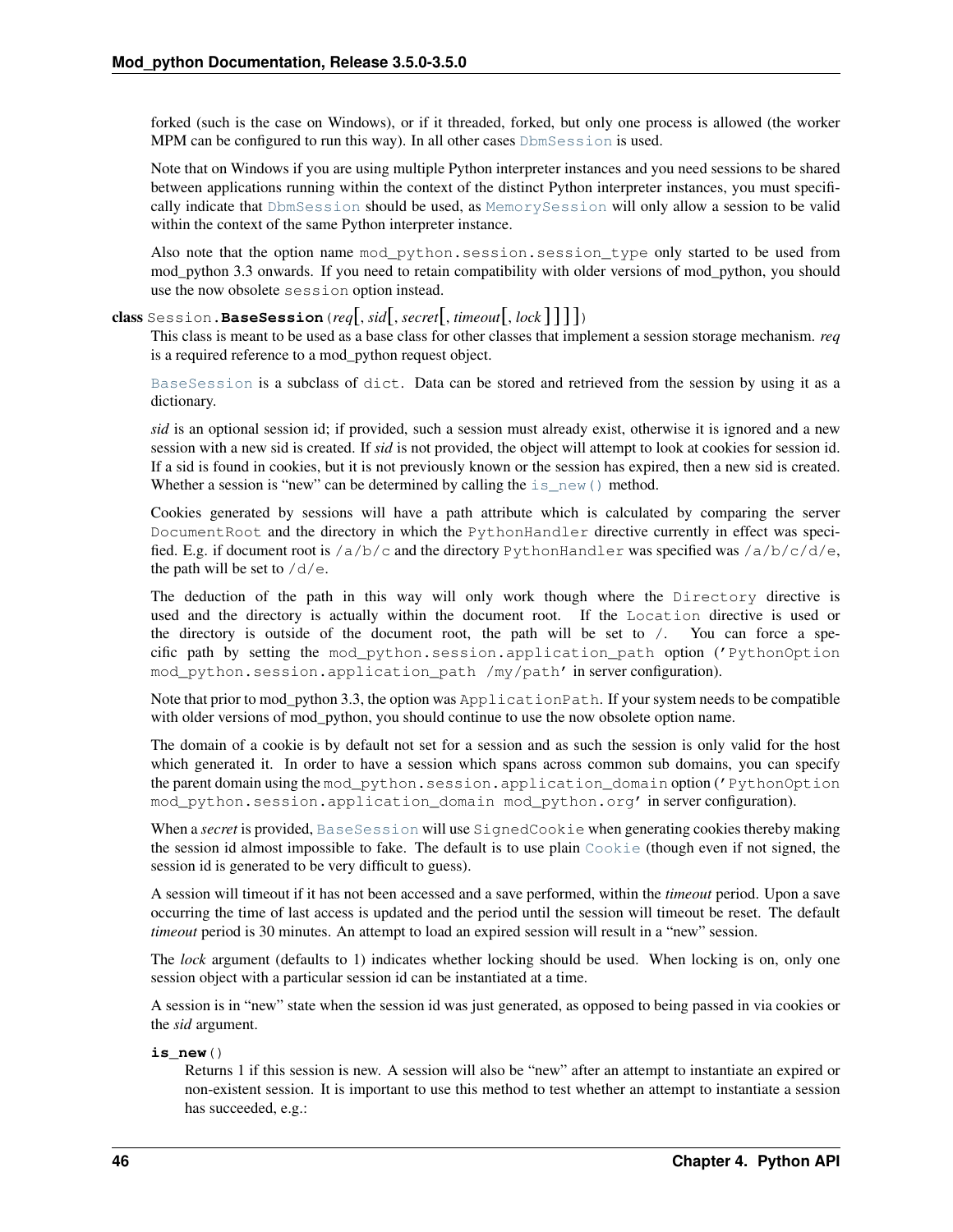```
sess = Session(req)
if sess.is_new():
    # redirect to login
    util.redirect(req, 'http://www.mysite.com/login')
```
### **id**()

Returns the session id.

### **created**()

Returns the session creation time in seconds since beginning of epoch.

### **last\_accessed**()

Returns last access time in seconds since beginning of epoch.

### **timeout**()

Returns session timeout interval in seconds.

### **set\_timeout**(*secs*)

Set timeout to *secs*.

### **invalidate**()

This method will remove the session from the persistent store and also place a header in outgoing headers to invalidate the session id cookie.

### **load**()

Load the session values from storage.

### **save**()

This method writes session values to storage.

### **delete**()

Remove the session from storage.

### **init\_lock**()

This method initializes the session lock. There is no need to ever call this method, it is intended for subclasses that wish to use an alternative locking mechanism.

### <span id="page-50-1"></span>**lock**()

Locks this session. If the session is already locked by another thread/process, wait until that lock is released. There is no need to call this method if locking is handled automatically (default).

This method registeres a cleanup which always unlocks the session at the end of the request processing.

#### **unlock**()

Unlocks this session. (Same as  $\text{lock}($ ) - when locking is handled automatically (default), there is no need to call this method).

#### **cleanup**()

This method is for subclasses to implement session storage cleaning mechanism (i.e. deleting expired sessions, etc.). It will be called at random, the chance of it being called is controlled by CLEANUP\_CHANCE [Session](#page-48-0) module variable (default 1000). This means that cleanups will be ordered at random and there is 1 in 1000 chance of it happening. Subclasses implementing this method should not perform the (potentially time consuming) cleanup operation in this method, but should instead use :meth:req.register\_cleanup' to register a cleanup which will be executed after the request has been processed.

### <span id="page-50-0"></span>class Session.**DbmSession**(*req*[, *dbm*[, *sid*[, *secret*[, *dbmtype*[, *timeout*[, *lock* ] ] ] ] ] ])

This class provides session storage using a dbm file. Generally, dbm access is very fast, and most dbm implementations memory-map files for faster access, which makes their performance nearly as fast as direct shared memory access.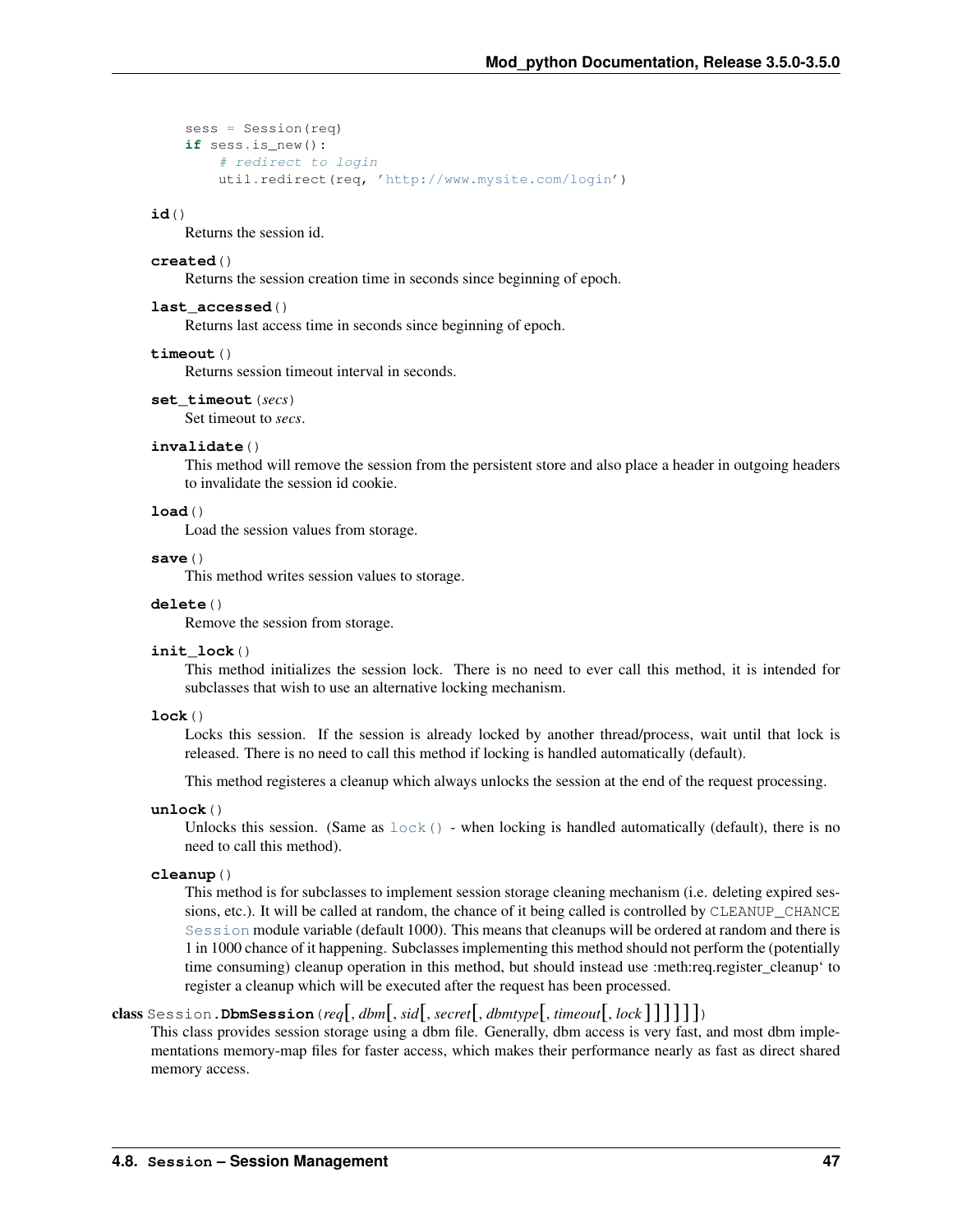*dbm* is the name of the dbm file (the file must be writable by the httpd process). This file is not deleted when the server process is stopped (a nice side benefit of this is that sessions can survive server restarts). By default the session information is stored in a dbmfile named mp\_sess.dbm and stored in a temporary directory returned by tempfile.gettempdir() standard library function. An alternative directory can be specified using PythonOption mod\_python.dbm\_session.database\_directory /path/to/directory. The path and filename can can be overridden by setting PythonOption mod\_python.dbm\_session.database\_filename filename.

Note that the above names for the PythonOption settings were changed to these values in mod python 3.3. If you need to retain compatibility with older versions of mod\_python, you should continue to use the now obsolete session\_directory and session\_dbm options.

The implementation uses Python anydbm module, which will default to dbhash on most systems. If you need to use a specific dbm implementation (e.g. gdbm), you can pass that module as *dbmtype*.

Note that using this class directly is not cross-platform. For best compatibility across platforms, always use the [Session\(\)](#page-48-0) function to create sessions.

<span id="page-51-0"></span>class Session.**FileSession**(*req*[, *sid*[, *secret*[, *timeout*[, *lock*[, *fast\_cleanup*[, *verify\_cleanup* ] ] ] ] ]  $\left| \right\rangle$ 

New in version 3.2.0.

This class provides session storage using a separate file for each session. It is a subclass of BaseSession.

Session data is stored in a separate file for each session. These files are not deleted when the server process is stopped, so sessions are persistent across server restarts. The session files are saved in a directory named mp\_sess in the temporary directory returned by the tempfile.gettempdir() standard library function. An alternate path can be set using PythonOption mod\_python.file\_session.database\_directory /path/to/directory. This directory must exist and be readable and writeable by the apache process.

Note that the above name for the PythonOption setting was changed to these values in mod\_python 3.3. If you need to retain compatibility with older versions of mod\_python, you should continue to use the now obsolete session\_directory option.

Expired session files are periodically removed by the cleanup mechanism. The behaviour of the cleanup can be controlled using the *fast\_cleanup* and *verify\_cleanup* parameters, as well as PythonOption mod\_python.file\_session.cleanup\_time\_limit and PythonOption mod\_python.file\_session.cleanup\_grace\_period.

•*fast\_cleanup*

A boolean value used to turn on FileSession cleanup optimization. Default is *True* and will result in reduced cleanup time when there are a large number of session files.

When *fast\_cleanup* is True, the modification time for the session file is used to determine if it is a candidate for deletion. If (current\_time - file\_modification\_time) > (timeout + grace\_period), the file will be a candidate for deletion. If *verify\_cleanup* is False, no futher checks will be made and the file will be deleted.

If *fast cleanup* is False, the session file will unpickled and it's timeout value used to determine if the session is a candidate for deletion. *fast\_cleanup* = False implies *verify\_cleanup* = True.

The timeout used in the fast\_cleanup calculation is same as the timeout for the session in the current request running the filesession\_cleanup. If your session objects are not using the same timeout, or you are manually setting the timeout for a particular session with  $set_timeout()$ , you will need to set *verify\_cleanup* = True.

The value of *fast\_cleanup* can also be set using PythonOption mod\_python.file\_session.enable\_fast\_cleanup.

•*verify\_cleanup*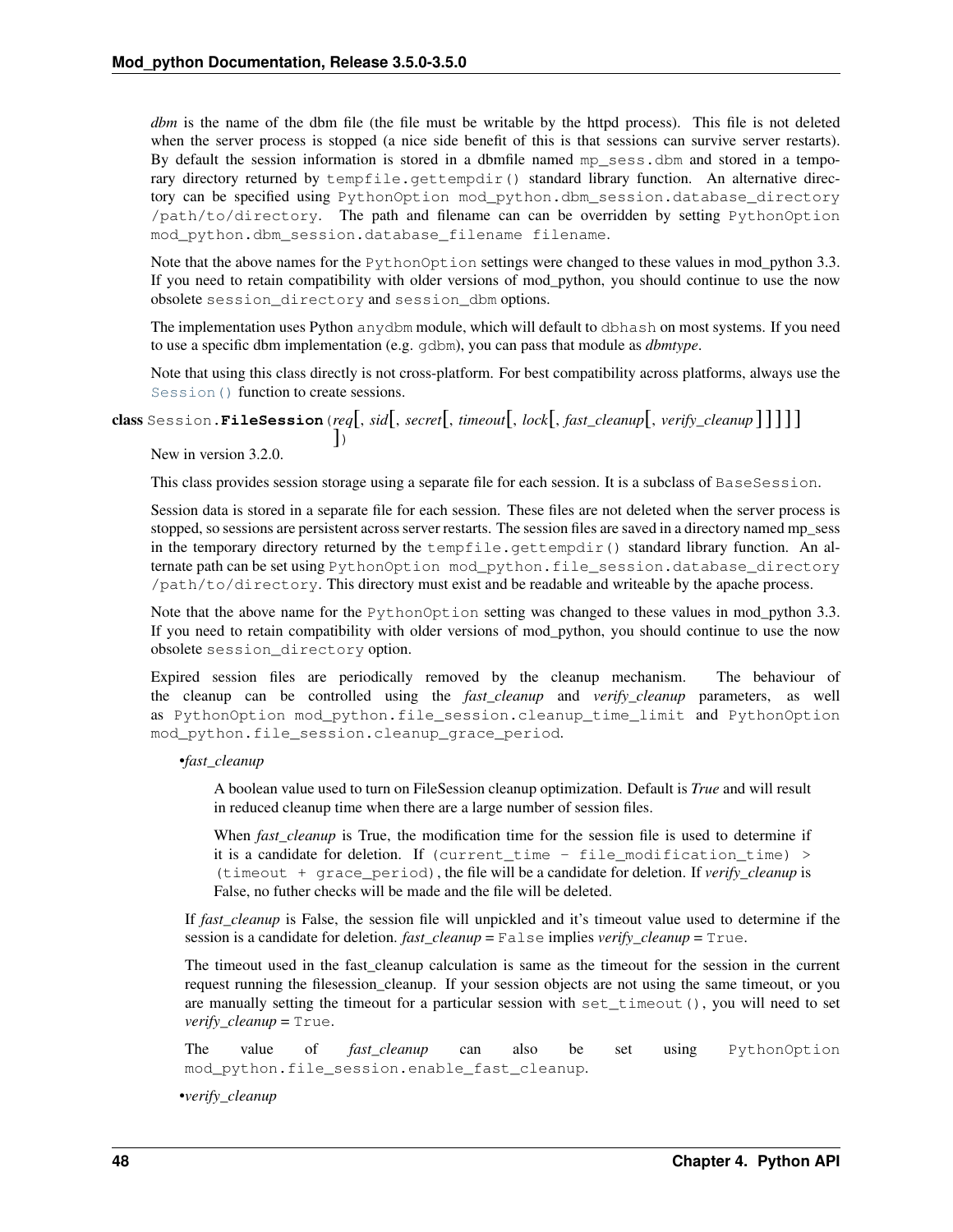Boolean value used to optimize the FileSession cleanup process. Default is True.

If *verify\_cleanup* is True, the session file which is being considered for deletion will be unpickled and its timeout value will be used to decide if the file should be deleted.

When *verify* cleanup is False, the timeout value for the current session will be used in to determine if the session has expired. In this case, the session data will not be read from disk, which can lead to a substantial performance improvement when there are a large number of session files, or where each session is saving a large amount of data. However this may result in valid sessions being deleted if all the sessions are not using a the same timeout value.

The value of *verify\_cleanup* can also be set using PythonOption mod\_python.file\_session.verify\_session\_timeout.

•**PythonOption mod\_python.file\_session.cleanup\_time\_limit [value]** Integer value in seconds. Default is 2 seconds.

Session cleanup could potentially take a long time and be both cpu and disk intensive, depending on the number of session files and if each file needs to be read to verify the timeout value. To avoid overloading the server, each time filesession\_cleanup is called it will run for a maximum of *session\_cleanup\_time\_limit* seconds. Each cleanup call will resume from where the previous call left off so all session files will eventually be checked.

Setting *session\_cleanup\_time\_limit* to 0 will disable this feature and filesession\_cleanup will run to completion each time it is called.

•PythonOption mod\_python.file\_session.cleanup\_grace\_period [value] Integer value in seconds. Default is 240 seconds. This value is added to the session timeout in determining if a session file should be deleted.

There is a small chance that a the cleanup for a given session file may occur at the exact time that the session is being accessed by another request. It is possible under certain circumstances for that session file to be saved in the other request only to be immediately deleted by the cleanup. To avoid this race condition, a session is allowed a *grace\_period* before it is considered for deletion by the cleanup. As long as the grace\_period is longer that the time it takes to complete the request (which should normally be less than 1 second), the session will not be mistakenly deleted by the cleanup.

The default value should be sufficient for most applications.

<span id="page-52-0"></span>class Session.**MemorySession**(*req*[, *sid*[, *secret*[, *timeout*[, *lock* ] ] ] ])

This class provides session storage using a global dictionary. This class provides by far the best performance, but cannot be used in a multi-process configuration, and also consumes memory for every active session. It also cannot be used where multiple Python interpreters are used within the one Apache process and it is necessary to share sessions between applications running in the distinct interpreters.

Note that using this class directly is not cross-platform. For best compatibility across platforms, always use the [Session\(\)](#page-48-0) function to create sessions.

### **4.8.2 Examples**

The following example demonstrates a simple hit counter.:

```
from mod_python import Session
def handler(req):
    session = Session.Session(req)
    try:
        session['hits'] += 1
```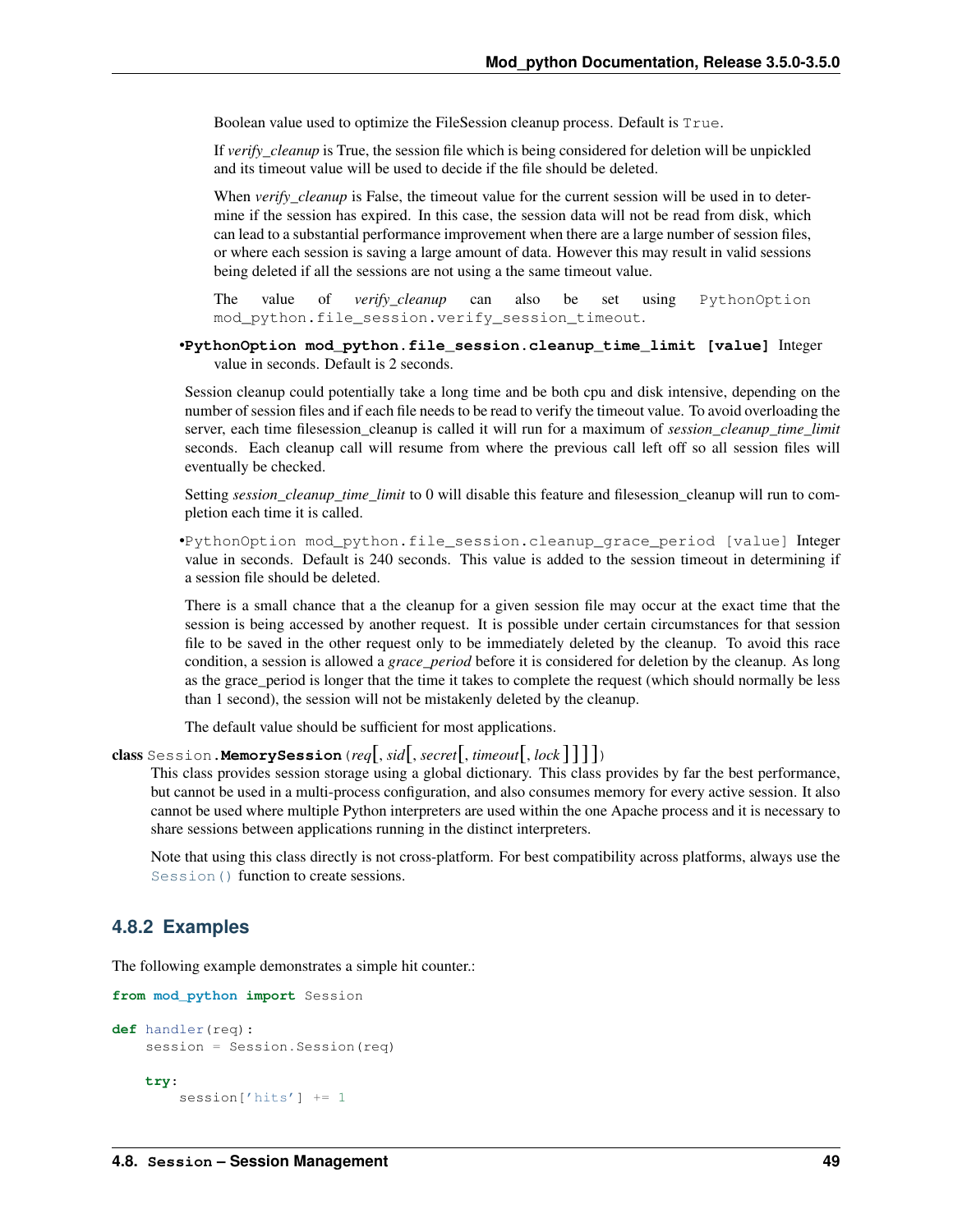```
except:
    session['hits'] = 1
session.save()
req.content_type = 'text/plain'
req.write('Hits: %d\n' % session['hits'])
return apache.OK
```
# <span id="page-53-0"></span>**4.9 psp – Python Server Pager**

The [psp](#page-53-0) module provides a way to convert text documents (including, but not limited to HTML documents) containing Python code embedded in special brackets into pure Python code suitable for execution within a mod\_python handler, thereby providing a versatile mechanism for delivering dynamic content in a style similar to ASP, JSP and others.

The parser used by  $psp$  is written in C (generated using flex) and is therefore very fast.

See *[PSP Handler](#page-76-0)* for additional PSP information.

Inside the document, Python *code* needs to be surrounded by '<%' and '%>'. Python *expressions* are enclosed in  $\prime$  <%= $\prime$  and  $\prime$ %> $\prime$ . A *directive* can be enclosed in  $\prime$  <%@ $\prime$  and  $\prime$ %> $\prime$ . A comment (which will never be part of the resulting code) can be enclosed in  $\prime < \frac{1}{2} - \frac{1}{2}$  and  $\prime -\frac{1}{2}$ 

Here is a primitive PSP page that demonstrated use of both code and expression embedded in an HTML document:

```
<html>
<import time
\approxHello world, the time is: <%=time.strftime("%Y-%m-%d, %H:%M:%S")%>
\langle/html>
```
Internally, the PSP parser would translate the above page into the following Python code:

```
req.write("""<html>
""")
import time
req.write("""
Hello world, the time is: """); req.write(str(time.strftime("%Y-%m-%d, %H:%M:%S"))); req.write("""
\langle/html>
""")
```
This code, when executed inside a handler would result in a page displaying words 'Hello world, the time is: ' followed by current time.

Python code can be used to output parts of the page conditionally or in loops. Blocks are denoted from within Python code by indentation. The last indentation in Python code (even if it is a comment) will persist through the document until either end of document or more Python code.

Here is an example:

```
<html><for n in range(3):
    # This indent will persist
%>
<p>This paragraph will be
repeated 3 times.</p>
```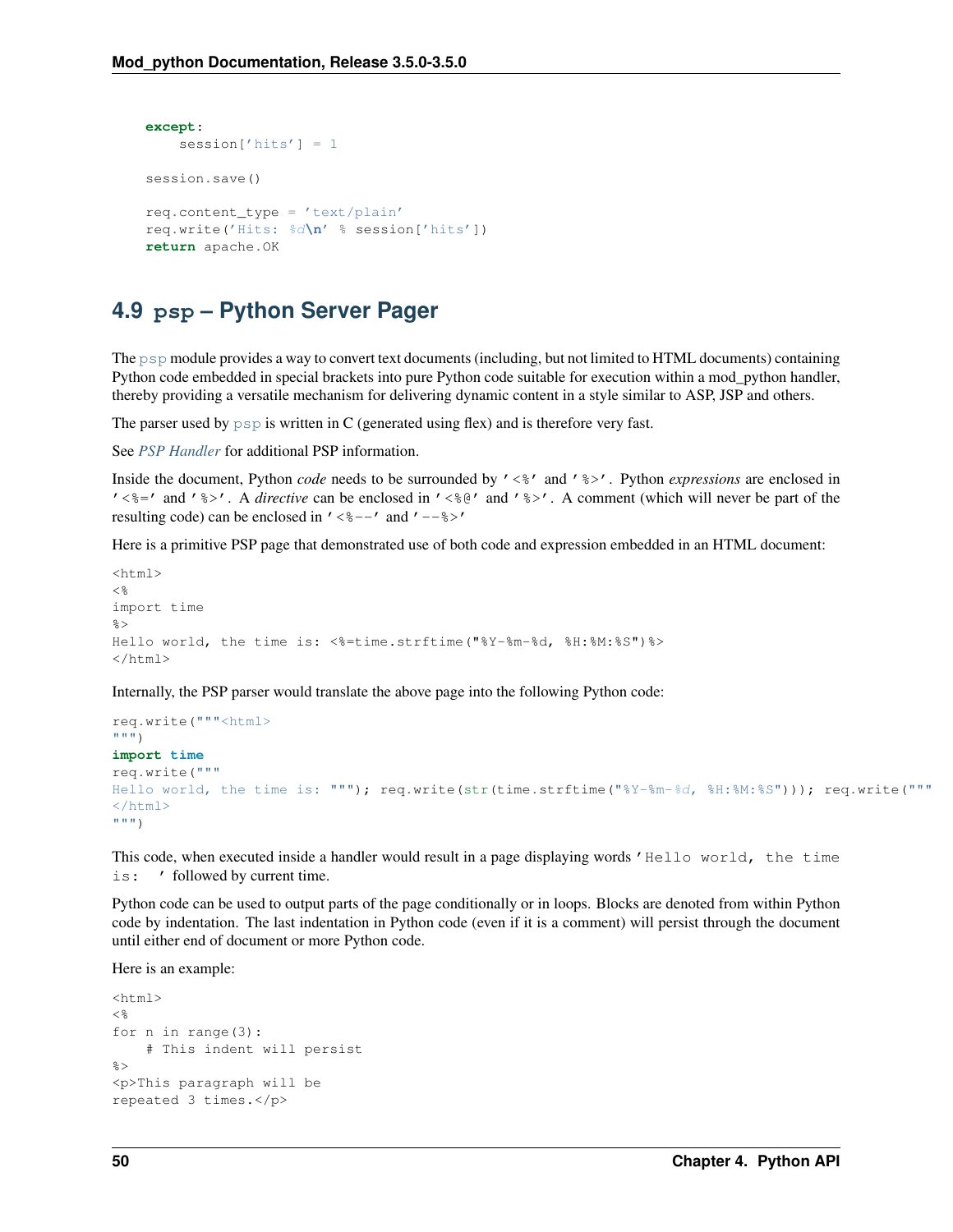```
<# This line will cause the block to end
\approxThis line will only be shown once.<br>
</html>
```
The above will be internally translated to the following Python code:

```
req.write("""<html>
""")
for n in range(3):
    # This indent will persist
   req.write("""
<p>This paragraph will be
repeated 3 times.</p>
""")
# This line will cause the block to end
req.write("""
This line will only be shown once.<br>
</html>
""")
```
The parser is also smart enough to figure out the indent if the last line of Python ends with ':' (colon). Considering this, and that the indent is reset when a newline is encountered inside  $\ell \leq \ell \leq \ell$ , the above page can be written as:

```
<html><for n in range(3):
\approx<p>This paragraph will be
repeated 3 times.</p>
<\approxThis line will only be shown once.<br>
</html>
```
However, the above code can be confusing, thus having descriptive comments denoting blocks is highly recommended as a good practice.

The only directive supported at this time is include, here is how it can be used:

<%@ include file="/file/to/include"%>

If the [parse\(\)](#page-56-0) function was called with the *dir* argument, then the file can be specified as a relative path, otherwise it has to be absolute:

.. class:: PSP(req[, filename[, string[, vars]]])

This class represents a PSP object.

*req* is a request object; *filename* and *string* are optional keyword arguments which indicate the source of the PSP code. Only one of these can be specified. If neither is specified, req.filename is used as *filename*.

*vars* is a dictionary of global variables. Vars passed in the run() method will override vars passed in here.

This class is used internally by the PSP handler, but can also be used as a general purpose templating tool.

When a file is used as the source, the code object resulting from the specified file is stored in a memory cache keyed on file name and file modification time. The cache is global to the Python interpreter. There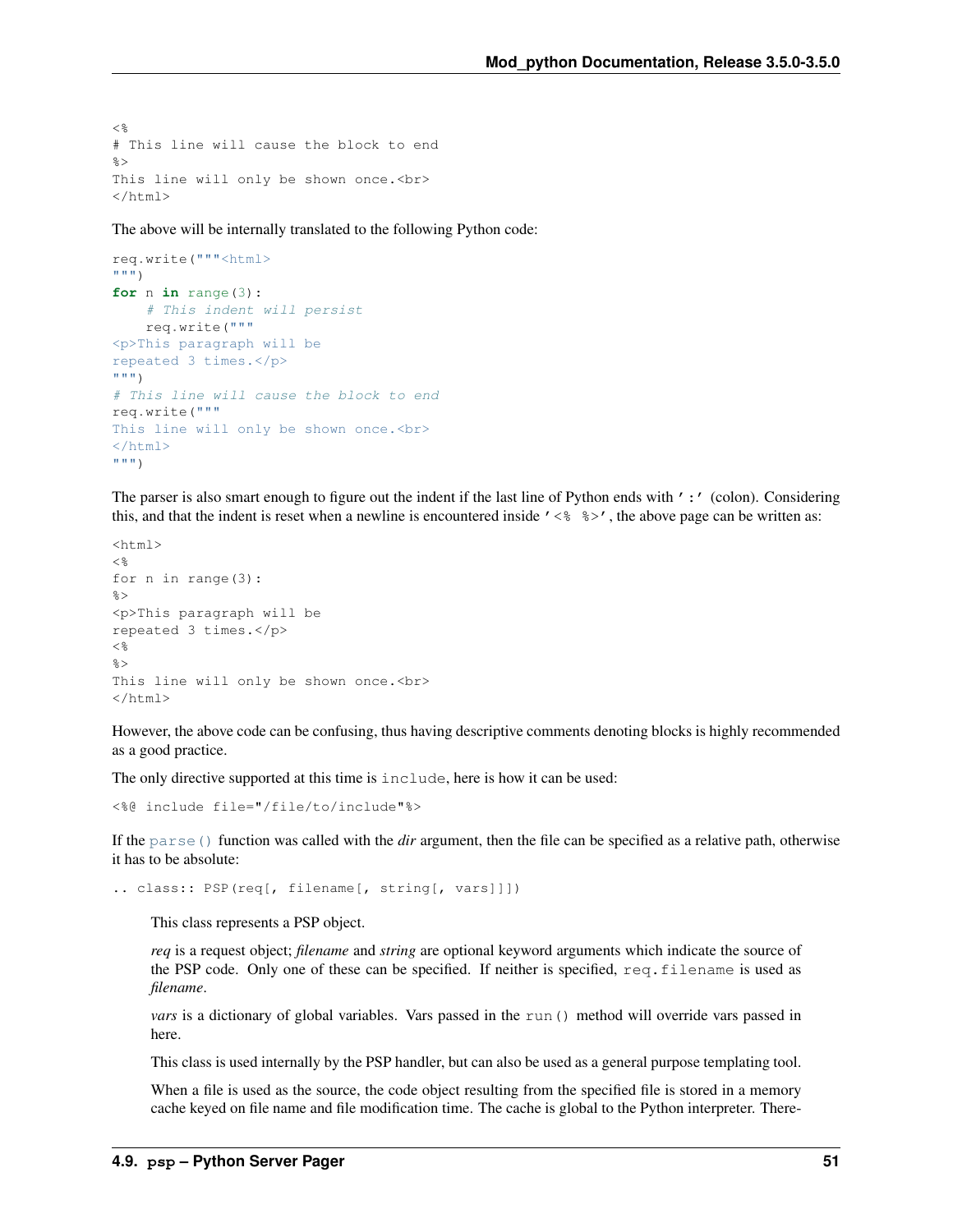fore, unless the file modification time changes, the file is parsed and resulting code is compiled only once per interpreter.

The cache is limited to 512 pages, which depending on the size of the pages could potentially occupy a significant amount of memory. If memory is of concern, then you can switch to dbm file caching. Our simple tests showed only 20% slower performance using bsd db. You will need to check which implementation anydbm defaults to on your system as some dbm libraries impose a limit on the size of the entry making them unsuitable. Dbm caching can be enabled via mod python.psp.cache\_database\_filename Python option, e.g.:

PythonOption mod\_python.psp.cache\_database\_filename "/tmp/pspcache.dbm"

Note that the dbm cache file is not deleted when the server restarts.

Unlike with files, the code objects resulting from a string are cached in memory only. There is no option to cache in a dbm file at this time.

Note that the above name for the option setting was only changed to this value in mod\_python 3.3. If you need to retain backward compatibility with older versions of mod\_python use the PSPDbmCache option instead.

PSP.**run**([*vars*[, *flush* ] ])

This method will execute the code (produced at object initialization time by parsing and compiling the PSP source). Optional argument *vars* is a dictionary keyed by strings that will be passed in as global variables. Optional argument *flush* is a boolean flag indicating whether output should be flushed. The default is not to flush output.

Additionally, the PSP code will be given global variables req, psp, session and form. A session will be created and assigned to session variable only if session is referenced in the code (the PSP handler examines co\_names of the code object to make that determination). Remember that a mere mention of session will generate cookies and turn on session locking, which may or may not be what you want. Similarly, a mod\_python FieldStorage object will be instantiated if form is referenced in the code.

The object passed in psp is an instance of [PSPInterface](#page-55-0).

### PSP.**display\_code**()

Returns an HTML-formatted string representing a side-by-side listing of the original PSP code and resulting Python code produced by the PSP parser.

Here is an example of how PSP can be used as a templating mechanism:

The template file:

```
<html><!-- This is a simple psp template called template.html -->
 <h1>Hello, <%=what%>!</h1>
</html>
```
The handler code:

**from mod\_python import** apache, psp

```
def handler(req):
   template = psp.PSP(req, filename='template.html')
    template.run({'what':'world'})
   return apache.OK
```
#### <span id="page-55-0"></span>class psp.**PSPInterface**

An object of this class is passed as a global variable psp to the PSP code. Objects of this class are instantiated internally and the interface to \_\_init\_\_() is purposely undocumented.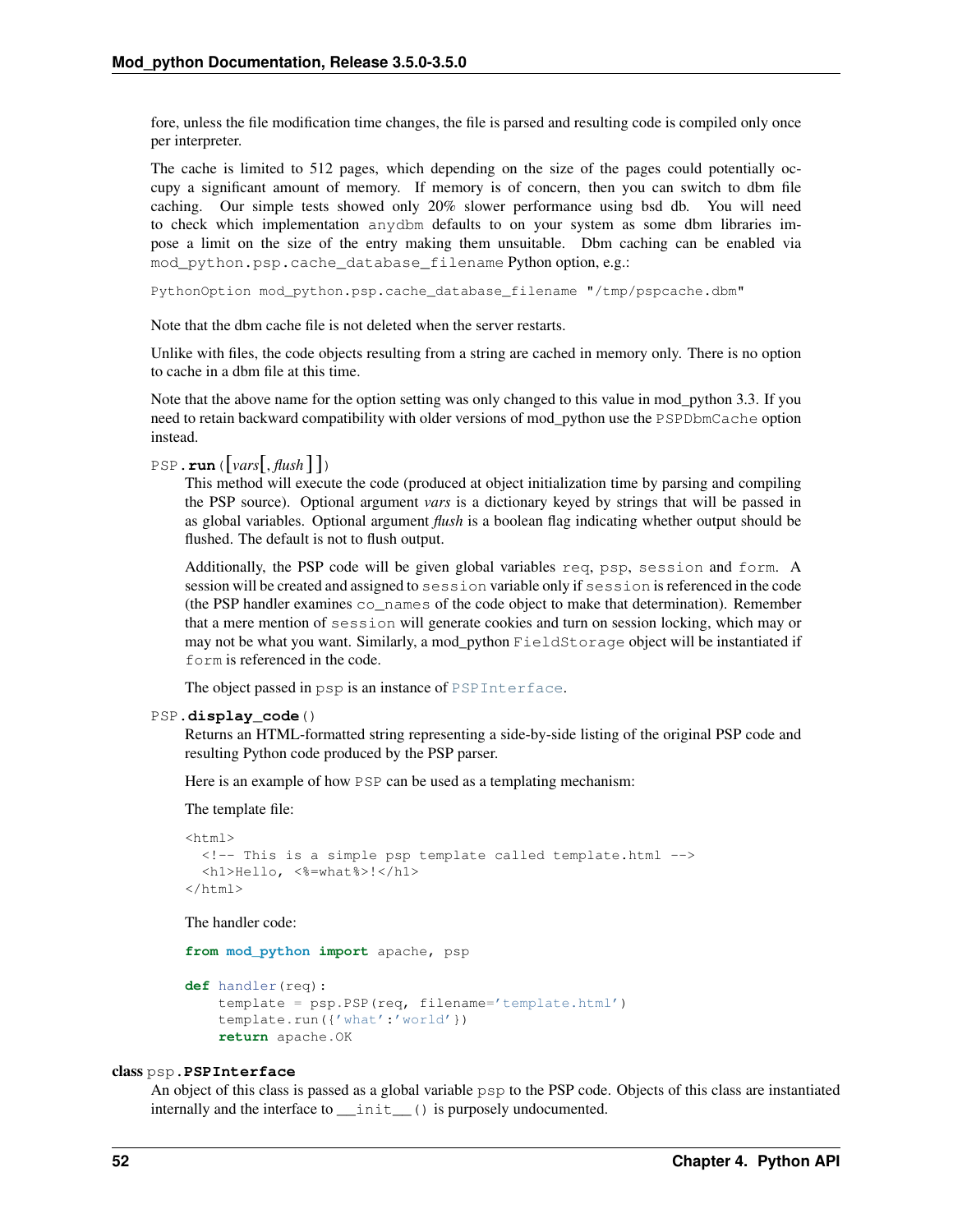### **set\_error\_page**(*filename*)

Used to set a psp page to be processed when an exception occurs. If the path is absolute, it will be appended to document root, otherwise the file is assumed to exist in the same directory as the current page. The error page will receive one additional variable, exception, which is a 3-tuple returned by sys.exc\_info().

### **apply\_data**(*object*[, *\*\*kw*])

This method will call the callable object *object*, passing form data as keyword arguments, and return the result.

```
redirect(location[, permanent=0 ])
```
This method will redirect the browser to location *location*. If *permanent* is true, then MOVED\_PERMANENTLY will be sent (as opposed to MOVED\_TEMPORARILY).

Note: Redirection can only happen before any data is sent to the client, therefore the Python code block calling this method must be at the very beginning of the page. Otherwise an IOError exception will be raised.

Example:

 $<$ 

```
# note that the '<' above is the first byte of the page!
psp.redirect('http://www.modpython.org')
%>
```
Additionally, the [psp](#page-53-0) module provides the following low level functions:

```
psp.parse(filename[, dir])
```
This function will open file named *filename*, read and parse its content and return a string of resulting Python code.

If *dir* is specified, then the ultimate filename to be parsed is constructed by concatenating *dir* and *filename*, and the argument to include directive can be specified as a relative path. (Note that this is a simple concatenation, no path separator will be inserted if *dir* does not end with one).

```
psp.parsestring(string)
```
This function will parse contents of *string* and return a string of resulting Python code.

# <span id="page-56-1"></span>**4.10 httpdconf – HTTPd Configuration**

The [httpdconf](#page-56-1) module provides a simple framework for generating Apache HTTP Server configuration in Python. It was inspired by HTMLgen by Robin Friedrich. [httpdconf](#page-56-1) appeared in 2002 as part of the mod\_python test framework and its use has been primarily limited to mod\_python tests. This latest version of mod\_python includes many improvements to [httpdconf](#page-56-1) and makes it part of the Python API.

The basic idea is that an Apache configuration directive can be specified as Python code, e.g.:

```
>>> from mod_python.httpdconf import *
>>> conf = DocumentRoot('/path/to/htdocs')
```
The resulting object renders itself as a valid Apache directive when converted to string:

```
>>> print conf
DocumentRoot /path/to/htdocs
```
While the <u>repr</u> method of the object returns the string of Python code used to construct it in the first place: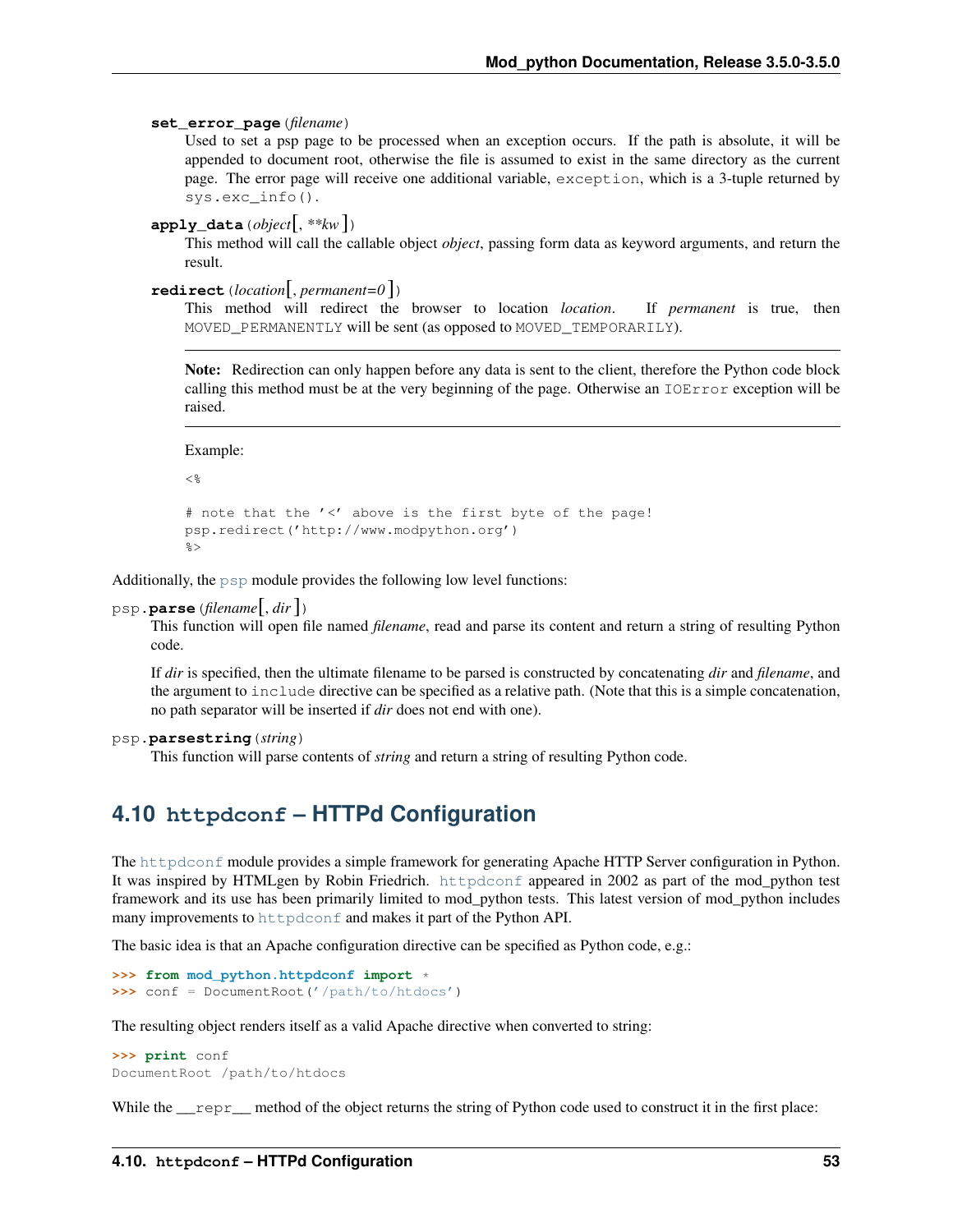```
>>> print 'conf'
DocumentRoot('/path/to/htdocs')
```
### **4.10.1 Classes for Directive types**

[httpdconf](#page-56-1) separates all Apache directives into the following classes.

```
class httpdconf.Directive(name, value[, flipslash=1 ])
```
This is a simple directive. Its syntax is the directive *name* followed by a string *value*. Even though the Apache directives can be followed by multiple arguments, [httpdconf](#page-56-1) views it as just a single string, e.g. CustomLog('logs/access\_log combined').

```
class httpdconf.Container(*args[, only_if=None ])
```
A Container groups directives specified as *args* into a single object. args can include other containers as well. The optional *only\_if* argument is a string of Python that is evaled at directive render time. The directive is rendered only if the eval return a true value.

```
>>> c = Container(CustomLog('logs/access_log combined'), ErrorLog('logs/error_log'))
>>> print c
CustomLog logs/access_log combined
ErrorLog logs/error_log
>>> print 'c'
Container(
    CustomLog('logs/access_log combined'),
    ErrorLog('logs/error_log'),
    only_if='True')
)
Note how elements within a Container are properly indented when rendered as Python code. A more practical ex-
```

```
ample of only_if may be only_if="mod_python.version.HTTPD_VERSION[0:3] == '2.4'".
```
### **append**(*value*)

Appends an object to a container. There is no difference between specifying contained object at creation time or appending elements to a container later.

### **ContainerTag(tag, attr, args[, flipslash=1)]**

A ContainerTag is a tag that contains other tags, e.g. Directory or Location.

### class httpdconf.**Comment**(*comment*)

A Comment renders itself as an Apache configuration comment. There is no need to include # as part of the *comment* string. Multi-line comments can be specified by a newline charater. Example:

```
\Rightarrow c = Comment ("\nThis is\na comment\n")
>>> print c
#
# This is
# a comment
>>> print 'c'
Comment('\n'
        'This is\n'
        'a comment\n')
```
[httpdconf](#page-56-1) includes a basic set of Apache configuration directives (see code for which ones), but any Apache configuration directive can be trivially created by sub-classing one of the above classes: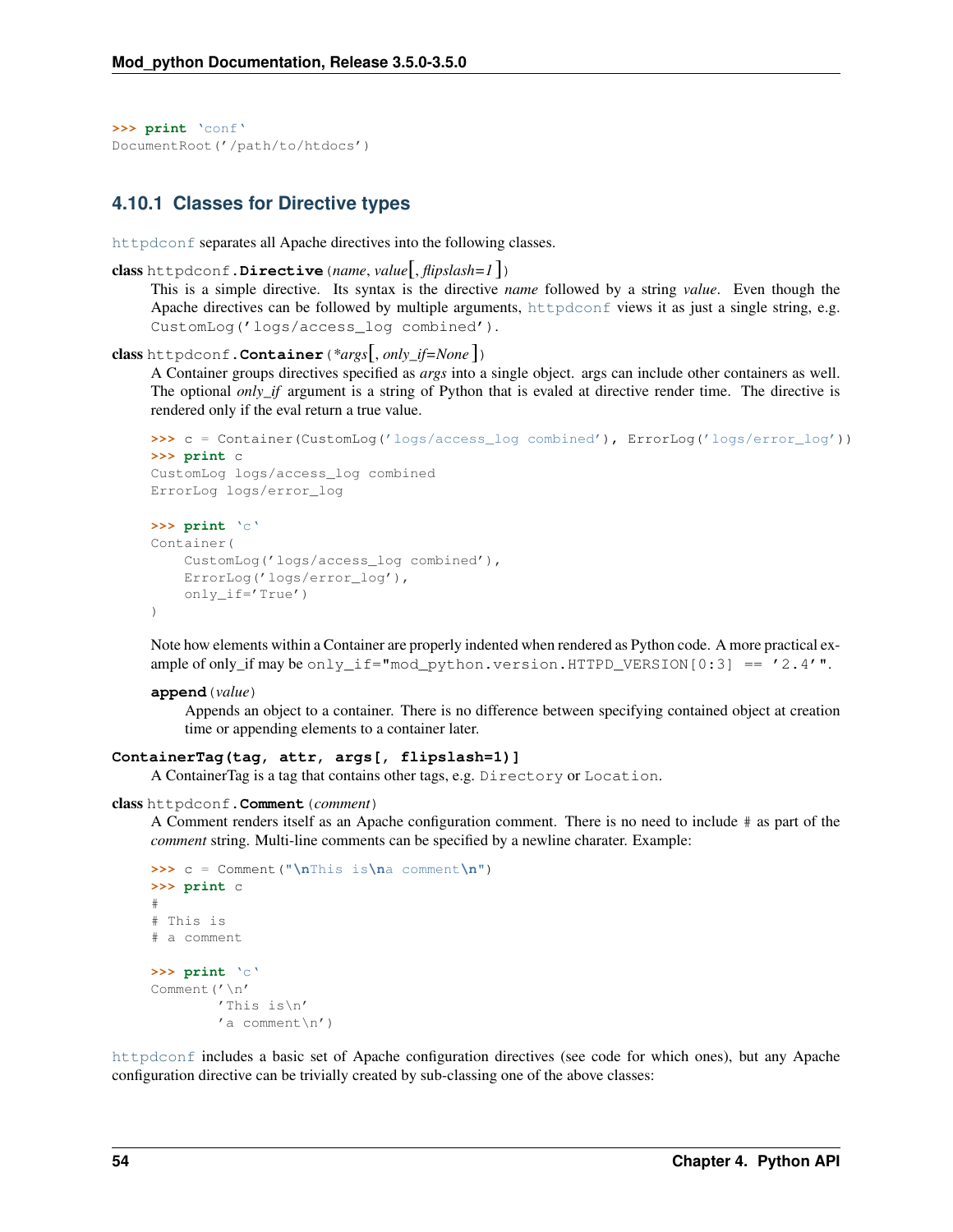```
>>> from mod_python.httpdconf import *
>>> class MyDirective(Directive):
... def __init__(self, val):
... Directive.__init_(self, self.__class__._name__, val)
...
>>> c = MyDirective('foo')
>>> print c
MyDirective foo
```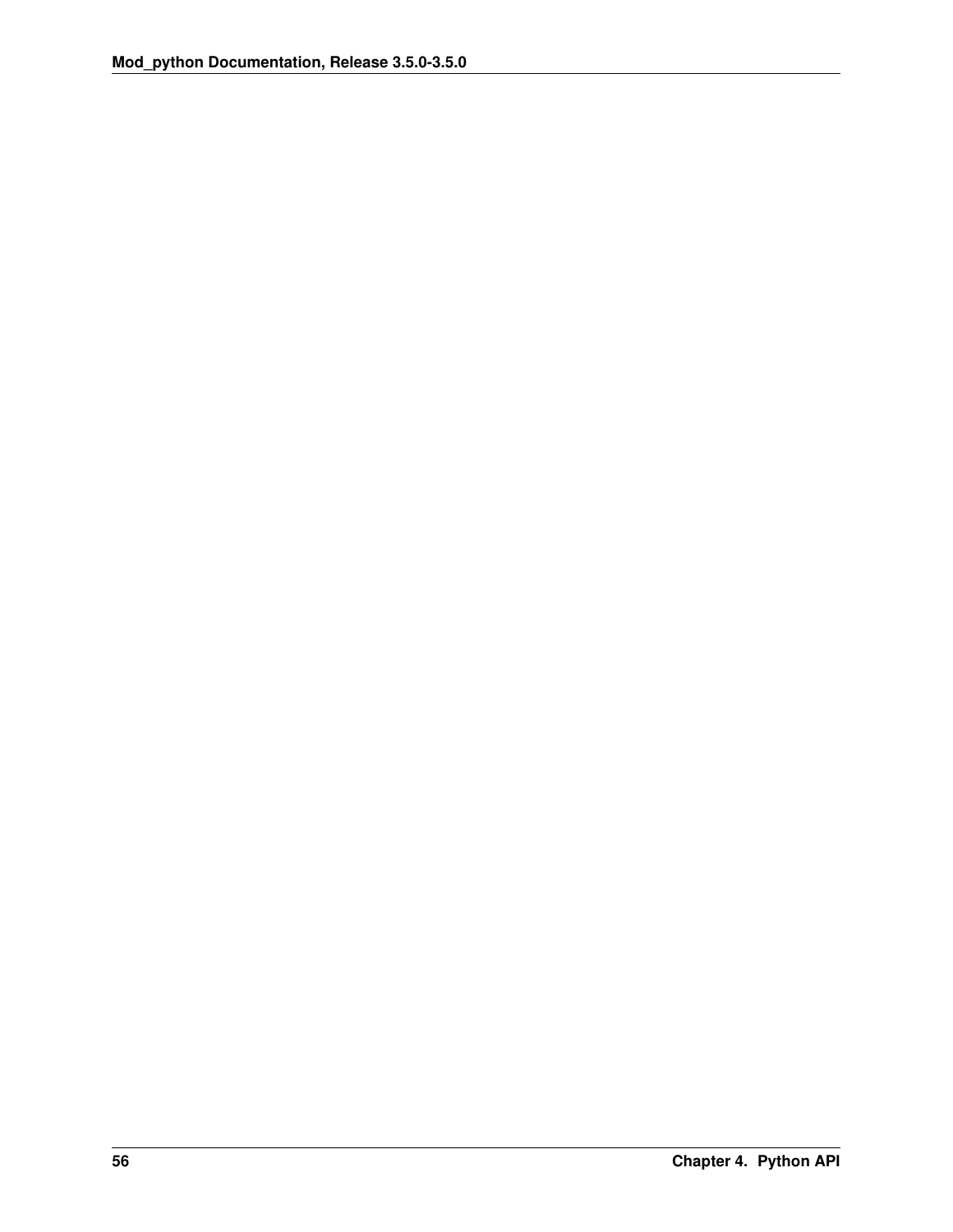# **APACHE CONFIGURATION DIRECTIVES**

# **5.1 Request Handlers**

# **5.1.1 Python\*Handler Directive Syntax**

All request handler directives have the following syntax:

Python\*Handler handler [handler ...] [ | .ext [.ext ...] ]

Where *handler* is a callable object that accepts a single argument - request object, and *.ext* is an optional file extension.

Multiple handlers can be specified on a single line, in which case they will be called sequentially, from left to right. Same handler directives can be specified multiple times as well, with the same result - all handlers listed will be executed sequentially, from first to last.

If any handler in the sequence returns a value other than apache. OK or apache. DECLINED, then execution of all subsequent handlers for that phase is aborted. What happens when either apache.OK or apache.DECLINED is returned is dependent on which phase is executing.

Note that prior to mod python 3.3, if any handler in the sequence, no matter which phase was executing, returned a value other than apache.OK, then execution of all subsequent handlers for that phase was aborted.

The list of handlers can optionally be followed by  $a \mid$  followed by one or more file extensions. This would restrict the execution of the handler to those file extensions only. This feature only works for handlers executed after the trans phase.

A *handler* has the following syntax:

### module[::object]

Where *module* can be a full module name (package dot notation is accepted) or an actual path to a module code file. The module is loaded using the mod\_python module importer as implemented by the apache.import\_module() function. Reference should be made to the documentation of that function for further details of how module importing is managed.

The optional *object* is the name of an object inside the module. Object can also contain dots, in which case it will be resolved from left to right. During resolution, if mod\_python encounters an object of type <class>, it will try instantiating it passing it a single argument, a request object.

If no object is specified, then it will default to the directive of the handler, all lower case, with the word 'python' removed. E.g. the default object for PythonAuthenHandler would be authenhandler.

Example: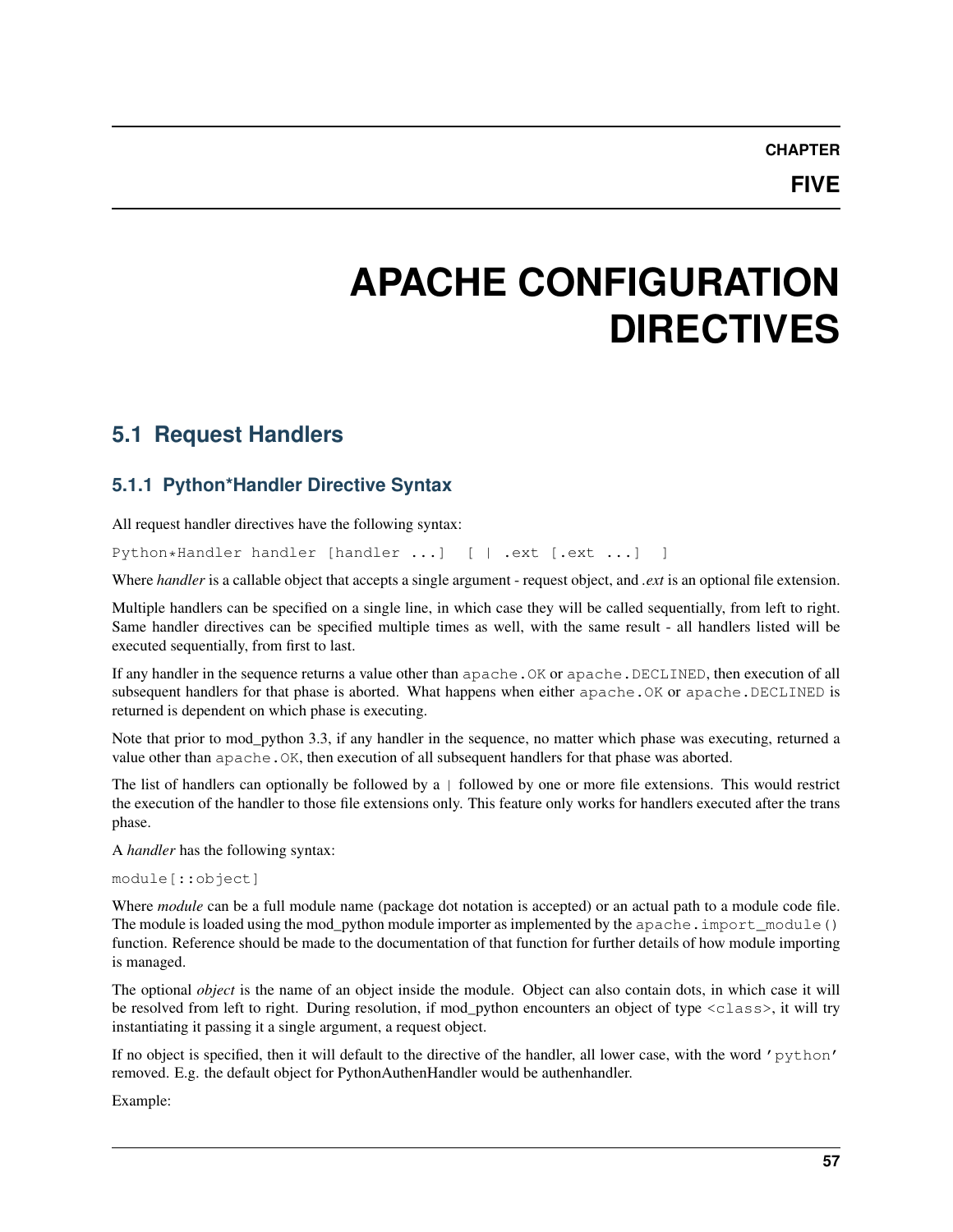PythonAuthzHandler mypackage.mymodule::checkallowed

For more information on handlers, see *[Overview of a Request Handler](#page-21-0)*.

Note: The '::' was chosen for performance reasons. In order for Python to use objects inside modules, the modules first need to be imported. Having the separator as simply a '.', would considerably complicate process of sequentially evaluating every word to determine whether it is a package, module, class etc. Using the (admittedly un-Python-like)  $'$ ::' removes the time-consuming work of figuring out where the module part ends and the object inside of it begins, resulting in a modest performance gain.

The handlers in this document are listed in order in which phases are processed by Apache.

# **5.1.2 Python\*Handlers and Python path**

If a Python\*Handler directive is specified in a *directory section* (i.e. inside a <Directory></Directory> or <DirectoryMatch></DirectoryMatch> or in an .htaccess file), then this directory is automatically prepended to the Python path (sys.path) *unless* Python path is specified explicitely with the PythonPath directive.

If a Python\*Handler directive is specified in a *location section* (i.e. inside <Location></Location> or <LocationMatch></LocationMatch>), then no path modification is done automatically and in most cases a PythonPath directive is required to augment the path so that the handler module can be imported.

Also for Python\*Handlers inside a location section mod\_python disables the phase of the request that maps the URI to a file on the filesystem (ap\_hook\_map\_to\_storage). This is because there is usually no link between path specified in <Location> and the filesystem, while attempting to map to a filesystem location results in unnecessary and expensive filesystem calls. Note that an important side-effect of this is that once a request URI has been matched to a <Location> containing a mod python handler, all <Directory> and <DirectoryMatch> directives and their contents are ignored for this request.

# **5.1.3 PythonPostReadRequestHandler**

[Syntax:](http://httpd.apache.org/docs-2.4/mod/directive-dict.html#Syntax) *Python\*Handler Syntax* [Context:](http://httpd.apache.org/docs-2.4/mod/directive-dict.html#Context) server config, virtual host [Override:](http://httpd.apache.org/docs-2.4/mod/directive-dict.html#Override) not None [Module:](http://httpd.apache.org/docs-2.4/mod/directive-dict.html#Module) mod\_python.c

This handler is called after the request has been read but before any other phases have been processed. This is useful to make decisions based upon the input header fields.

Where multiple handlers are specified, if any handler in the sequence returns a value other than apache. OK or apache.DECLINED, then execution of all subsequent handlers for this phase is aborted.

Note: When this phase of the request is processed, the URI has not yet been translated into a path name, therefore this directive could never be executed by Apache if it could specified within <Directory>, <Location>, <File> directives or in an .htaccess file. The only place this directive is allowed is the main configuration file, and the code for it will execute in the main interpreter. And because this phase happens before any identification of the type of content being requested is done (i.e. is this a python program or a gif?), the python routine specified with this handler will be called for *ALL* requests on this server (not just python programs), which is an important consideration if performance is a priority.

# **5.1.4 PythonTransHandler**

[Syntax:](http://httpd.apache.org/docs-2.4/mod/directive-dict.html#Syntax) *Python\*Handler Syntax* [Context:](http://httpd.apache.org/docs-2.4/mod/directive-dict.html#Context) server config, virtual host [Override:](http://httpd.apache.org/docs-2.4/mod/directive-dict.html#Override) not None [Module:](http://httpd.apache.org/docs-2.4/mod/directive-dict.html#Module) mod\_python.c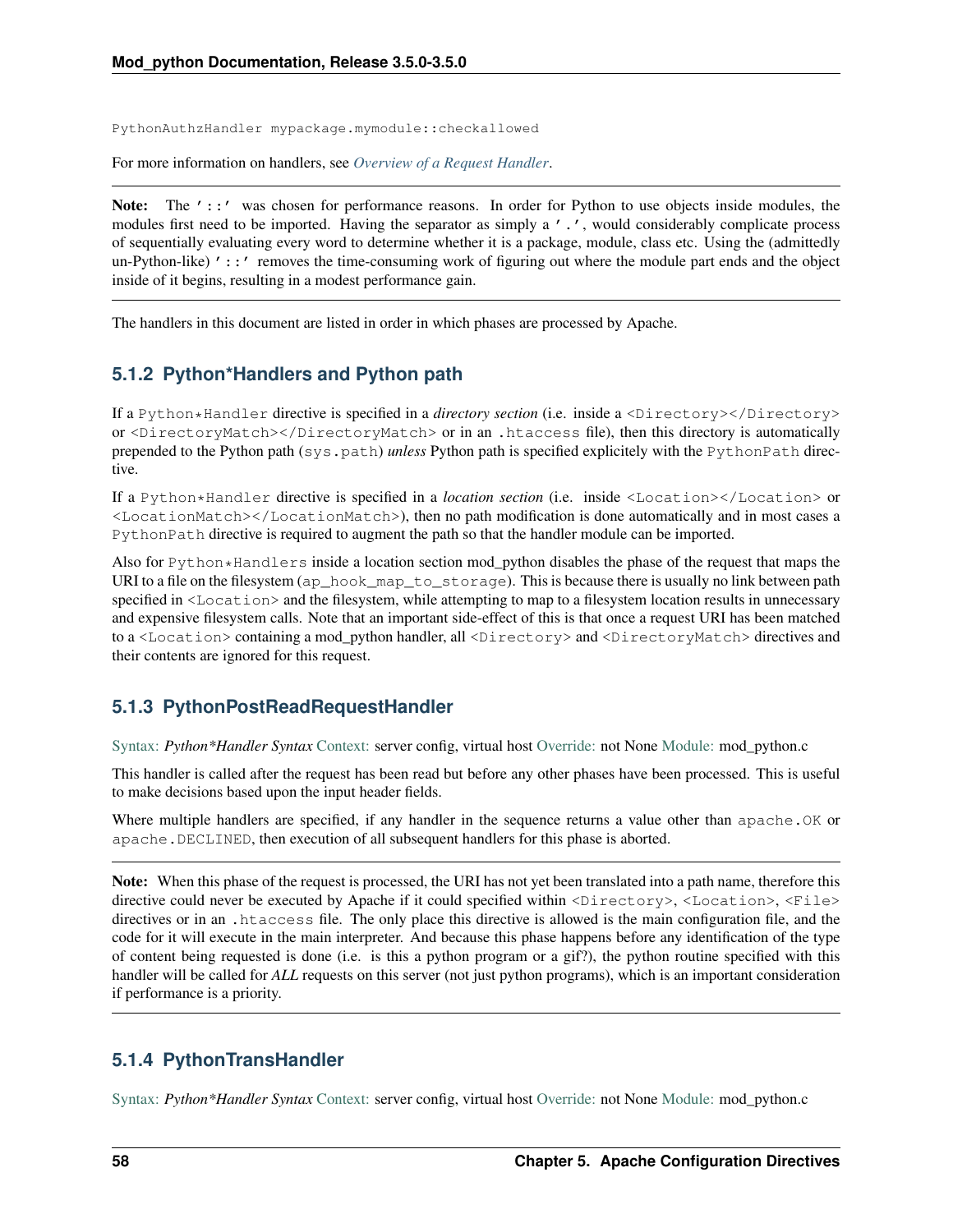This handler allows for an opportunity to translate the URI into an actual filename, before the server's default rules (Alias directives and the like) are followed.

Where multiple handlers are specified, if any handler in the sequence returns a value other than apache. DECLINED, then execution of all subsequent handlers for this phase is aborted.

Note: At the time when this phase of the request is being processed, the URI has not been translated into a path name, therefore this directive will never be executed by Apache if specified within <Directory>, <Location>, <File> directives or in an .htaccess file. The only place this can be specified is the main configuration file, and the code for it will execute in the main interpreter.

# **5.1.5 PythonHeaderParserHandler**

[Syntax:](http://httpd.apache.org/docs-2.4/mod/directive-dict.html#Syntax) *Python\*Handler Syntax* [Context:](http://httpd.apache.org/docs-2.4/mod/directive-dict.html#Context) server config, virtual host, directory, htaccess [Override:](http://httpd.apache.org/docs-2.4/mod/directive-dict.html#Override) not None [Module:](http://httpd.apache.org/docs-2.4/mod/directive-dict.html#Module) mod\_python.c

This handler is called to give the module a chance to look at the request headers and take any appropriate specific actions early in the processing sequence.

Where multiple handlers are specified, if any handler in the sequence returns a value other than apache. OK or apache.DECLINED, then execution of all subsequent handlers for this phase is aborted.

# **5.1.6 PythonInitHandler**

[Syntax:](http://httpd.apache.org/docs-2.4/mod/directive-dict.html#Syntax) *Python\*Handler Syntax* [Context:](http://httpd.apache.org/docs-2.4/mod/directive-dict.html#Context) server config, virtual host, directory, htaccess [Override:](http://httpd.apache.org/docs-2.4/mod/directive-dict.html#Override) not None [Module:](http://httpd.apache.org/docs-2.4/mod/directive-dict.html#Module) mod\_python.c

This handler is the first handler called in the request processing phases that is allowed both inside and outside :file'.htaccess' and directory.

Where multiple handlers are specified, if any handler in the sequence returns a value other than apache. OK or apache.DECLINED, then execution of all subsequent handlers for this phase is aborted.

This handler is actually an alias to two different handlers. When specified in the main config file outside any directory tags, it is an alias to PostReadRequestHandler. When specified inside directory (where PostReadRequestHandler is not allowed), it aliases to PythonHeaderParserHandler.

\*(This idea was borrowed from mod\_perl)

# **5.1.7 PythonAccessHandler**

[Syntax:](http://httpd.apache.org/docs-2.4/mod/directive-dict.html#Syntax) *Python\*Handler Syntax* [Context:](http://httpd.apache.org/docs-2.4/mod/directive-dict.html#Context) server config, virtual host, directory, htaccess [Override:](http://httpd.apache.org/docs-2.4/mod/directive-dict.html#Override) not None [Module:](http://httpd.apache.org/docs-2.4/mod/directive-dict.html#Module) mod\_python.c

This routine is called to check for any module-specific restrictions placed upon the requested resource.

Where multiple handlers are specified, if any handler in the sequence returns a value other than apache. OK or apache.DECLINED, then execution of all subsequent handlers for this phase is aborted.

For example, this can be used to restrict access by IP number. To do so, you would return HTTP\_FORBIDDEN or some such to indicate that access is not allowed.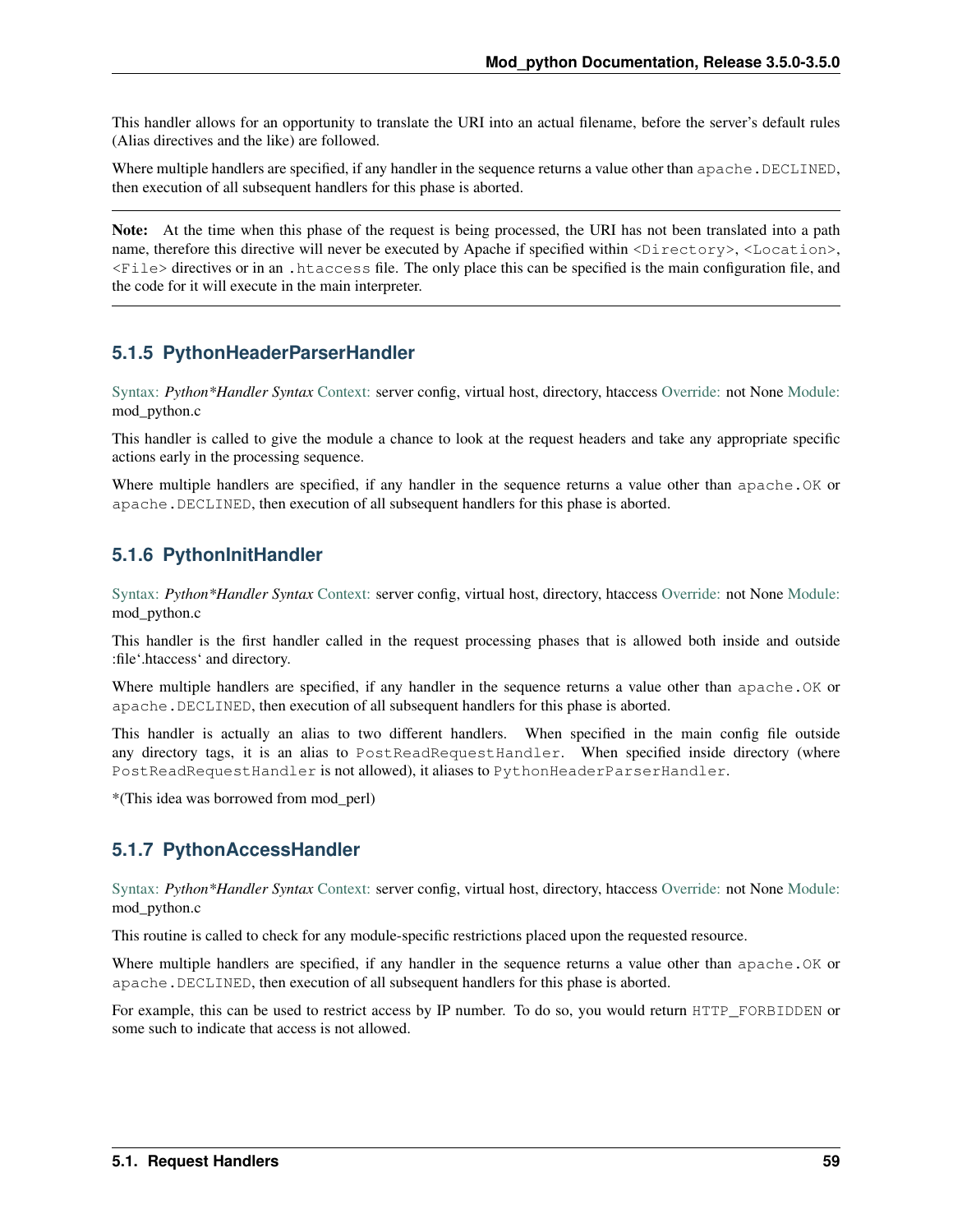# **5.1.8 PythonAuthenHandler**

[Syntax:](http://httpd.apache.org/docs-2.4/mod/directive-dict.html#Syntax) *Python\*Handler Syntax* [Context:](http://httpd.apache.org/docs-2.4/mod/directive-dict.html#Context) server config, virtual host, directory, htaccess [Override:](http://httpd.apache.org/docs-2.4/mod/directive-dict.html#Override) not None [Module:](http://httpd.apache.org/docs-2.4/mod/directive-dict.html#Module) mod\_python.c

This routine is called to check the authentication information sent with the request (such as looking up the user in a database and verifying that the [encrypted] password sent matches the one in the database).

Where multiple handlers are specified, if any handler in the sequence returns a value other than apache. DECLINED, then execution of all subsequent handlers for this phase is aborted.

To obtain the username, use req.user. To obtain the password entered by the user, use the request.get\_basic\_auth\_pw() function.

A return of apache.OK means the authentication succeeded. A return of apache.HTTP\_UNAUTHORIZED with most browser will bring up the password dialog box again. A return of apache.HTTP\_FORBIDDEN will usually show the error on the browser and not bring up the password dialog again. HTTP\_FORBIDDEN should be used when authentication succeeded, but the user is not permitted to access a particular URL.

An example authentication handler might look like this:

```
def authenhandler(req):
    pw = req.get_basic_auth_pw()
    user = req.user
    if user == "spam" and pw == "eggs":
        return apache.OK
    else:
        return apache.HTTP_UNAUTHORIZED
```
Note: request.get\_basic\_auth\_pw() must be called prior to using the request.user value. Apache makes no attempt to decode the authentication information unless request.get\_basic\_auth\_pw() is called.

### **5.1.9 PythonAuthzHandler**

[Syntax:](http://httpd.apache.org/docs-2.4/mod/directive-dict.html#Syntax) *Python\*Handler Syntax* [Context:](http://httpd.apache.org/docs-2.4/mod/directive-dict.html#Context) server config, virtual host, directory, htaccess [Override:](http://httpd.apache.org/docs-2.4/mod/directive-dict.html#Override) not None [Module:](http://httpd.apache.org/docs-2.4/mod/directive-dict.html#Module) mod\_python.c

This handler runs after AuthenHandler and is intended for checking whether a user is allowed to access a particular resource. But more often than not it is done right in the AuthenHandler.

Where multiple handlers are specified, if any handler in the sequence returns a value other than apache. DECLINED, then execution of all subsequent handlers for this phase is aborted.

### **5.1.10 PythonTypeHandler**

[Syntax:](http://httpd.apache.org/docs-2.4/mod/directive-dict.html#Syntax) *Python\*Handler Syntax* [Context:](http://httpd.apache.org/docs-2.4/mod/directive-dict.html#Context) server config, virtual host, directory, htaccess [Override:](http://httpd.apache.org/docs-2.4/mod/directive-dict.html#Override) not None [Module:](http://httpd.apache.org/docs-2.4/mod/directive-dict.html#Module) mod\_python.c

This routine is called to determine and/or set the various document type information bits, like Content-type (via r->content\_type), language, et cetera.

Where multiple handlers are specified, if any handler in the sequence returns a value other than apache. DECLINED, then execution of all subsequent handlers for this phase is aborted.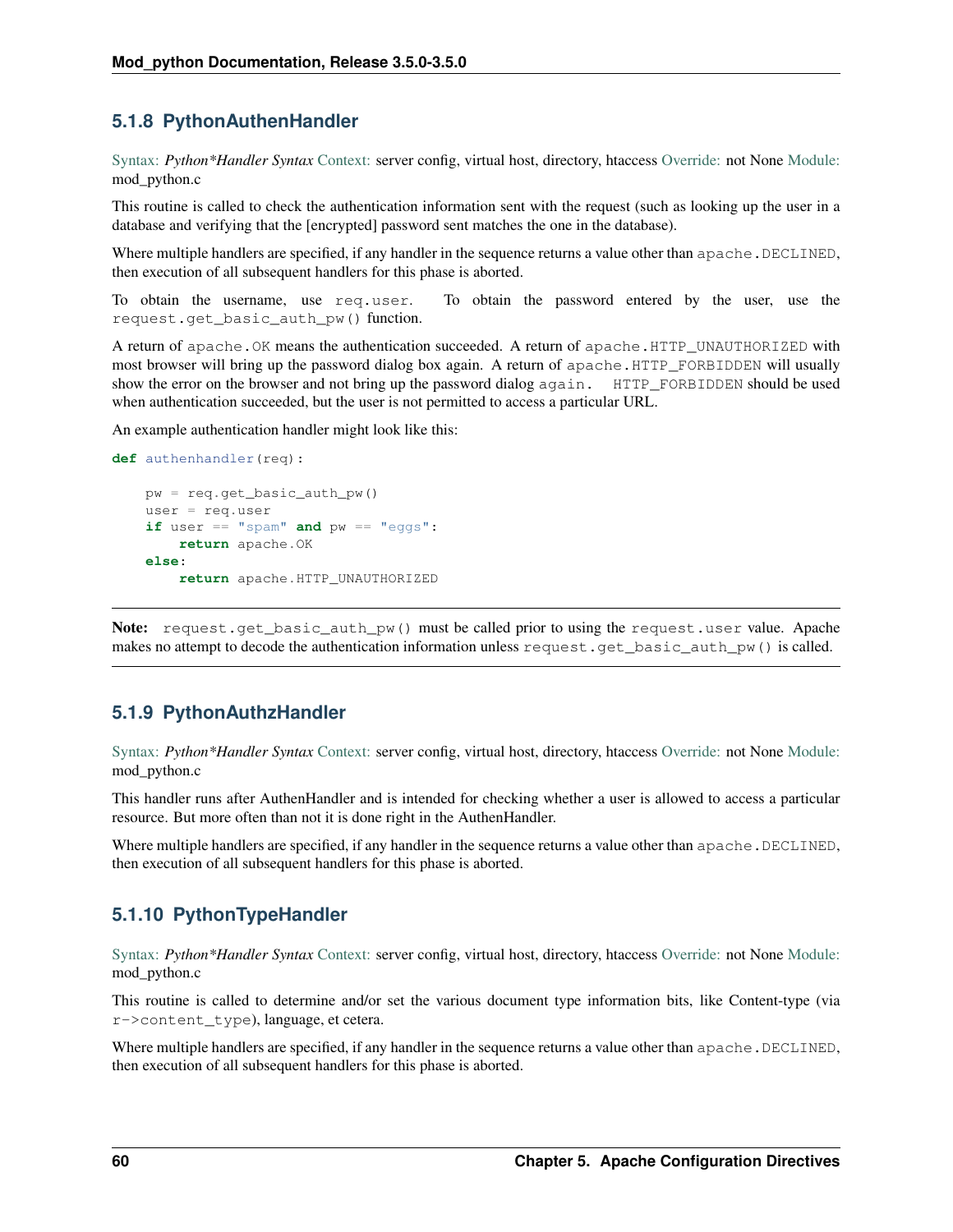# **5.1.11 PythonFixupHandler**

[Syntax:](http://httpd.apache.org/docs-2.4/mod/directive-dict.html#Syntax) *Python\*Handler Syntax* [Context:](http://httpd.apache.org/docs-2.4/mod/directive-dict.html#Context) server config, virtual host, directory, htaccess [Override:](http://httpd.apache.org/docs-2.4/mod/directive-dict.html#Override) not None [Module:](http://httpd.apache.org/docs-2.4/mod/directive-dict.html#Module) mod\_python.c

This routine is called to perform any module-specific fixing of header fields, et cetera. It is invoked just before any content-handler.

Where multiple handlers are specified, if any handler in the sequence returns a value other than apache. OK or apache.DECLINED, then execution of all subsequent handlers for this phase is aborted.

# **5.1.12 PythonHandler**

[Syntax:](http://httpd.apache.org/docs-2.4/mod/directive-dict.html#Syntax) *Python\*Handler Syntax* [Context:](http://httpd.apache.org/docs-2.4/mod/directive-dict.html#Context) server config, virtual host, directory, htaccess [Override:](http://httpd.apache.org/docs-2.4/mod/directive-dict.html#Override) not None [Module:](http://httpd.apache.org/docs-2.4/mod/directive-dict.html#Module) mod\_python.c

This is the main request handler. Many applications will only provide this one handler.

Where multiple handlers are specified, if any handler in the sequence returns a status value other than apache. OK or apache.DECLINED, then execution of subsequent handlers for the phase are skipped and the return status becomes that for the whole content handler phase. If all handlers are run, the return status of the final handler is what becomes the return status of the whole content handler phase. Where that final status is apache. DECLINED, Apache will fall back to using the default-handler and attempt to serve up the target as a static file.

# **5.1.13 PythonLogHandler**

[Syntax:](http://httpd.apache.org/docs-2.4/mod/directive-dict.html#Syntax) *Python\*Handler Syntax* [Context:](http://httpd.apache.org/docs-2.4/mod/directive-dict.html#Context) server config, virtual host, directory, htaccess [Override:](http://httpd.apache.org/docs-2.4/mod/directive-dict.html#Override) not None [Module:](http://httpd.apache.org/docs-2.4/mod/directive-dict.html#Module) mod\_python.c

This routine is called to perform any module-specific logging activities.

Where multiple handlers are specified, if any handler in the sequence returns a value other than apache. OK or apache.DECLINED, then execution of all subsequent handlers for this phase is aborted.

# **5.1.14 PythonCleanupHandler**

[Syntax:](http://httpd.apache.org/docs-2.4/mod/directive-dict.html#Syntax) *Python\*Handler Syntax* [Context:](http://httpd.apache.org/docs-2.4/mod/directive-dict.html#Context) server config, virtual host, directory, htaccess [Override:](http://httpd.apache.org/docs-2.4/mod/directive-dict.html#Override) not None [Module:](http://httpd.apache.org/docs-2.4/mod/directive-dict.html#Module) mod\_python.c

This is the very last handler, called just before the request object is destroyed by Apache.

Unlike all the other handlers, the return value of this handler is ignored. Any errors will be logged to the error log, but will not be sent to the client, even if PythonDebug is On.

This handler is not a valid argument to the rec.add\_handler() function. For dynamic clean up registration, use req.register\_cleanup().

Once cleanups have started, it is not possible to register more of them. Therefore, req.reqister cleanup() has no effect within this handler.

Cleanups registered with this directive will execute *after* cleanups registered with req.register\_cleanup().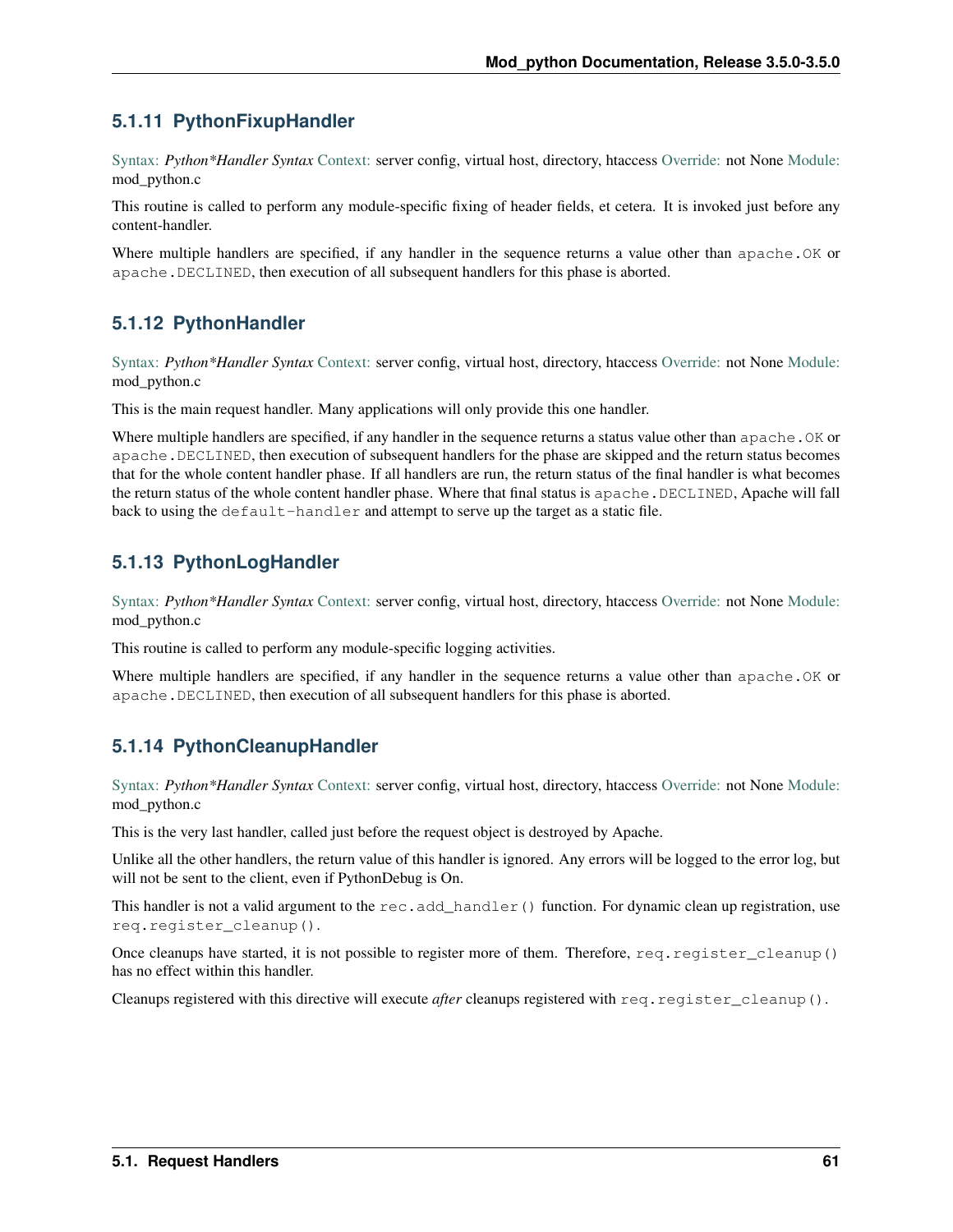# **5.2 Filters**

# **5.2.1 PythonInputFilter**

[Syntax:](http://httpd.apache.org/docs-2.4/mod/directive-dict.html#Syntax) PythonInputFilter handler name [Context:](http://httpd.apache.org/docs-2.4/mod/directive-dict.html#Context) server config [Module:](http://httpd.apache.org/docs-2.4/mod/directive-dict.html#Module) mod\_python.c

Registers an input filter *handler* under name *name*. *Handler* is a module name optionally followed :: and a callable object name. If callable object name is omitted, it will default to 'inputfilter'. *Name* is the name under which the filter is registered, by convention filter names are usually in all caps.

The *module* referred to by the handler can be a full module name (package dot notation is accepted) or an actual path to a module code file. The module is loaded using the mod\_python module importer as implemented by the apache. import\_module() function. Reference should be made to the documentation of that function for further details of how module importing is managed.

To activate the filter, use the AddInputFilter directive.

# **5.2.2 PythonOutputFilter**

[Syntax:](http://httpd.apache.org/docs-2.4/mod/directive-dict.html#Syntax) PythonOutputFilter handler name [Context:](http://httpd.apache.org/docs-2.4/mod/directive-dict.html#Context) server config [Module:](http://httpd.apache.org/docs-2.4/mod/directive-dict.html#Module) mod\_python.c

Registers an output filter *handler* under name *name*. *handler* is a module name optionally followed :: and a callable object name. If callable object name is omitted, it will default to 'outputfilter'. *name* is the name under which the filter is registered, by convention filter names are usually in all caps.

The *module* referred to by the handler can be a full module name (package dot notation is accepted) or an actual path to a module code file. The module is loaded using the mod\_python module importer as implemented by the apache. import\_module() function. Reference should be made to the documentation of that function for further details of how module importing is managed.

To activate the filter, use the AddOutputFilter directive.

# **5.3 Connection Handler**

# **5.3.1 PythonConnectionHandler**

[Syntax:](http://httpd.apache.org/docs-2.4/mod/directive-dict.html#Syntax) PythonConnectionHandler handler [Context:](http://httpd.apache.org/docs-2.4/mod/directive-dict.html#Context) server config [Module:](http://httpd.apache.org/docs-2.4/mod/directive-dict.html#Module) mod\_python.c

Specifies that the connection should be handled with *handler* connection handler. *handler* will be passed a single argument - the connection object.

*Handler* is a module name optionally followed :: and a callable object name. If callable object name is omitted, it will default to 'connectionhandler'.

The *module* can be a full module name (package dot notation is accepted) or an absolute path to a module code file. The module is loaded using the mod\_python module importer as implemented by the [apache.import\\_module\(\)](#page-24-1) function. Reference should be made to the documentation of that function for further details of how module importing is managed.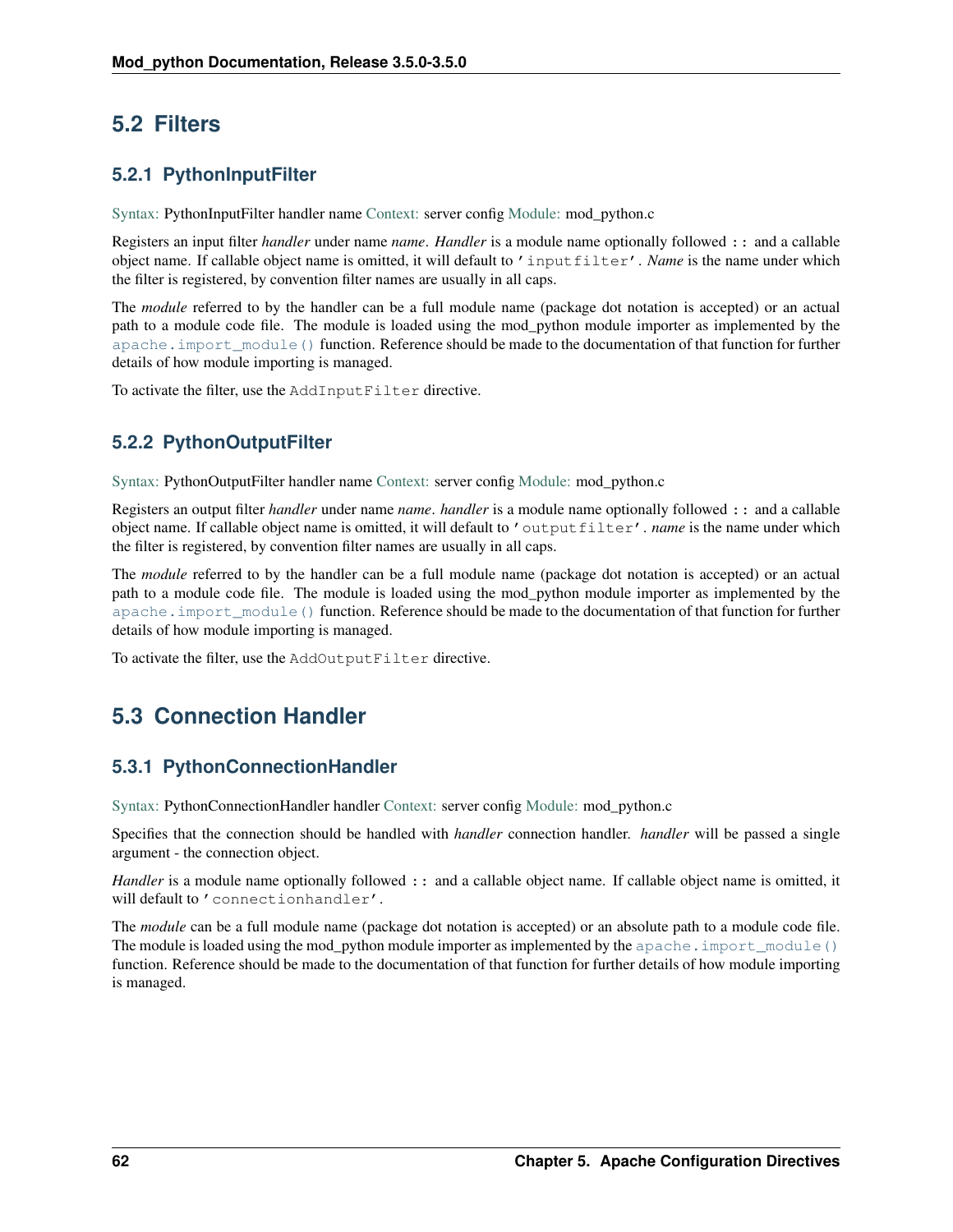# **5.4 Other Directives**

# **5.4.1 PythonEnablePdb**

[Syntax:](http://httpd.apache.org/docs-2.4/mod/directive-dict.html#Syntax) PythonEnablePdb {On, Off} [Default:](http://httpd.apache.org/docs-2.4/mod/directive-dict.html#Default) PythonEnablePdb Off [Context:](http://httpd.apache.org/docs-2.4/mod/directive-dict.html#Context) server config, virtual host, directory, htaccess [Override:](http://httpd.apache.org/docs-2.4/mod/directive-dict.html#Override) not None [Module:](http://httpd.apache.org/docs-2.4/mod/directive-dict.html#Module) mod\_python.c

When On, mod\_python will execute the handler functions within the Python debugger pdb using the pdb.runcall() function.

Because pdb is an interactive tool, start httpd from the command line with the -DONE\_PROCESS option when using this directive. As soon as your handler code is entered, you will see a Pdb prompt allowing you to step through the code and examine variables.

# **5.4.2 PythonDebug**

[Syntax:](http://httpd.apache.org/docs-2.4/mod/directive-dict.html#Syntax) PythonDebug {On, Off} [Default:](http://httpd.apache.org/docs-2.4/mod/directive-dict.html#Default) PythonDebug Off [Context:](http://httpd.apache.org/docs-2.4/mod/directive-dict.html#Context) server config, virtual host, directory, htaccess [Override:](http://httpd.apache.org/docs-2.4/mod/directive-dict.html#Override) not None [Module:](http://httpd.apache.org/docs-2.4/mod/directive-dict.html#Module) mod\_python.c

Normally, the traceback output resulting from uncaught Python errors is sent to the error log. With PythonDebug On directive specified, the output will be sent to the client (as well as the log), except when the error is IOError while writing, in which case it will go to the error log.

This directive is very useful during the development process. It is recommended that you do not use it production environment as it may reveal to the client unintended, possibly sensitive security information.

# **5.4.3 PythonImport**

[Syntax:](http://httpd.apache.org/docs-2.4/mod/directive-dict.html#Syntax) PythonImport *module interpreter\_name* [Context:](http://httpd.apache.org/docs-2.4/mod/directive-dict.html#Context) server config [Module:](http://httpd.apache.org/docs-2.4/mod/directive-dict.html#Module) mod\_python.c

Tells the server to import the Python module module at process startup under the specified interpreter name. The import takes place at child process initialization, so the module will actually be imported once for every child process spawned.

The *module* can be a full module name (package dot notation is accepted) or an absolute path to a module code file. The module is loaded using the mod python module importer as implemented by the apache.  $\text{import module}()$ function. Reference should be made to the documentation of that function for further details of how module importing is managed.

The PythonImport directive is useful for initialization tasks that could be time consuming and should not be done at the time of processing a request, e.g. initializing a database connection. Where such initialization code could fail and cause the importing of the module to fail, it should be placed in its own function and the alternate syntax used:

PythonImport \*module::function\* \*interpreter\_name\*

The named function will be called only after the module has been imported successfully. The function will be called with no arguments.

Note: At the time when the import takes place, the configuration is not completely read yet, so all other directives, including PythonInterpreter have no effect on the behavior of modules imported by this directive. Because of this limitation, the interpreter must be specified explicitly, and must match the name under which subsequent requests relying on this operation will execute. If you are not sure under what interpreter name a request is running, examine the request.interpreter member of the request object.

See also Multiple Interpreters.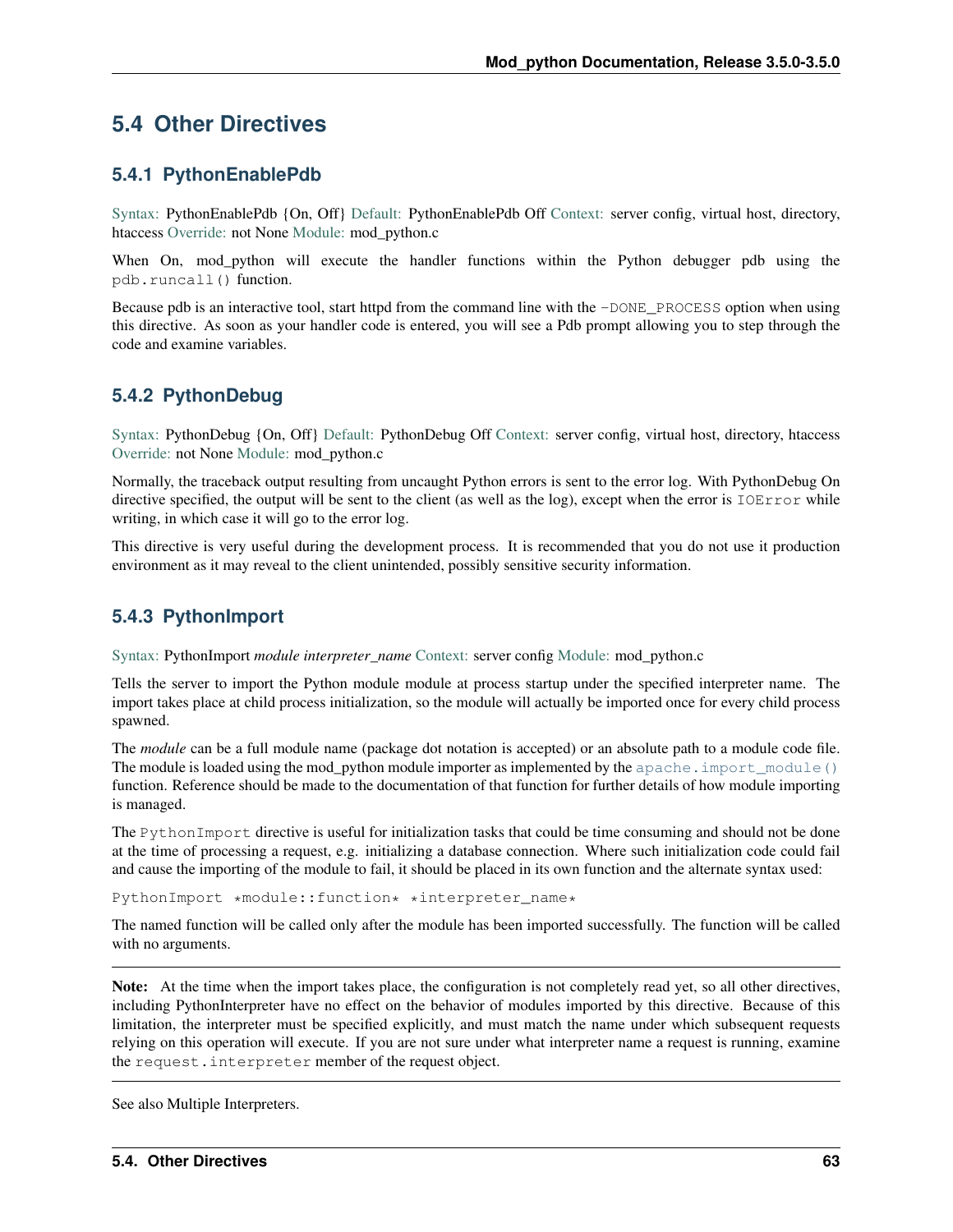# <span id="page-67-0"></span>**5.4.4 PythonInterpPerDirectory**

[Syntax:](http://httpd.apache.org/docs-2.4/mod/directive-dict.html#Syntax) PythonInterpPerDirectory {On, Off} [Default:](http://httpd.apache.org/docs-2.4/mod/directive-dict.html#Default) PythonInterpPerDirectory Off [Context:](http://httpd.apache.org/docs-2.4/mod/directive-dict.html#Context) server config, virtual host, directory, htaccess [Override:](http://httpd.apache.org/docs-2.4/mod/directive-dict.html#Override) not None [Module:](http://httpd.apache.org/docs-2.4/mod/directive-dict.html#Module) mod\_python.c

Instructs mod\_python to name subinterpreters using the directory of the file in the request (req.filename) rather than the the server name. This means that scripts in different directories will execute in different subinterpreters as opposed to the default policy where scripts in the same virtual server execute in the same subinterpreter, even if they are in different directories.

For example, assume there is a /directory/subdirectory. /directory has an .htaccess file with a PythonHandler directive. /directory/subdirectory doesn't have an .htaccess. By default, scripts in /directory and /directory/subdirectory would execute in the same interpreter assuming both directories are accessed via the same virtual server. With PythonInterpPerDirectory, there would be two different interpreters, one for each directory.

Note: In early phases of the request prior to the URI translation (PostReadRequestHandler and TransHandler) the path is not yet known because the URI has not been translated. During those phases and with PythonInterpPerDirectory on, all python code gets executed in the main interpreter. This may not be exactly what you want, but unfortunately there is no way around this.

### See Also:

*[Multiple Interpreters](#page-20-0)* for more information

# <span id="page-67-1"></span>**5.4.5 PythonInterpPerDirective**

[Syntax:](http://httpd.apache.org/docs-2.4/mod/directive-dict.html#Syntax) PythonInterpPerDirective {On, Off} [Default:](http://httpd.apache.org/docs-2.4/mod/directive-dict.html#Default) PythonInterpPerDirective Off [Context:](http://httpd.apache.org/docs-2.4/mod/directive-dict.html#Context) server config, virtual host, directory, htaccess [Override:](http://httpd.apache.org/docs-2.4/mod/directive-dict.html#Override) not None [Module:](http://httpd.apache.org/docs-2.4/mod/directive-dict.html#Module) mod\_python.c

Instructs mod\_python to name subinterpreters using the directory in which the Python\*Handler directive currently in effect was encountered.

For example, assume there is a /directory/subdirectory. /directory has an .htaccess file with a PythonHandler directive. /directory/subdirectory has another .htaccess file with another PythonHandler. By default, scripts in /directory and /directory/subdirectory would execute in the same interpreter assuming both directories are in the same virtual server. With PythonInterpPerDirective, there would be two different interpreters, one for each directive.

### See Also:

*[Multiple Interpreters](#page-20-0)* for more information

# **5.4.6 PythonInterpreter**

[Syntax:](http://httpd.apache.org/docs-2.4/mod/directive-dict.html#Syntax) PythonInterpreter *name* [Context:](http://httpd.apache.org/docs-2.4/mod/directive-dict.html#Context) server config, virtual host, directory, htaccess [Override:](http://httpd.apache.org/docs-2.4/mod/directive-dict.html#Override) not None [Module:](http://httpd.apache.org/docs-2.4/mod/directive-dict.html#Module) mod\_python.c

Forces mod\_python to use interpreter named *name*, overriding the default behaviour or behaviour dictated by a *[Python-](#page-67-0)[InterpPerDirectory](#page-67-0)* or *[PythonInterpPerDirective](#page-67-1)* direcive.

This directive can be used to force execution that would normally occur in different subinterpreters to run in the same one. When specified in the DocumentRoot, it forces the whole server to run in one subinterpreter.

### See Also:

*[Multiple Interpreters](#page-20-0)* for more information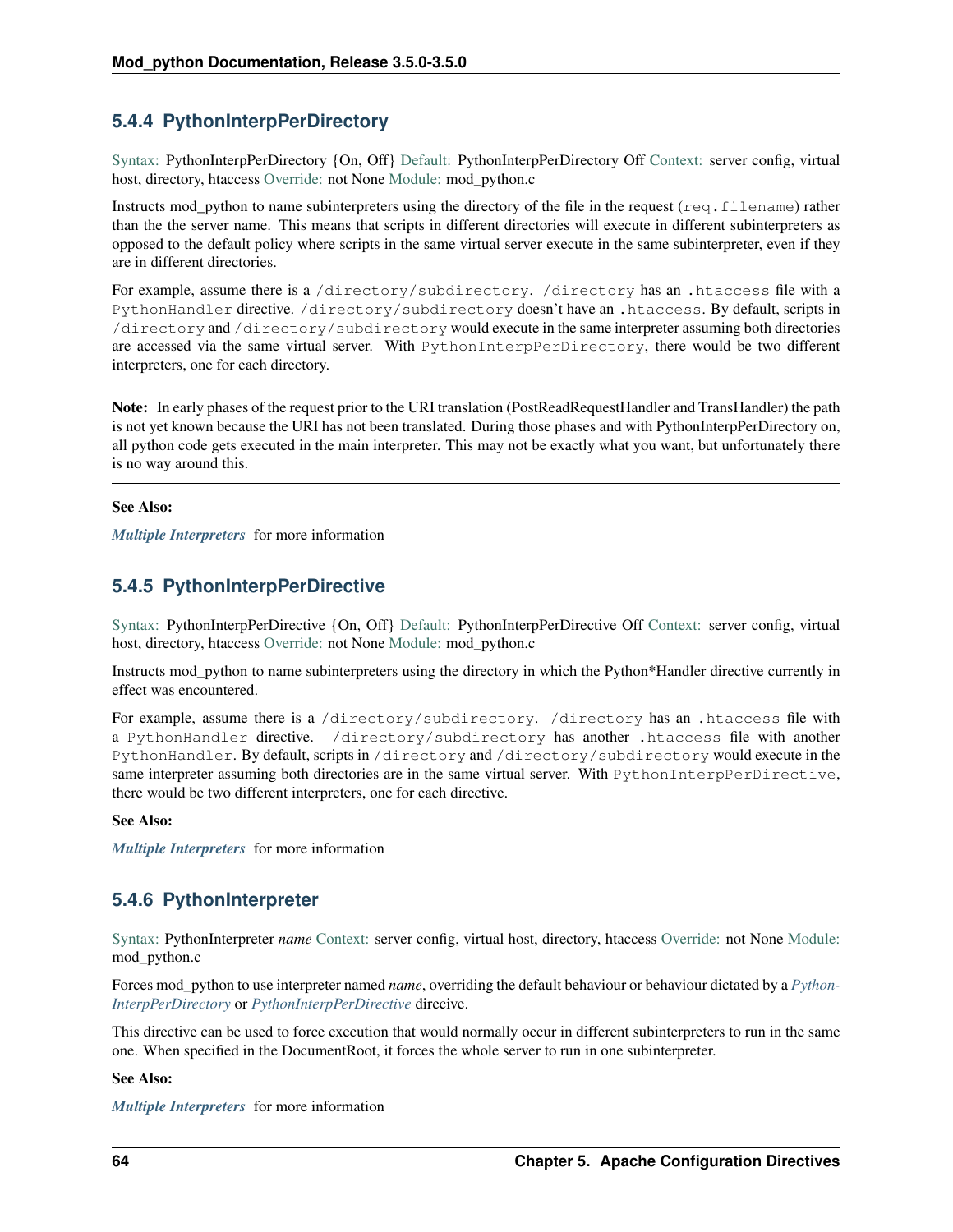# **5.4.7 PythonHandlerModule**

[Syntax:](http://httpd.apache.org/docs-2.4/mod/directive-dict.html#Syntax) PythonHandlerModule *module* [Context:](http://httpd.apache.org/docs-2.4/mod/directive-dict.html#Context) server config, virtual host, directory, htaccess [Override:](http://httpd.apache.org/docs-2.4/mod/directive-dict.html#Override) not None [Module:](http://httpd.apache.org/docs-2.4/mod/directive-dict.html#Module) mod\_python.c

PythonHandlerModule can be used an alternative to Python\*Handler directives. The module specified in this handler will be searched for existence of functions matching the default handler function names, and if a function is found, it will be executed.

For example, instead of:

```
PythonAuthenHandler mymodule
PythonHandler mymodule
PythonLogHandler mymodule
```
one can simply use:

PythonHandlerModule mymodule

# **5.4.8 PythonAutoReload**

[Syntax:](http://httpd.apache.org/docs-2.4/mod/directive-dict.html#Syntax) PythonAutoReload {On, Off} [Default:](http://httpd.apache.org/docs-2.4/mod/directive-dict.html#Default) PythonAutoReload On [Context:](http://httpd.apache.org/docs-2.4/mod/directive-dict.html#Context) server config, virtual host, directory, htaccess [Override:](http://httpd.apache.org/docs-2.4/mod/directive-dict.html#Override) not None [Module:](http://httpd.apache.org/docs-2.4/mod/directive-dict.html#Module) mod\_python.c

If set to Off, instructs mod\_python not to check the modification date of the module file.

By default, mod python checks the time-stamp of the file and reloads the module if the module's file modification date is later than the last import or reload. This way changed modules get automatically reimported, eliminating the need to restart the server for every change.

Disabling autoreload is useful in production environment where the modules do not change; it will save some processing time and give a small performance gain.

# **5.4.9 PythonOptimize**

[Syntax:](http://httpd.apache.org/docs-2.4/mod/directive-dict.html#Syntax) PythonOptimize {On, Off} [Default:](http://httpd.apache.org/docs-2.4/mod/directive-dict.html#Default) PythonOptimize Off [Context:](http://httpd.apache.org/docs-2.4/mod/directive-dict.html#Context) server config [Module:](http://httpd.apache.org/docs-2.4/mod/directive-dict.html#Module) mod\_python.c

Enables Python optimization. Same as the Python  $-\circ$  option.

# **5.4.10 PythonOption**

[Syntax:](http://httpd.apache.org/docs-2.4/mod/directive-dict.html#Syntax) PythonOption key [value] [Context:](http://httpd.apache.org/docs-2.4/mod/directive-dict.html#Context) server config, virtual host, directory, htaccess [Override:](http://httpd.apache.org/docs-2.4/mod/directive-dict.html#Override) not None [Module:](http://httpd.apache.org/docs-2.4/mod/directive-dict.html#Module) mod\_python.c

Assigns a key value pair to a table that can be later retrieved by the request.get\_options() function. This is useful to pass information between the apache configuration files (httpd.conf, .htaccess, etc) and the Python programs. If the value is omitted or empty (""), then the key is removed from the local configuration.

### **Reserved PythonOption Keywords**

Some PythonOption keywords are used for configuring various aspects of mod\_python. Any keyword starting with mod\_python.\* should be considered as reserved for internal mod\_python use.

Users are encouraged to use their own namespace qualifiers when creating add-on modules, and not pollute the global namespace.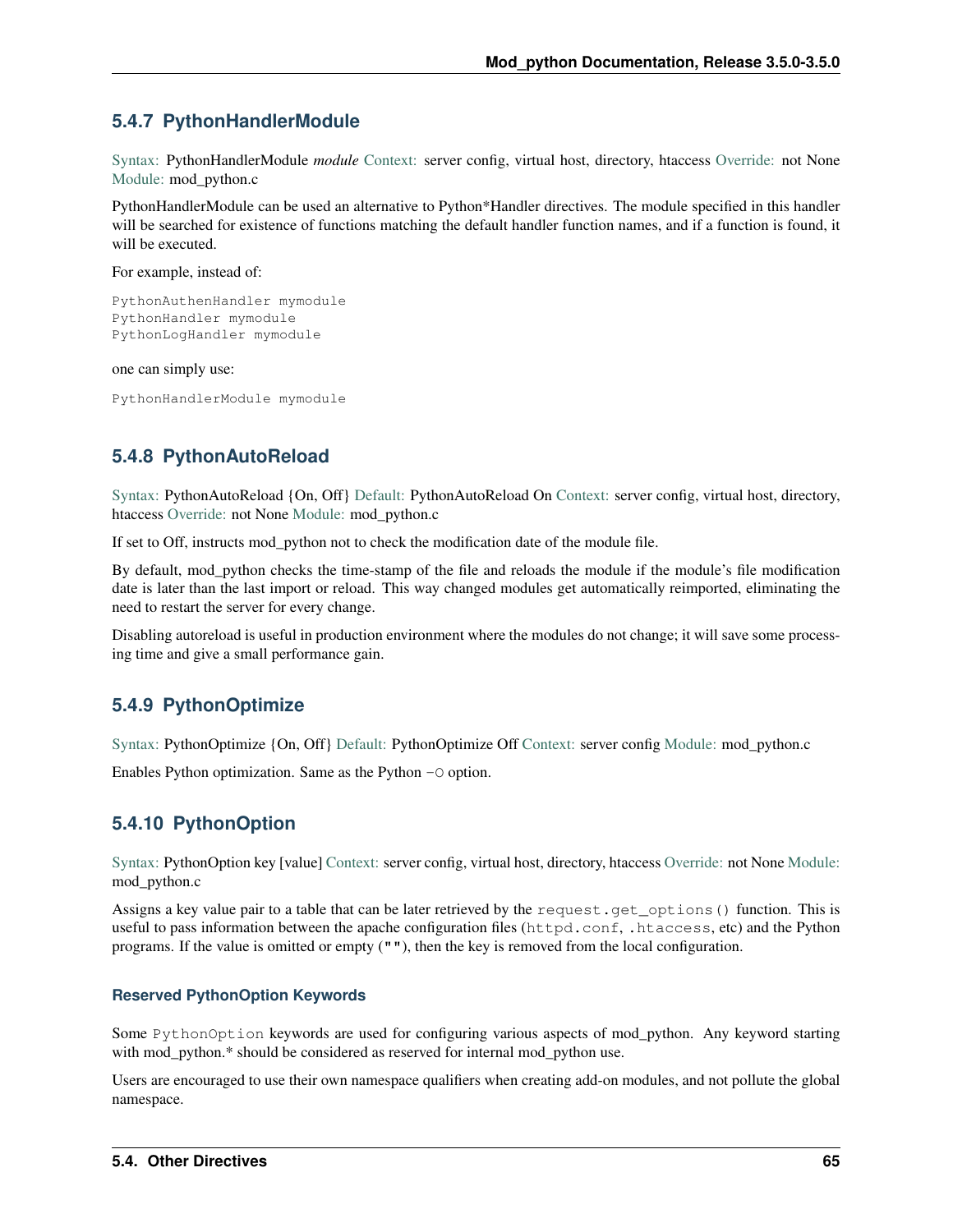The following PythonOption keys are currently used by mod\_python.

mod\_python.mutex\_directory mod\_python.mutex\_locks mod\_python.psp.cache\_database\_filename mod\_python.session.session\_type mod\_python.session.cookie\_name mod\_python.session.application\_domain mod\_python.session.application\_path mod\_python.session.database\_directory mod\_python.dbm\_session.database\_filename mod\_python.dbm\_session.database\_directory mod\_python.file\_session.enable\_fast\_cleanup mod\_python.file\_session.verify\_session\_timeout mod\_python.file\_session.cleanup\_grace\_period mod\_python.file\_session.cleanup\_time\_limit mod\_python.file\_session.database\_directory mod\_python.wsgi.application mod\_python.wsgi.base\_uri

session *Deprecated in 3.3, use mod\_python.session.session\_type* ApplicationPath *Deprecated in 3.3, use mod\_python.session.application\_path* session\_cookie\_name *Deprecated in 3.3, use mod\_python.session.cookie\_name* session\_directory *Deprecated in 3.3, use mod\_python.session.database\_directory* session\_dbm *Deprecated in 3.3, use mod\_python.dbm\_session.database\_filename* session\_cleanup\_time\_limit *Deprecated in 3.3, use mod\_python.file\_session.cleanup\_time\_limit* session\_fast\_cleanup *Deprecated in 3.3, use mod\_python.file\_session.enable\_fast\_cleanup* session\_grace\_period *Deprecated in 3.3, use mod\_python.file\_session.cleanup\_grace\_period* session\_verify\_cleanup *Deprecated in 3.3, use mod\_python.file\_session.cleanup\_session\_timeout* PSPDbmCache *Deprecated in 3.3, use mod\_python.psp.cache\_database\_filename*

# **5.4.11 PythonPath**

[Syntax:](http://httpd.apache.org/docs-2.4/mod/directive-dict.html#Syntax) PythonPath *path* [Context:](http://httpd.apache.org/docs-2.4/mod/directive-dict.html#Context) server config, virtual host, directory, htaccess [Override:](http://httpd.apache.org/docs-2.4/mod/directive-dict.html#Override) not None [Module:](http://httpd.apache.org/docs-2.4/mod/directive-dict.html#Module) mod\_python.c

PythonPath directive sets the PythonPath. The path must be specified in Python list notation, e.g.:

PythonPath "['/usr/local/lib/python2.0', '/usr/local/lib/site\_python', '/some/other/place']"

The path specified in this directive will replace the path, not add to it. However, because the value of the directive is evaled, to append a directory to the path, one can specify something like:

```
PythonPath "sys.path+['/mydir']"
```
Mod\_python tries to minimize the number of evals associated with the PythonPath directive because evals are slow and can negatively impact performance, especially when the directive is specified in an .htaccess file which gets parsed at every hit. Mod\_python will remember the arguments to the PythonPath directive in the un-evaled form, and before evaling the value it will compare it to the remembered value. If the value is the same, no action is taken.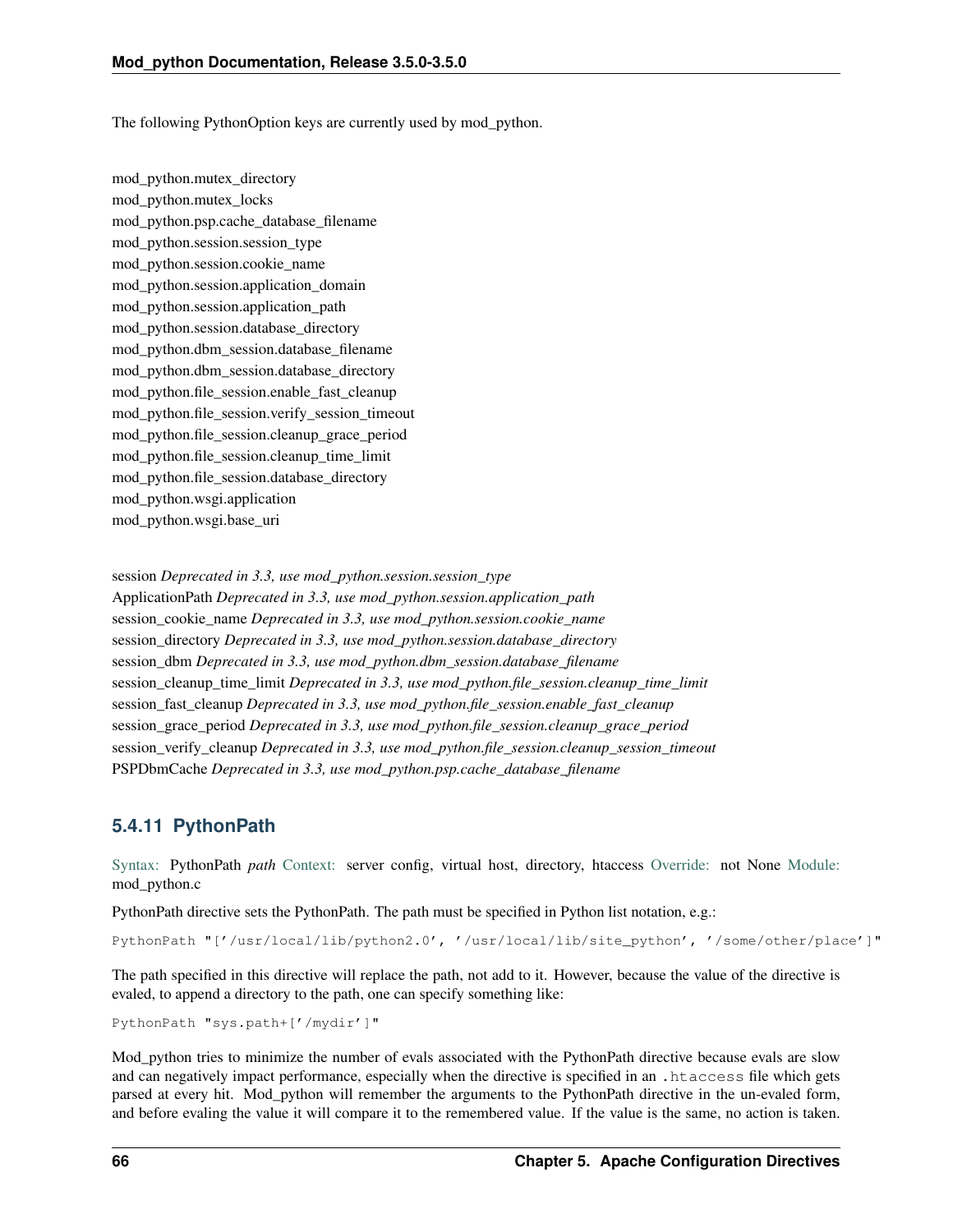Because of this, you should not rely on the directive as a way to restore the pythonpath to some value if your code changes it.

When multiple PythonPath directives are specified, the effect is not cumulative, last directive will override all previous ones.

Note: This directive should not be used as a security measure since the Python path is easily manipulated from within the scripts.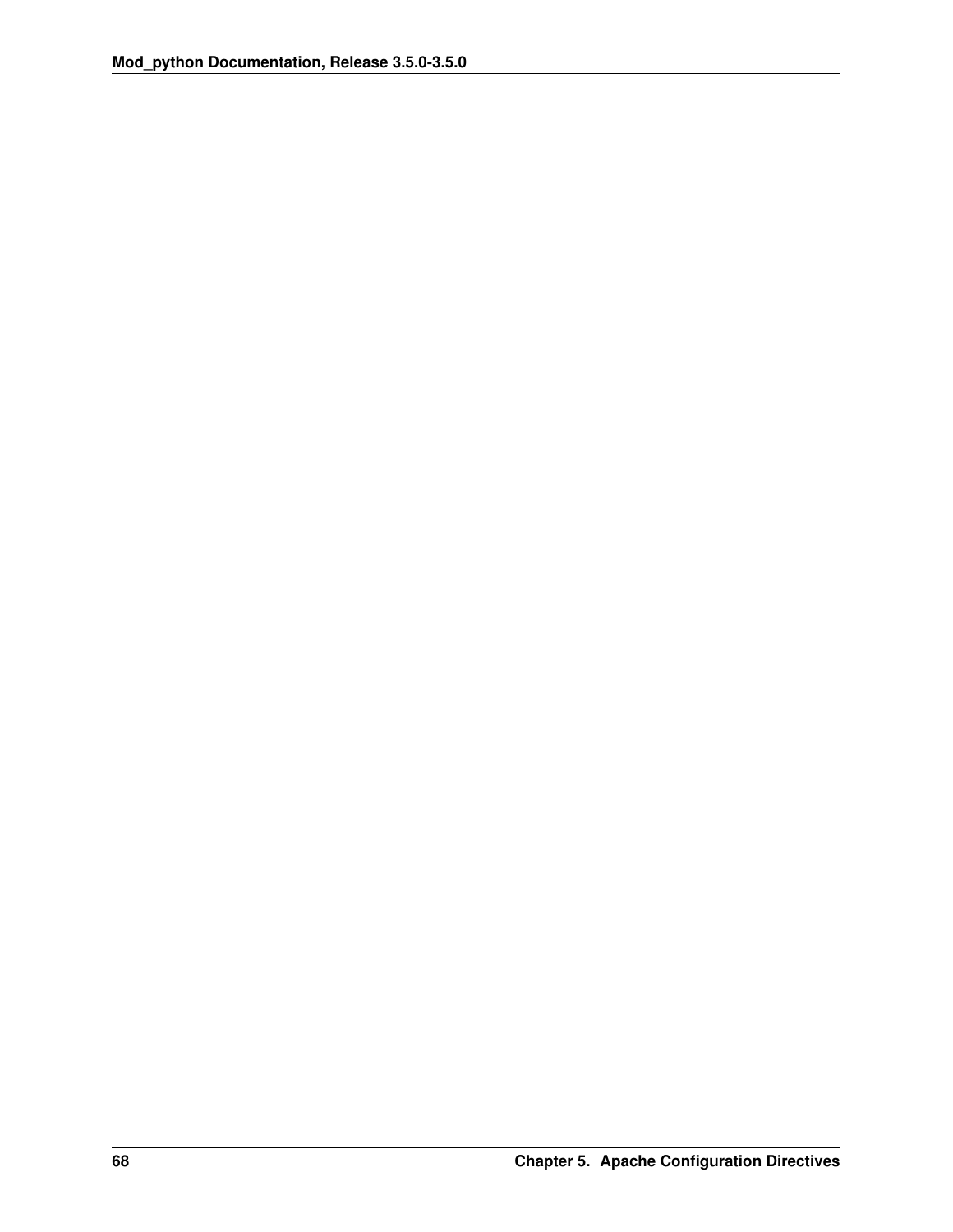**SIX**

# **STANDARD HANDLERS**

## **6.1 Publisher Handler**

The publisher handler is a good way to avoid writing your own handlers and focus on rapid application development. It was inspired by [Zope](http://www.zope.org/) ZPublisher.

### **6.1.1 Introduction**

To use the handler, you need the following lines in your configuration::

```
<Directory /some/path>
 SetHandler mod_python
 PythonHandler mod_python.publisher
</Directory>
```
This handler allows access to functions and variables within a module via URL's. For example, if you have the following module, called hello.py::

```
""" Publisher example """
def say(req, what="NOTHING"):
   return "I am saying %s" % what
```
A URL http://www.mysite.com/hello.py/say would return 'I am saying NOTHING. A URL http://www.mysite.com/hello.py/say?what=hello would return 'I am saying hello.

### **6.1.2 The Publishing Algorithm**

The Publisher handler maps a URI directly to a Python variable or callable object, then, respectively, returns it's string representation or calls it returning the string representation of the return value.

#### **Traversal**

The Publisher handler locates and imports the module specified in the URI. The module location is determined from the request.filename attribute. Before importing, the file extension, if any, is discarded.

If request.filename is empty, the module name defaults to 'index'.

Once module is imported, the remaining part of the URI up to the beginning of any query data (a.k.a. PATH\_INFO) is used to find an object within the module. The Publisher handler *traverses* the path, one element at a time from left to right, mapping the elements to Python object within the module.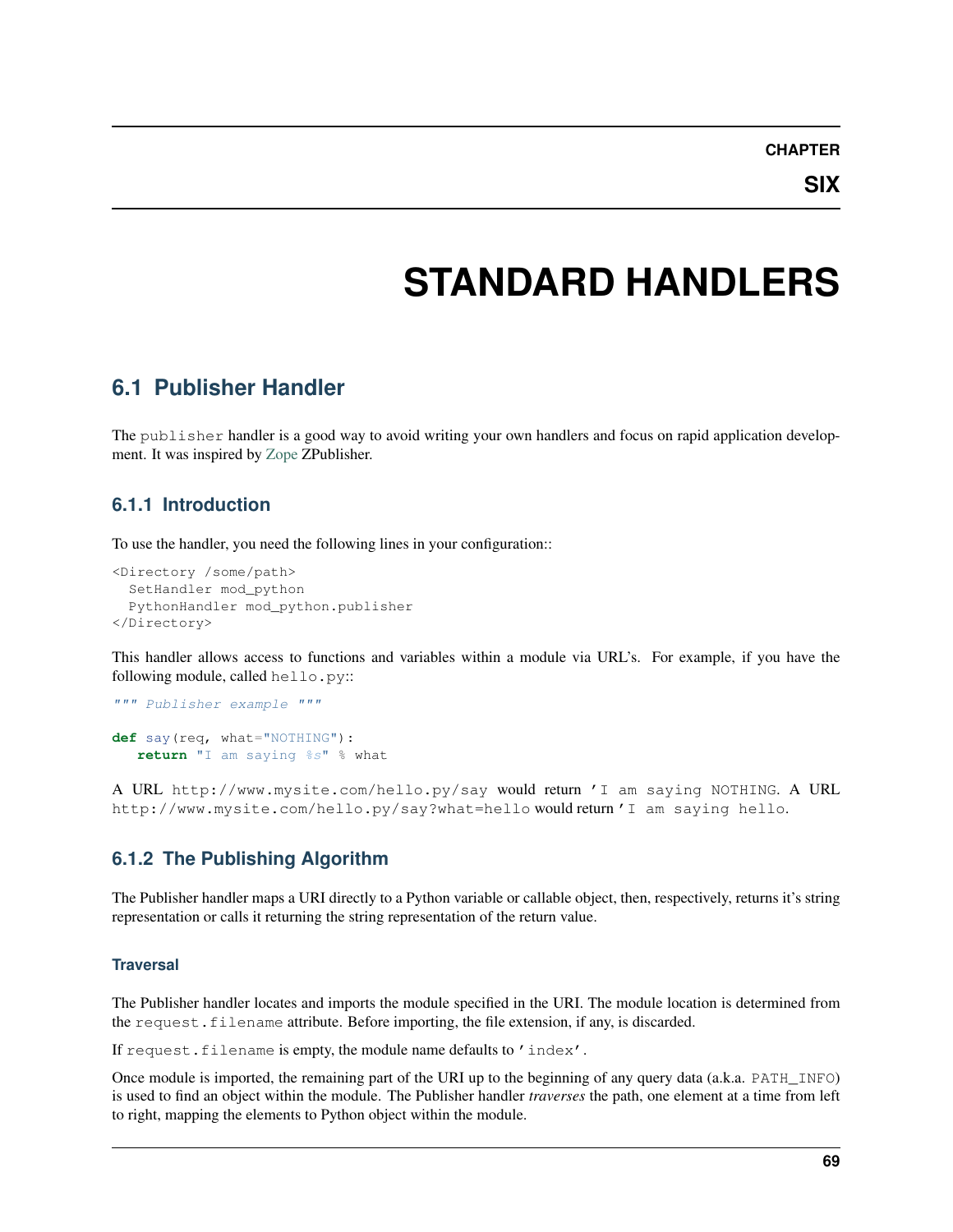If no path info was given in the URL, the Publisher handler will use the default value of 'index'. If the last element is an object inside a module, and the one immediately preceding it is a directory (i.e. no module name is given), then the module name will also default to 'index'.

The traversal will stop and HTTP\_NOT\_FOUND will be returned to the client if:

- Any of the traversed object's names begin with an underscore (' $\prime$ '). Use underscores to protect objects that should not be accessible from the web.
- A module is encountered. Published objects cannot be modules for security reasons.

If an object in the path could not be found, HTTP\_NOT\_FOUND is returned to the client.

For example, given the following configuration::

```
DocumentRoot /some/dir
<Directory /some/dir>
  SetHandler mod_python
  PythonHandler mod_python.publisher
</Directory>
```
And the following /some/dir/index.py file::

```
def index(req):
   return "We are in index()"
```

```
def hello(req):
   return "We are in hello()"
```
Then:

- <http://www.somehost/index/index> will return 'We are in index()'
- <http://www.somehost/index/> will return 'We are in index()'
- <http://www.somehost/index/hello> will return 'We are in hello()'
- <http://www.somehost/hello> will return 'We are in hello()'
- <http://www.somehost/spam> will return '404 Not Found'

#### **Argument Matching and Invocation**

Once the destination object is found, if it is callable and not a class, the Publisher handler will get a list of arguments that the object expects. This list is compared with names of fields from HTML form data submitted by the client via POST or GET. Values of fields whose names match the names of callable object arguments will be passed as strings. Any fields whose names do not match the names of callable argument objects will be silently dropped, unless the destination callable object has a  $**$ kwargs style argument, in which case fields with unmatched names will be passed in the \*\*kwargs argument.

If the destination is not callable or is a class, then its string representation is returned to the client.

#### **Authentication**

The publisher handler provides simple ways to control access to modules and functions.

At every traversal step, the Publisher handler checks for presence of \_\_auth\_\_ and \_\_access\_\_ attributes (in this order), as well as \_\_auth\_realm\_\_ attribute.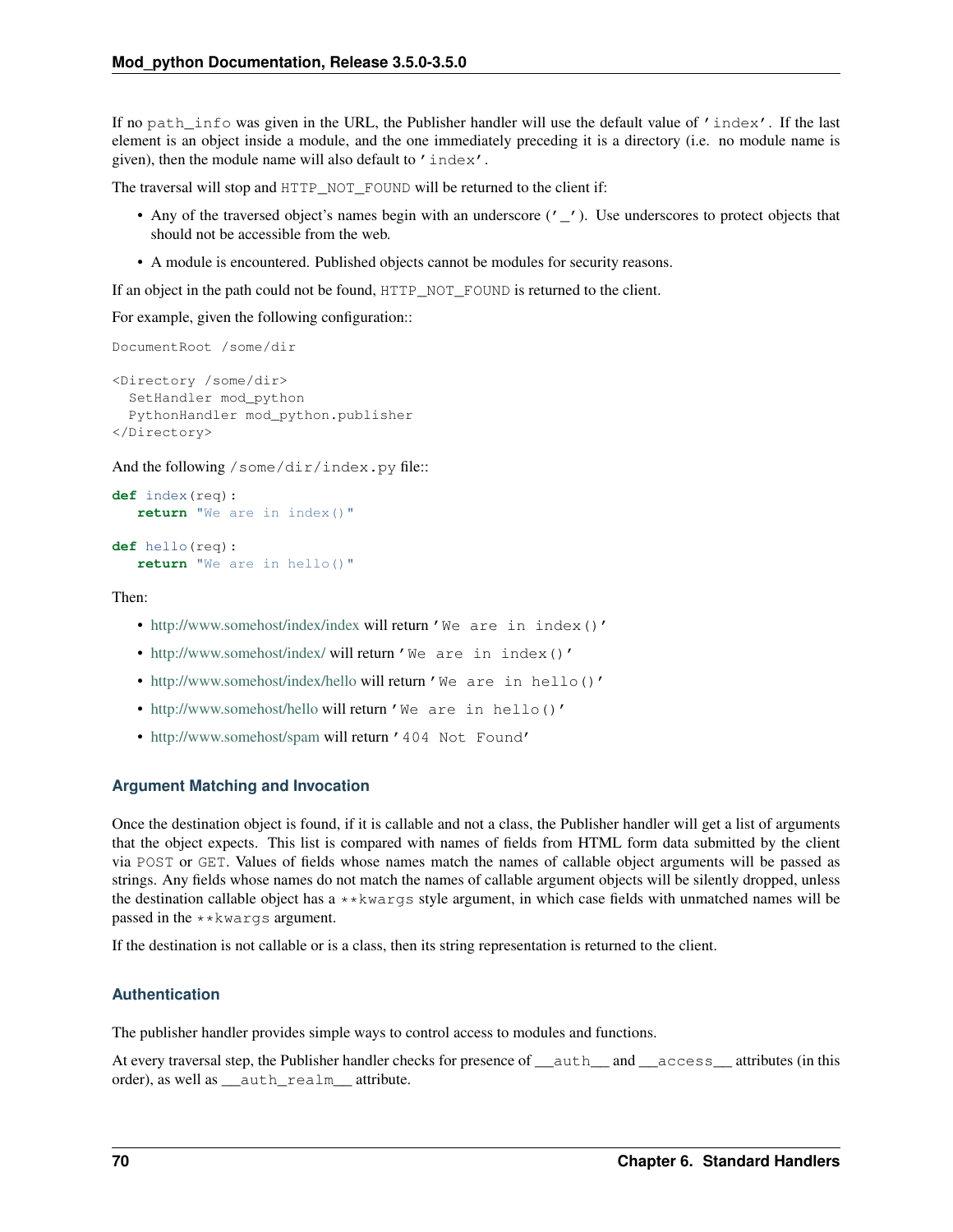If auth is found and it is callable, it will be called with three arguments: the request object, a string containing the user name and a string containing the password. If the return value of  $\text{__auth__}$  is false, then HTTP\_UNAUTHORIZED is returned to the client (which will usually cause a password dialog box to appear).

If \_\_auth\_\_() is a dictionary, then the user name will be matched against the key and the password against the value associated with this key. If the key and password do not match, HTTP\_UNAUTHORIZED is returned. Note that this requires storing passwords as clear text in source code, which is not very secure.

\_\_auth\_\_ can also be a constant. In this case, if it is false (i.e. None, 0, "", etc.), then HTTP\_UNAUTHORIZED is returned.

If there exists an \_\_auth\_realm\_\_ string, it will be sent to the client as Authorization Realm (this is the text that usually appears at the top of the password dialog box).

If \_\_access\_\_ is found and it is callable, it will be called with two arguments: the request object and a string containing the user name. If the return value of \_\_access\_\_ is false, then HTTP\_FORBIDDEN is returned to the client.

If \_\_access\_\_ is a list, then the user name will be matched against the list elements. If the user name is not in the list, HTTP\_FORBIDDEN is returned.

Similarly to \_\_auth\_\_, \_\_access\_\_ can be a constant.

In the example below, only user 'eggs' with password' spam' can access the hello function::

```
\text{with } \text{realm} = \text{"Members only"}
```
**def** \_\_auth\_\_(req, user, passwd):

```
if user == "eggs" and passwd == "spam" or \setminususer == "joe" and passwd == "eoj":return 1
   else:
      return 0
def __access__(req, user):
   if user == "egqs":return 1
   else:
       return 0
def hello(req):
   return "hello"
```
Here is the same functionality, but using an alternative technique::

```
__auth_realm__ = "Members only"
\_auth\_ = { "eggs": "spam", "joe": "eoj" }\_access = ['eggs"]def hello(req):
   return "hello"
```
Since functions cannot be assigned attributes, to protect a function, an \_\_auth\_\_ or \_\_access\_\_ function can be defined within the function, e.g.::

```
def sensitive(req):
   def __auth_(req, user, password):
      if user == 'spam' and password == 'eggs':
         # let them in
```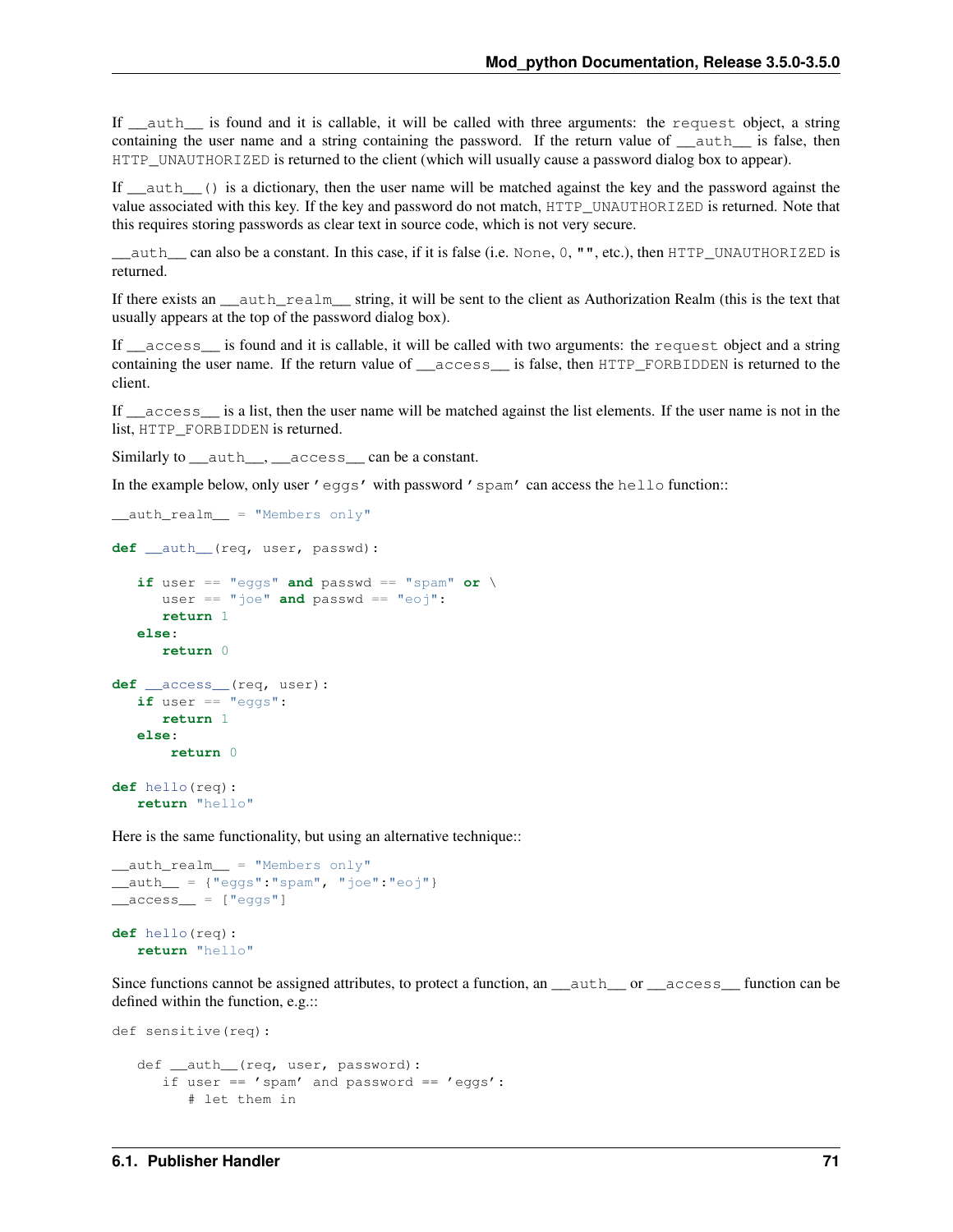```
return 1
   else:
      # no access
      return 0
# something involving sensitive information
return 'sensitive information'
```
Note that this technique will also work if \_\_auth\_\_ or \_\_access\_\_ is a constant, but will not work is they are a dictionary or a list.

The \_\_auth\_\_ and \_\_access\_\_ mechanisms exist independently of the standard *[PythonAuthenHandler](#page-63-0)*. It is possible to use, for example, the handler to authenticate, then the \_\_access\_\_ list to verify that the authenticated user is allowed to a particular function.

Note: In order for mod python to access auth, the module containing it must first be imported. Therefore, any module-level code will get executed during the import even if \_\_auth\_\_ is false. To truly protect a module from being accessed, use other authentication mechanisms, e.g. the Apache mod\_auth or with a mod\_python *[PythonAu](#page-63-0)[thenHandler](#page-63-0)*.

#### **6.1.3 Form Data**

In the process of matching arguments, the Publisher handler creates an instance of *[FieldStorage class](#page-41-0)*. A reference to this instance is stored in an attribute member{form} of the request object.

Since a FieldStorage can only be instantiated once per request, one must not attempt to instantiate FieldStorage when using the Publisher handler and should use request.form instead.

## **6.2 WSGI Handler**

WSGI handler can run WSGI applications as described in [PEP 333](http://www.python.org/dev/peps/pep-0333).

Assuming there exists the following minimal WSGI app residing in a file named mysite/wsgi.py in directory /path/to/mysite (so that the full path to wsgi.py is /path/to/mysite/mysite/wsgi.py):

```
def application(environ, start_response):
   status = '200 OK'
   output = 'Hello World!'
   response_headers = [('Content-type', 'text/plain'),
                       ('Content-Length', str(len(output)))]
   start_response(status, response_headers)
   return [output]
```
It can be executed using the WSGI handler by adding the following to the Apache configuration:

```
PythonHandler mod_python.wsgi
PythonOption mod_python.wsgi.application mysite.wsgi
PythonPath "sys.path+['/path/to/mysite']"
```
The above configuration will import a module named mysite.wsgi and will look for an application callable in the module.

An alternative name for the callable can be specified by appending it to the module name separated by  $\prime$ ::  $\prime$ , e.g.: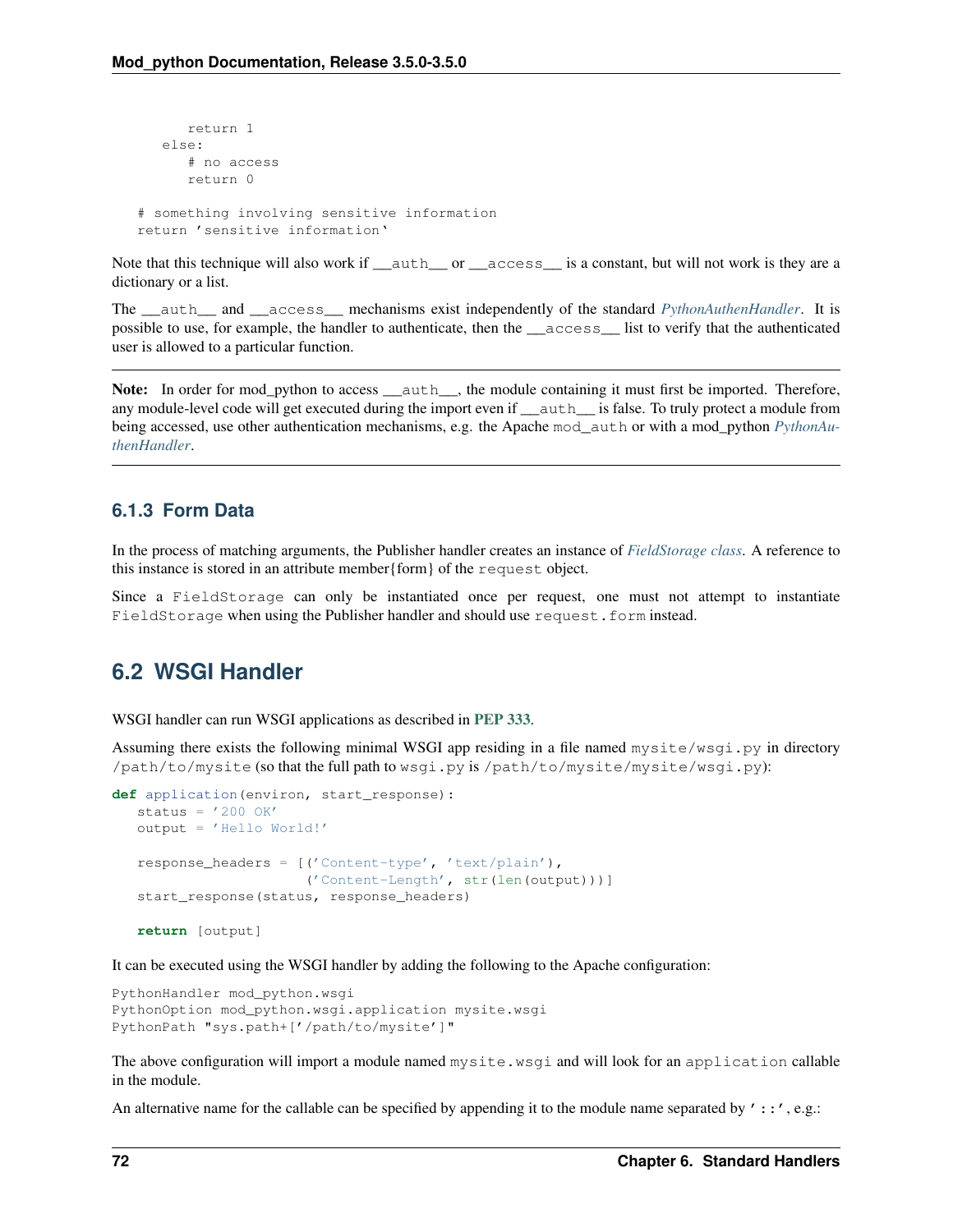PythonOption mod\_python.wsgi.application mysite.wsgi::my\_application

If you would like your application to appear under a base URI, it can be specified by wrapping your configuration in a <Location> block. It can also be specified via the mod\_python.wsgi.base\_uri option, but the <Location> method is recommended, also because it has a side-benefit of informing mod\_python to skip the mapto-storage processing phase and thereby improving performance.

For example, if you would like the above application to appear under '/wsgiapps', you could specify:

```
<Location /wsgiapps>
  PythonHandler mod_python.wsgi
   PythonOption mod_python.wsgi.application mysite.wsgi
   PythonPath "sys.path+['/path/to/mysite']"
</Location>
```
With the above configuration, content formerly under http://example.com/hello becomes available under http://example.com/wsgiapps/hello.

If both <Location> and mod\_python.wsgi.base\_uri exist, then mod\_python.wsgi.base\_uri takes precedence. mod\_python.wsgi.base\_uri cannot be '/' or end with a '/'. "Root" (or no base\_uri) is a blank string, which is the default. (Note that it is allowed for  $\leq$  Location > path to be "/" or have a trailing slash, it will automatically be removed by mod\_python before computing PATH\_INFO).

#### Note:

[PEP 333](http://www.python.org/dev/peps/pep-0333) describes SCRIPT\_NAME and PATH\_INFO environment variables which are core to the specification. Most WSGI-supporting frameworks currently in existence use the value of PATH\_INFO as the request URI.

The two variable's name and function originate in CGI ( [RFC 3875](http://tools.ietf.org/html/rfc3875.html)), which describes an environment wherein a script (or any executable's) output could be passed on by the web server as content. A typical CGI script resides somewhere on the filesystem to which the request URI maps. As part of serving the request the server traverses the URI mapping each element to an element of the filesystem path to locate the script. Once the script is found, the portion of the URI used thus far is assigned to the SCRIPT\_NAME variable, while the remainder of the URI gets assigned to PATH\_INFO.

Because the relationship between Python modules and files on disk is largely tangential, it is not very clear what exactly PATH\_INFO and SCRIPT\_NAME ought to be. Even though Python modules are most often files on disk located somewhere in the Python path, they don't have to be (they could be code objects constructed on-the-fly), and their location in the filesystem has no relationship to the URL structure at all.

The mismatch between CGI and WSGI results in an ambiguity which requires that the split between the two variables be explicitely specified, which is why mod\_python.wsgi.base\_uri exists. In essence mod\_python.wsgi.base\_uri (or the path in surrounding <Location>) is the SCRIPT\_NAME portion of the URI and defaults to ".

An important detail is that SCRIPT\_NAME + PATH\_INFO should result in the original URI (encoding issues aside). Since SCRIPT NAME (in its original CGI definition) referrs to an actual file, its name never ends with a slash. The slash, if any, always ends up in PATH\_INFO. E.g. /path/to/myscrip/foo/bar splits into /path/to/myscript and /foo/bar. If the whole site is served by an app or a script, then SCRIPT\_NAME is a blank string  $^{\prime\prime}$ , not a  $^{\prime}/^{\prime}$ .

## **6.3 PSP Handler**

PSP handler is a handler that processes documents using the PSP class in mod\_python.psp module.

To use it, simply add this to your httpd configuration: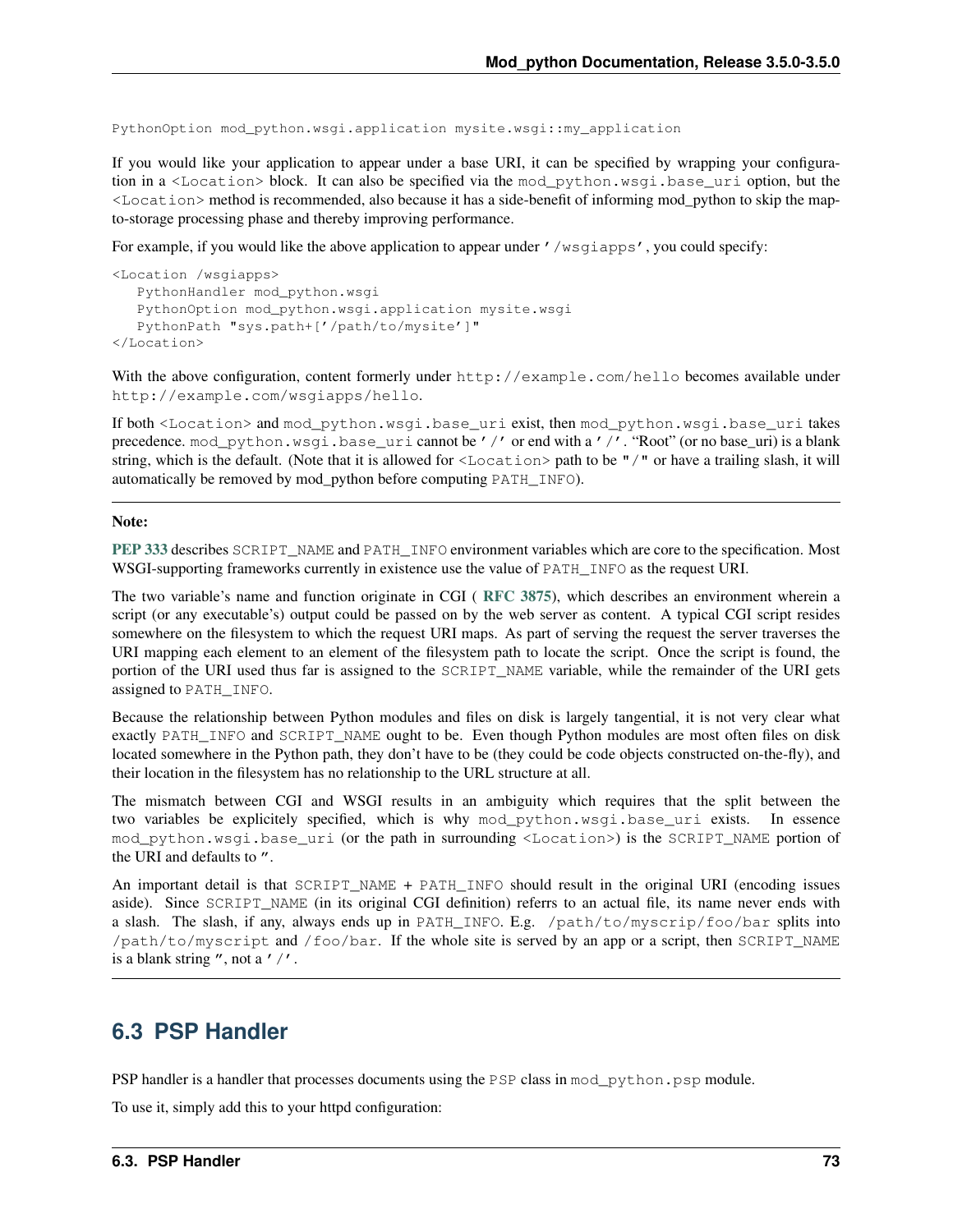AddHandler mod\_python .psp PythonHandler mod\_python.psp

For more details on the PSP syntax, see Section *[psp – Python Server Pager](#page-53-0)*.

If PythonDebug server configuration is On, then by appending an underscore  $('_')$  to the end of the url you can get a nice side-by-side listing of original PSP code and resulting Python code generated by the psp} module. This is very useful for debugging. You'll need to adjust your httpd configuration::

AddHandler mod\_python .psp .psp\_ PythonHandler mod\_python.psp PythonDebug On

Note: Leaving debug on in a production environment will allow remote users to display source code of your PSP pages!

## **6.4 CGI Handler**

CGI handler is a handler that emulates the CGI environment under mod\_python.

Note that this is not a 'true' CGI environment in that it is emulated at the Python level. stdin and stdout are provided by substituting sys.stdin and sys.stdout, and the environment is replaced by a dictionary. The implication is that any outside programs called from within this environment via  $\circ s$ . system, etc. will not see the environment available to the Python program, nor will they be able to read/write from standard input/output with the results expected in a 'true' CGI environment.

The handler is provided as a stepping stone for the migration of legacy code away from CGI. It is not recommended that you settle on using this handler as the preferred way to use mod\_python for the long term. This is because the CGI environment was not intended for execution within threads (e.g. requires changing of current directory with is inherently not thread-safe, so to overcome this cgihandler maintains a thread lock which forces it to process one request at a time in a multi-threaded server) and therefore can only be implemented in a way that defeats many of the advantages of using mod\_python in the first place.

To use it, simply add this to your .htaccess file::

```
SetHandler mod_python
PythonHandler mod_python.cgihandler
```
As of version 2.7, the cgihandler will properly reload even indirectly imported module. This is done by saving a list of loaded modules (sys.modules) prior to executing a CGI script, and then comparing it with a list of imported modules after the CGI script is done. Modules (except for whose whose \_\_file\_\_ attribute points to the standard Python library location) will be deleted from sys.modules thereby forcing Python to load them again next time the CGI script imports them.

If you do not want the above behavior, edit the  $c$ gihandler.py file and comment out the code delimited by  $\#$ ##.

Tests show the cgihandler leaking some memory when processing a lot of file uploads. It is still not clear what causes this. The way to work around this is to set the Apache MaxRequestsPerChild to a non-zero value.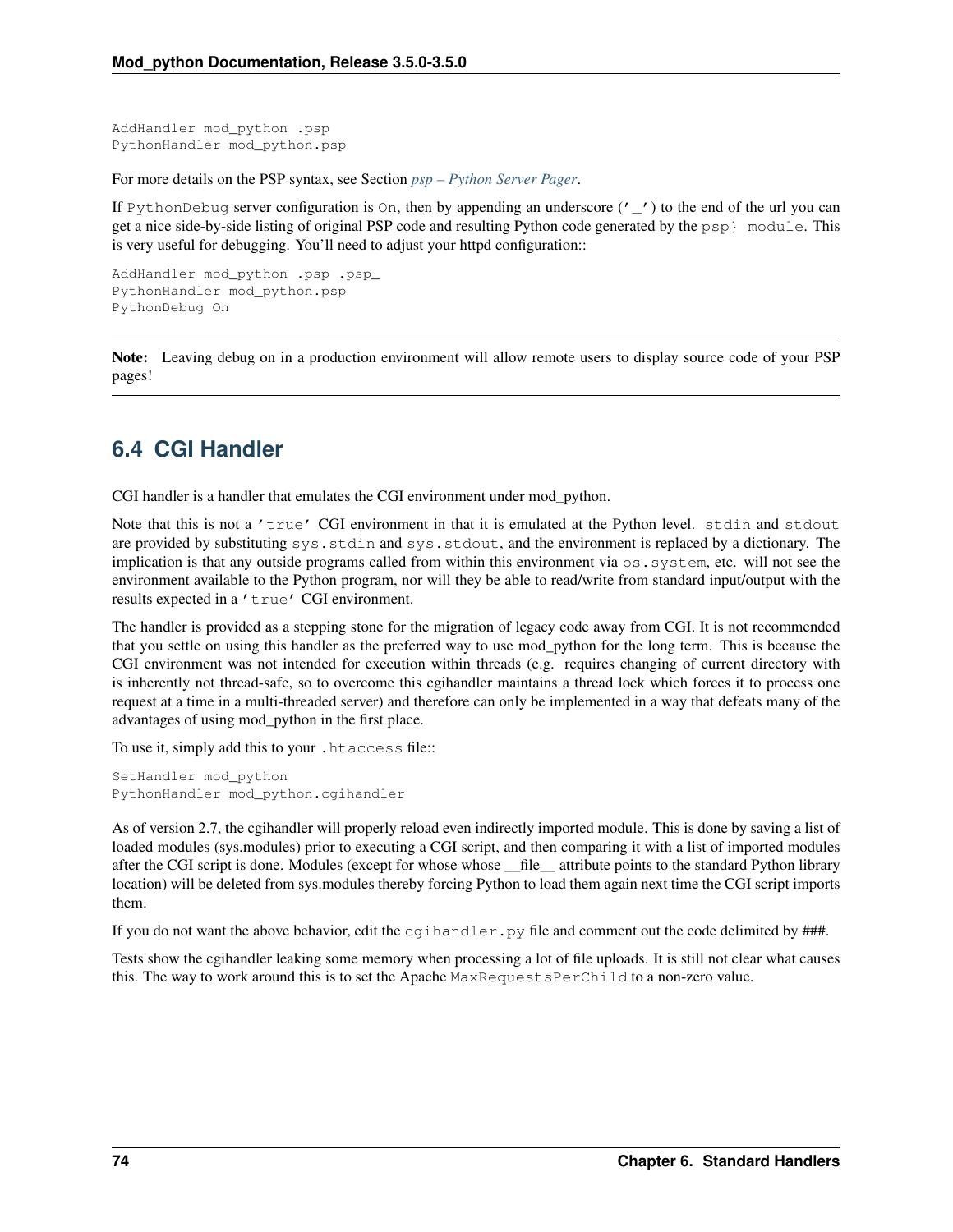# **COMMAND LINE TOOL - MOD\_PYTHON**

## **7.1 Overview of mod\_python command**

mod\_python includes a command-line tool named mod\_python. The mod\_python command exists to facilitate tasks related to configuration and management of mod\_python.

The general syntax for the command is mod\_python <subcommand> <arguments> where <subcommand> is a separate tool with its own argument requirements.

# **7.2 mod\_python command line tool sub-commands**

#### **7.2.1 create**

create sub-command creates a simple Apache configuration and a skeleton directory structure necessary for placement of configuration, logs and content. It is meant to be executed only once per lifetime of a project.

The configuration generated by create consists of an [httpdconf](#page-56-0) based version (in Python) which can then be used to generate an actual Apache configuration (by using the genconfig subcommand or simply executing the config files itself). The idea is that the Apache configuration is always generated and the Python version is the one meant for editing/adjustments.

The create subcommand will create the necessary files and directories if they do not exist, but will not overwrite any existing files or directories only producing a warning when a file or directory already exists. It will abort if the Python version of the configuration file already exists.

create requires a single argument: the distination directory, Apache ServerRoot.

create has the following command options:

#### **-listen**

A string describing the port and optional IP address on which the server is to listen for incoming requests in the form [ip\_address:]port The argument will be applied to the Apache Listen directive as is and therefore must be syntactically compatible with it.

#### **-pythonpath**

A colon (":") separate list of paths to be applied to the *[PythonPath](#page-69-0)* directive.

#### **-pythonhandler**

The name of the Python handler to use. Applied to the *[PythonHandler](#page-64-0)* directive.

#### **-pythonoption**

An option to be specified in the configuration. Multiple options are alowed. Applied to the *[PythonOption](#page-68-0)* directive.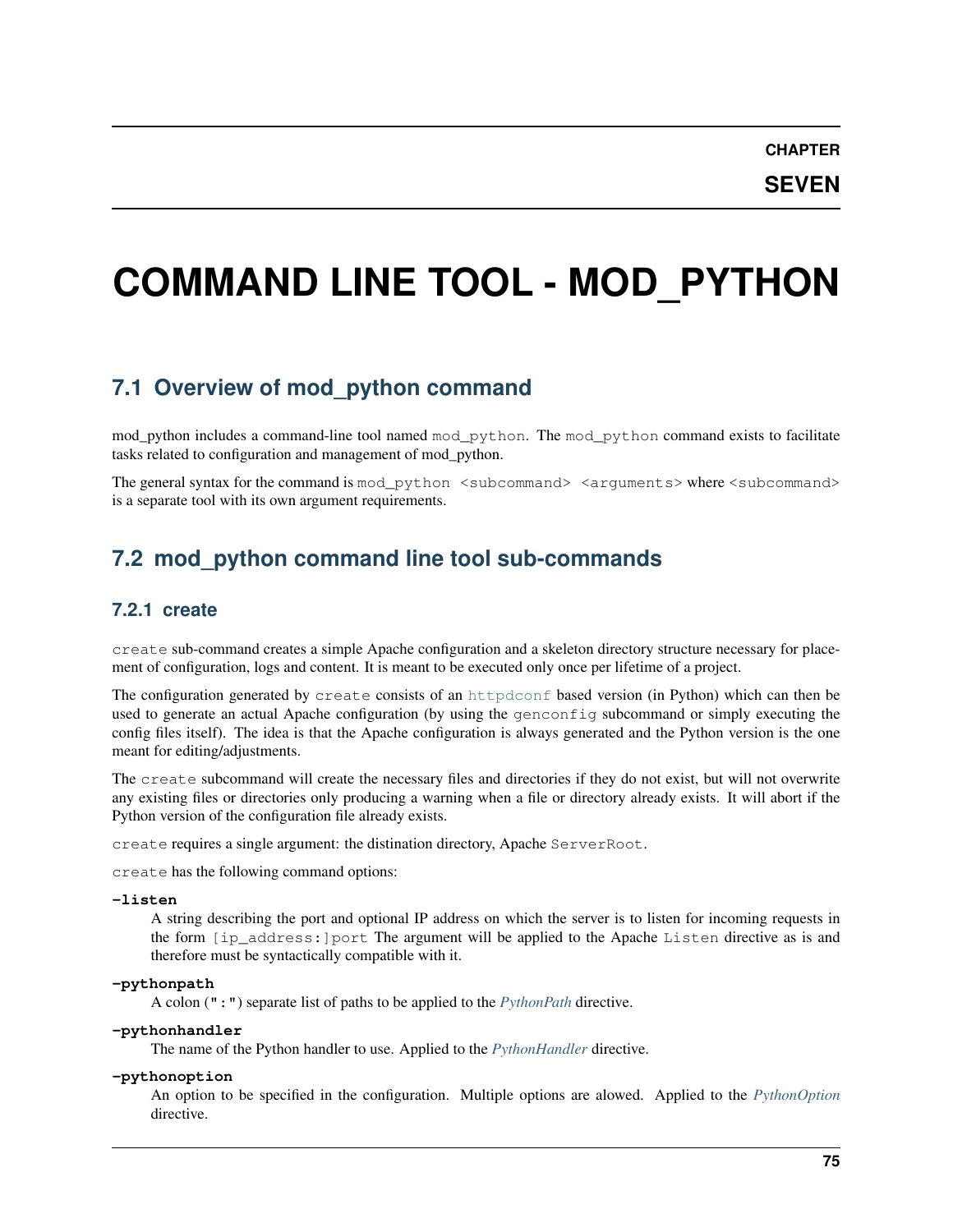#### **7.2.2 genconfig**

This sub-command exists to facilitate re-generation of an Apache configuration from a Python-based one. All it does is run the script, but its use is recommended because the mod\_python command will execute the correct version of Python under which mod\_python was initially compiled. Example:

mod\_python genconfig /path/to/server\_root/httpd\_conf.py > /path/to/server\_root/httpd.conf

#### **7.2.3 start**

Starts an Apache instance. Requires a single argument, the path to Apache configuration file.

#### **7.2.4 stop**

Stops an Apache instance (using graceful-stop). Requires a single argument, the path to Apache configuration file.

#### **7.2.5 restart**

Stops an Apache instance (using graceful). Requires a single argument, the path to Apache configuration file.

#### **7.2.6 version**

This sub-command prints out version and location information about this mod\_python installation, the Apache HTTP Server and Python used when building this mod\_python instance.

#### **7.2.7 Example**

To create an Apache instance with all the required directories for a WSGI application which is located in /path/to/myapp and defined in /path/to/myapp/myapp/myapp/wsgi.py, run the following:

```
mod_python create /path/to/new/server_root \
    --pythonpath=/path/to/my/app \
    --pythonhandler=mod_python.wsgi \
    --pythonoption="mod_python.wsgi.application myapp.wsgi::application"
```
The above example will create a Python-based configuration in /path/to/new/server\_root/conf/http\_conf.py which is a simple Pythong script. When executed, the output of the script becomes an Apache configuration (create will take care of generating the first Apache config for you).

You should be able to run this Apache instance by executing:

```
mod_python start /path/to/new/server_root/conf/httpd.conf
```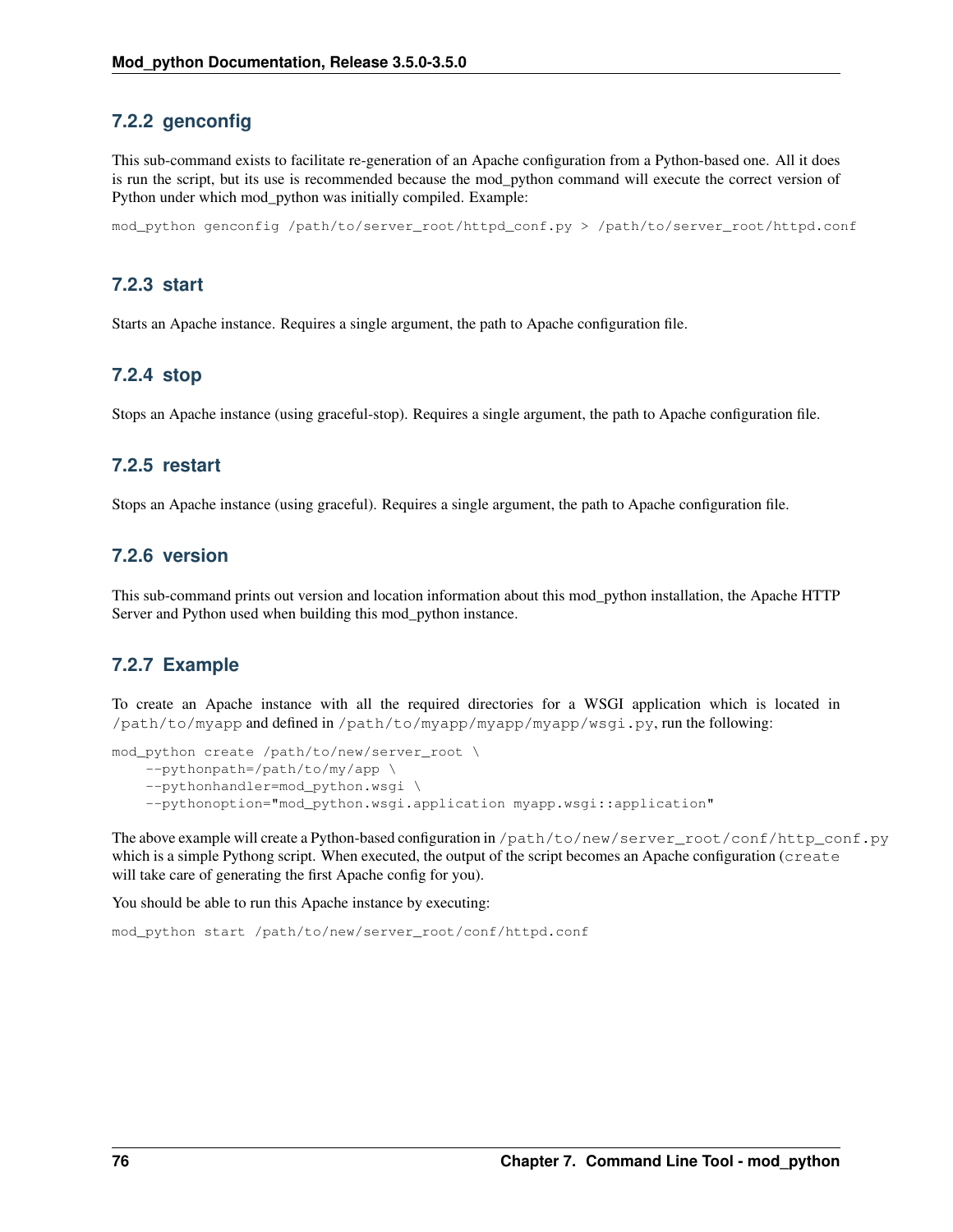**CHAPTER**

**EIGHT**

# **SERVER SIDE INCLUDES**

## **8.1 Overview of SSI**

SSI (Server Side Includes) are directives that are placed in HTML pages, and evaluated on the server while the pages are being served. They let you add dynamically generated content to an existing HTML page, without having to serve the entire page via a CGI program, or other dynamic technology such as a mod\_python handler.

SSI directives have the following syntax::

<!--#element attribute=value attribute=value ... -->

It is formatted like an HTML comment, so if you don't have SSI correctly enabled, the browser will ignore it, but it will still be visible in the HTML source. If you have SSI correctly configured, the directive will be replaced with its results.

For a more thorough description of the SSI mechanism and how to enable it, see the [SSI tutorial](http://httpd.apache.org/docs/2.0/howto/ssi.html) provided with the Apache documentation.

Version 3.3 of mod\_python introduces support for using Python code within SSI files. Note that mod\_python honours the intent of the Apache IncludesNOEXEC option to the Options directive. That is, if IncludesNOEXEC is enabled, then Python code within a SSI file will not be executed.

# **8.2 Using Python Code**

The extensions to mod\_python to allow Python code to be used in conjunction with SSI introduces the new SSI directive called 'python'. This directive can be used in two forms, these being 'eval' and 'exec' modes. In the case of 'eval', a Python expression is used and it is the result of that expression which is substituted in place into the page.:

```
<!--#python eval="10*'HELLO '" -->
<!--#python eval="len('HELLO')" -->
```
Where the result of the expression is not a string, the value will be automatically converted to a string by applying 'str()' to the value.

In the case of  $'$  exec' a block of Python code may be included. For any output from this code to appear in the page, it must be written back explicitly as being part of the response. As SSI are processed by an Apache output filter, this is done by using an instance of the mod python filter object which is pushed into the global data set available to the code.: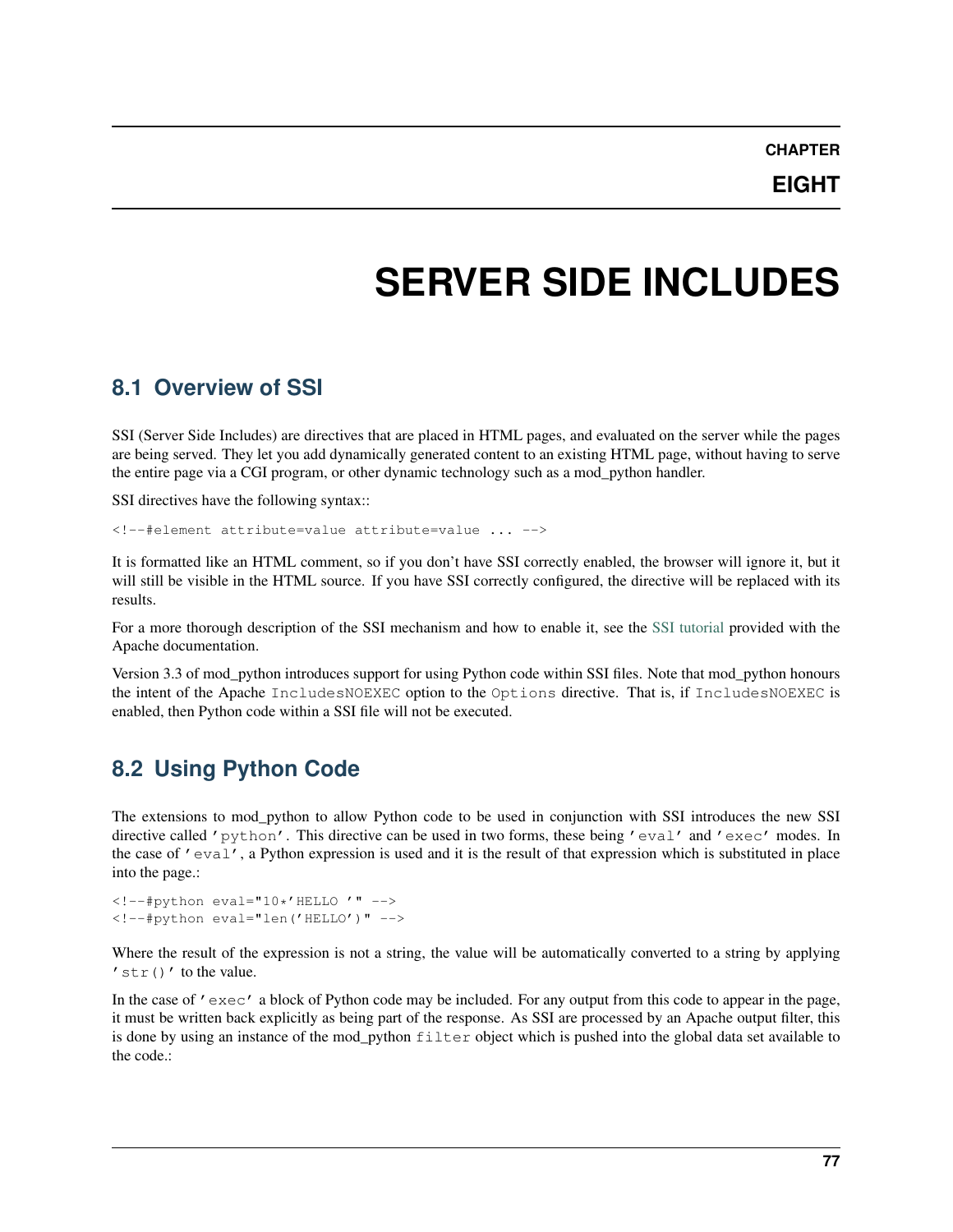```
<!--#python exec="
filter.write(10*'HELLO ')
filter.write(str(len('HELLO')))
" -->
```
Any Python code within the 'exec' block must have a zero first level indent. You cannot start the code block with an arbitrary level of indent such that it lines up with any indenting used for surrounding HTML elements.

Although the mod\_python filter object is not a true file object, that it provides the write() method is sufficient to allow the print statement to be used on it directly. This will avoid the need to explicitly convert non string objects to a string before being output.:

```
<!--#python exec="
print >> filter, len('HELLO')
" --
```
## **8.3 Scope of Global Data**

Multiple instances of 'eval' or 'exec' code blocks may be used within the one page. Any changes to or creation of global data which is performed within one code block will be reflected in any following code blocks. Global data constitutes variables as well as module imports, function and class definitions.:

```
<!--#python exec="
import cgi, time, os
def _escape(object):
   return cgi.escape(str(object))
now = time.time()" ---><html>
<body>
<pre>
<!--#python eval="_escape(time.asctime(time.localtime(now)))"-->
<!--#python exec="
keys = os.environ.keys()
keys.sort()
for key in keys:
   print >> filter, _escape(key),
    print >> filter, '=',
   print >> filter, _escape(repr(os.environ.get(key)))
" ---></pre>
</body>
</html>
```
The lifetime of any global data is for the current request only. If data must persist between requests, it must reside in external modules and as necessary be protected against multithreaded access in the event that a multithreaded Apache MPM is used.

## **8.4 Pre-populating Globals**

Any Python code which appears within the page has to be compiled each time the page is accessed before it is executed. In other words, the compiled code is not cached between requests. To limit such recompilation and to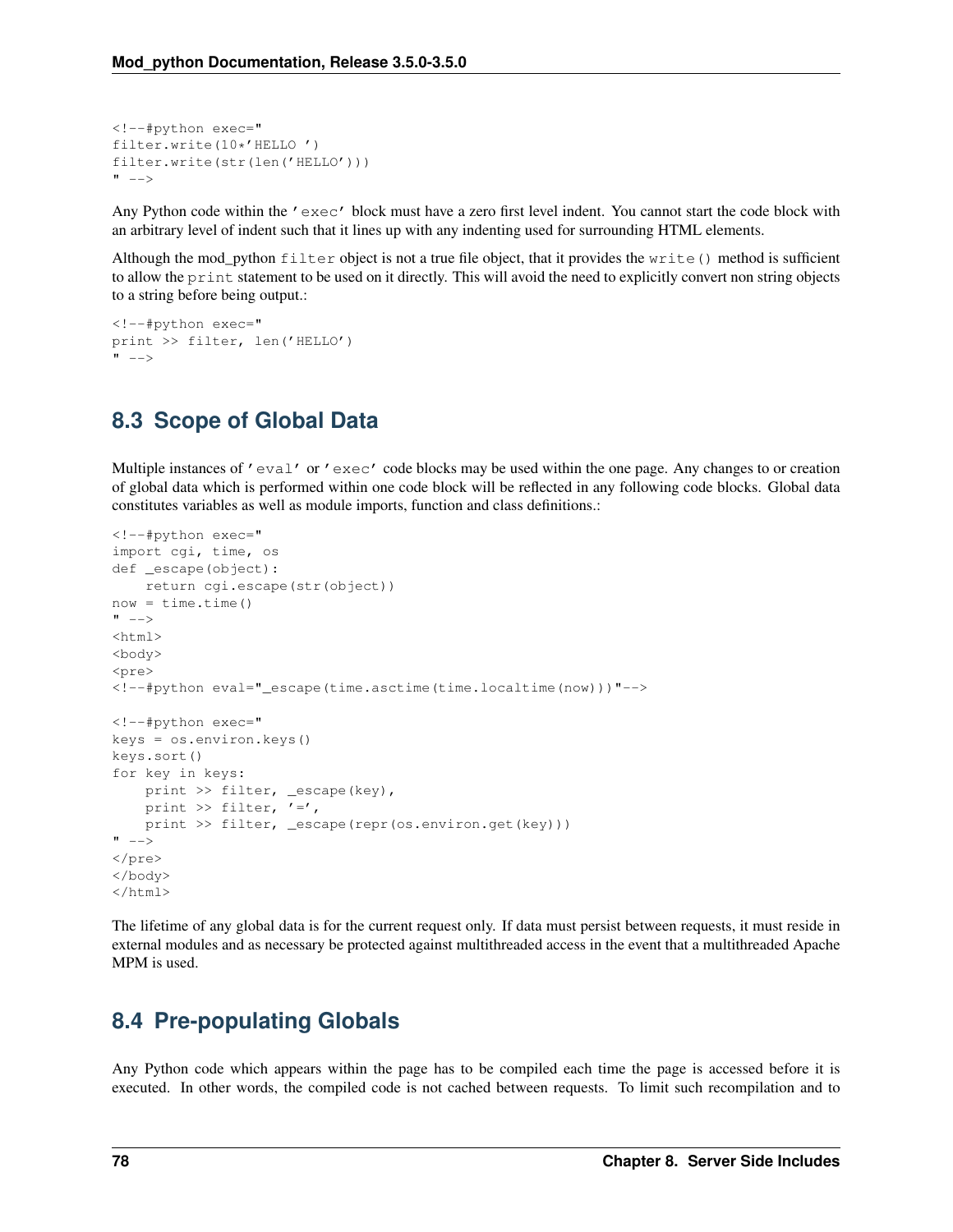avoid duplication of common code amongst many pages, it is preferable to pre-populate the global data from within a mod\_python handler prior to the page being processed.

In most cases, a fixup handler would be used for this purpose. For this to work, first need to configure Apache so that it knows to call the fixup handler.:

```
PythonFixupHandler _handlers
```
The implementation of the fixup handler contained in handlers. py then needs to create an instance of a Python dictionary, store that in the mod\_python request object as  $ssi$  globals and then populate that dictionary with any data to be available to the Python code executing within the page.:

```
from mod_python import apache
```

```
import cgi, time
def _escape(object):
   return cgi.escape(str(object))
def _header(filter):
  print >> filter, '...'
def _footer(filter):
  print >> filter, '...'
def fixuphandler(req):
  req.ssi_globals = {}
   req.ssi_globals['time'] = time
   req.ssi_globals['_escape'] = _escape
   req.ssi_globals['_header'] = _header
   req.ssi_globals['_footer'] = _footer
   return apache.OK
```
This is most useful where it is necessary to insert common information such as headers, footers or menu panes which are dynamically generated into many pages.:

```
<!--#python exec="
now = time.time()" ---><html>
<body>
<!--#python exec="_header(filter)" -->
<pre>
<!--#python eval="_escape(time.asctime(time.localtime(now)))"-->
\langle/pre\rangle<!--#python exec="_footer(filter)" -->
</body>
\langle/html>
```
## **8.5 Conditional Expressions**

SSI allows for some programmability in its own right through the use of conditional expressions. The structure of this conditional construct is::

```
<!--#if expr="test_condition" -->
<!--#elif expr="test_condition" -->
```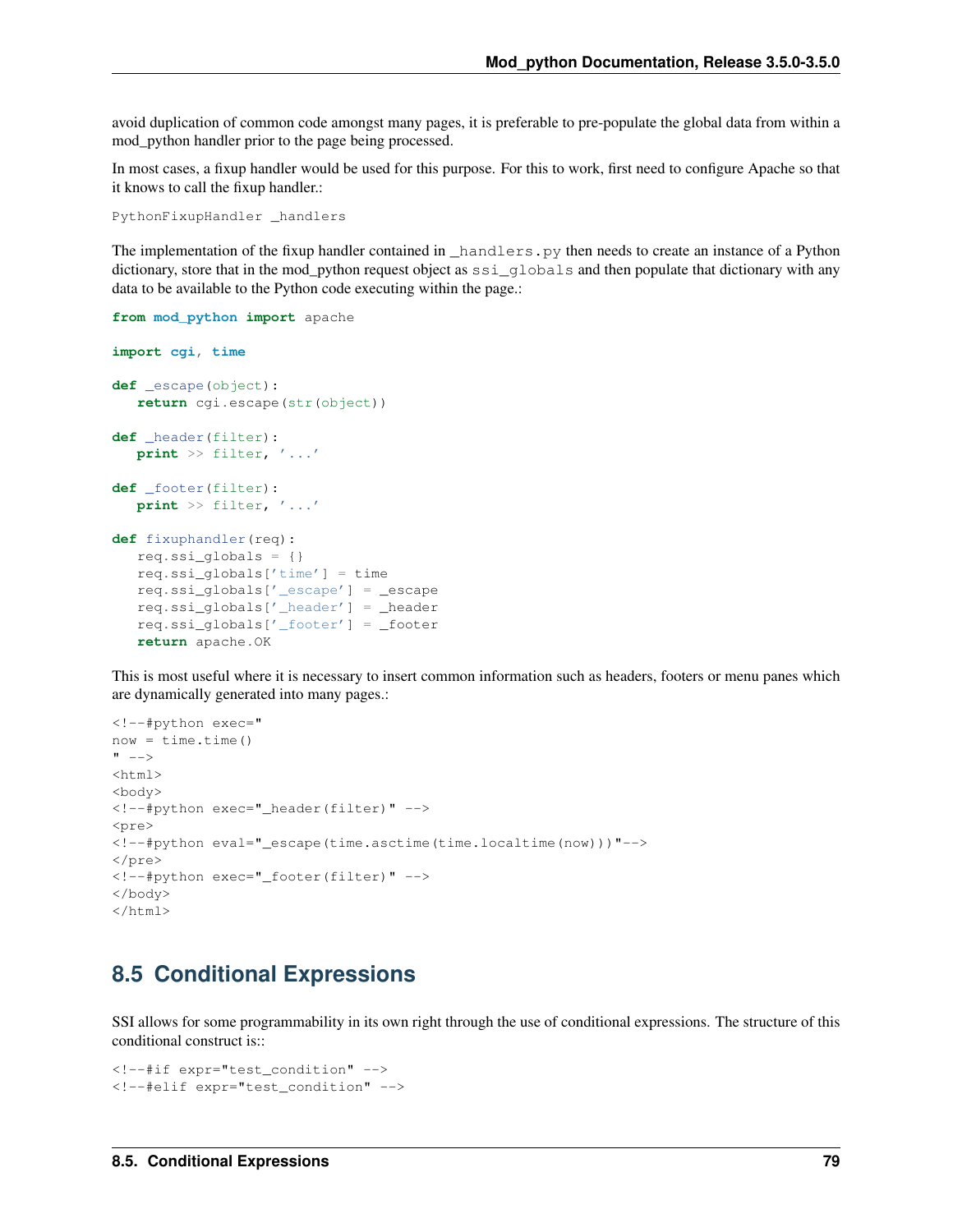$\left\langle \cdot \right\rangle$  --#else -->  $\langle$ !--#endif -->

A test condition can be any sort of logical comparison, either comparing values to one another, or testing the 'truth' of a particular value.

The source of variables used in conditional expressions is distinct from the set of global data used by the Python code executed within a page. Instead, the variables are sourced from the subprocess\_env table object contained within the request object. The values of these variables can be set from within a page using the SSI 'set' directive, or by a range of other Apache directives within the Apache configuration files such as BrowserMatchNoCase and SetEnvIf.

To set these variables from within a mod\_python handler, the subprocess\_env table object would be manipulated directly through the request object.:

```
from mod_python import apache
def fixuphandler(req):
  debug = req.get_config().get('PythonDebug', '0')
   req.subprocess_env['DEBUG'] = debug
  return apache.OK
```
If being done from within Python code contained within the page itself, the request object would first have to be accessed via the filter object.:

```
<!--#python exec="
debug = filter.req.get_config().get('PythonDebug', '0')
filter.req.subprocess_env['DEBUG'] = debug
" --<html>
<body>
\langle!--#if expr="${DEBUG} != 0" -->
DEBUG ENABLED
\leftarrow!--#else -->
DEBUG DISABLED
<!--#endif -->
</body>
</html>
```
## **8.6 Enabling INCLUDES Filter**

SSI is traditionally enabled using the AddOutputFilter directive in the Apache configuration files. Normally this would be where the request mapped to a static file.:

```
AddOutputFilter INCLUDES .shtml
```
When mod\_python is being used, the ability to dynamically enable output filters for the current request can instead be used. This could be done just for where the request maps to a static file, but may just as easily be carried out where the content of a response is generated dynamically. In either case, to enable SSI for the current request, the request.add\_output\_filter() method of the mod\_python request object would be used.:

```
from mod_python import apache
def fixuphandler(req):
   req.add_output_filter('INCLUDES')
   return apache.OK
```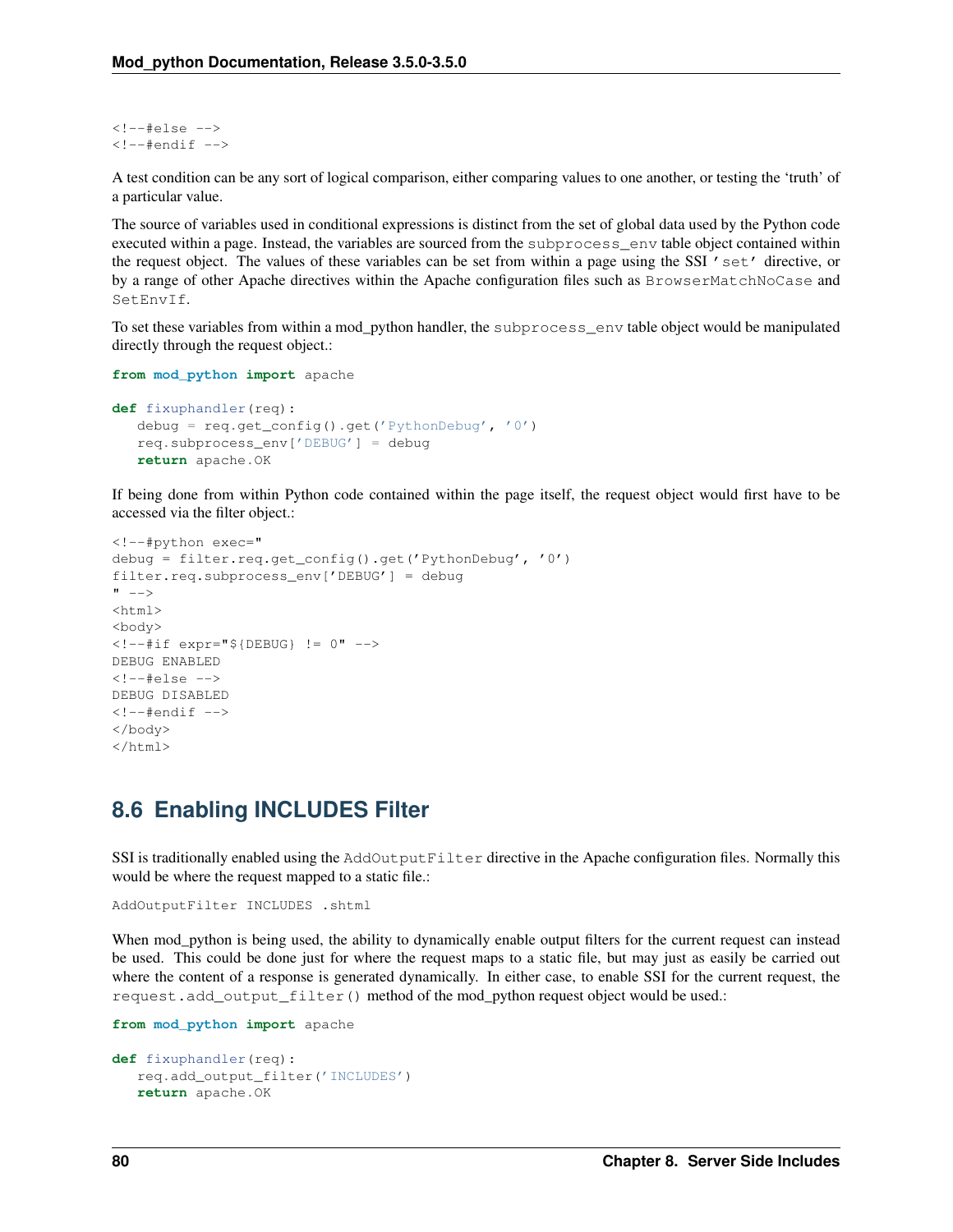#### **CHAPTER**

## **NINE**

# **CHANGES**

## **9.1 Changes from version 3.4.1**

### **9.1.1 New Features**

• Support for Python 3.3

#### **9.1.2 Improvements**

- Simpler, faster and up-to-date with latest Python code for creating/maintaining interpreter and thread state.
- A much faster WSGI implementation (start\_response now implemented in C)

## **9.2 Changes from version 3.3.1**

### **9.2.1 New Features**

- Create the mod\_python command-line tool to report version, manage Apache configuration and instances.
- Make httpdconf directives render themselves as Python, add the only\_if conditional and comments.
- Expose and document httpdconf, make mod\_python importable outside of Apache.
- Provide a WSGI handler.
- Change the Copyright to reflect the new status.
- Add support for Apache HTTP Server 2.4.
- Add support for Python 2.7.

### **9.2.2 Improvements**

- Improve WSGI and Python path documentation.
- Change WSGI handler to use Location path as SCRIPT\_NAME.
- Add is\_location to hlist object, skip the map\_to\_storage for Location-wrapped Python\*Handlers.
- Some optimizations to Python code to make it run faster.
- Add Mutex to Apache 2.4 tests.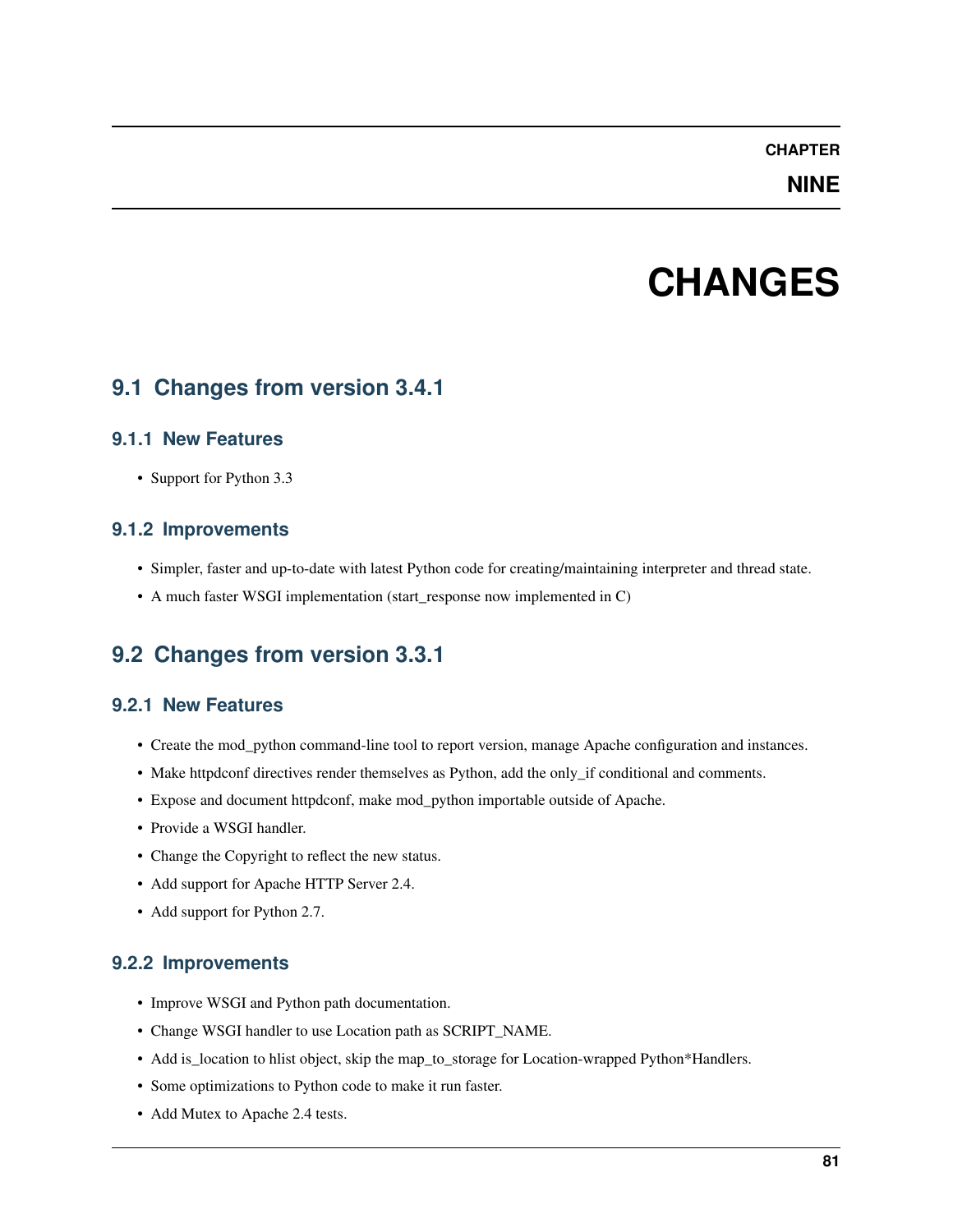- Provide and internal add cgi vars() implementation which does not use sub-requests.
- Many documentation clarifications and improvements.
- Add a test to ensure that req.write() and req.flush() do not leak memory (2.4 only).
- Many new tests and test framework improvements.
- Added a curl hint to the tests for easier stagin/debugging.
- Get rid of the ancient memberlist and PyMember\_Get/Set calls.
- Add support for the c.remote\_ip/addr to c.client\_ip/addr change in 2.4. Add req.useragent\_addr (also new in 2.4).
- Always check C version against Py version and warn.
- Remove APLOG\_NOERRNO references.
- A more unified and cleaned up method of keeping version information.
- Convert documentation to the new reStructuredText format.
- Revert to using the old importer from 3.2.
- Replace README with README.md
- [\(MODPYTHON-238\)](http://issues.apache.org/jira/browse/MODPYTHON-238) Make req.chunked and req.connection.keepalive writable. Being able to set these allows chunking to be turned off when HTTP/1.1 is used but no content length supplied in response.
- [\(MODPYTHON-226\)](http://issues.apache.org/jira/browse/MODPYTHON-226) Make req.status line writable.

#### **9.2.3 Bug Fixes**

- Make PythonCleanupHandler run again.
- Use PCapsule API instead of PyCObject for Python 2.7+.
- Fix SCRIPT\_NAME and PATH\_INFO inconsistencies so that the WSGI handler behaves correctly.
- Remove with-python-src configure option as it is no longer used to build the docs.
- [\(MODPYTHON-243\)](http://issues.apache.org/jira/browse/MODPYTHON-243) Fixed format string error.
- [\(MODPYTHON-250\)](http://issues.apache.org/jira/browse/MODPYTHON-250) Fixed MacOS X (10.5) Leopard 64 bit architecture problems.
- [\(MODPYTHON-249\)](http://issues.apache.org/jira/browse/MODPYTHON-249) Fixed incorrect use of APR bucket brigades shown up by APR 1.3.2.
- [\(MODPYTHON-245\)](http://issues.apache.org/jira/browse/MODPYTHON-245) Fix prototype of optional exported function mp\_release\_interpreter().
- [\(MODPYTHON-220\)](http://issues.apache.org/jira/browse/MODPYTHON-220) Fix 'import' from same directory as PSP file.

## **9.3 Changes from version 3.2.10**

#### **9.3.1 New Features**

- [\(MODPYTHON-103\)](http://issues.apache.org/jira/browse/MODPYTHON-103) New req.add\_output\_filter(), req.add\_input\_filter(), req.register\_output\_fiter(), req.register\_input\_filter() methods. These allows the dynamic registration of filters and the attaching of filters to the current request.
- [\(MODPYTHON-104\)](http://issues.apache.org/jira/browse/MODPYTHON-104) Support added for using Python in content being passed through "INCLUDES" output filter, or as more commonly referred to server side include (SSI) mechanism.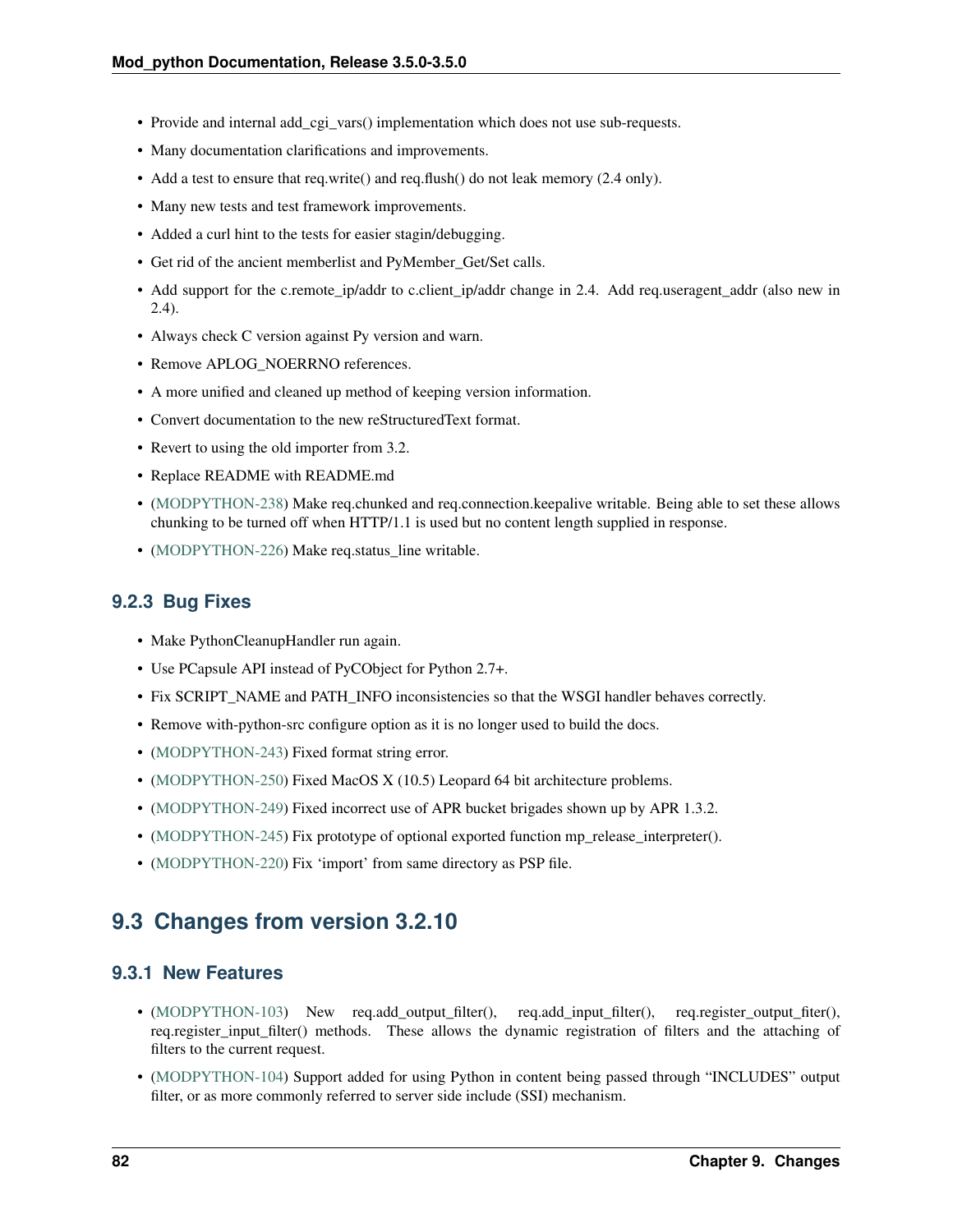- [\(MODPYTHON-108\)](http://issues.apache.org/jira/browse/MODPYTHON-108) Added support to cookies for httponly attribute, an extension originally created by Microsoft, but now getting more widespread use in the battle against cross site-scripting attacks.
- [\(MODPYTHON-118\)](http://issues.apache.org/jira/browse/MODPYTHON-118) Now possible using the PythonImport directive to specify the name of a function contained in the module to be called once the designated module has been imported.
- [\(MODPYTHON-124\)](http://issues.apache.org/jira/browse/MODPYTHON-124) New req.auth\_name() and req.auth\_type() methods. These return the values associated with the AuthName and AuthType directives respectively. The req.ap auth type has now also been made writable so that it can be set by an authentication handler.
- [\(MODPYTHON-130\)](http://issues.apache.org/jira/browse/MODPYTHON-130) Added req.set\_etag(), req.set\_last\_modified() and req.update\_mtime() functions as wrappers for similar functions provided by Apache C API. These are required to effectively use the req.meets\_condition() function. The documentation for req.meets\_condition() has also been updated as what it previously described probably wouldn't actually work.
- [\(MODPYTHON-132\)](http://issues.apache.org/jira/browse/MODPYTHON-132) New req.construct\_url() method. Used to construct a fully qualified URI string incorporating correct scheme, server and port.
- [\(MODPYTHON-144\)](http://issues.apache.org/jira/browse/MODPYTHON-144) The "apache.interpreter" and "apache.main\_server" attributes have been made publically available. These were previously private and not part of the public API.
- [\(MODPYTHON-149\)](http://issues.apache.org/jira/browse/MODPYTHON-149) Added support for session objects that span domains.
- [\(MODPYTHON-153\)](http://issues.apache.org/jira/browse/MODPYTHON-153) Added req.discard\_request\_body() function as wrapper for similar function provided by Apache C API. The function tests for and reads any message body in the request, simply discarding whatever it receives.
- [\(MODPYTHON-164\)](http://issues.apache.org/jira/browse/MODPYTHON-164) The req.add handler(), req.register input filter() and req.register output filter() methods can now take a direct reference to a callable object as well a string which refers to a module or module::function combination by name.
- [\(MODPYTHON-165\)](http://issues.apache.org/jira/browse/MODPYTHON-165) Exported functions from mod\_python module to be used in other third party modules for Apache. The purpose of these functions is to allow those other modules to access the mechanics of how mod\_python creates interpreters, thereby allowing other modules to also embed Python and for there not to be a conflict with mod\_python.
- [\(MODPYTHON-170\)](http://issues.apache.org/jira/browse/MODPYTHON-170) Added req.\_request\_rec, server.\_server\_rec and conn.\_conn\_rec semi private members for getting accessing to underlying Apache struct as a Python CObject. These can be used for use in implementing SWIG bindings for lower level APIs of Apache. These members should be regarded as experimental and there are no guarantees that they will remain present in this specific form in the future.
- [\(MODPYTHON-193\)](http://issues.apache.org/jira/browse/MODPYTHON-193) Added new attribute available as req.hlist.location. For a handler executed directly as the result of a handler directive within a Location directive, this will be set to the value of the Location directive. If LocationMatch, or wildcards or regular expressions are used with Location, the value will be the matched value in the URL and not the pattern.

### **9.3.2 Improvements**

- [\(MODPYTHON-27\)](http://issues.apache.org/jira/browse/MODPYTHON-27) When using mod\_python.publisher, the \_\_auth\_\_() and \_\_access\_\_() functions and the \_\_auth\_realm\_\_ string can now be nested within a class method as a well a normal function.
- [\(MODPYTHON-90\)](http://issues.apache.org/jira/browse/MODPYTHON-90) The PythonEnablePdb configuration option will now be ignored if Apache hasn't been started up in single process mode.
- [\(MODPYTHON-91\)](http://issues.apache.org/jira/browse/MODPYTHON-91) If running Apache in single process mode with PDB enabled and the "quit" command is used to exit that debug session, an exception indicating that the PDB session has been aborted is raised rather than None being returned with a subsequent error complaining about the handler returning an invalid value.
- [\(MODPYTHON-93\)](http://issues.apache.org/jira/browse/MODPYTHON-93) Improved util.FieldStorage efficiency and made the interface more dictionary like.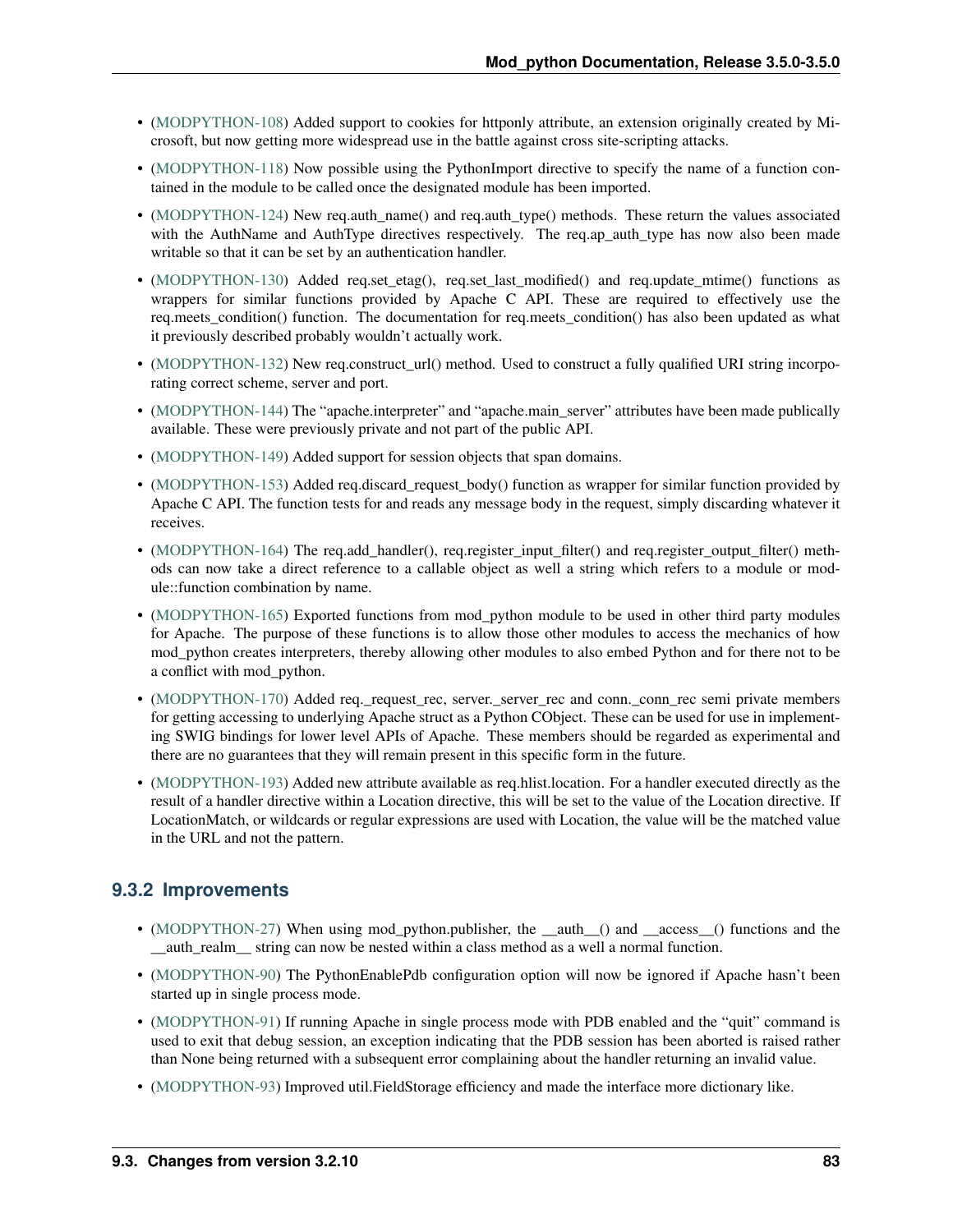- [\(MODPYTHON-101\)](http://issues.apache.org/jira/browse/MODPYTHON-101) Force an exception when handler evaluates to something other than None but is otherwise not callable. Previously an exception would not be generated if the handler evaluated to False.
- [\(MODPYTHON-107\)](http://issues.apache.org/jira/browse/MODPYTHON-107) Neither mod\_python.publisher nor mod\_python.psp explicitly flush output after writing the content of the response back to the request object. By not flushing output it is now possible to use the "CONTENT\_LENGTH" output filter to add a "Content-Length" header.
- [\(MODPYTHON-111\)](http://issues.apache.org/jira/browse/MODPYTHON-111) Note made in session documentation that a save is required to avoid session timeouts.
- [\(MODPYTHON-125\)](http://issues.apache.org/jira/browse/MODPYTHON-125) The req.handler attribute is now writable. This allows a handler executing in a phase prior to the response phase to specify which Apache module will be responsible for generating the content.
- [\(MODPYTHON-128\)](http://issues.apache.org/jira/browse/MODPYTHON-128) Made the req.canonical\_filename attribute writable. Changed the req.finfo attribute from being a tuple to an actual object. For backwards compatibility the attributes of the object can still be accessed as if they were a tuple. New code however should access the attributes as member data. The req.finfo attribute is also now writable and can be assigned to using the result of calling the new function apache.stat(). This function is a wrapper for apr\_stat().
- [\(MODPYTHON-129\)](http://issues.apache.org/jira/browse/MODPYTHON-129) When specifying multiple handlers for a phase, the status returned by each handler is now treated the same as how Apache would treat the status if the handler was registered using the low level C API. What this means is that whereas stacked handlers of any phase would in turn previously be executed as long as they returned apache.OK, this is no longer the case and what happens is dependent on the phase. Specifically, a handler returning apache.DECLINED no longer causes the execution of subsequent handlers for the phase to be skipped. Instead, it will move to the next of the stacked handlers. In the case of PythonTransHandler, PythonAuthenHandler, PythonAuthzHandler and PythonTypeHandler, as soon as apache.OK is returned, subsequent handlers for the phase will be skipped, as the result indicates that any processing pertinent to that phase has been completed. For other phases, stacked handlers will continue to be executed if apache.OK is returned as well as when apache.DECLINED is returned. This new interpretation of the status returned also applies to stacked content handlers listed against the PythonHandler directive even though Apache notionally only ever calls at most one content handler. Where all stacked content handlers in that phase run, the status returned from the last handler becomes the overall status from the content phase.
- [\(MODPYTHON-141\)](http://issues.apache.org/jira/browse/MODPYTHON-141) The req.proxyreq and req.uri attributes are now writable. This allows a handler to setup these values and trigger proxying of the current request to a remote server.
- [\(MODPYTHON-142\)](http://issues.apache.org/jira/browse/MODPYTHON-142) The req.no\_cache and req.no\_local\_copy attributes are now writable.
- [\(MODPYTHON-143\)](http://issues.apache.org/jira/browse/MODPYTHON-143) Completely reimplemented the module importer. This is now used whenever modules are imported corresponding to any of the Python\*Handler, Python\*Filter and PythonImport directives. The module importer is still able to be used directly using the apache.import\_module() function. The new module importer no longer supports automatic reloading of packages/modules that appear on the standard Python module search path as defined by the PythonPath directive or within an application by direct changes to sys.path. Automatic module reloading is however still performed on file based modules (not packages) which are located within the document tree where handlers are located. Locations within the document tree are however no longer added to the standard Python module search path automatically as they are maintained within a distinct importer search path. The PythonPath directive MUST not be used to point at directories within the document tree. To have additional directories be searched by the module importer, they should be listed in the mod\_python.importer.path option using the PythonOption directive. This is a path similar to how PythonPath argument is supplied, but MUST not reference sys.path nor contain any directories also listed in the standard Python module search path. If an application does not appear to work under the module importer, the old module importer can be reenabled by setting the mod\_python.legacy.importer option using the PythonOption directive to the value '\*'. This option must be set in the global Apache configuration.
- [\(MODPYTHON-152\)](http://issues.apache.org/jira/browse/MODPYTHON-152) When in a sub request, when a request is the result of an internal redirect, or when when returning from such a request, the req.main, req.prev and req.next members now correctly return a reference to the original Python request object wrapper first created for the specific request\_rec instance rather than creating a new distinct Python request object. This means that any data added explicitly to a request object can be passed between such requests.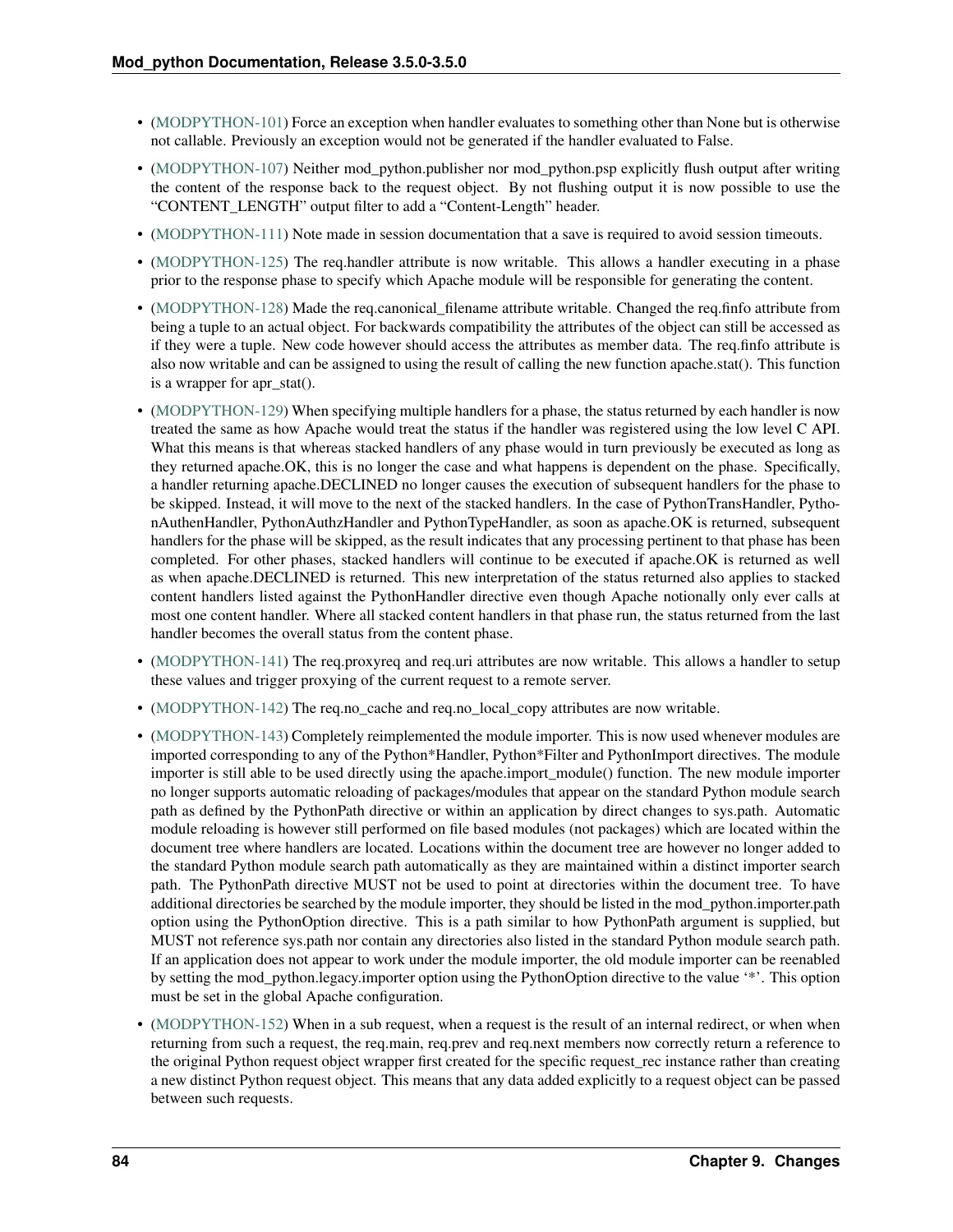- [\(MODPYTHON-178\)](http://issues.apache.org/jira/browse/MODPYTHON-178) When using mod python.psp, if the PSP file which is the target of the request doesn't actually exist, an apache.HTTP\_NOT\_FOUND server error is now returned to the client rather than raising a ValueError exception which results in a 500 internal server error. Note that if using SetHandler and the request is against the directory and no DirectoryIndex directive is specified which lists a valid PSP index file, then the same apache.HTTP\_NOT\_FOUND server error is returned to the client.
- [\(MODPYTHON-196\)](http://issues.apache.org/jira/browse/MODPYTHON-196) For completeness, added req.server.log\_error() and req.connection.log\_error(). The latter wraps ap\_log\_cerror() (when available), allowing client information to be logged along with message from a connection handler.
- [\(MODPYTHON-206\)](http://issues.apache.org/jira/browse/MODPYTHON-206) The attribute req.used\_path\_info is now modifiable and can be set from within handlers. This is equivalent to having used the AcceptPathInfo directive.
- [\(MODPYTHON-207\)](http://issues.apache.org/jira/browse/MODPYTHON-207) The attribute req.args is now modifiable and can be set from within handlers.

## **9.3.3 Bug Fixes**

- [\(MODPYTHON-38\)](http://issues.apache.org/jira/browse/MODPYTHON-38) Fixed issue when using PSP pages in conjunction with publisher handler or where a PSP error page was being triggered, that form parameters coming from content of a POST request weren't available or only available using a workaround. Specifically, the PSP page will now use any FieldStorage object instance cached as req.form left there by preceding code.
- [\(MODPYTHON-43\)](http://issues.apache.org/jira/browse/MODPYTHON-43) Nested \_\_auth\_\_() functions in mod\_python.publisher now execute in context of globals from the file the function is in and not that of mod\_python.publisher itself.
- [\(MODPYTHON-47\)](http://issues.apache.org/jira/browse/MODPYTHON-47) Fixed mod\_python.publisher so it will not return a HTTP Bad Request response when mod\_auth is being used to provide Digest authentication.
- [\(MODPYTHON-63\)](http://issues.apache.org/jira/browse/MODPYTHON-63) When handler directives are used within Directory or DirectoryMatch directives where wildcards or regular expressions are used, the handler directory will be set to the shortest directory matched by the directory pattern. Handler directives can now also be used within Files and FilesMatch directives and the handler directory will correctly resolve to the directory corresponding to the enclosing Directory or Directory-Match directive, or the directory the .htaccess file is contained in.
- [\(MODPYTHON-76\)](http://issues.apache.org/jira/browse/MODPYTHON-76) The FilterDispatch callback should not flush the filter if it has already been closed.
- [\(MODPYTHON-84\)](http://issues.apache.org/jira/browse/MODPYTHON-84) The original change to fix the symlink issue for req.sendfile() was causing problems on Win32, plus code needed to be changed to work with APR 1.2.7.
- [\(MODPYTHON-100\)](http://issues.apache.org/jira/browse/MODPYTHON-100) When using stacked handlers and a SERVER\_RETURN exception was used to return an OK status for that handler, any following handlers weren't being run if appropriate for the phase.
- [\(MODPYTHON-109\)](http://issues.apache.org/jira/browse/MODPYTHON-109) The Py\_Finalize() function was being called on child process shutdown. This was being done though from within the context of a signal handler, which is generally unsafe and would cause the process to lock up. This function is no longer called on child process shutdown.
- [\(MODPYTHON-112\)](http://issues.apache.org/jira/browse/MODPYTHON-112) The req.phase attribute is no longer overwritten by an input or output filter. The filter.is\_input member should be used to determine if a filter is an input or output filter.
- [\(MODPYTHON-113\)](http://issues.apache.org/jira/browse/MODPYTHON-113) The PythonImport directive now uses the apache.import\_module() function to import modules to avoid reloading problems when same module is imported from a handler.
- [\(MODPYTHON-114\)](http://issues.apache.org/jira/browse/MODPYTHON-114) Fixed race conditions on setting sys.path when the PythonPath directive is being used as well as problems with infinite extension of path.
- [\(MODPYTHON-120\)](http://issues.apache.org/jira/browse/MODPYTHON-120) [\(MODPYTHON-121\)](http://issues.apache.org/jira/browse/MODPYTHON-121) Fixes to test suite so it will work on virtual hosting environments where localhost doesn't resolve to 127.0.0.1 but the actual IP address of the host.
- [\(MODPYTHON-126\)](http://issues.apache.org/jira/browse/MODPYTHON-126) When Python\*Handler or Python\*Filter directive is used inside of a Files directive container, the handler/filter directory value will now correctly resolve to the directory corresponding to any parent Directory directive or the location of the .htaccess file the Files directive is contained in.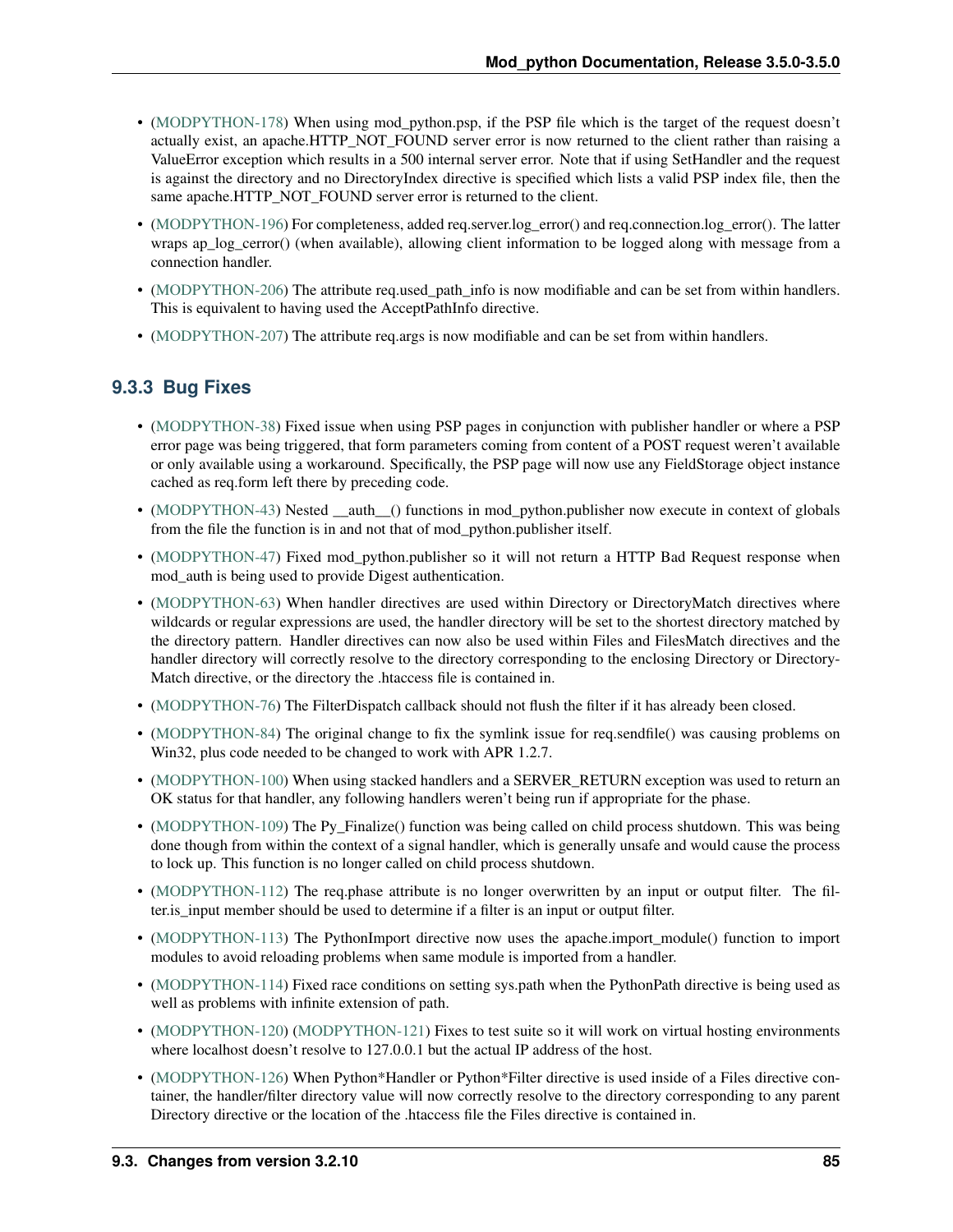- [\(MODPYTHON-133\)](http://issues.apache.org/jira/browse/MODPYTHON-133) The table object returned by req.server.get config() was not being populated correctly to be the state of directives set at global scope for the server.
- [\(MODPYTHON-134\)](http://issues.apache.org/jira/browse/MODPYTHON-134) Setting PythonDebug to Off, wasn't overriding On setting in parent scope.
- [\(MODPYTHON-140\)](http://issues.apache.org/jira/browse/MODPYTHON-140) The util.redirect() function should be returning server status of apache.DONE and not apache.OK otherwise it will not give desired result if used in non content handler phase or where there are stacked content handlers.
- [\(MODPYTHON-147\)](http://issues.apache.org/jira/browse/MODPYTHON-147) Stopped directories being added to sys.path multiple times when PythonImport and PythonPath directive used.
- [\(MODPYTHON-148\)](http://issues.apache.org/jira/browse/MODPYTHON-148) Added missing Apache contants apache.PROXYREQ\_RESPONSE and apache.HTTP\_UPGRADE\_REQUIRED. Also added new constants for Apache magic mime types and values for interpreting the req.connection.keepalive and req.read\_body members.
- [\(MODPYTHON-150\)](http://issues.apache.org/jira/browse/MODPYTHON-150) In a multithread MPM, the apache.init() function could be called more than once for a specific interpreter instance whereas it should only be called once.
- [\(MODPYTHON-151\)](http://issues.apache.org/jira/browse/MODPYTHON-151) Debug error page returned to client when an exception in a handler occurred wasn't escaping special HTML characters in the traceback or the details of the exception.
- [\(MODPYTHON-157\)](http://issues.apache.org/jira/browse/MODPYTHON-157) Wrong interpreter name used for fixup handler phase and earlier, when PythonInterp-PerDirectory was enabled and request was against a directory but client didn't provide the trailing slash.
- [\(MODPYTHON-159\)](http://issues.apache.org/jira/browse/MODPYTHON-159) Fix FieldStorage class so that it can handle multiline headers.
- [\(MODPYTHON-160\)](http://issues.apache.org/jira/browse/MODPYTHON-160) Using PythonInterpPerDirective when setting content handler to run dynamically with req.add\_handler() would cause Apache to crash.
- [\(MODPYTHON-161\)](http://issues.apache.org/jira/browse/MODPYTHON-161) Directory argument supplied to req.add\_handler() is canonicalized and a trailing slash added automatically. This is needed to ensure that the directory is always in POSIX path style as used by Apache and that convention where directories associated with directives always have trailing slash is adhered to. If this is not done, a different interpreter can be chosen to that expected when the PythonInterpPerDirective is used.
- [\(MODPYTHON-166\)](http://issues.apache.org/jira/browse/MODPYTHON-166) PythonHandlerModule was not setting up registration of the PythonFixupHandler or PythonAuthenHandler. For the latter this meant that using Require directive with PythonHandlerModule would cause a 500 error and complaint in error log about "No groups file".
- [\(MODPYTHON-167\)](http://issues.apache.org/jira/browse/MODPYTHON-167) When PythonDebug was On and and exception occurred, the response to the client had a status of 200 when it really should have been a 500 error status indicating that an internal error occurred. A 500 error status was correctly being returned when PythonDebug was Off.
- [\(MODPYTHON-168\)](http://issues.apache.org/jira/browse/MODPYTHON-168) Fixed psp\_parser error when CR is used as a line terminator in psp code. This may occur with some older editors such as GoLive on Mac OS X.
- [\(MODPYTHON-175\)](http://issues.apache.org/jira/browse/MODPYTHON-175) Fixed problem whereby a main PSP page and an error page triggered from that page both accessing the session object would cause a deadlock.
- [\(MODPYTHON-176\)](http://issues.apache.org/jira/browse/MODPYTHON-176) Fixed issue whereby PSP code would unlock session object which it had inherited from the caller meaning caller could no longer use it safely. PSP code will now only unlock session if it created it in the first place.
- [\(MODPYTHON-179\)](http://issues.apache.org/jira/browse/MODPYTHON-179) Fixed the behaviour of req.readlines() when a size hint was provided. Previously, it would always return a single line when a size hint was provided.
- [\(MODPYTHON-180\)](http://issues.apache.org/jira/browse/MODPYTHON-180) Publisher would wrongly output a warning about nothing to publish if req.write() or req.sendfile() used and data not flushed, and then published function returned None.
- [\(MODPYTHON-181\)](http://issues.apache.org/jira/browse/MODPYTHON-181) Fixed memory leak when mod\_python handlers are defined for more than one phase at the same time.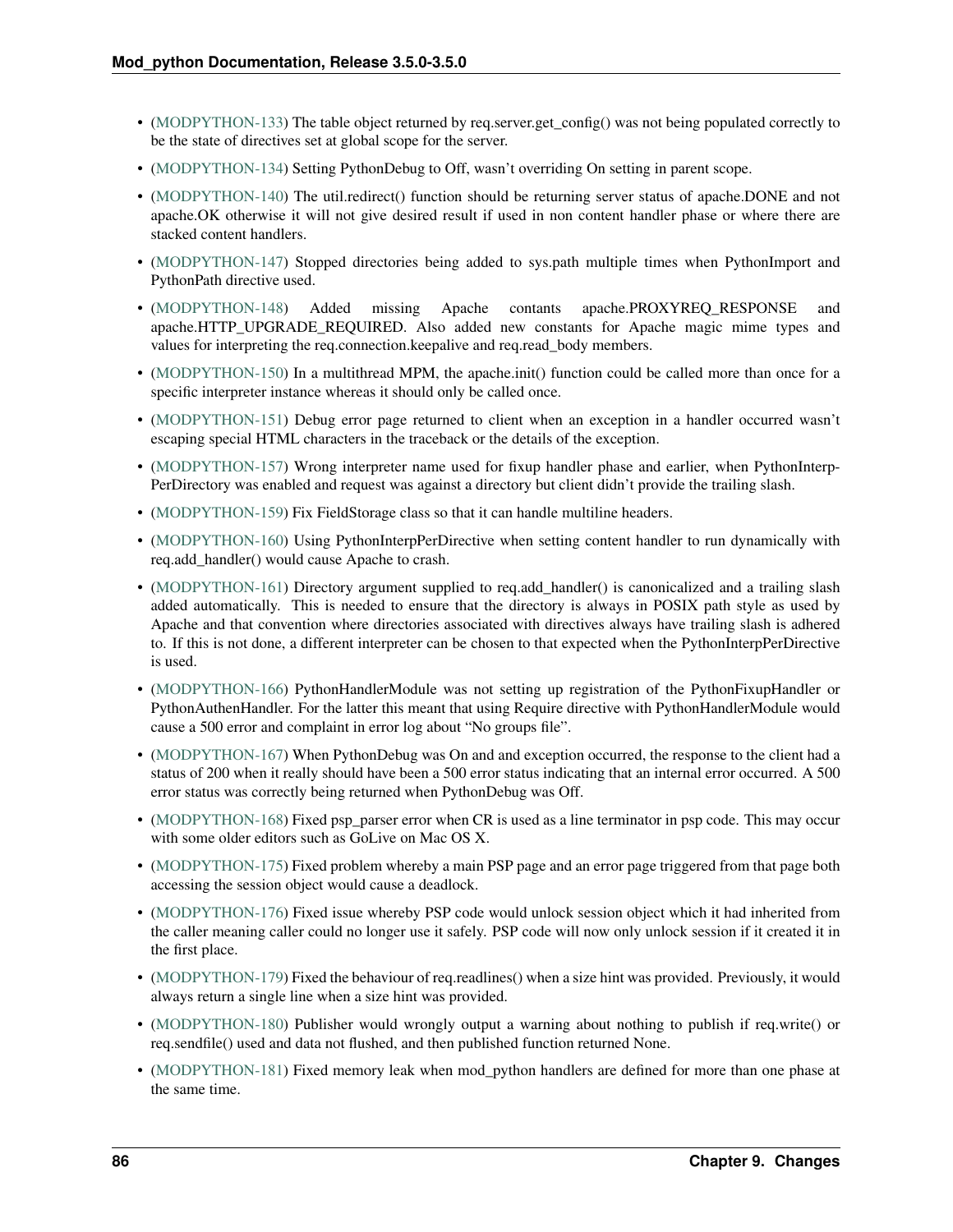- [\(MODPYTHON-182\)](http://issues.apache.org/jira/browse/MODPYTHON-182) Fixed memory leak in req.readline().
- [\(MODPYTHON-184\)](http://issues.apache.org/jira/browse/MODPYTHON-184) Fix memory leak in apache.make\_table(). This was used by util.FieldStorage class so affected all code using forms.
- [\(MODPYTHON-185\)](http://issues.apache.org/jira/browse/MODPYTHON-185) Fixed segfault in psp.parsestring(src\_string) when src\_string is empty.
- [\(MODPYTHON-187\)](http://issues.apache.org/jira/browse/MODPYTHON-187) Table objects could crash in various ways when the value of an item was NULL. This could occur for SCRIPT\_FILENAME when the req.subprocess\_env table was accessed in the post read request handler phase.
- [\(MODPYTHON-189\)](http://issues.apache.org/jira/browse/MODPYTHON-189) Fixed representation returned by calling repr() on a table object.
- [\(MODPYTHON-191\)](http://issues.apache.org/jira/browse/MODPYTHON-191) Session class will no longer accept a normal cookie if a signed cookie was expected.
- [\(MODPYTHON-194\)](http://issues.apache.org/jira/browse/MODPYTHON-194) Fixed potential memory leak due to not clearing the state of thread state objects before deleting them.
- [\(MODPYTHON-195\)](http://issues.apache.org/jira/browse/MODPYTHON-195) Fix potential Win32 resource leaks in parent Apache process when process restarts occur.
- [\(MODPYTHON-198\)](http://issues.apache.org/jira/browse/MODPYTHON-198) Python 2.5 broke nested \_\_auth\_/\_\_access\_/\_\_auth\_realm\_\_ in mod\_python.publisher.
- [\(MODPYTHON-200\)](http://issues.apache.org/jira/browse/MODPYTHON-200) Fixed problem whereby signed and marshalled cookies could not be used at the same time. When expecting marshalled cookie, any signed, but not marshalled cookies will be returned as normal cookies.

## **9.4 Changes from version 3.2.8**

#### **9.4.1 New Features**

- [\(MODPYTHON-78\)](http://issues.apache.org/jira/browse/MODPYTHON-78) Added support for Apache 2.2.
- [\(MODPYTHON-94\)](http://issues.apache.org/jira/browse/MODPYTHON-94) New req.is https() and req.ssl var lookup() methods. These communicate direct with the Apache mod\_ssl module, allowing it to be determined if the connection is using SSL/TLS and what the values of internal ssl variables are.
- [\(MODPYTHON-131\)](http://issues.apache.org/jira/browse/MODPYTHON-131) The directory used for mutex locks can now be specified at at compile time using ./configure –with-mutex-dir value or at run time with PythonOption mod\_python.mutex\_directory value.
- [\(MODPYTHON-137\)](http://issues.apache.org/jira/browse/MODPYTHON-137) New req.server.get\_options() method. This returns the subset of Python options set at global scope within the Apache configuration. That is, outside of the context of any VirtualHost, Location, Directory or Files directives.
- [\(MODPYTHON-145\)](http://issues.apache.org/jira/browse/MODPYTHON-145) The number of mutex locks can now be specified at run time with PythonOption mod\_python.mutex\_locks value.
- [\(MODPYTHON-172\)](http://issues.apache.org/jira/browse/MODPYTHON-172) Fixed three memory leaks that were found in apachemodule.parse qsl, req.readlines and util.cfgtree\_walk.

#### **9.4.2 Improvements**

- [\(MODPYTHON-77\)](http://issues.apache.org/jira/browse/MODPYTHON-77) Third party C modules that use the simplified API for the Global Interpreter Lock (GIL), as described in PEP 311, can now be used. The only requirement is that such modules can only be used in the context of the "main interpreter".
- [\(MODPYTHON-119\)](http://issues.apache.org/jira/browse/MODPYTHON-119) DbmSession unit test no longer uses the default directory for the dbm file, so the test will not interfer with the user's current apache instance.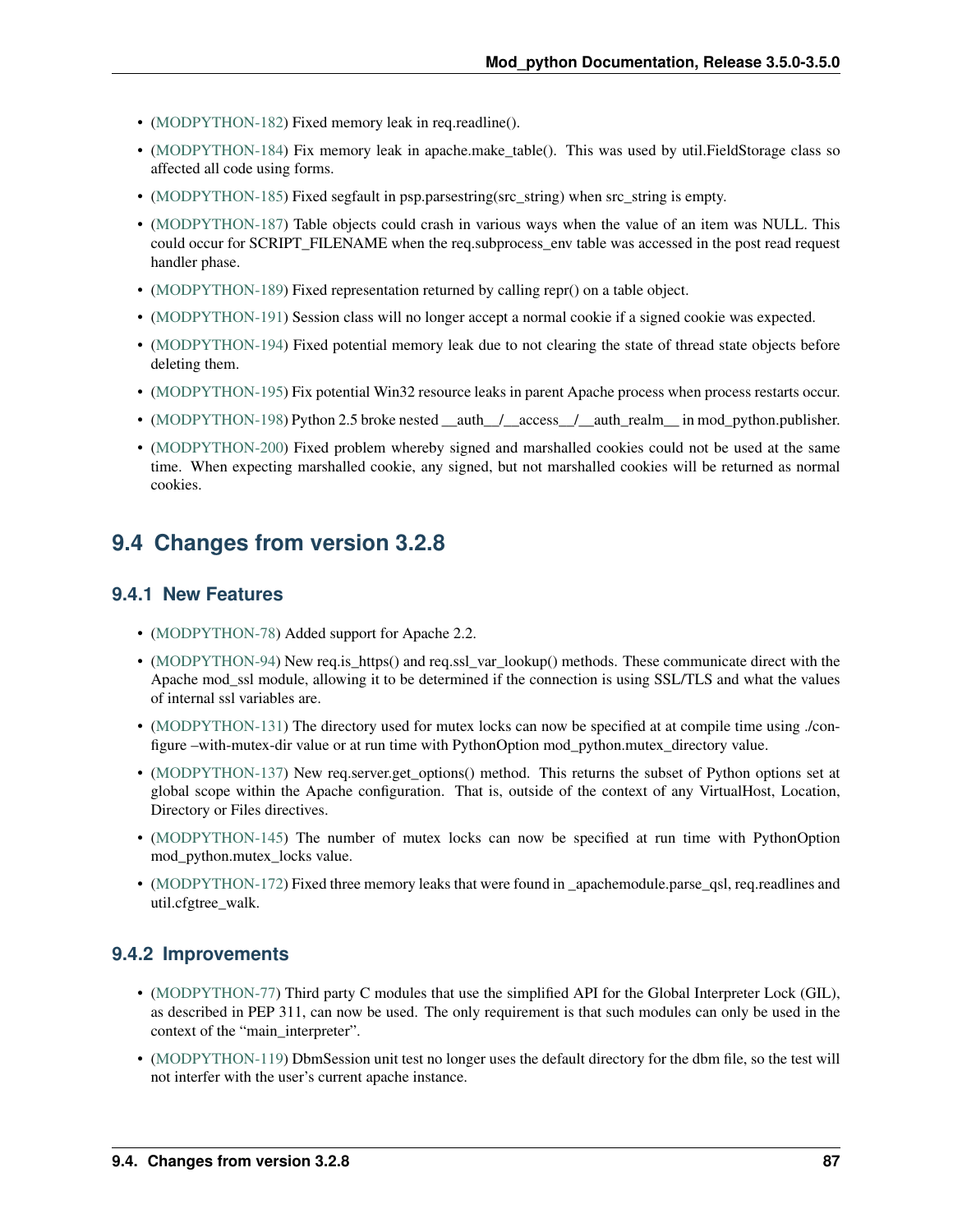• [\(MODPYTHON-158\)](http://issues.apache.org/jira/browse/MODPYTHON-158) Added additional debugging and logging output for where mod python cannot initialise itself properly due to Python or mod\_python version mismatches or missing Python module code files.

### **9.4.3 Bug Fixes**

- [\(MODPYTHON-84\)](http://issues.apache.org/jira/browse/MODPYTHON-84) Fixed request.sendfile() bug for symlinked files on Win32.
- [\(MODPYTHON-122\)](http://issues.apache.org/jira/browse/MODPYTHON-122) Fixed configure problem when using bash 3.1.x.
- [\(MODPYTHON-173\)](http://issues.apache.org/jira/browse/MODPYTHON-173) Fixed DbmSession to create db file with mode 0640.

## **9.5 Changes from version 3.2.7**

## **9.5.1 Security Fix**

• [\(MODPYTHON-135\)](http://issues.apache.org/jira/browse/MODPYTHON-135) Fixed possible directory traversal attack in FileSession. The session id is now checked to ensure it only contains valid characters. This check is performed for all sessions derived from the BaseSession class.

## **9.6 Changes from version 3.1.4**

### **9.6.1 New Features**

- New apache.register\_cleanup() method.
- New apache.exists\_config\_define() method.
- New file-based session manager class.
- Session cookie name can be specified.
- The maximum number of mutexes mod\_python uses for session locking can now be specifed at compile time using configure –with-max-locks.
- New a version attribute in mod\_python module.
- New test handler testhandler.py has been added.

### **9.6.2 Improvements**

- Autoreload of a module using apache.import\_module() now works if modification time for the module is different from the file. Previously, the module was only reloaded if the the modification time of the file was more recent. This allows for a more graceful reload if a file with an older modification time needs to be restored from backup.
- Fixed the publisher traversal security issue
- Objects hierarchy a la CherryPy can now be published.
- mod\_python.c now logs reason for a 500 error
- Calls to PyErr\_Print in mod\_python.c are now followed by fflush()
- Using an empty value with PythonOption will unset a PythonOption key.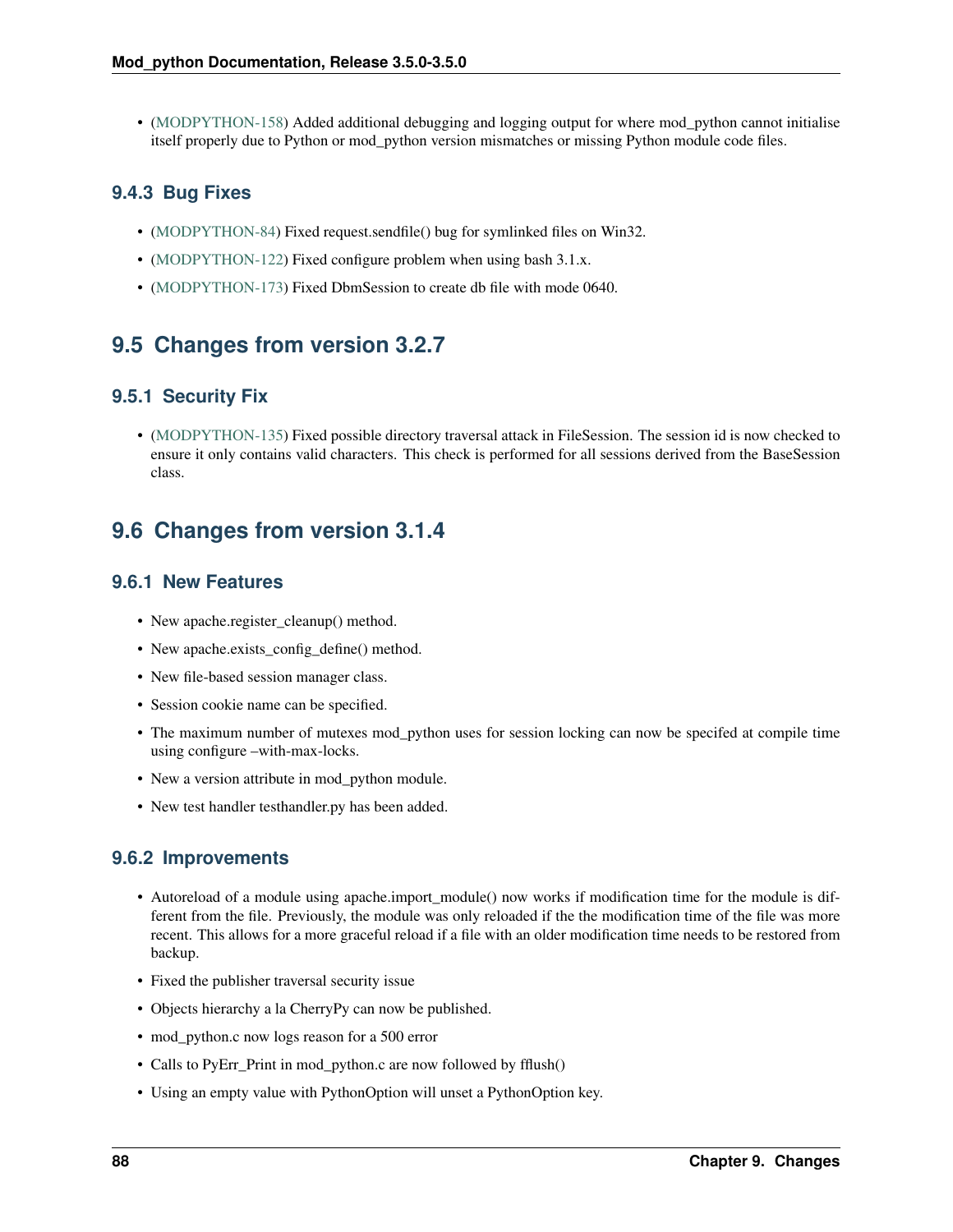- req.path info is now a read/write member.
- Improvements to FieldStorage allow uploading of large files. Uploaded files are now streamed to disk, not to memory.
- Path to flex is now discovered at configuration time or can be specifed using configure –with-flex=/path/to/flex.
- sys.argv is now initialized to ["mod\_python"] so that modules like numarray and pychart can work properly.

#### **9.6.3 Bug Fixes**

- Fixed memory leak which resulted from circular references starting from the request object.
- Fixed memory leak resulting from multiple PythonOption directives.
- Fixed Multiple/redundant interpreter creation problem.
- Cookie attributes with attribute names prefixed with \$ are now ignored. See Section 4.7 for more information.
- Bug in setting up of config\_dir from Handler directives fixed.
- mod\_python.publisher will now support modules with the same name but in different directories
- Fixed continual reloading of modules problem
- Fixed big marshalled cookies error.
- Fixed mod\_python.publisher extension handling
- mod python.publisher default index file traversal
- mod\_python.publisher loading wrong module and giving no warning/error
- apply\_fs\_data() now works with "new style" objects
- File descriptor fd closed after ap\_send\_fd() in req\_sendfile()
- Bug in mem\_cleanup in MemorySession fixed.
- Fixed bug in apache. global lock() which could cause a segfault if the lock index parameter is greater number of mutexes created at mod\_python startup.
- Fixed bug where local\_ip and local\_host in connection object were returning remote\_ip and remote\_host instead
- Fixed install dso Makefile rule so it only installs the dso, not the python files
- Potential deadlock in psp cache handling fixed
- Fixed bug where sessions are used outside <Directory> directive.
- Fixed compile problem on IRIX. ln -s requires both TARGET and LINK\_NAME on IRIX. ie. ln -s TARGET LINK\_NAME
- Fixed ./configure problem on SuSE Linux 9.2 (x86-64). Python libraries are in lib64/ for this platform.
- Fixed req.sendfile() problem where sendfile(filename) sends the incorrect number of bytes when filename is a symlink.
- Fixed problem where util.FieldStorage was not correctly checking the mime types of POSTed entities
- Fixed conn.local\_addr and conn.remote\_addr for a better IPv6 support.
- Fixed psp\_parser.l to properly escape backslash-n, backslash-t and backslash-r character sequences.
- Fixed segfault bug when accessing some request object members (allowed\_methods, allowed\_xmethods, content\_languages) and some server object members (names, wild\_names).
- Fixed request.add\_handler() segfault bug when adding a handler to an empty handler list.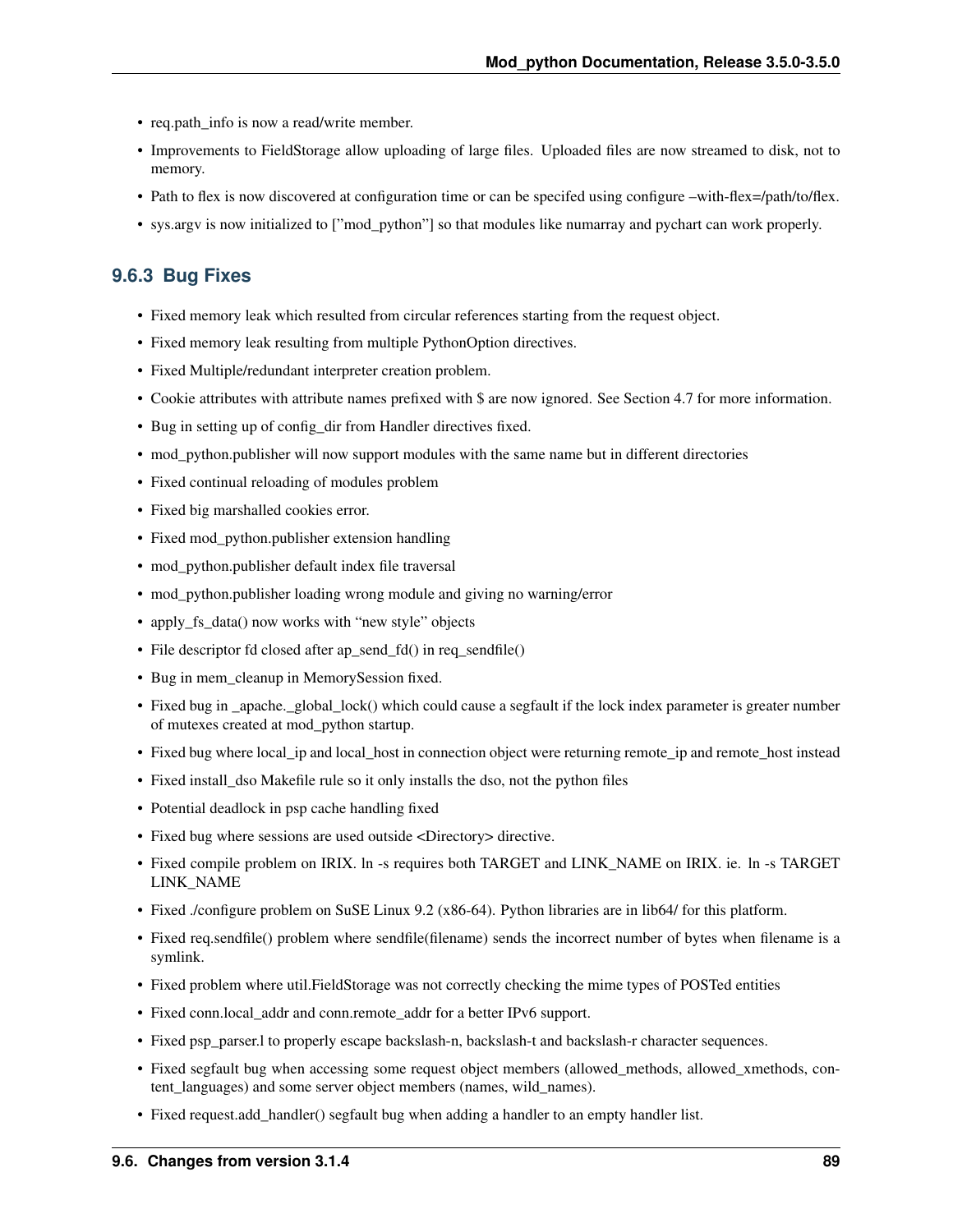- Fixed PythonAutoReload directive so that AutoReload can be turned off.
- Fixed connection object read() bug on FreeBSD.
- Fixed potential buffer corruption bug in connection object read().

# **9.7 Changes from version 2.x**

- Mod\_python 3.0 no longer works with Apache 1.3, only Apache 2.x is supported.
- Mod\_python no longer works with Python versions less than 2.2.1
- Mod\_python now supports Apache filters.
- Mod\_python now supports Apache connection handlers.
- Request object supports internal\_redirect().
- Connection object has read(), readline() and write().
- Server object has get\_config().
- Httpdapi handler has been deprecated.
- Zpublisher handler has been deprecated.
- Username is now in req.user instead of req.connection.user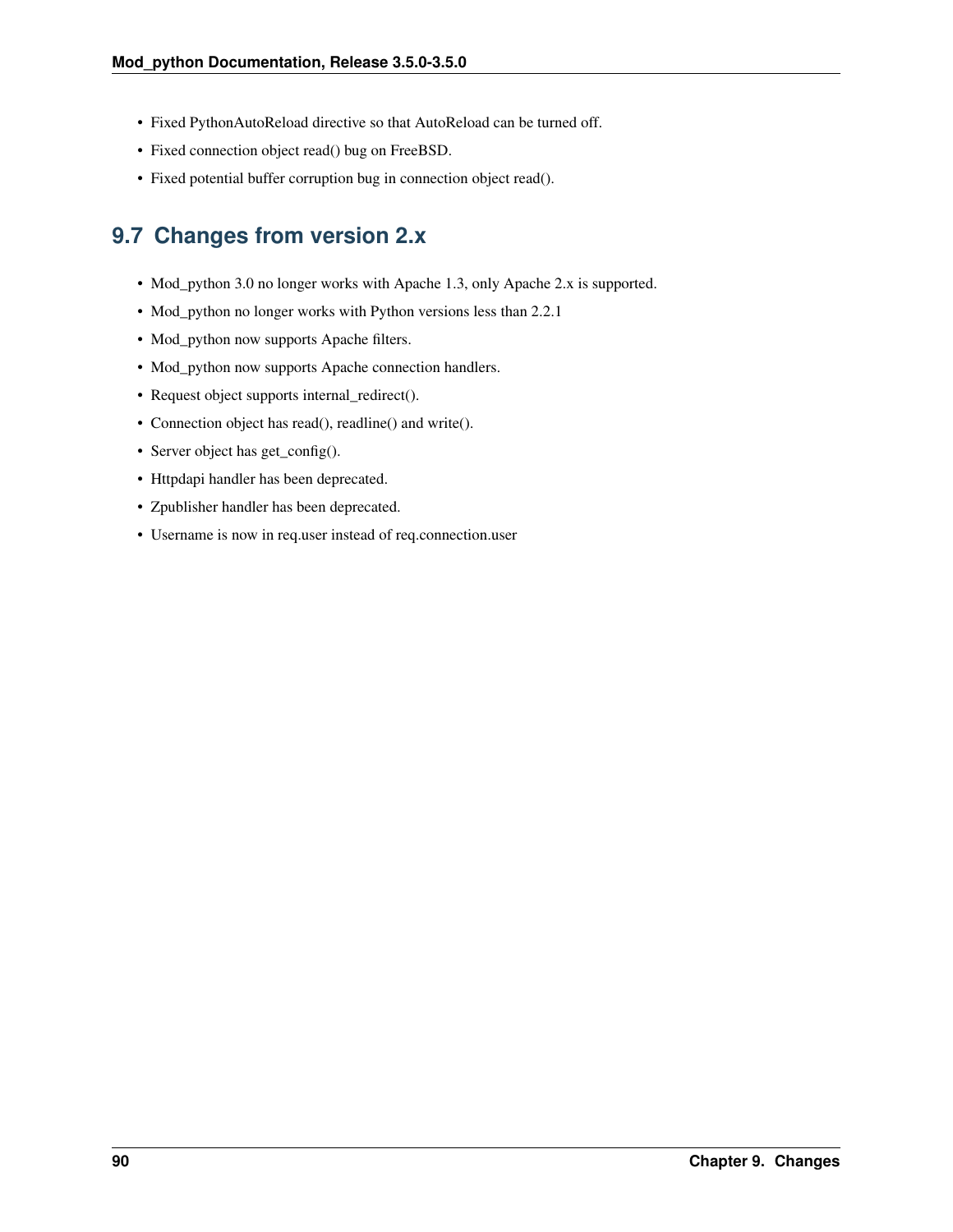# **HISTORY AND LICENSE**

## **10.1 History**

Mod\_python originates from a project called [Httpdapy](http://www.modpython.org/httpdapy/) (1997). For a long time Httpdapy was not called mod\_python because Httpdapy was not meant to be Apache-specific. Httpdapy was designed to be cross-platform and in fact was initially written for the Netscape server (back then it was called Nsapy (1997)).

Nsapy itself was based on an original concept and first code by Aaron Watters from "Internet Programming with Python" by Aaron Watters, Guido Van Rossum and James C. Ahlstrom, ISBN 1-55851-484-8.

Without Aaron's inspiration, there would be no mod\_python. Quoting from the Httpdapy README file:

```
Although Nsapy only worked with Netscape servers, it was very
generic in its design and was based on some brilliant ideas that
weren't necessarily Netscape specific. Its design is a combination
of extensibility, simplicity and efficiency that takes advantage of
many of the key benefits of Python and is totally in the spirit of
Python.
```
#### This excerpt from the Httpdapy README file describes well the challenges and the solution provided by embedding Python within the HTTP server:

While developing my first WWW applications a few years back, I found that using CGI for programs that need to connect to relational databases (commercial or not) is too slow because every hit requires loading of the interpreter executable which can be megabytes in size, any database libraries that can themselves be pretty big, plus, the database connection/authentication process carries a very significant overhead because it involves things like DNS resolutions, encryption, memory allocation, etc.. Under pressure to speed up the application, I nearly gave up the idea of using Python for the project and started researching other tools that claimed to specialize in www database integration. I did not have any faith in MS's ASP; was quite frustrated by Netscape LiveWire's slow performance and bugginess; Cold Fusion seemed promising, but I soon learned that writing in html-like tags makes programs as readable as assembly. Same is true for PHP. Besides, I \*really\* wanted to write things in Python.

Around the same time the Internet Programming With Python book came out and the chapter describing how to embed Python within Netscape server immediately caught my attention. I used the example in my project, and developed an improved version of what I later called Nsapy that compiled on both Windows NT and Solaris.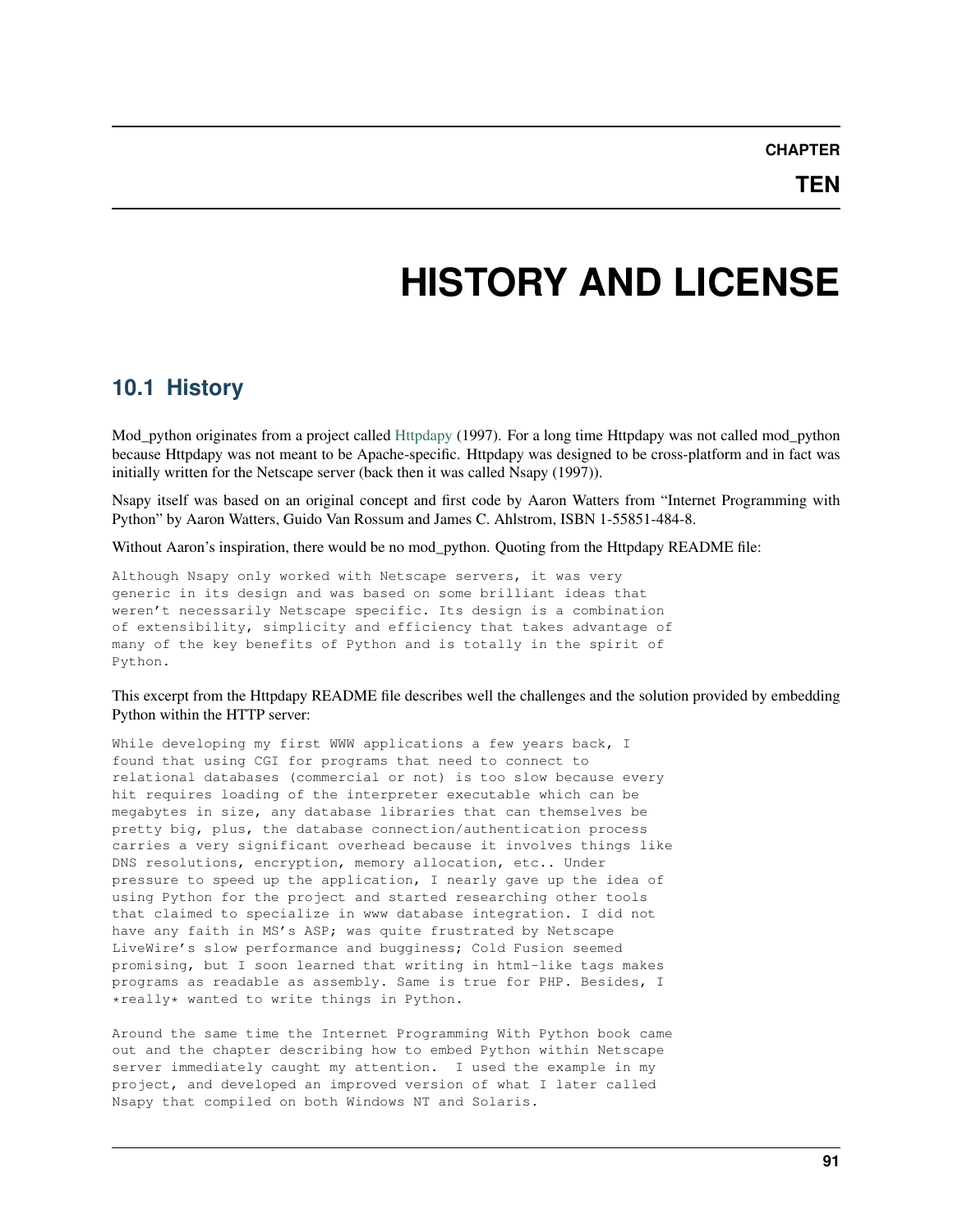Although Nsapy only worked with Netscape servers, it was a very intelligent generic OO design that, in the spirit of Python, that lent itself for easy portability to other web servers.

Incidently, the popularity of Netscape's servers was taking a turn south, and so I set out to port Nsapy to other servers starting with the most popular one, Apache. And so from Nsapy was born Httpdapy.

...continuing this saga, yours truly later learned that writing Httpdapy for every server is a task a little bigger and less interesting than I originally imagined.

Instead, it seemed like providing a Python counterpart to the popular Perl Apache extension mod\_perl that would give Python users the same (or better) capability would be a much more exciting thing to do.

And so it was done. The first release of mod\_python happened in May of 2000.

### **10.2 License**

Licensed under the Apache License, Version 2.0 (the "License"); you may not use this file except in compliance with the License. You may obtain a copy of the License at

```
http://www.apache.org/licenses/LICENSE-2.0
```
Unless required by applicable law or agreed to in writing, software distributed under the License is distributed on an "AS IS" BASIS, WITHOUT WARRANTIES OR CONDITIONS OF ANY KIND, either express or implied. See the License for the specific language governing permissions and limitations under the License.

Apache License:

Apache License Version 2.0, January 2004 http://www.apache.org/licenses/

TERMS AND CONDITIONS FOR USE, REPRODUCTION, AND DISTRIBUTION

1. Definitions.

"License" shall mean the terms and conditions for use, reproduction, and distribution as defined by Sections 1 through 9 of this document.

"Licensor" shall mean the copyright owner or entity authorized by the copyright owner that is granting the License.

"Legal Entity" shall mean the union of the acting entity and all other entities that control, are controlled by, or are under common control with that entity. For the purposes of this definition, "control" means (i) the power, direct or indirect, to cause the direction or management of such entity, whether by contract or otherwise, or (ii) ownership of fifty percent (50%) or more of the outstanding shares, or (iii) beneficial ownership of such entity.

"You" (or "Your") shall mean an individual or Legal Entity exercising permissions granted by this License.

"Source" form shall mean the preferred form for making modifications, including but not limited to software source code, documentation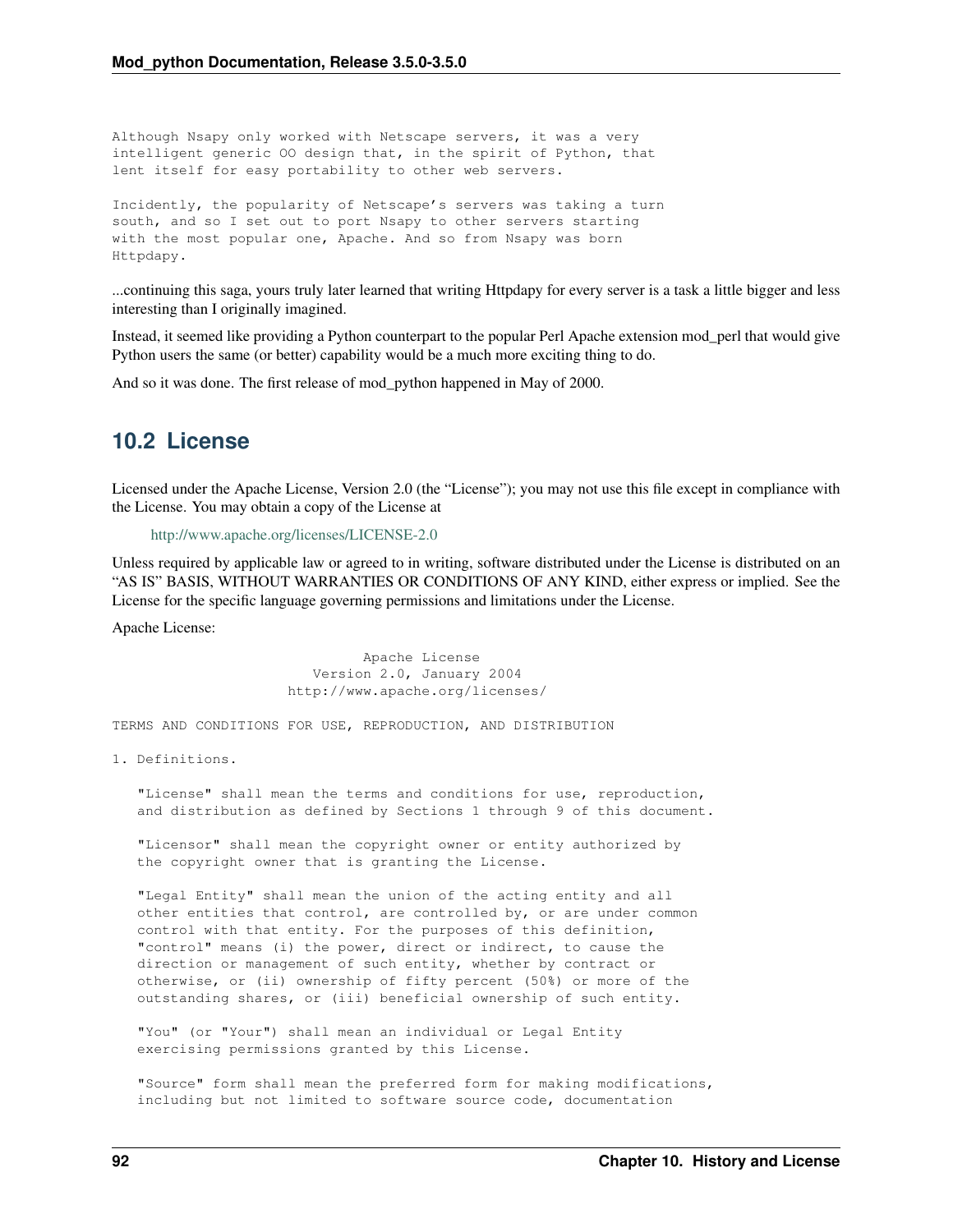source, and configuration files.

"Object" form shall mean any form resulting from mechanical transformation or translation of a Source form, including but not limited to compiled object code, generated documentation, and conversions to other media types.

"Work" shall mean the work of authorship, whether in Source or Object form, made available under the License, as indicated by a copyright notice that is included in or attached to the work (an example is provided in the Appendix below).

"Derivative Works" shall mean any work, whether in Source or Object form, that is based on (or derived from) the Work and for which the editorial revisions, annotations, elaborations, or other modifications represent, as a whole, an original work of authorship. For the purposes of this License, Derivative Works shall not include works that remain separable from, or merely link (or bind by name) to the interfaces of, the Work and Derivative Works thereof.

"Contribution" shall mean any work of authorship, including the original version of the Work and any modifications or additions to that Work or Derivative Works thereof, that is intentionally submitted to Licensor for inclusion in the Work by the copyright owner or by an individual or Legal Entity authorized to submit on behalf of the copyright owner. For the purposes of this definition, "submitted" means any form of electronic, verbal, or written communication sent to the Licensor or its representatives, including but not limited to communication on electronic mailing lists, source code control systems, and issue tracking systems that are managed by, or on behalf of, the Licensor for the purpose of discussing and improving the Work, but excluding communication that is conspicuously marked or otherwise designated in writing by the copyright owner as "Not a Contribution."

"Contributor" shall mean Licensor and any individual or Legal Entity on behalf of whom a Contribution has been received by Licensor and subsequently incorporated within the Work.

- 2. Grant of Copyright License. Subject to the terms and conditions of this License, each Contributor hereby grants to You a perpetual, worldwide, non-exclusive, no-charge, royalty-free, irrevocable copyright license to reproduce, prepare Derivative Works of, publicly display, publicly perform, sublicense, and distribute the Work and such Derivative Works in Source or Object form.
- 3. Grant of Patent License. Subject to the terms and conditions of this License, each Contributor hereby grants to You a perpetual, worldwide, non-exclusive, no-charge, royalty-free, irrevocable (except as stated in this section) patent license to make, have made, use, offer to sell, sell, import, and otherwise transfer the Work, where such license applies only to those patent claims licensable by such Contributor that are necessarily infringed by their Contribution(s) alone or by combination of their Contribution(s) with the Work to which such Contribution(s) was submitted. If You institute patent litigation against any entity (including a cross-claim or counterclaim in a lawsuit) alleging that the Work or a Contribution incorporated within the Work constitutes direct or contributory patent infringement, then any patent licenses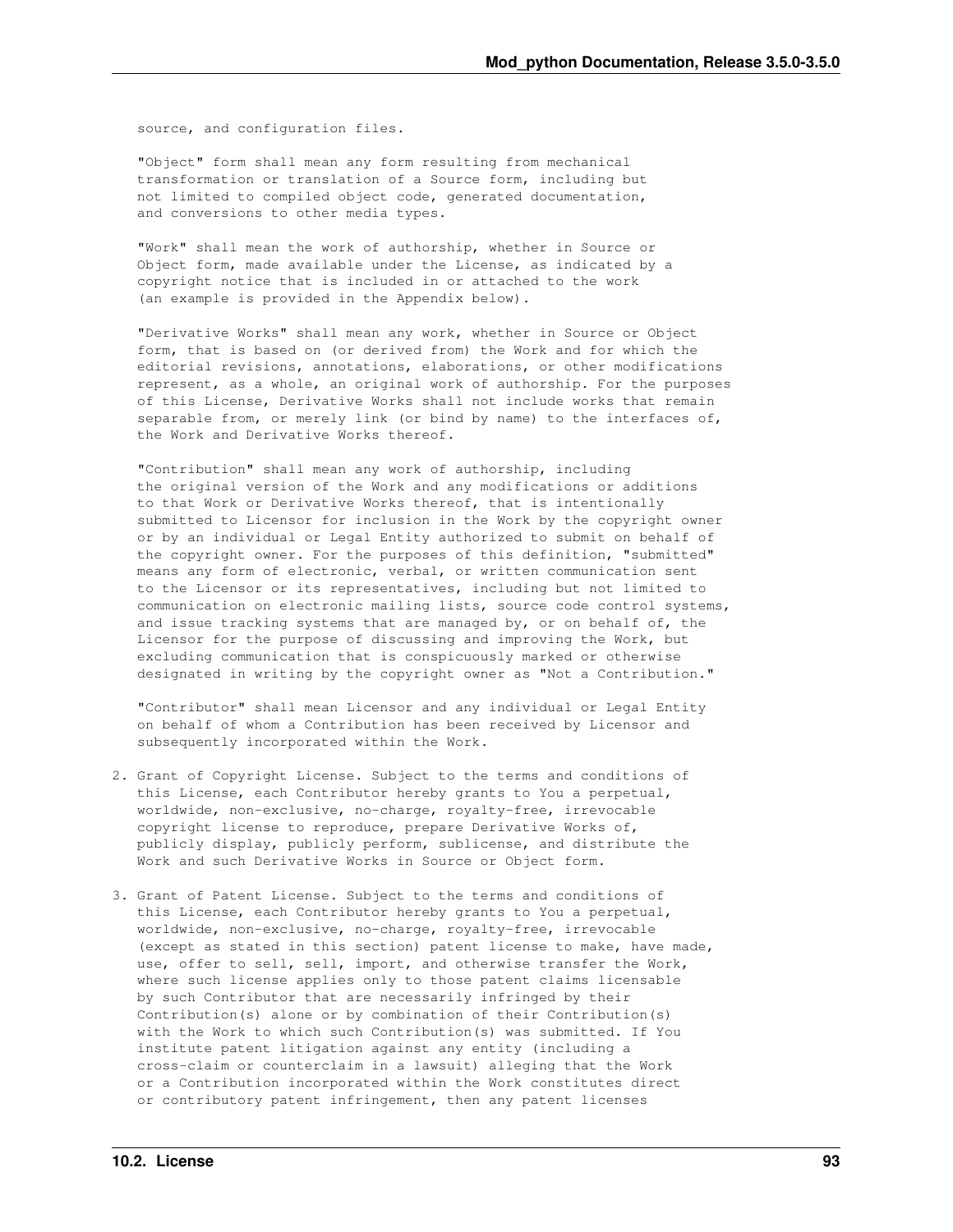granted to You under this License for that Work shall terminate as of the date such litigation is filed.

- 4. Redistribution. You may reproduce and distribute copies of the Work or Derivative Works thereof in any medium, with or without modifications, and in Source or Object form, provided that You meet the following conditions:
	- (a) You must give any other recipients of the Work or Derivative Works a copy of this License; and
	- (b) You must cause any modified files to carry prominent notices stating that You changed the files; and
	- (c) You must retain, in the Source form of any Derivative Works that You distribute, all copyright, patent, trademark, and attribution notices from the Source form of the Work, excluding those notices that do not pertain to any part of the Derivative Works; and
	- (d) If the Work includes a "NOTICE" text file as part of its distribution, then any Derivative Works that You distribute must include a readable copy of the attribution notices contained within such NOTICE file, excluding those notices that do not pertain to any part of the Derivative Works, in at least one of the following places: within a NOTICE text file distributed as part of the Derivative Works; within the Source form or documentation, if provided along with the Derivative Works; or, within a display generated by the Derivative Works, if and wherever such third-party notices normally appear. The contents of the NOTICE file are for informational purposes only and do not modify the License. You may add Your own attribution notices within Derivative Works that You distribute, alongside or as an addendum to the NOTICE text from the Work, provided that such additional attribution notices cannot be construed as modifying the License.

You may add Your own copyright statement to Your modifications and may provide additional or different license terms and conditions for use, reproduction, or distribution of Your modifications, or for any such Derivative Works as a whole, provided Your use, reproduction, and distribution of the Work otherwise complies with the conditions stated in this License.

- 5. Submission of Contributions. Unless You explicitly state otherwise, any Contribution intentionally submitted for inclusion in the Work by You to the Licensor shall be under the terms and conditions of this License, without any additional terms or conditions. Notwithstanding the above, nothing herein shall supersede or modify the terms of any separate license agreement you may have executed with Licensor regarding such Contributions.
- 6. Trademarks. This License does not grant permission to use the trade names, trademarks, service marks, or product names of the Licensor, except as required for reasonable and customary use in describing the origin of the Work and reproducing the content of the NOTICE file.
- 7. Disclaimer of Warranty. Unless required by applicable law or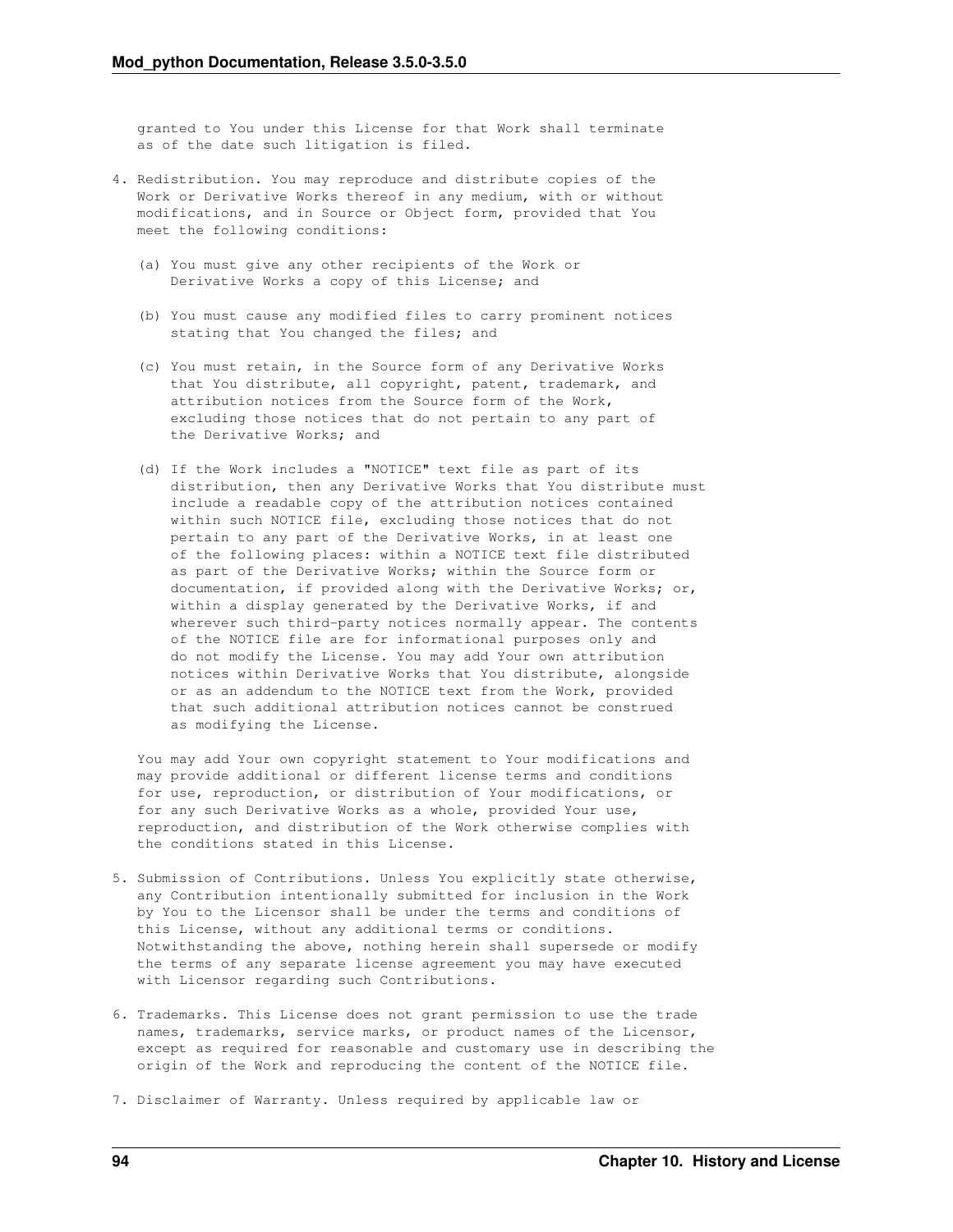agreed to in writing, Licensor provides the Work (and each Contributor provides its Contributions) on an "AS IS" BASIS, WITHOUT WARRANTIES OR CONDITIONS OF ANY KIND, either express or implied, including, without limitation, any warranties or conditions of TITLE, NON-INFRINGEMENT, MERCHANTABILITY, or FITNESS FOR A PARTICULAR PURPOSE. You are solely responsible for determining the appropriateness of using or redistributing the Work and assume any risks associated with Your exercise of permissions under this License.

- 8. Limitation of Liability. In no event and under no legal theory, whether in tort (including negligence), contract, or otherwise, unless required by applicable law (such as deliberate and grossly negligent acts) or agreed to in writing, shall any Contributor be liable to You for damages, including any direct, indirect, special, incidental, or consequential damages of any character arising as a result of this License or out of the use or inability to use the Work (including but not limited to damages for loss of goodwill, work stoppage, computer failure or malfunction, or any and all other commercial damages or losses), even if such Contributor has been advised of the possibility of such damages.
- 9. Accepting Warranty or Additional Liability. While redistributing the Work or Derivative Works thereof, You may choose to offer, and charge a fee for, acceptance of support, warranty, indemnity, or other liability obligations and/or rights consistent with this License. However, in accepting such obligations, You may act only on Your own behalf and on Your sole responsibility, not on behalf of any other Contributor, and only if You agree to indemnify, defend, and hold each Contributor harmless for any liability incurred by, or claims asserted against, such Contributor by reason of your accepting any such warranty or additional liability.

END OF TERMS AND CONDITIONS

APPENDIX: How to apply the Apache License to your work.

To apply the Apache License to your work, attach the following boilerplate notice, with the fields enclosed by brackets "[]" replaced with your own identifying information. (Don't include the brackets!) The text should be enclosed in the appropriate comment syntax for the file format. We also recommend that a file or class name and description of purpose be included on the same "printed page" as the copyright notice for easier identification within third-party archives.

Copyright [yyyy] [name of copyright owner]

Licensed under the Apache License, Version 2.0 (the "License"); you may not use this file except in compliance with the License. You may obtain a copy of the License at

http://www.apache.org/licenses/LICENSE-2.0

Unless required by applicable law or agreed to in writing, software distributed under the License is distributed on an "AS IS" BASIS, WITHOUT WARRANTIES OR CONDITIONS OF ANY KIND, either express or implied. See the License for the specific language governing permissions and limitations under the License.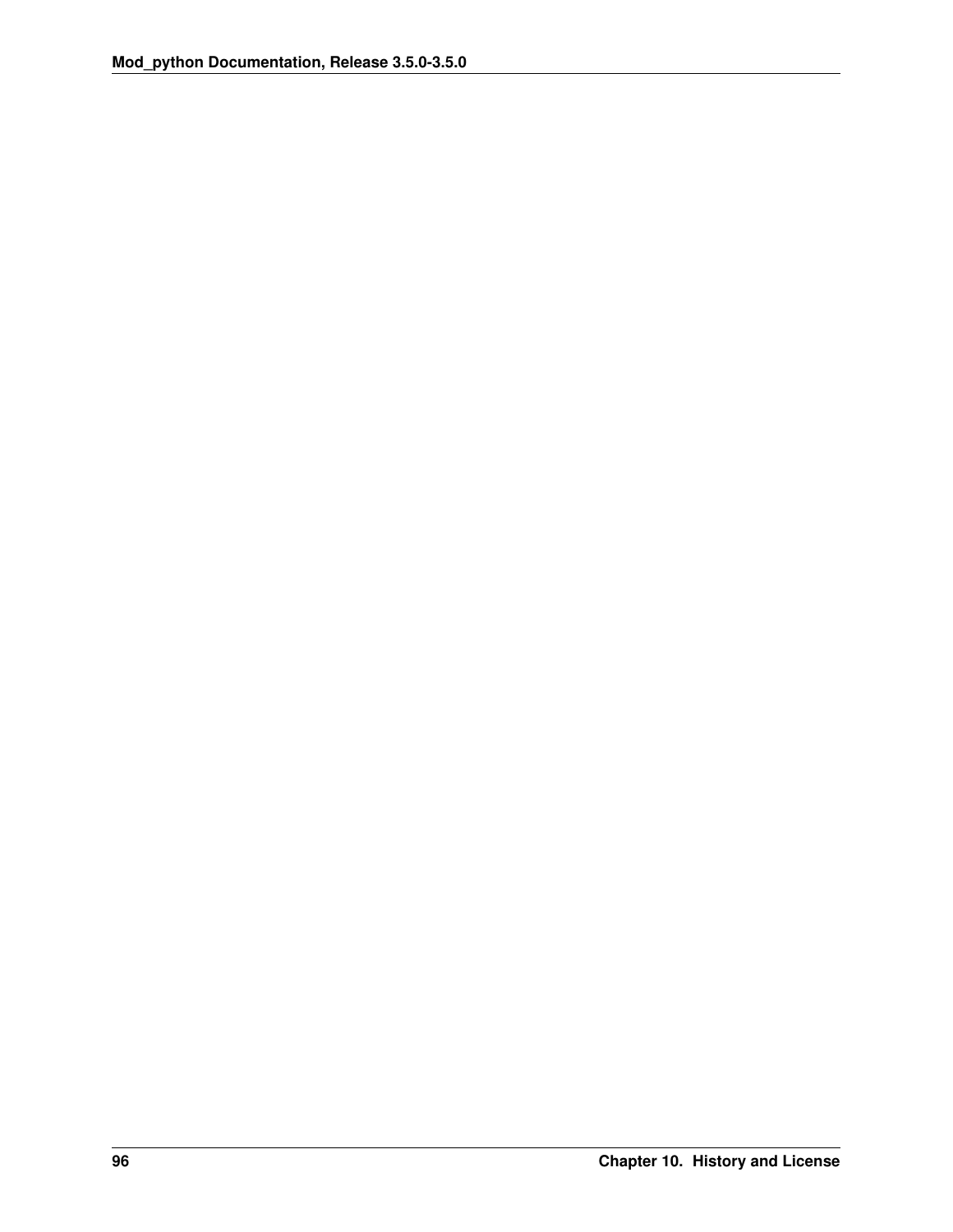**CHAPTER**

**ELEVEN**

# **ABOUT THESE DOCUMENTS**

These documents are generated from [reStructuredText](http://docutils.sf.net/rst.html) sources by [Sphinx,](http://sphinx.pocoo.org/) a document processor specifically written for the Python documentation.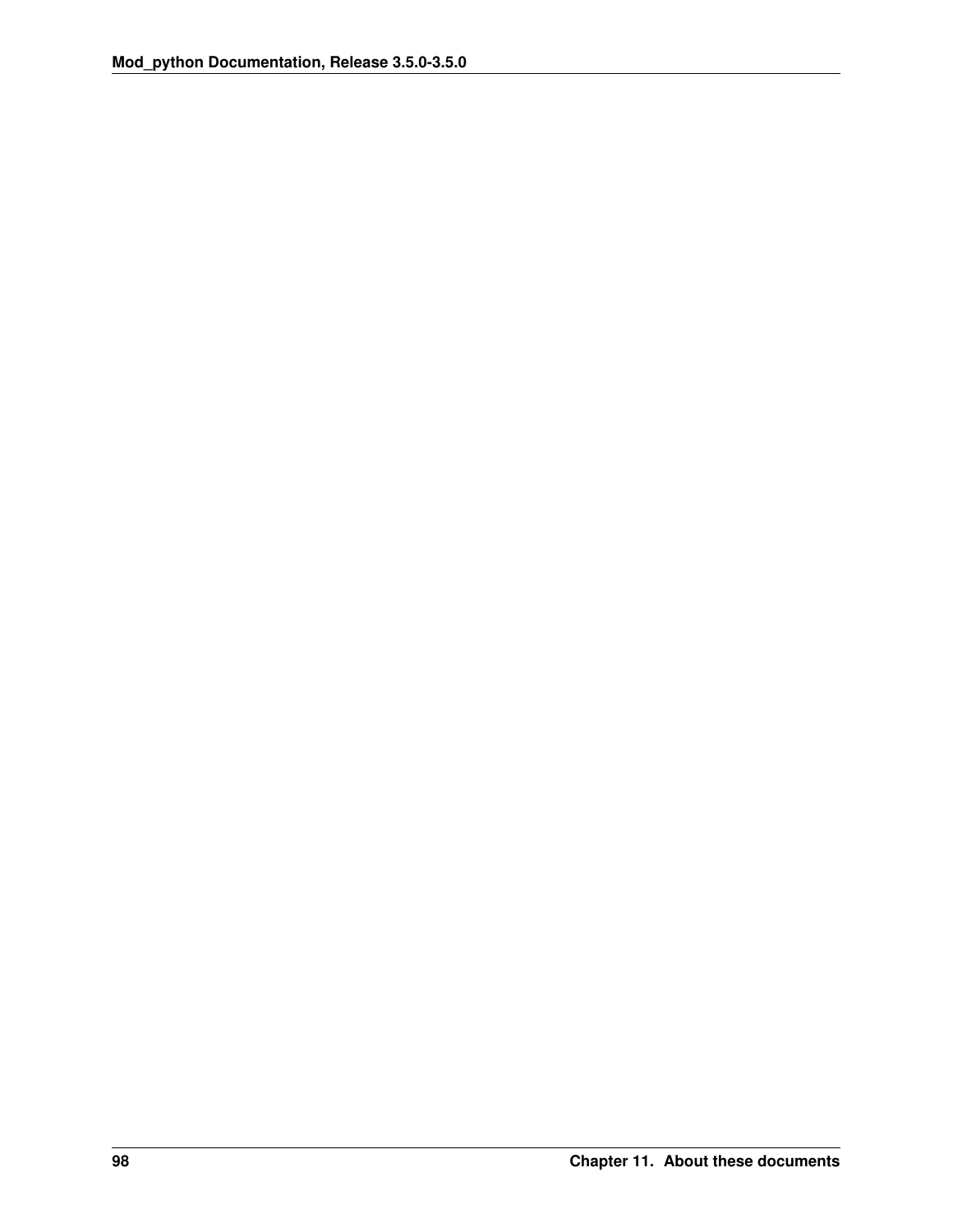## **CHAPTER**

**TWELVE**

# **COPYRIGHT**

Mod\_python and this documentation is: Copyright © 2000, 2001, 2013 Gregory Trubetskoy Copyright © 2002, 2003, 2004, 2005, 2006, 2007 Apache Software Foundation

See *[History and License](#page-106-0)* for complete license and permissions information.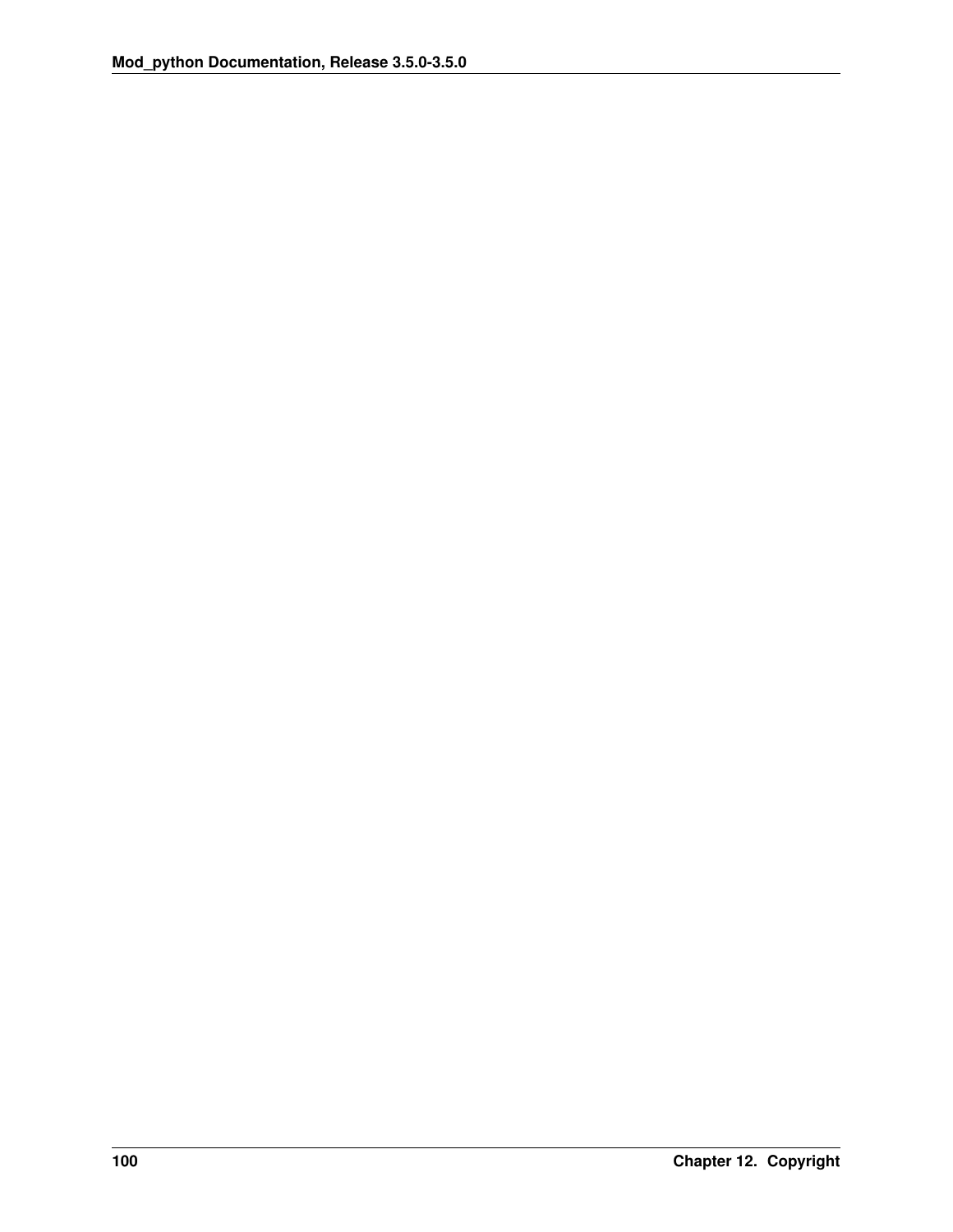**APPENDIX**

**A**

# **ABOUT THESE DOCUMENTS**

These documents are generated from [reStructuredText](http://docutils.sf.net/rst.html) sources by [Sphinx,](http://sphinx.pocoo.org/) a document processor specifically written for the Python documentation.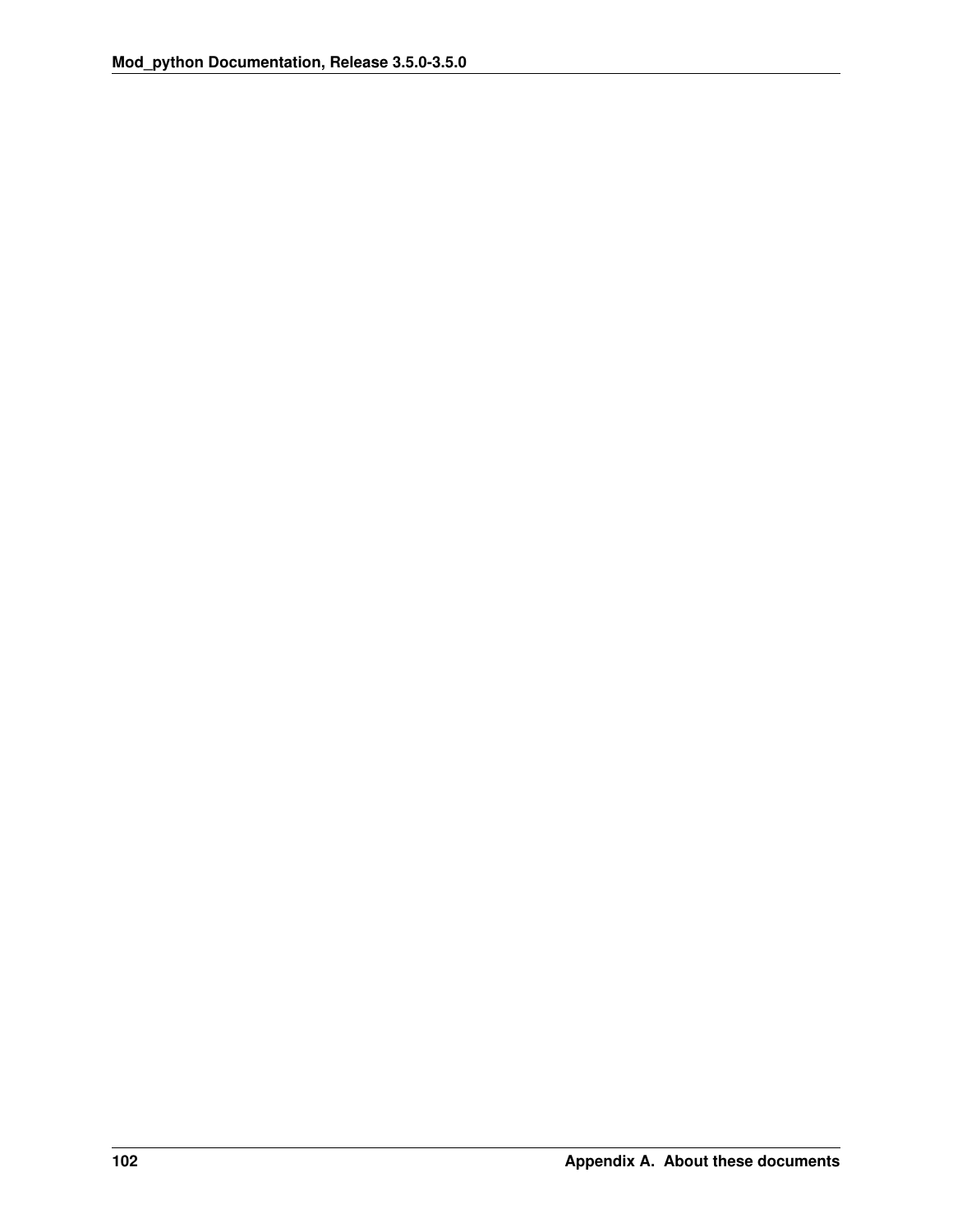# **HISTORY AND LICENSE**

## <span id="page-106-0"></span>**B.1 History**

Mod\_python originates from a project called [Httpdapy](http://www.modpython.org/httpdapy/) (1997). For a long time Httpdapy was not called mod\_python because Httpdapy was not meant to be Apache-specific. Httpdapy was designed to be cross-platform and in fact was initially written for the Netscape server (back then it was called Nsapy (1997)).

Nsapy itself was based on an original concept and first code by Aaron Watters from "Internet Programming with Python" by Aaron Watters, Guido Van Rossum and James C. Ahlstrom, ISBN 1-55851-484-8.

Without Aaron's inspiration, there would be no mod\_python. Quoting from the Httpdapy README file:

```
Although Nsapy only worked with Netscape servers, it was very
generic in its design and was based on some brilliant ideas that
weren't necessarily Netscape specific. Its design is a combination
of extensibility, simplicity and efficiency that takes advantage of
many of the key benefits of Python and is totally in the spirit of
Python.
```
#### This excerpt from the Httpdapy README file describes well the challenges and the solution provided by embedding Python within the HTTP server:

While developing my first WWW applications a few years back, I found that using CGI for programs that need to connect to relational databases (commercial or not) is too slow because every hit requires loading of the interpreter executable which can be megabytes in size, any database libraries that can themselves be pretty big, plus, the database connection/authentication process carries a very significant overhead because it involves things like DNS resolutions, encryption, memory allocation, etc.. Under pressure to speed up the application, I nearly gave up the idea of using Python for the project and started researching other tools that claimed to specialize in www database integration. I did not have any faith in MS's ASP; was quite frustrated by Netscape LiveWire's slow performance and bugginess; Cold Fusion seemed promising, but I soon learned that writing in html-like tags makes programs as readable as assembly. Same is true for PHP. Besides, I \*really\* wanted to write things in Python.

Around the same time the Internet Programming With Python book came out and the chapter describing how to embed Python within Netscape server immediately caught my attention. I used the example in my project, and developed an improved version of what I later called Nsapy that compiled on both Windows NT and Solaris.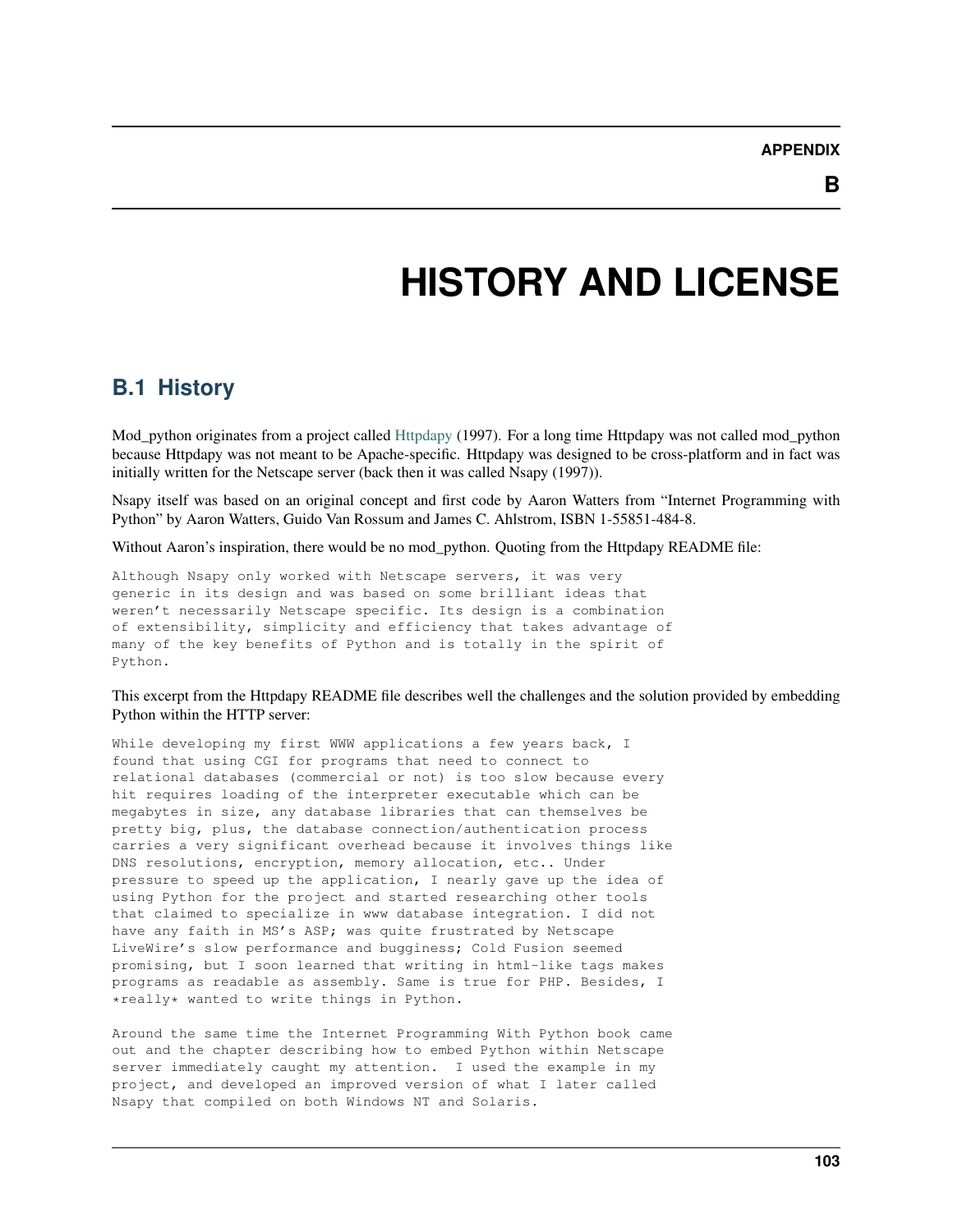Although Nsapy only worked with Netscape servers, it was a very intelligent generic OO design that, in the spirit of Python, that lent itself for easy portability to other web servers.

Incidently, the popularity of Netscape's servers was taking a turn south, and so I set out to port Nsapy to other servers starting with the most popular one, Apache. And so from Nsapy was born Httpdapy.

...continuing this saga, yours truly later learned that writing Httpdapy for every server is a task a little bigger and less interesting than I originally imagined.

Instead, it seemed like providing a Python counterpart to the popular Perl Apache extension mod\_perl that would give Python users the same (or better) capability would be a much more exciting thing to do.

And so it was done. The first release of mod\_python happened in May of 2000.

### **B.2 License**

Licensed under the Apache License, Version 2.0 (the "License"); you may not use this file except in compliance with the License. You may obtain a copy of the License at

```
http://www.apache.org/licenses/LICENSE-2.0
```
Unless required by applicable law or agreed to in writing, software distributed under the License is distributed on an "AS IS" BASIS, WITHOUT WARRANTIES OR CONDITIONS OF ANY KIND, either express or implied. See the License for the specific language governing permissions and limitations under the License.

Apache License:

Apache License Version 2.0, January 2004 http://www.apache.org/licenses/

TERMS AND CONDITIONS FOR USE, REPRODUCTION, AND DISTRIBUTION

1. Definitions.

"License" shall mean the terms and conditions for use, reproduction, and distribution as defined by Sections 1 through 9 of this document.

"Licensor" shall mean the copyright owner or entity authorized by the copyright owner that is granting the License.

"Legal Entity" shall mean the union of the acting entity and all other entities that control, are controlled by, or are under common control with that entity. For the purposes of this definition, "control" means (i) the power, direct or indirect, to cause the direction or management of such entity, whether by contract or otherwise, or (ii) ownership of fifty percent (50%) or more of the outstanding shares, or (iii) beneficial ownership of such entity.

"You" (or "Your") shall mean an individual or Legal Entity exercising permissions granted by this License.

"Source" form shall mean the preferred form for making modifications, including but not limited to software source code, documentation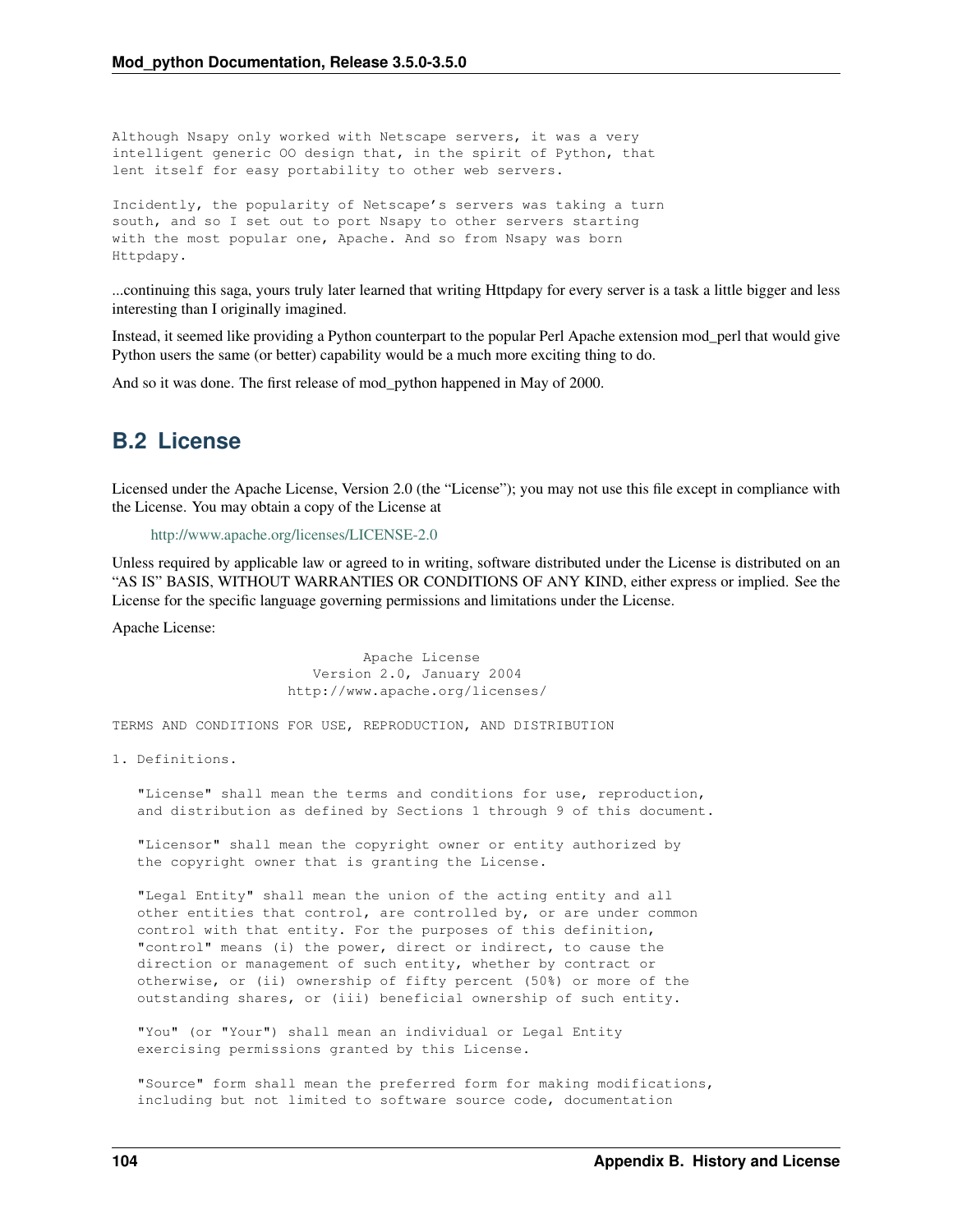source, and configuration files.

"Object" form shall mean any form resulting from mechanical transformation or translation of a Source form, including but not limited to compiled object code, generated documentation, and conversions to other media types.

"Work" shall mean the work of authorship, whether in Source or Object form, made available under the License, as indicated by a copyright notice that is included in or attached to the work (an example is provided in the Appendix below).

"Derivative Works" shall mean any work, whether in Source or Object form, that is based on (or derived from) the Work and for which the editorial revisions, annotations, elaborations, or other modifications represent, as a whole, an original work of authorship. For the purposes of this License, Derivative Works shall not include works that remain separable from, or merely link (or bind by name) to the interfaces of, the Work and Derivative Works thereof.

"Contribution" shall mean any work of authorship, including the original version of the Work and any modifications or additions to that Work or Derivative Works thereof, that is intentionally submitted to Licensor for inclusion in the Work by the copyright owner or by an individual or Legal Entity authorized to submit on behalf of the copyright owner. For the purposes of this definition, "submitted" means any form of electronic, verbal, or written communication sent to the Licensor or its representatives, including but not limited to communication on electronic mailing lists, source code control systems, and issue tracking systems that are managed by, or on behalf of, the Licensor for the purpose of discussing and improving the Work, but excluding communication that is conspicuously marked or otherwise designated in writing by the copyright owner as "Not a Contribution."

"Contributor" shall mean Licensor and any individual or Legal Entity on behalf of whom a Contribution has been received by Licensor and subsequently incorporated within the Work.

- 2. Grant of Copyright License. Subject to the terms and conditions of this License, each Contributor hereby grants to You a perpetual, worldwide, non-exclusive, no-charge, royalty-free, irrevocable copyright license to reproduce, prepare Derivative Works of, publicly display, publicly perform, sublicense, and distribute the Work and such Derivative Works in Source or Object form.
- 3. Grant of Patent License. Subject to the terms and conditions of this License, each Contributor hereby grants to You a perpetual, worldwide, non-exclusive, no-charge, royalty-free, irrevocable (except as stated in this section) patent license to make, have made, use, offer to sell, sell, import, and otherwise transfer the Work, where such license applies only to those patent claims licensable by such Contributor that are necessarily infringed by their Contribution(s) alone or by combination of their Contribution(s) with the Work to which such Contribution(s) was submitted. If You institute patent litigation against any entity (including a cross-claim or counterclaim in a lawsuit) alleging that the Work or a Contribution incorporated within the Work constitutes direct or contributory patent infringement, then any patent licenses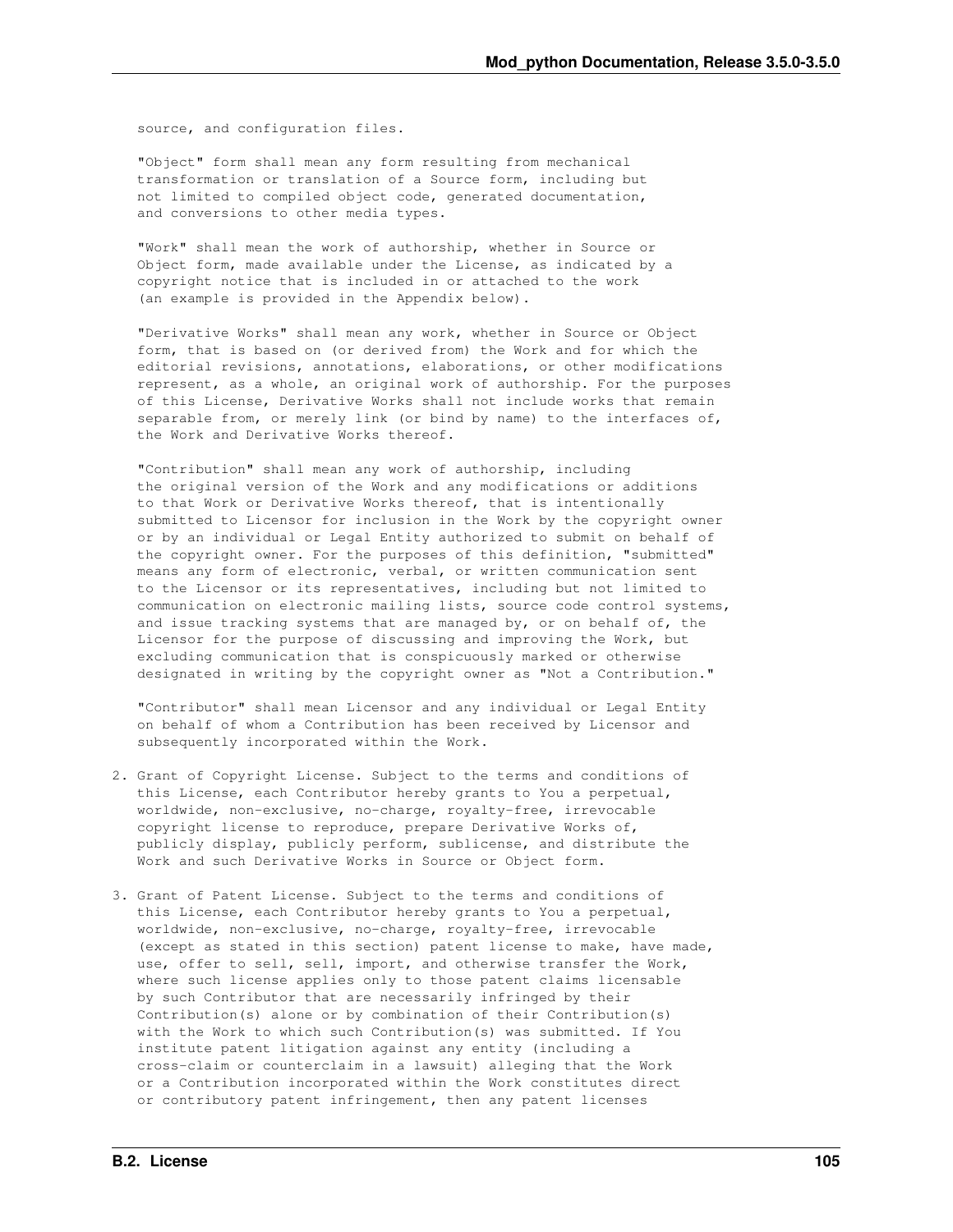granted to You under this License for that Work shall terminate as of the date such litigation is filed.

- 4. Redistribution. You may reproduce and distribute copies of the Work or Derivative Works thereof in any medium, with or without modifications, and in Source or Object form, provided that You meet the following conditions:
	- (a) You must give any other recipients of the Work or Derivative Works a copy of this License; and
	- (b) You must cause any modified files to carry prominent notices stating that You changed the files; and
	- (c) You must retain, in the Source form of any Derivative Works that You distribute, all copyright, patent, trademark, and attribution notices from the Source form of the Work, excluding those notices that do not pertain to any part of the Derivative Works; and
	- (d) If the Work includes a "NOTICE" text file as part of its distribution, then any Derivative Works that You distribute must include a readable copy of the attribution notices contained within such NOTICE file, excluding those notices that do not pertain to any part of the Derivative Works, in at least one of the following places: within a NOTICE text file distributed as part of the Derivative Works; within the Source form or documentation, if provided along with the Derivative Works; or, within a display generated by the Derivative Works, if and wherever such third-party notices normally appear. The contents of the NOTICE file are for informational purposes only and do not modify the License. You may add Your own attribution notices within Derivative Works that You distribute, alongside or as an addendum to the NOTICE text from the Work, provided that such additional attribution notices cannot be construed as modifying the License.

You may add Your own copyright statement to Your modifications and may provide additional or different license terms and conditions for use, reproduction, or distribution of Your modifications, or for any such Derivative Works as a whole, provided Your use, reproduction, and distribution of the Work otherwise complies with the conditions stated in this License.

- 5. Submission of Contributions. Unless You explicitly state otherwise, any Contribution intentionally submitted for inclusion in the Work by You to the Licensor shall be under the terms and conditions of this License, without any additional terms or conditions. Notwithstanding the above, nothing herein shall supersede or modify the terms of any separate license agreement you may have executed with Licensor regarding such Contributions.
- 6. Trademarks. This License does not grant permission to use the trade names, trademarks, service marks, or product names of the Licensor, except as required for reasonable and customary use in describing the origin of the Work and reproducing the content of the NOTICE file.
- 7. Disclaimer of Warranty. Unless required by applicable law or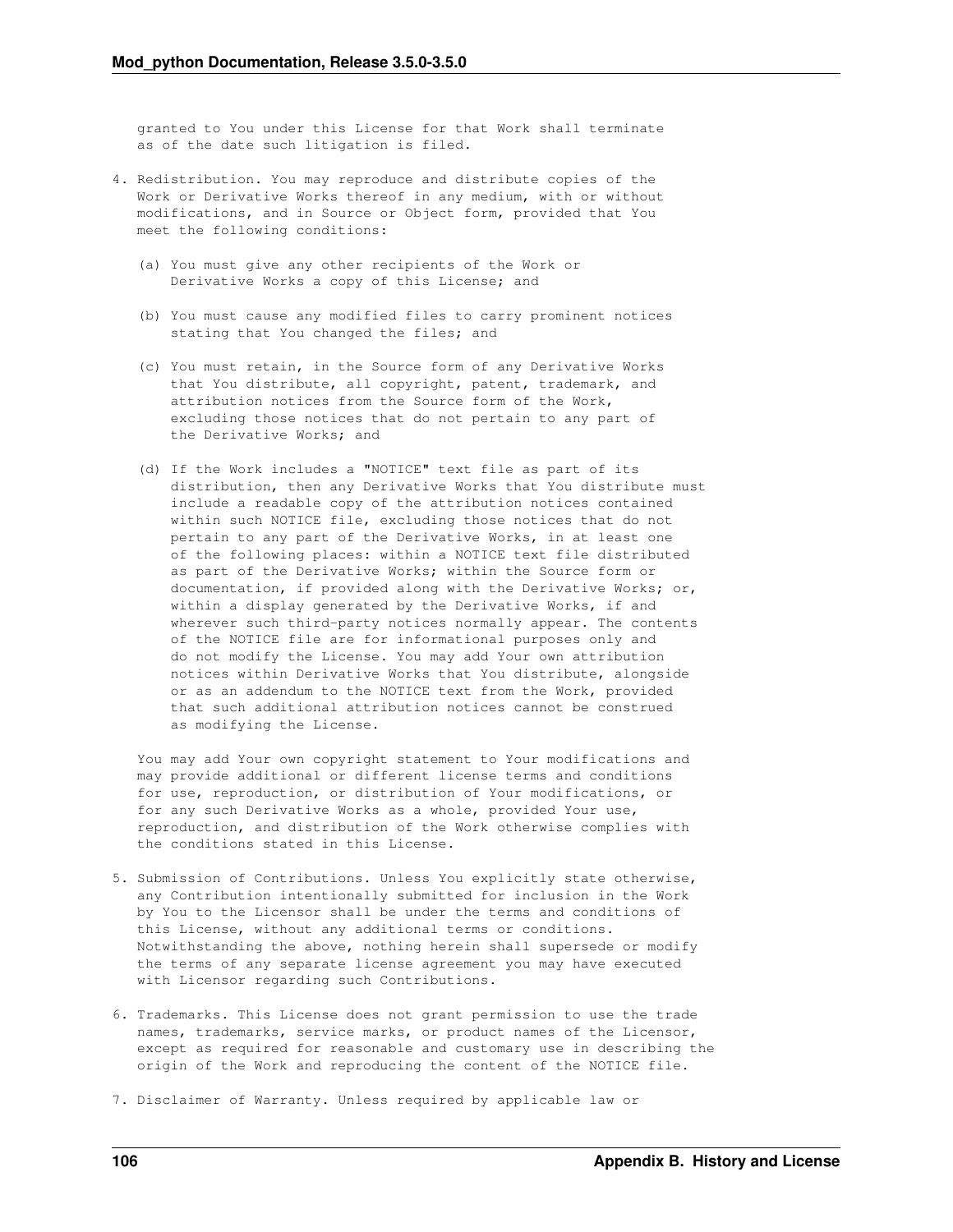agreed to in writing, Licensor provides the Work (and each Contributor provides its Contributions) on an "AS IS" BASIS, WITHOUT WARRANTIES OR CONDITIONS OF ANY KIND, either express or implied, including, without limitation, any warranties or conditions of TITLE, NON-INFRINGEMENT, MERCHANTABILITY, or FITNESS FOR A PARTICULAR PURPOSE. You are solely responsible for determining the appropriateness of using or redistributing the Work and assume any risks associated with Your exercise of permissions under this License.

- 8. Limitation of Liability. In no event and under no legal theory, whether in tort (including negligence), contract, or otherwise, unless required by applicable law (such as deliberate and grossly negligent acts) or agreed to in writing, shall any Contributor be liable to You for damages, including any direct, indirect, special, incidental, or consequential damages of any character arising as a result of this License or out of the use or inability to use the Work (including but not limited to damages for loss of goodwill, work stoppage, computer failure or malfunction, or any and all other commercial damages or losses), even if such Contributor has been advised of the possibility of such damages.
- 9. Accepting Warranty or Additional Liability. While redistributing the Work or Derivative Works thereof, You may choose to offer, and charge a fee for, acceptance of support, warranty, indemnity, or other liability obligations and/or rights consistent with this License. However, in accepting such obligations, You may act only on Your own behalf and on Your sole responsibility, not on behalf of any other Contributor, and only if You agree to indemnify, defend, and hold each Contributor harmless for any liability incurred by, or claims asserted against, such Contributor by reason of your accepting any such warranty or additional liability.

END OF TERMS AND CONDITIONS

APPENDIX: How to apply the Apache License to your work.

To apply the Apache License to your work, attach the following boilerplate notice, with the fields enclosed by brackets "[]" replaced with your own identifying information. (Don't include the brackets!) The text should be enclosed in the appropriate comment syntax for the file format. We also recommend that a file or class name and description of purpose be included on the same "printed page" as the copyright notice for easier identification within third-party archives.

Copyright [yyyy] [name of copyright owner]

Licensed under the Apache License, Version 2.0 (the "License"); you may not use this file except in compliance with the License. You may obtain a copy of the License at

http://www.apache.org/licenses/LICENSE-2.0

Unless required by applicable law or agreed to in writing, software distributed under the License is distributed on an "AS IS" BASIS, WITHOUT WARRANTIES OR CONDITIONS OF ANY KIND, either express or implied. See the License for the specific language governing permissions and limitations under the License.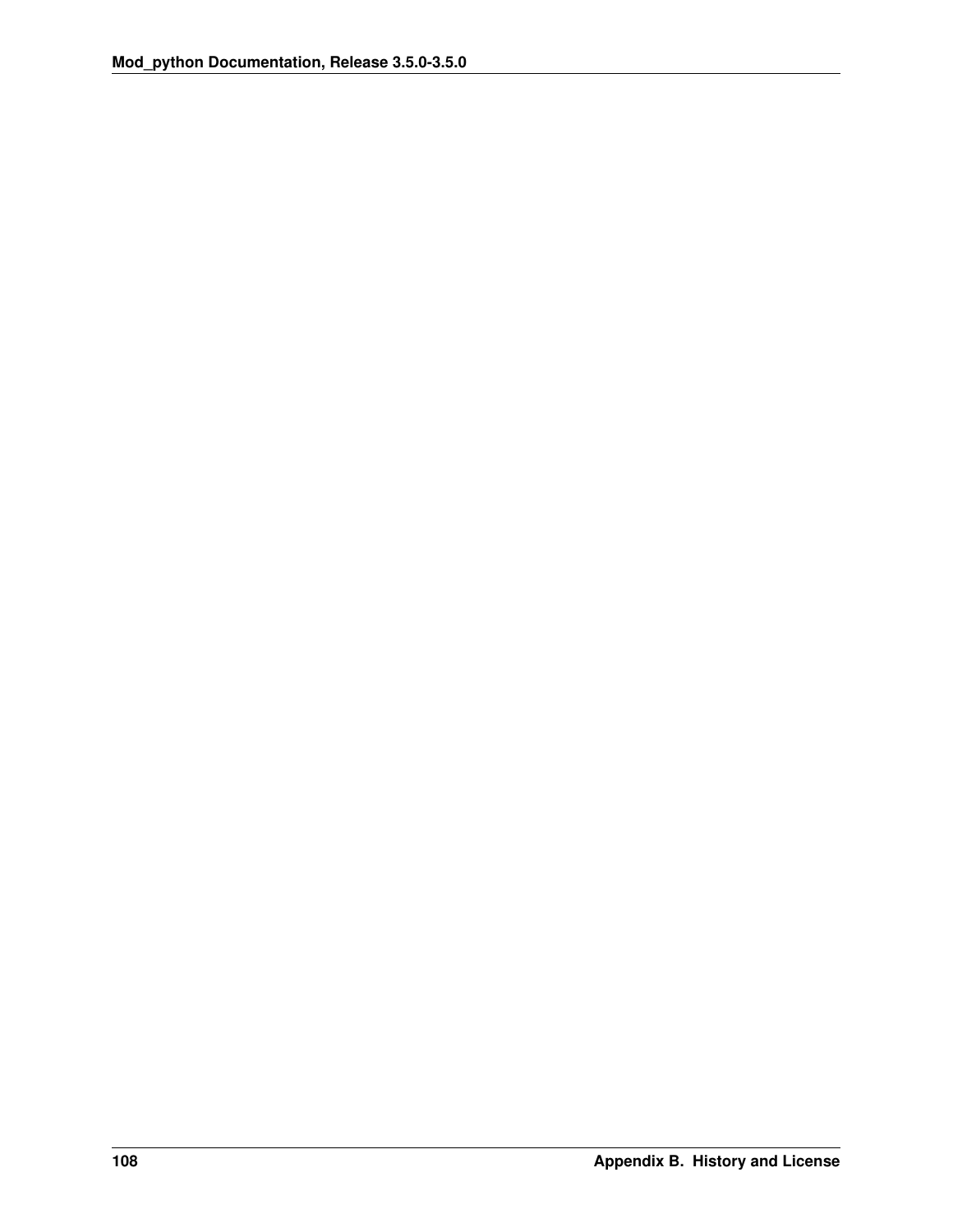#### **APPENDIX**

**C**

# **COPYRIGHT**

Mod\_python and this documentation is: Copyright © 2000, 2001, 2013 Gregory Trubetskoy Copyright © 2002, 2003, 2004, 2005, 2006, 2007 Apache Software Foundation

See *[History and License](#page-106-0)* for complete license and permissions information.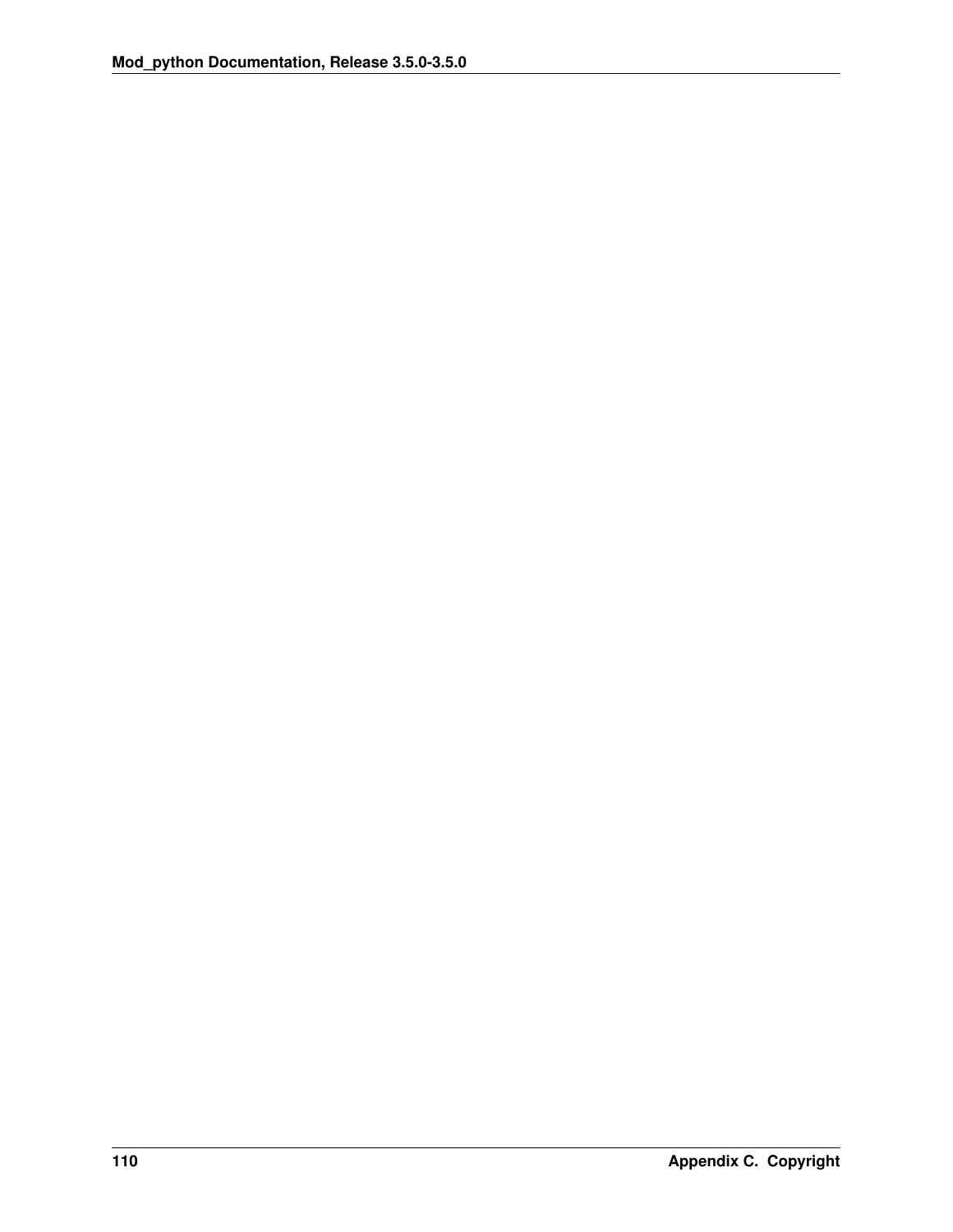# **PYTHON MODULE INDEX**

#### a

apache, [20](#page-23-0)

#### c

Cookie, [42](#page-45-0)

#### h

httpdconf, [53](#page-56-0)

## p

psp, [50](#page-53-0)

## s

Session, [45](#page-48-0)

#### u

util,  $37$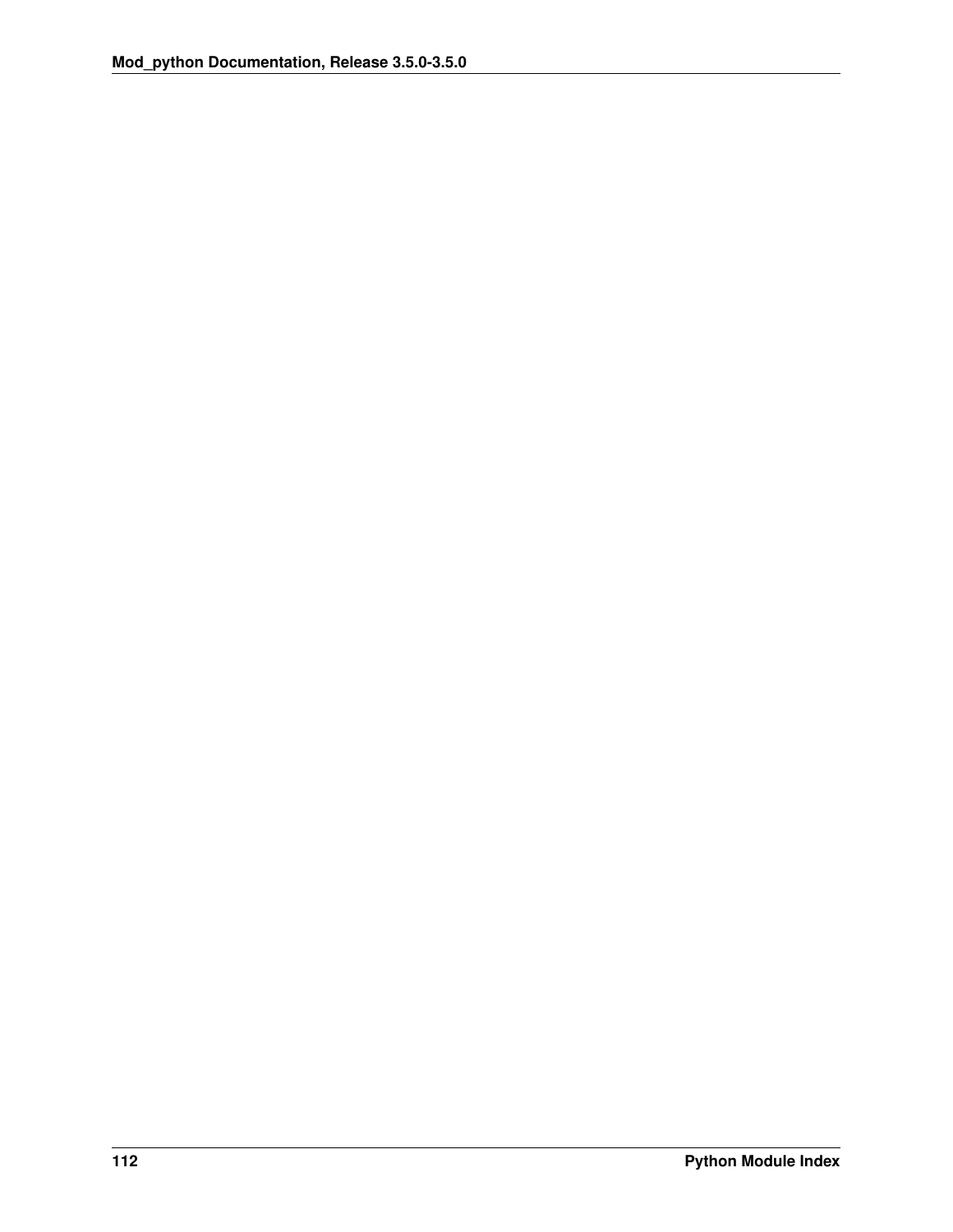# **INDEX**

#### Symbols

–listen command line option, [75](#page-78-0) –pythonhandler command line option, [75](#page-78-0) –pythonoption command line option, [75](#page-78-0) –pythonpath command line option, [75](#page-78-0) –with-apxs ./configure, [5](#page-8-0) –with-flex ./configure, [6](#page-9-0) –with-max-locks ./configure, [6](#page-9-0) –with-mutex-dir ./configure, [6](#page-9-0) –with-python ./configure, [5](#page-8-0) ./configure –with-apxs, [5](#page-8-0) –with-flex, [6](#page-9-0) –with-max-locks, [6](#page-9-0) –with-mutex-dir, [6](#page-9-0) –with-python, [5](#page-8-0) \_apache module, [20](#page-23-1)

## A

aborted (apache.connection attribute), [34](#page-37-0) add() (apache.table method), [24](#page-27-0) add\_cgi\_vars() (apache.request method), [24](#page-27-0) add\_common\_vars() (apache.request method), [24](#page-27-0) add\_cookie() (in module Cookie), [44](#page-47-0) add\_field() (in module util), [39](#page-42-0) add\_handler() (apache.request method), [24](#page-27-0) add\_input\_filter() (apache.request method), [25](#page-28-0) add\_output\_filter() (apache.request method), [25](#page-28-0) allow\_methods() (apache.request method), [25](#page-28-0) allow\_methods() (in module apache), [21](#page-24-0) allowed (apache.request attribute), [30](#page-33-0)

allowed\_methods (apache.request attribute), [30](#page-33-0) allowed\_xmethods (apache.request attribute), [30](#page-33-0) ap\_auth\_type (apache.request attribute), [31](#page-34-0) apache (module), [20](#page-23-1) apache configuration LoadModule, [7](#page-10-0) append() (httpdconf.Container method), [54](#page-57-0) apply\_data() (psp.PSPInterface method), [53](#page-56-1) apxs, [5](#page-8-0) args (apache.request attribute), [32](#page-35-0) assbackwards (apache.request attribute), [29](#page-32-0) auth\_name() (apache.request method), [25](#page-28-0) AUTH\_TYPE, [32](#page-35-0) auth\_type() (apache.request method), [25](#page-28-0) authentication publisher, [70](#page-73-0)

## B

base server (apache.connection attribute), [34](#page-37-0) BaseSession (class in Session), [46](#page-49-0) bytes\_sent (apache.request attribute), [30](#page-33-0)

## C

canonical\_filename (apache.request attribute), [32](#page-35-0) CGI handler, [74](#page-77-0) chunked (apache.request attribute), [30](#page-33-0) cleanup() (Session.BaseSession method), [47](#page-50-0) clear() (in module util), [39](#page-42-0) clength (apache.request attribute), [30](#page-33-0) client\_addr (apache.connection attribute), [34](#page-37-0) client ip (apache.connection attribute), [34](#page-37-0) close() (apache.filter method), [35](#page-38-0) closed (apache.filter attribute), [35](#page-38-0) command line option –listen, [75](#page-78-0) –pythonhandler, [75](#page-78-0) –pythonoption, [75](#page-78-0)

–pythonpath, [75](#page-78-0) Comment (class in httpdconf), [54](#page-57-0) config\_tree() (in module apache), [22](#page-25-0)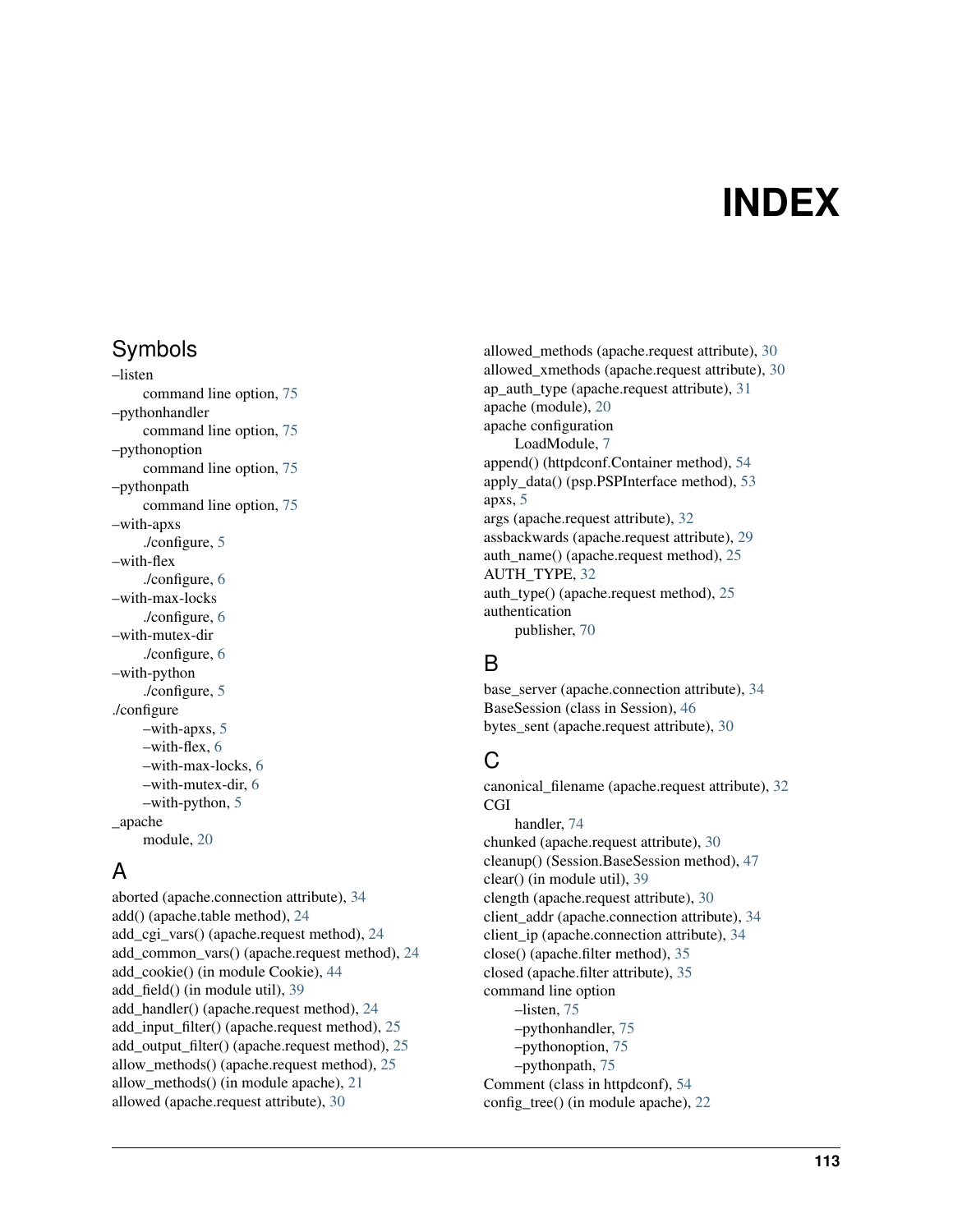connection

handler, [20](#page-23-1) connection (apache.request attribute), [29](#page-32-0) construct\_url() (apache.request method), [25](#page-28-0) Container (class in httpdconf), [54](#page-57-0) content encoding (apache.request attribute), [31](#page-34-0) content languages (apache.request attribute), [31](#page-34-0) content type (apache.request attribute), [31](#page-34-0) Cookie (class in Cookie), [43](#page-46-0) Cookie (module), [42](#page-45-1) created() (Session.BaseSession method), [47](#page-50-0)

## D.

DbmSession (class in Session), [47](#page-50-0) defn\_line\_number (apache.server attribute), [36](#page-39-0) defn\_name (apache.server attribute), [36](#page-39-0) delete() (Session.BaseSession method), [47](#page-50-0) Directive (class in httpdconf), [54](#page-57-0) disable() (apache.filter method), [35](#page-38-0) discard\_request\_body() (apache.request method), [25](#page-28-0) display\_code() (psp.PSP method), [52](#page-55-0) disposition (util.Field attribute), [41](#page-44-0) disposition\_options (util.Field attribute), [41](#page-44-0) document\_root() (apache.request method), [25](#page-28-0) double\_reverse (apache.connection attribute), [34](#page-37-0)

#### E

environment variable AUTH\_TYPE, [32](#page-35-0) PATH, [5,](#page-8-0) [6](#page-9-0) PATH\_INFO, [32](#page-35-0) QUERY\_ARGS, [32](#page-35-0) REMOTE\_ADDR, [33,](#page-36-0) [34](#page-37-0) REMOTE\_HOST, [34](#page-37-0) REMOTE\_IDENT, [34](#page-37-0) REMOTE\_USER, [31](#page-34-0) REQUEST\_METHOD, [30](#page-33-0) SERVER\_NAME, [36](#page-39-0) SERVER\_PORT, [37](#page-40-1) SERVER\_PROTOCOL, [29](#page-32-0) eos\_sent (apache.request attribute), [32](#page-35-0) err\_headers\_out (apache.request attribute), [31](#page-34-0) error\_fname (apache.server attribute), [37](#page-40-1) exists config() (in module apache), [22](#page-25-0) expecting 100 (apache.request attribute), [30](#page-33-0)

#### F

Field (class in util), [41](#page-44-0) FieldStorage (class in util), [38](#page-41-0) file (util.Field attribute), [41](#page-44-0) filename (apache.request attribute), [32](#page-35-0) filename (util.Field attribute), [41](#page-44-0) FileSession (class in Session), [48](#page-51-0) filter

handler, [19](#page-22-0) finfo (apache.request attribute), [32](#page-35-0) flex, [6](#page-9-0) flush() (apache.filte method), [35](#page-38-0) flush() (apache.request method), [29](#page-32-0)

#### G

get() (in module util), [39](#page-42-0) get\_basic\_auth\_pw() (apache.request method), [25](#page-28-0) get\_config() (apache.request method), [25](#page-28-0) get\_config() (apache.server method), [36](#page-39-0) get\_cookie() (in module Cookie), [44](#page-47-0) get\_cookies() (in module Cookie), [44](#page-47-0) get\_options() (apache.request method), [26](#page-29-0) get\_options() (apache.server method), [36](#page-39-0) get\_remote\_host() (apache.request method), [25](#page-28-0) getfirst() (in module util), [39](#page-42-0) getlist() (in module util), [39](#page-42-0)

#### $H$

handler, [12](#page-15-0) CGI, [74](#page-77-0) connection, [20](#page-23-1) filter, [19](#page-22-0) PSP, [73](#page-76-0) publisher, [69](#page-72-0) request, [18](#page-21-0) WSGI, [72](#page-75-0) handler (apache.filter attribute), [35](#page-38-0) handler (apache.request attribute), [31](#page-34-0) has\_key() (in module util), [39](#page-42-0) header\_only (apache.request attribute), [29](#page-32-0) headers in (apache.request attribute), [30](#page-33-0) headers\_out (apache.request attribute), [30](#page-33-0) hostname (apache.request attribute), [29](#page-32-0) httpdconf (module), [53](#page-56-1)

#### I

id (apache.connection attribute), [35](#page-38-0) id() (Session.BaseSession method), [47](#page-50-0) import\_module() (in module apache), [21](#page-24-0) init\_lock() (Session.BaseSession method), [47](#page-50-0) install make, [6](#page-9-0) install\_dso make targets, [7](#page-10-0) install\_py\_lib make targets, [7](#page-10-0) internal redirect() (apache.request method), [26](#page-29-0) interpreter (apache.request attribute), [31](#page-34-0) interpreter (in module apache), [23](#page-26-0) invalidate() (Session.BaseSession method), [47](#page-50-0) is https() (apache.request method), [26](#page-29-0) is input (apache.filter attribute), [35](#page-38-0)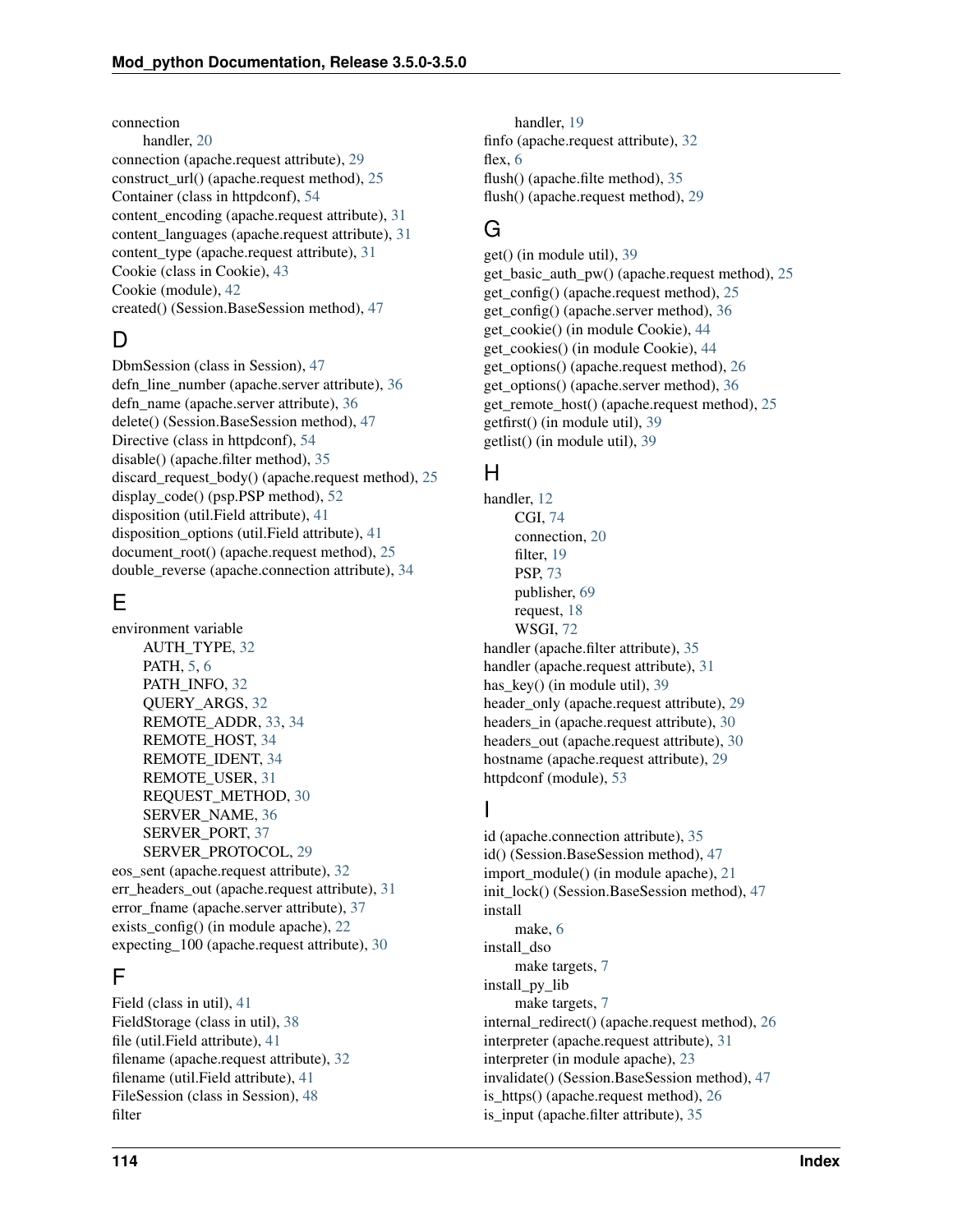is\_new() (Session.BaseSession method), [46](#page-49-0) is virtual (apache.server attribute), [37](#page-40-1) items() (in module util), [39](#page-42-0)

#### K

keep\_alive (apache.server attribute), [37](#page-40-1) keep\_alive\_max (apache.server attribute), [37](#page-40-1) keep\_alive\_timeout (apache.server attribute), [37](#page-40-1) keepalive (apache.connection attribute), [34](#page-37-0) keepalives (apache.connection attribute), [34](#page-37-0) keys() (in module util), [39](#page-42-0)

#### L

last\_accessed() (Session.BaseSession method), [47](#page-50-0) libpython.a, [5](#page-8-0) limit req fields (apache.server attribute), [37](#page-40-1) limit\_req\_fieldsize (apache.server attribute), [37](#page-40-1) limit req line (apache.server attribute), [37](#page-40-1) list (util.FieldStorage attribute), [38](#page-41-0) load() (Session.BaseSession method), [47](#page-50-0) LoadModule apache configuration, [7](#page-10-0) local\_addr (apache.connection attribute), [34](#page-37-0)

local\_host (apache.connection attribute), [34](#page-37-0) local\_ip (apache.connection attribute), [34](#page-37-0) lock() (Session.BaseSession method), [47](#page-50-0) log\_error() (apache.connection method), [33](#page-36-0) log\_error() (apache.request method), [26](#page-29-0) log\_error() (apache.server method), [36](#page-39-0) log\_error() (in module apache), [21](#page-24-0) loglevel (apache.server attribute), [37](#page-40-1)

#### M

main (apache.request attribute), [29](#page-32-0) main\_interpreter, [17](#page-20-0) main server (in module apache), [23](#page-26-0) make, [6](#page-9-0) install, [6](#page-9-0) make targets install\_dso, [7](#page-10-0) install\_py\_lib, [7](#page-10-0) make\_table() (in module apache), [22](#page-25-0) MarshalCookie (class in Cookie), [44](#page-47-0) meets\_conditions() (apache.request method), [26](#page-29-0) MemorySession (class in Session), [49](#page-52-0) method (apache.request attribute), [30](#page-33-0) method\_number (apache.request attribute), [30](#page-33-0) mod\_python.so, [7](#page-10-0) module \_apache, [20](#page-23-1) MODULE MAGIC NUMBER MAJOR (in module apache), [23](#page-26-0) MODULE\_MAGIC\_NUMBER\_MINOR (in module apache), [23](#page-26-0)

mp\_server, [36](#page-39-0) mpm\_query() (in module apache), [22](#page-25-0) mtime (apache.request attribute), [30](#page-33-0)

#### N

name (apache.filter attribute), [35](#page-38-0) name (util.Field attribute), [41](#page-44-0) names (apache.server attribute), [37](#page-40-1) next (apache.request attribute), [29](#page-32-0) no\_cache (apache.request attribute), [32](#page-35-0) no\_local\_copy (apache.request attribute), [32](#page-35-0) notes (apache.connection attribute), [35](#page-38-0) notes (apache.request attribute), [31](#page-34-0)

#### O

object request, [18](#page-21-0) order phase, [58](#page-61-0)

### P

parse() (Cookie.Cookie method), [43](#page-46-0) parse() (Cookie.SignedCookie method), [43](#page-46-0) parse() (in module psp), [53](#page-56-1) parse\_qs() (in module util), [41](#page-44-0) parse\_qsl() (in module util), [42](#page-45-1) parsed\_uri (apache.request attribute), [32](#page-35-0) parsestring() (in module psp), [53](#page-56-1) pass\_on() (apache.filter method), [35](#page-38-0) PATH, [5,](#page-8-0) [6](#page-9-0) path (apache.server attribute), [37](#page-40-1) PATH\_INFO, [32](#page-35-0) WSGI, [73](#page-76-0) path\_info (apache.request attribute), [32](#page-35-0) pathlen (apache.server attribute), [37](#page-40-1) phase order, [58](#page-61-0) phase (apache.request attribute), [31](#page-34-0) port (apache.server attribute), [37](#page-40-1) prev (apache.request attribute), [29](#page-32-0) proto\_num (apache.request attribute), [29](#page-32-0) protocol (apache.request attribute), [29](#page-32-0) proxyreq (apache.request attribute), [29](#page-32-0) PSP handler, [73](#page-76-0) psp (module), [50](#page-53-1) PSPInterface (class in psp), [52](#page-55-0) publisher authentication, [70](#page-73-0) handler, [69](#page-72-0) traversal, [69](#page-72-0) Python Enhancement Proposals PEP 333, [72,](#page-75-0) [73](#page-76-0) Python\*Handler Syntax, [57](#page-60-0)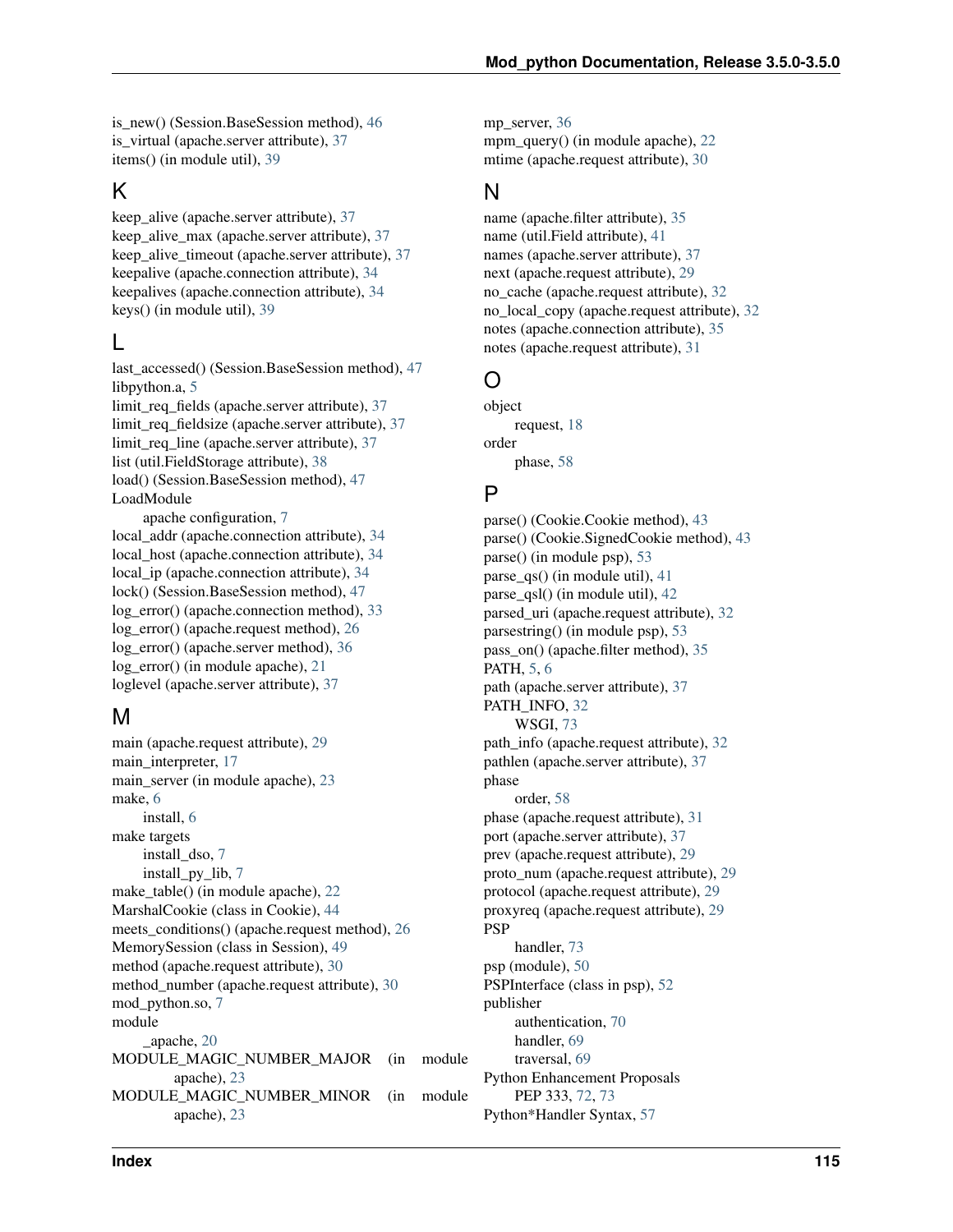PythonAccessHandler, [59](#page-62-0) PythonAuthenHandler, [60](#page-63-0) PythonAuthzHandler, [60](#page-63-0) PythonAutoReload, [65](#page-68-0) PythonCleanupHandler, [61](#page-64-0) PythonConnectionHandler, [62](#page-65-0) PythonDebug, [63](#page-66-0) PythonEnablePdb, [63](#page-66-0) PythonFixupHandler, [61](#page-64-0) PythonHandler, [61](#page-64-0) PythonHandlerModule, [65](#page-68-0) PythonHeaderParserHandler, [59](#page-62-0) PythonImport, [63](#page-66-0) PythonInitHandler, [59](#page-62-0) PythonInputFilter, [62](#page-65-0) PythonInterpPerDirective, [64](#page-67-0) PythonInterpPerDirectory, [64](#page-67-0) PythonInterpreter, [64](#page-67-0) PythonLogHandler, [61](#page-64-0) PythonOptimize, [65](#page-68-0) PythonOption, [65](#page-68-0) PythonOutputFilter, [62](#page-65-0) PythonPath, [66](#page-69-0) PythonPostReadRequestHandler, [58](#page-61-0) PythonTransHandler, [58](#page-61-0) PythonTypeHandler, [60](#page-63-0)

## $\Omega$

QUERY\_ARGS, [32](#page-35-0)

## R

range (apache.request attribute), [30](#page-33-0) read() (apache.connection method), [33](#page-36-0) read() (apache.filter method), [35](#page-38-0) read() (apache.request method), [27](#page-30-0) read\_body (apache.request attribute), [30](#page-33-0) read\_chunked (apache.request attribute), [30](#page-33-0) read\_length (apache.request attribute), [30](#page-33-0) readline() (apache.connection method), [33](#page-36-0) readline() (apache.filter method), [35](#page-38-0) readline() (apache.request method), [27](#page-30-0) readlines() (apache.request method), [27](#page-30-0) redirect() (in module util), [42](#page-45-1) redirect() (psp.PSPInterface method), [53](#page-56-1) register\_cleanup() (apache.request method), [27](#page-30-0) register\_cleanup() (apache.server method), [36](#page-39-0) register\_cleanup() (in module apache), [22](#page-25-0) register\_input\_filter() (apache.request method), [28](#page-31-0) register\_output\_filter() (apache.request method), [28](#page-31-0) remaining (apache.request attribute), [30](#page-33-0) REMOTE\_ADDR, [33,](#page-36-0) [34](#page-37-0) remote\_addr (apache.connection attribute), [34](#page-37-0) REMOTE\_HOST, [34](#page-37-0) remote host (apache.connection attribute), [34](#page-37-0)

REMOTE\_IDENT, [34](#page-37-0) remote ip (apache.connection attribute), [34](#page-37-0) remote logname (apache.connection attribute), [34](#page-37-0) REMOTE\_USER, [31](#page-34-0) req, [18,](#page-21-0) [24](#page-27-0) req (apache.filter attribute), [35](#page-38-0) request, [24](#page-27-0) handler, [18](#page-21-0) object, [18](#page-21-0) REQUEST\_METHOD, [30](#page-33-0) request\_rec, [24](#page-27-0) request\_time (apache.request attribute), [29](#page-32-0) requires() (apache.request method), [27](#page-30-0) RFC RFC 1413, [34](#page-37-0) RFC 1867, [41](#page-44-0) RFC 2109, [42](#page-45-1) RFC 2694, [42](#page-45-1) RFC 2965, [42](#page-45-1) RFC 3875, [38,](#page-41-0) [73](#page-76-0) run() (psp.PSP method), [52](#page-55-0)

## S

save() (Session.BaseSession method), [47](#page-50-0) SCRIPT\_NAME WSGI, [73](#page-76-0) sendfile() (apache.request method), [28](#page-31-0) sent\_bodyct (apache.request attribute), [30](#page-33-0) server (apache.request attribute), [29](#page-32-0) server\_admin (apache.server attribute), [36](#page-39-0) server\_hostname (apache.server attribute), [36](#page-39-0) SERVER\_NAME, [36](#page-39-0) SERVER\_PORT, [37](#page-40-1) SERVER\_PROTOCOL, [29](#page-32-0) server\_root() (in module apache), [22](#page-25-0) Session (module), [45](#page-48-1) Session() (in module Session), [45](#page-48-1) set\_content\_length() (apache.request method), [29](#page-32-0) set\_error\_page() (psp.PSPInterface method), [52](#page-55-0) set\_etag() (apache.request method), [28](#page-31-0) set\_last\_modified() (apache.request method), [28](#page-31-0) set\_timeout() (Session.BaseSession method), [47](#page-50-0) SignedCookie (class in Cookie), [43](#page-46-0) singe: mp\_conn, [33](#page-36-0) singe: mp\_filter, [35](#page-38-0) singe: table, [23](#page-26-0) ssl\_var\_lookup() (apache.request method), [28](#page-31-0) stat() (in module apache), [22](#page-25-0) status (apache.request attribute), [30](#page-33-0) status\_line (apache.request attribute), [29](#page-32-0) subprocess env (apache.request attribute), [31](#page-34-0)

#### T

table (class in apache), [23](#page-26-0)